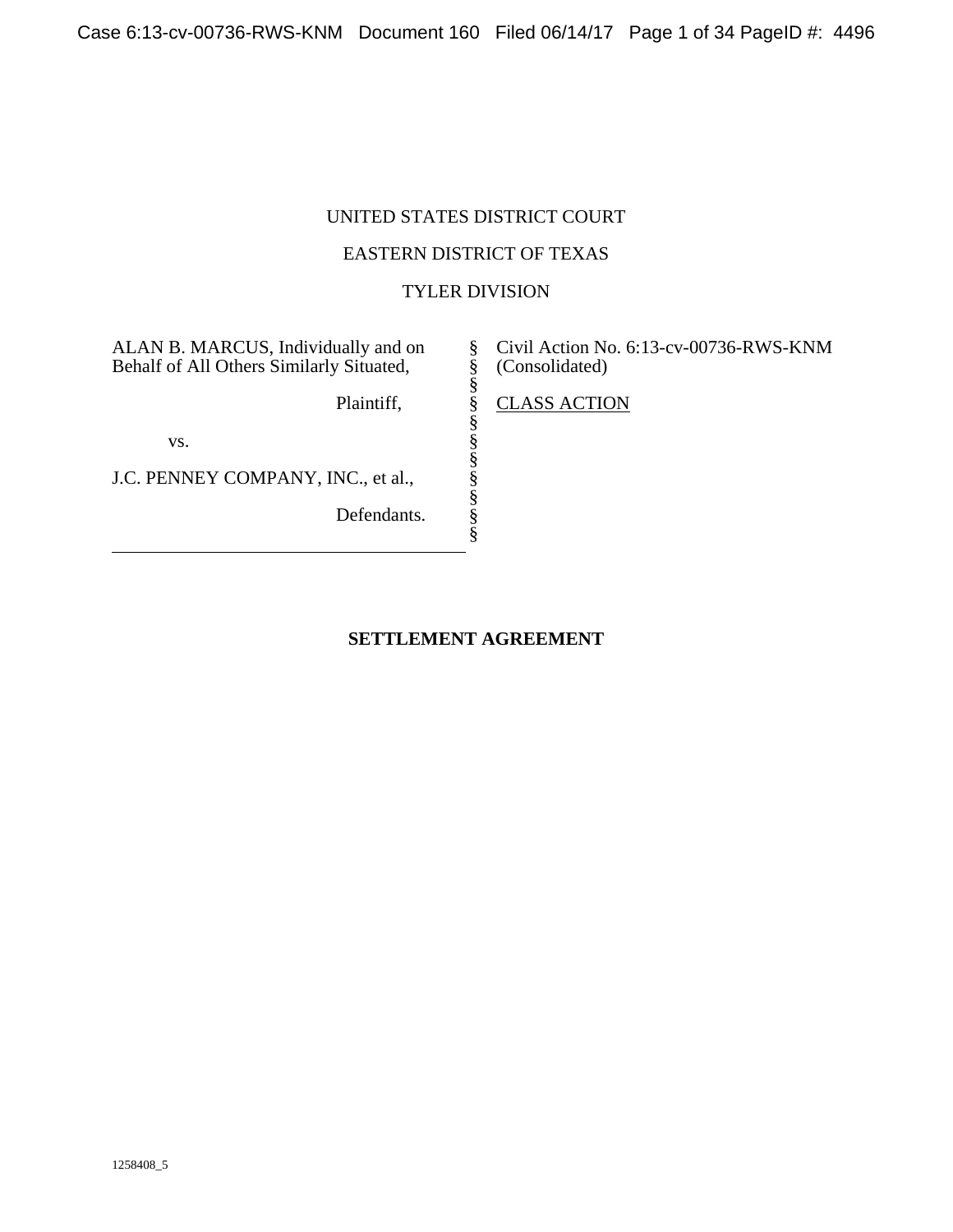This Settlement Agreement dated June 14, 2017, 2017 (the "Stipulation" or the "Settlement Agreement") embodies a settlement (the "Settlement") made and entered into by and among the following Settling Parties: (i) Lead Plaintiff the National Shopmen Pension Fund ("NSPF" or "Lead Plaintiff"), on behalf of itself and each of the members of the Class, as defined in ¶¶1.3-1.4, *infra*, on the one hand, and (ii) Defendants J.C. Penney Company, Inc. ("JCPenney"), Myron E. Ullman, III, and Kenneth H. Hannah (collectively, "Defendants" ), on the other hand, by and through their counsel of record in the above-captioned consolidated litigation pending in the United States District Court for the Eastern District of Texas (the "Action"). The Stipulation is intended by the Settling Parties to fully, finally, and forever resolve, discharge, and settle the Released Claims, upon and subject to the terms and conditions hereof and subject to the approval of the Court. Throughout this Stipulation, all capitalized terms used, but not immediately defined, have the meanings given to them in Section IV.1, *infra*.

#### **I. THE LITIGATION**

The Action is currently pending before the Honorable Robert W. Schroeder, III in the United States District Court for the Eastern District of Texas (the "Court") and was brought on behalf of the certified Class of all persons who purchased or otherwise acquired JCPenney common stock or call options, or who sold JCPenney put options, between August 20, 2013 through September 26, 2013, inclusive (the "Class Period"). The initial complaint was filed on October 1, 2013. On February 28, 2014, the Court appointed NSPF as Lead Plaintiff and Robbins Geller Rudman & Dowd LLP as Lead Counsel. On June 8, 2015, Lead Plaintiff filed the Revised Consolidated Complaint for Violation of the Federal Securities Laws ("Complaint"), which alleges that during the Class Period, Defendants made false and misleading statements to investors concerning JCPenney's liquidity, need for additional financing, sufficiency of

- 1 -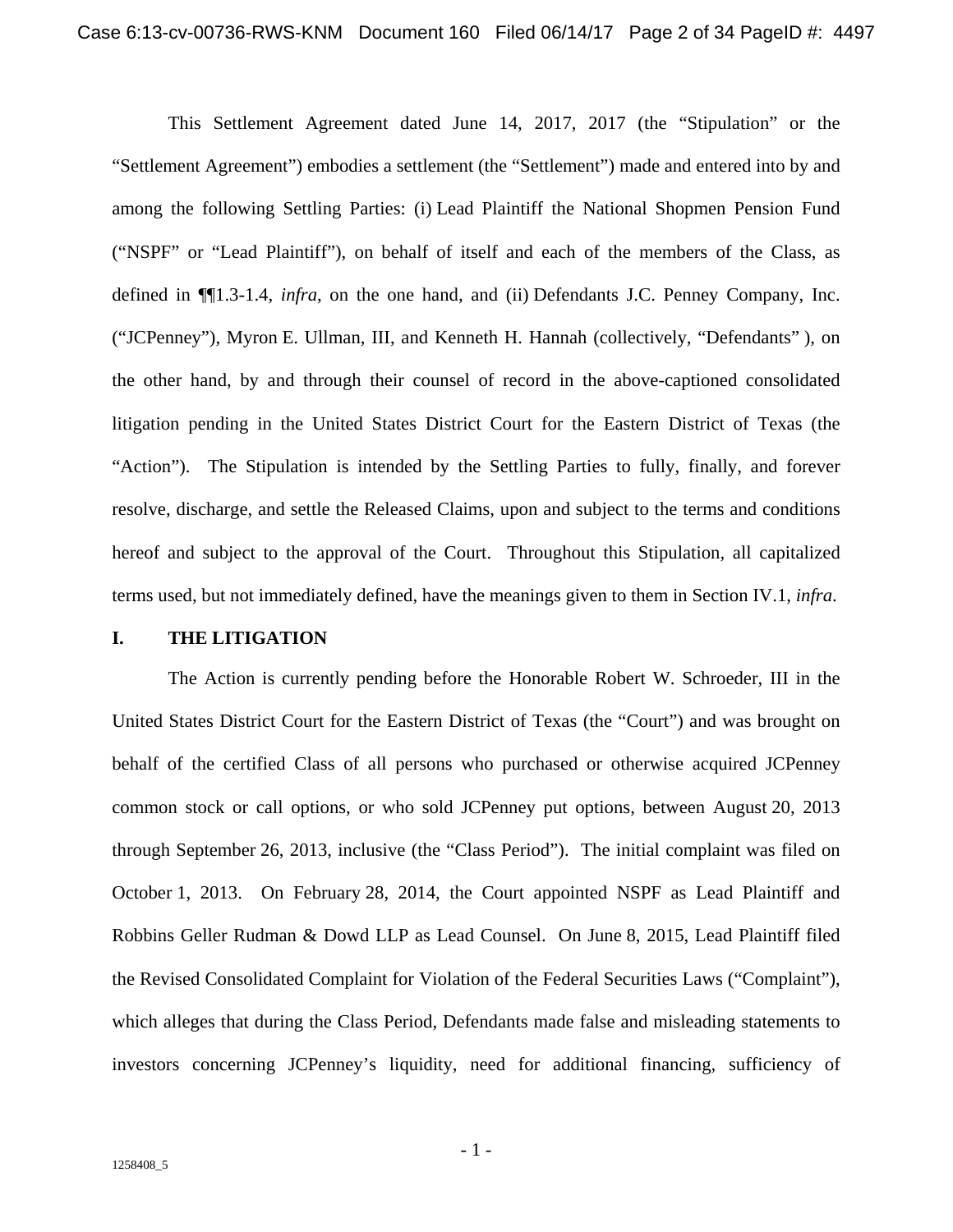inventory, and strength of supplier relationships that artificially inflated JCPenney's stock price, and those statements resulted in substantial damage to the Class.

From the outset of the Action, Defendants have denied all of these allegations and consistently maintained that they never made any statement to the market that was false or misleading, nor did they ever direct anyone to make public statements that were false or misleading. Defendants believed at the time and still believe that, during the Class Period and at all other times, JCPenney's public statements were truthful, accurate and not misleading. As a result Plaintiffs cannot prove any element of securities fraud, including, but not limited to, falsity, scienter and loss causation.

On September 11, 2015, Magistrate Judge Mitchell issued a report recommending that Defendants' motion to dismiss be denied. On September 29, 2015, Judge Schneider issued an order adopting Judge Mitchell's report. Thereafter, Defendants filed an answer denying all material allegations of the Complaint and asserting their defenses. On March 8, 2017, the Court entered an order appointing Plaintiff NSPF as class representative and certifying the Class defined as: "All persons who, between August 20, 2013 and September 26, 2013 (the "Class Period"), purchased or otherwise acquired J.C. Penney Company, Inc. securities, and were damaged thereby. Excluded from the Class are current and former defendants, members of the immediate family of any current or former defendants, directors, officers, subsidiaries and affiliates of J.C. Penney Company, Inc., any person, firm, trust, corporation, officer, director or other individual or entity in which any current or former defendant has a controlling interest, and the legal representatives, affiliates, heirs, successors-in-interest or assigns of any such excluded party." The pleadings and briefing submitted in connection with class certification made clear that this class definition includes persons who, during the same period, sold JCPenney put options and were damaged thereby.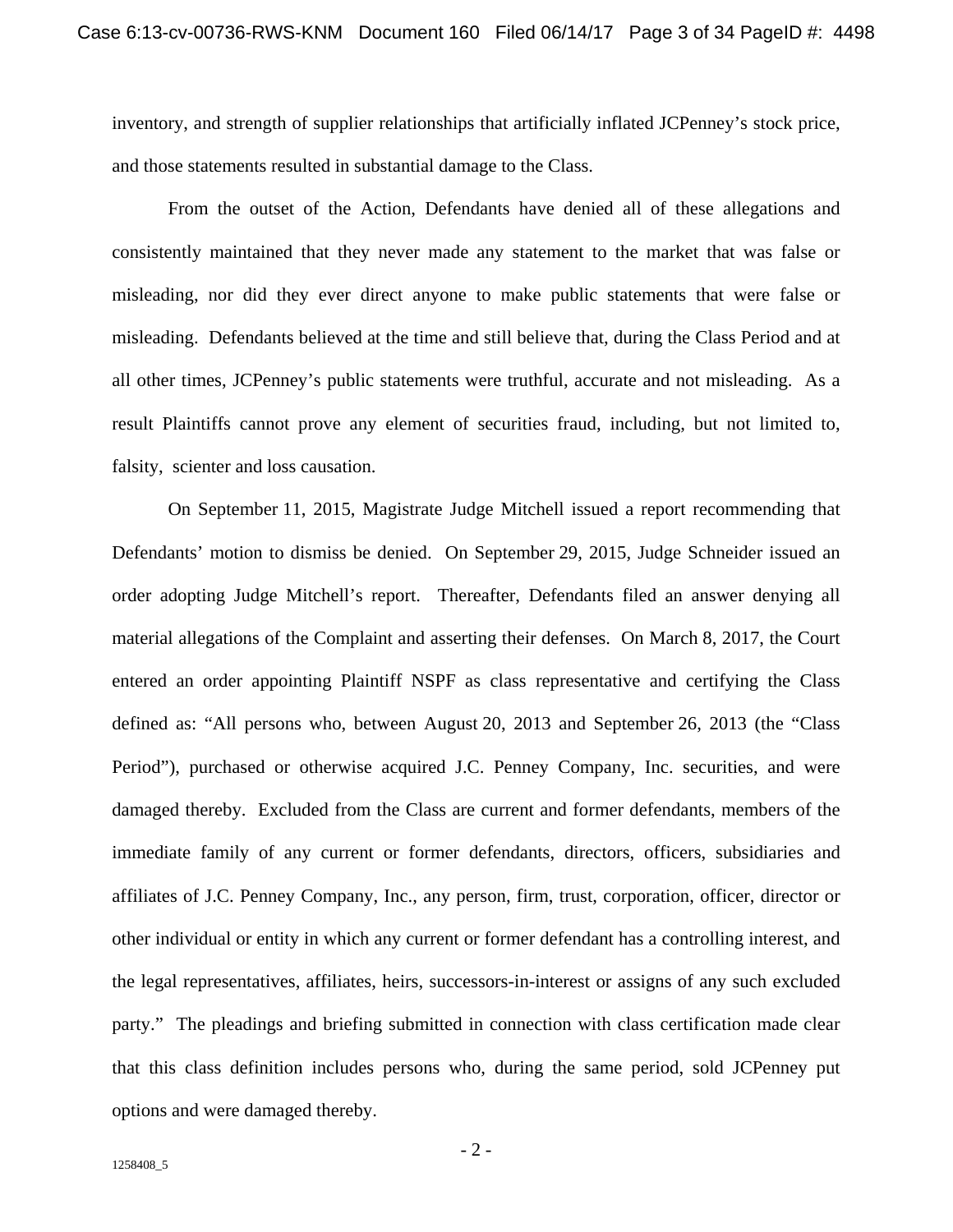During the Action the parties engaged in two unsuccessful mediation sessions with Judge Daniel Weinstein (Ret.). However, the parties continued discussions with Judge Weinstein, and on April 17, 2017, the parties provisionally agreed to settle the Action for financial consideration in the amount of Ninety-Seven Million, Five Hundred Thousand Dollars (\$97,500,000.00), subject to their ability to reach agreement on several non-monetary terms that were still being negotiated. At that time, Lead Plaintiff was unwilling to stay additional litigation, and Lead Counsel continued to pursue discovery, including by deposing a third-party witness on April 20, 2017. On April 21, 2017, the parties finalized a written term sheet, which documented their agreement to the financial consideration and several contested non-monetary settlement terms. The term sheet provided, among other things, that the mediator was vested with binding authority to promptly resolve a term that was still being negotiated if the parties were unable to resolve it themselves, and it included terms to expedite the preparation and filing of formal settlement documentation. As of April 21, 2017, the parties also agreed to cancel then-scheduled depositions and to seek to stay further litigation activity while they finalized the Settlement Agreement.

## **II. CLAIMS OF PLAINTIFFS AND BENEFITS OF SETTLEMENT**

Plaintiffs and Lead Counsel believe that the claims asserted in the Action have merit. However, Plaintiffs and Lead Counsel recognize and acknowledge the expense and length of continued proceedings necessary to prosecute the Action against the Defendants through trial. Plaintiffs and Lead Counsel also have taken into account the uncertain outcome and the risk of trial, especially in complex matters such as this Action, as well as the risks posed by the difficulties and delays relating to post-trial motions, and potential appeals of the Court's determination of said motions, or the verdict of a jury. Plaintiffs and Lead Counsel also are aware of the defenses to the securities law violations asserted in the Action. Plaintiffs and Lead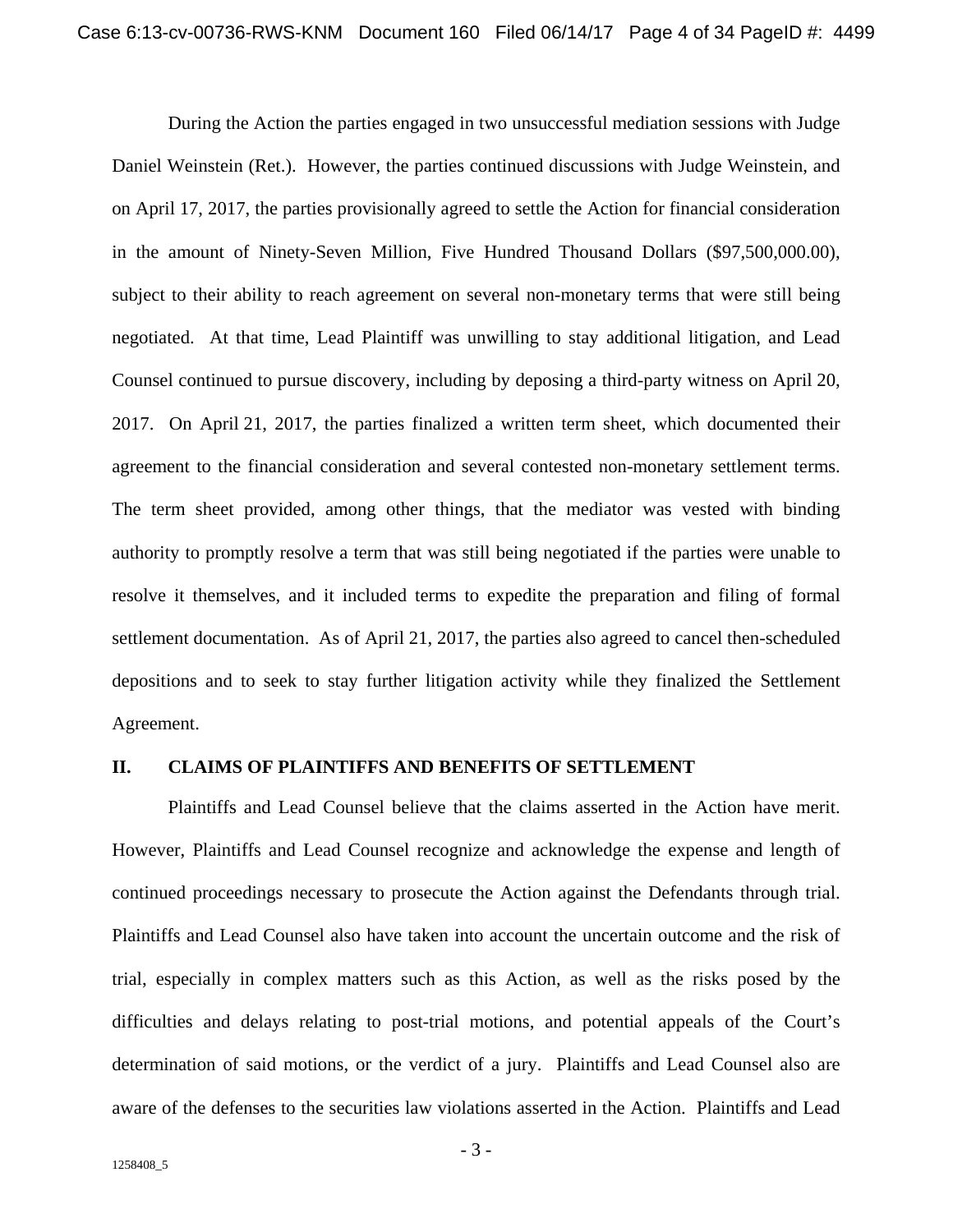Counsel believe that the Settlement set forth in this Stipulation confers substantial benefits upon the Class in light of the circumstances present here. Based on their evaluation, Plaintiffs and Lead Counsel have determined that the Settlement set forth in this Stipulation is in the best interests of the Class.

## **III. THE DEFENDANTS' DENIALS OF WRONGDOING AND LIABILITY**

The Defendants have denied and continue to deny that they violated the federal securities laws or any laws and maintain that their conduct was at all times proper and in compliance with all applicable law. Defendants have denied and continue to deny specifically each and all of the claims and contentions alleged in the Action, along with all charges of wrongdoing or liability against them arising out of any of the conduct, statements, acts or omissions alleged, or that could have been alleged, in the Action. Defendants also have denied and continue to deny, *inter alia*, the allegations that any of the Defendants made, knowingly or otherwise, any material misstatements or omissions; that Defendants acted recklessly or with culpable intent; that any member of the Class has suffered any damages; that the price of JCPenney securities was artificially inflated by reason of the alleged misrepresentations, omissions, or otherwise; or that the members of the Class were harmed by the conduct alleged in the Action or that could have been alleged as part of the Action. In addition, the Defendants maintain that they have meritorious defenses to all claims alleged in the Action.

Nonetheless, taking into account the uncertainty, risks, costs, and distraction inherent in any litigation, especially in complex cases such as this Action, Defendants have determined that it is desirable and beneficial to them that the Action be settled in the manner and upon the terms and conditions set forth in this Stipulation. As set forth in ¶¶8.2-8.3 below, this Stipulation shall in no event be construed as or deemed to be evidence of an admission or concession by

- 4 -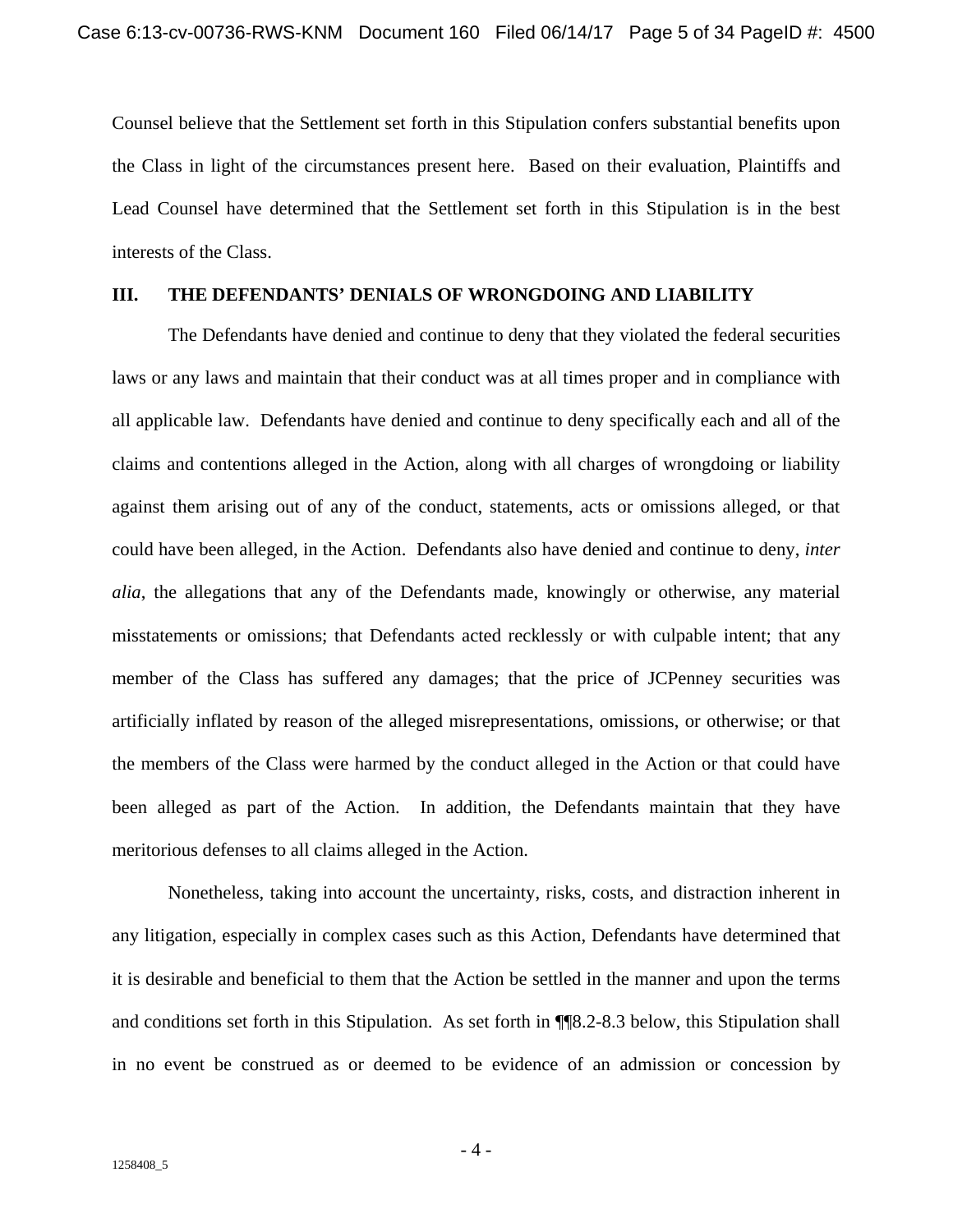Defendants or any of the Released Persons with respect to any claim of any fault or liability or wrongdoing or damage whatsoever.

## **IV. TERMS OF STIPULATION AND AGREEMENT OF SETTLEMENT**

NOW, THEREFORE, IT IS HEREBY STIPULATED AND AGREED by and among Plaintiffs (for themselves and the members of the Class), on the one hand, and Defendants, on the other hand, by and through their respective counsel of record, that, subject to the approval of the Court, pursuant to Rule 23(e) of the Federal Rules of Civil Procedure, in consideration of the benefits flowing to the parties from the Settlement set forth herein, the Released Claims shall be finally and fully compromised, settled, and released, and the Action shall be dismissed with prejudice, as to Plaintiffs and the Defendants, upon and subject to the terms and conditions of the Stipulation, as follows.

## **1. Definitions**

As used in the Stipulation the following terms have the meanings specified below:

1.1 "Authorized Claimant" means any member of the Class who submits a timely and valid Proof of Claim and Release form and whose claim for recovery has been allowed pursuant to the terms of the Stipulation.

1.2 "Claims Administrator" means the firm of Gilardi & Co. LLC.

1.3 "Class" means all persons who purchased or otherwise acquired JCPenney common stock or call options, or who sold JCPenney put options, between August 20, 2013 and September 26, 2013, inclusive (the "Class Period"). Excluded from the Class are any current or former defendant and any current or former director, officer, subsidiary and affiliate of JCPenney, or members of the immediate family of current and former defendants, as well as any person, firm, trust, corporation, officer, director or other individual or entity in which any current

- 5 -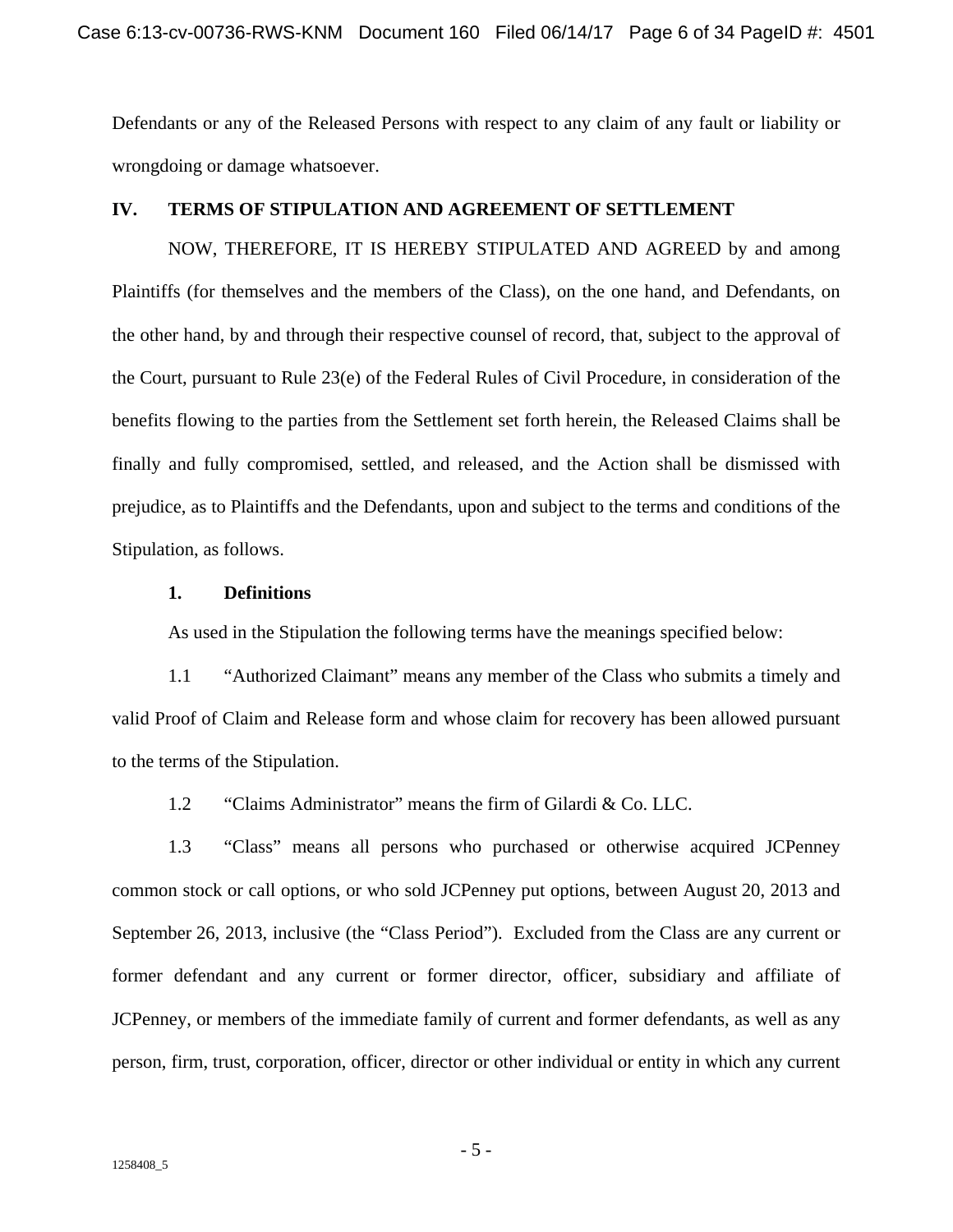or former defendant has a controlling interest, and the legal representatives, affiliates, heirs, successors-in-interest or assigns of any such excluded party.

1.4 "Class Member" means a Person who falls within the definition of the Class as set forth in ¶1.3 of this Stipulation.

1.5 "Class Period" means the period from August 20, 2013 to September 26, 2013, inclusive.

1.6 "Defendants" means JCPenney, Myron E. Ullman, III, and Kenneth H. Hannah.

1.7 "Effective Date" means the first date by which all of the events and conditions specified in ¶7.1 of the Stipulation have been met and have occurred.

1.8 "Escrow Account" means the account controlled by the Escrow Agent.

1.9 "Escrow Agent" means Robbins Geller Rudman & Dowd LLP or its successor(s).

1.10 "Final" means when the last of the following with respect to the Judgment shall occur: (i) the expiration of the time to file a motion to alter or amend the Judgment under Federal Rule of Civil Procedure  $59(e)$  has passed without any such motion having been filed; (ii) the expiration of the time in which to appeal the Judgment has passed without any appeal having been taken; and (iii) if a motion to alter or amend is filed or if an appeal is taken, the determination of that motion or appeal in such a manner as to permit the consummation of the Settlement, in accordance with the terms and conditions of this Stipulation. For purposes of this paragraph, an "appeal" shall include any petition for a writ of certiorari or other writ that may be filed in connection with approval or disapproval of this Settlement, but shall not include any appeal which concerns only the issue of attorneys' fees and expenses or any Plan of Allocation of the Settlement Fund.

- 6 -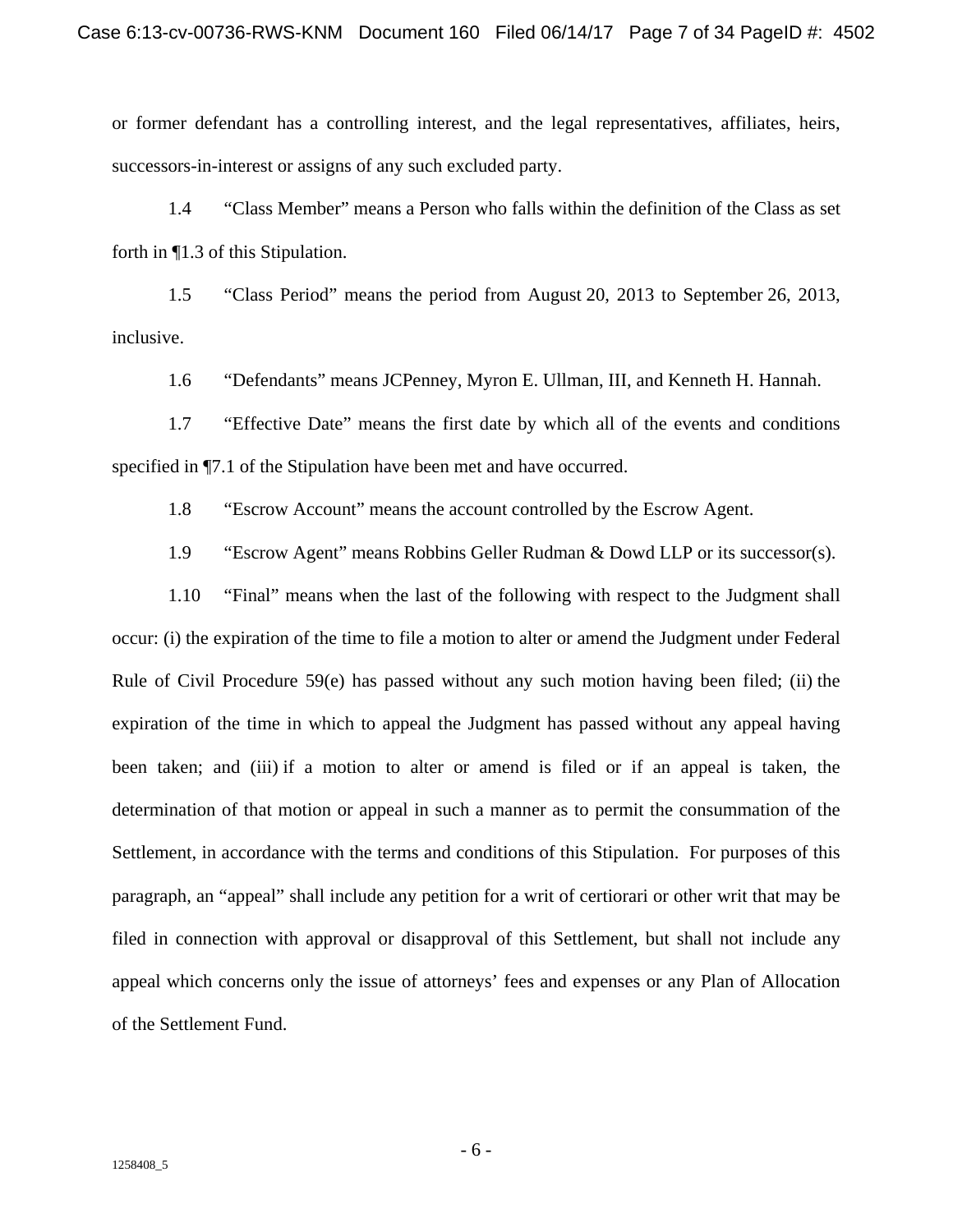1.11 "Judgment" means the judgment and order of dismissal with prejudice to be rendered by the Court upon approval of the Settlement, substantially in the form attached hereto as Exhibit B.

1.12 "Lead Counsel" means Robbins Geller Rudman & Dowd LLP, 655 West Broadway, Suite 1900, San Diego, CA 92101.

1.13 "Net Settlement Fund" means the portion of the Settlement Fund that shall be distributed to Authorized Claimants as allowed by the Stipulation, the Plan of Allocation, or the Court, after provision for the amounts set forth in ¶5.4 of this Stipulation.

1.14 "Person" means an individual, corporation, partnership, limited partnership, association, joint stock company, estate, legal representative, trust, unincorporated association, government or any political subdivision or agency thereof, and any business or legal entity and his, her or its spouses, heirs, predecessors, successors, representatives, or assignees.

1.15 "Plaintiffs" means the NSPF and David O'Connell.

1.16 "Plaintiffs' Counsel" means any counsel who have appeared for any of the Plaintiffs in the Action.

1.17 "Plan of Allocation" means a plan or formula of allocation of the Net Settlement Fund whereby the Settlement Fund shall be distributed to Authorized Claimants after payment of expenses of notice and administration of the Settlement, Taxes and Tax Expenses and such attorneys' fees, costs, expenses, and interest and other expenses as may be awarded by the Court. Any Plan of Allocation is not part of the Stipulation and the Released Persons shall have no responsibility or liability with respect to the Plan of Allocation.

1.18 "Related Persons" means, with respect to the Defendants, each and all of their respective present or former parents, subsidiaries, affiliates, successors and assigns, and each and all of their respective present or former officers, directors, employees, employers, attorneys,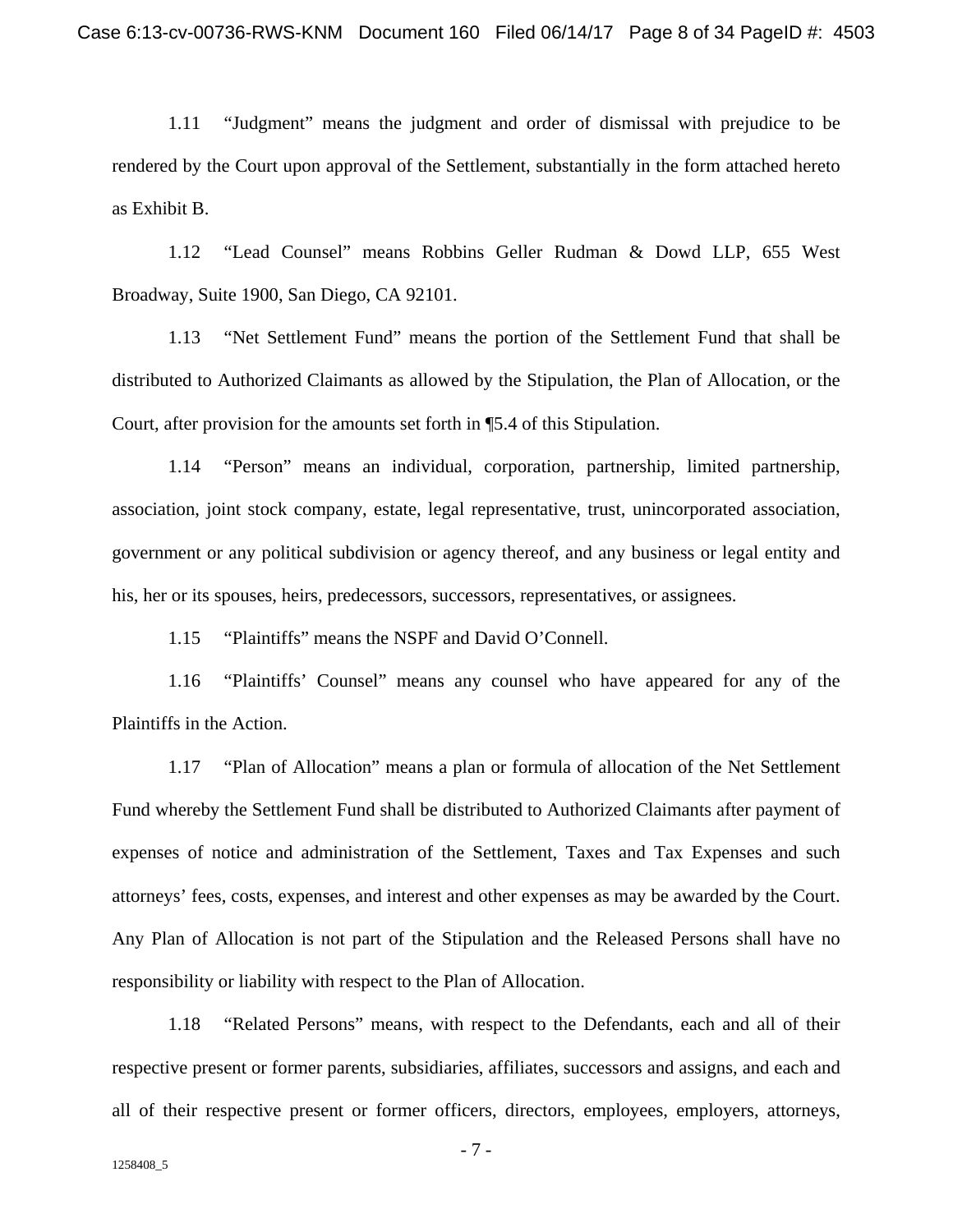accountants, financial advisors, commercial bank lenders, insurers, reinsurers, investment bankers, representatives, general and limited partners and partnerships, heirs, executors, administrators, successors, affiliates, agents, spouses, associates, and assigns of each of them or any trust of which any Defendant and/or their Related Persons is the settlor or which is for the benefit of any Defendant and/or their Related Persons and/or member(s) of his or her family and any entity in which any such Defendant and/or their Related Persons has a controlling interest.

1.19 "Released Claims" means any and all claims and causes of action of every nature and description whatsoever whether known or unknown, whether arising under federal, state, common or foreign law, whether class or individual in nature, that Lead Plaintiff NSPF or any other member of the Class asserted in the Action or could have asserted in any forum that arise out of or are based upon or related in any way to (i) the purchase or acquisition of JCPenney common stock or call options, or the sale of JCPenney put options, and (ii) the allegations, transactions, facts, matters, or occurrences, representations or omissions involved, set forth, or referred to in the Complaint. "Released Claims" includes "Unknown Claims" as defined in ¶1.26 hereof.

1.20 "Released Persons" means each and all of Defendants and each and all of their Related Persons.

1.21 "Settlement Amount" means the principal amount of Ninety-Seven Million, Five Hundred Thousand Dollars (\$97,500,000.00), to be paid pursuant to ¶2.1 of this Stipulation. Such amount is paid as consideration for full and complete settlement of all the Released Claims.

1.22 "Settlement Fund" means the Settlement Amount, together with all interest and income earned thereon after being transferred to an account controlled by the Escrow Agent, and which may be reduced by payments or deductions as provided for herein or by Court order.

- 8 -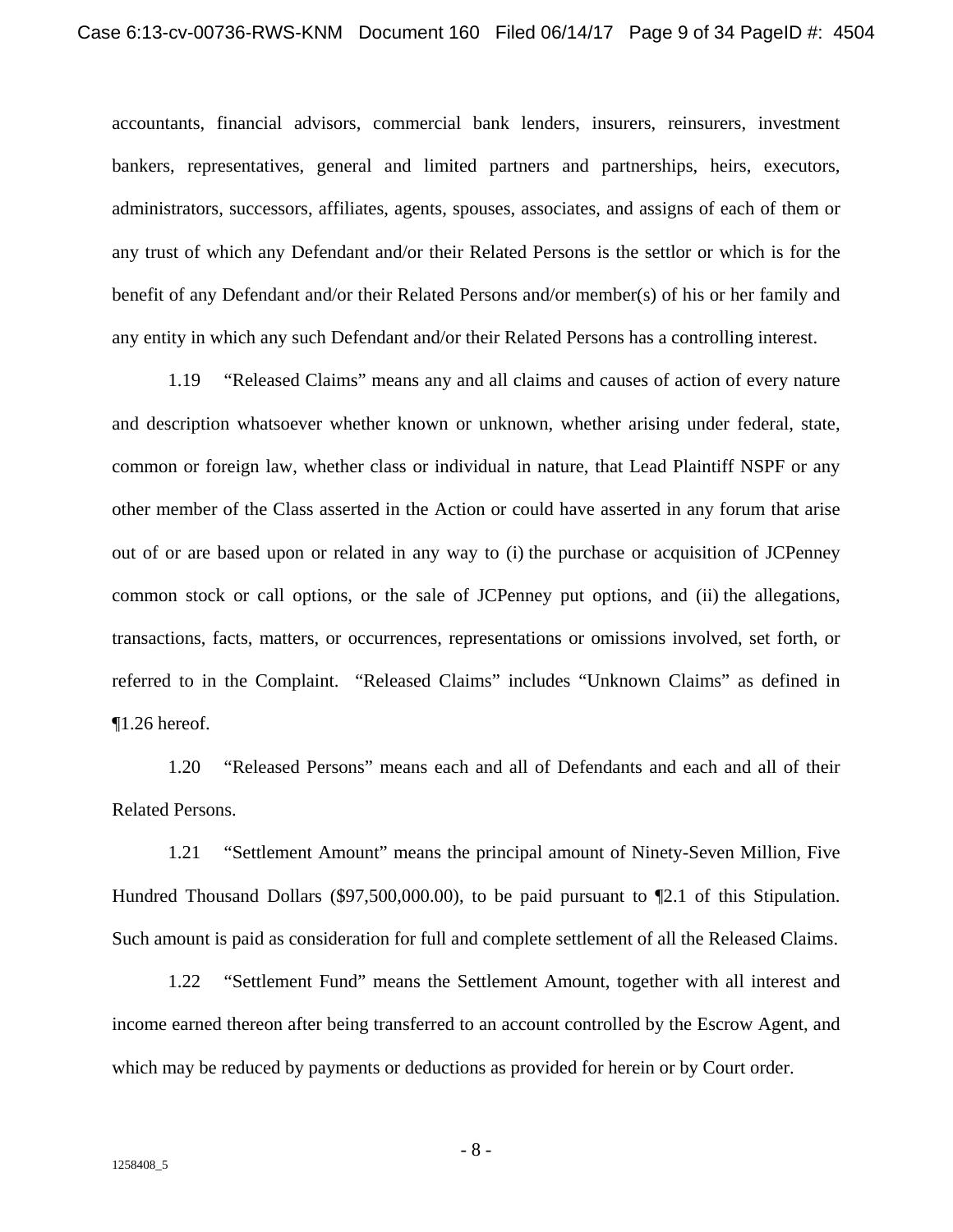1.23 "Settling Parties" means Defendants and Lead Plaintiff on behalf of itself and the Class Members.

1.24 "Tax Expenses" means expenses and costs incurred in connection with the calculation and payment of taxes or the preparation of tax returns and related documents including, without limitation, expenses of tax attorneys and/or accountants and mailing and distribution costs relating to filing (or failing to file) the returns described in ¶2.8.

1.25 "Taxes" means all taxes (including any estimated taxes, interest or penalties) arising with respect to the income earned by the Settlement Fund as described in ¶2.8.

1.26 "Unknown Claims" means any Released Claims which Plaintiffs or any Class Member does not know or suspect to exist in his, her or its favor at the time of the release of the Released Persons which, if known by him, her or it, might have affected his, her or its settlement with and release of the Released Persons, or might have affected his, her or its decision not to object to this Settlement. With respect to any and all Released Claims, the Settling Parties stipulate and agree that, upon the Effective Date, Plaintiffs shall expressly and each of the Class Members shall be deemed to have, and by operation of the Judgment shall have, expressly waived to the fullest extent permitted by law the provisions, rights, and benefits of California Civil Code §1542, which provides:

### **A general release does not extend to claims which the creditor does not know or suspect to exist in his or her favor at the time of executing the release, which if known by him or her must have materially affected his or her settlement with the debtor.**

Plaintiffs shall expressly and each of the Class Members shall be deemed to have, and by operation of the Judgment shall have, expressly waived any and all provisions, rights, and benefits conferred by any law of any state or territory of the United States, or principle of common law, which is similar, comparable, or equivalent to California Civil Code §1542. Plaintiffs and Class Members may hereafter discover facts in addition to or different from those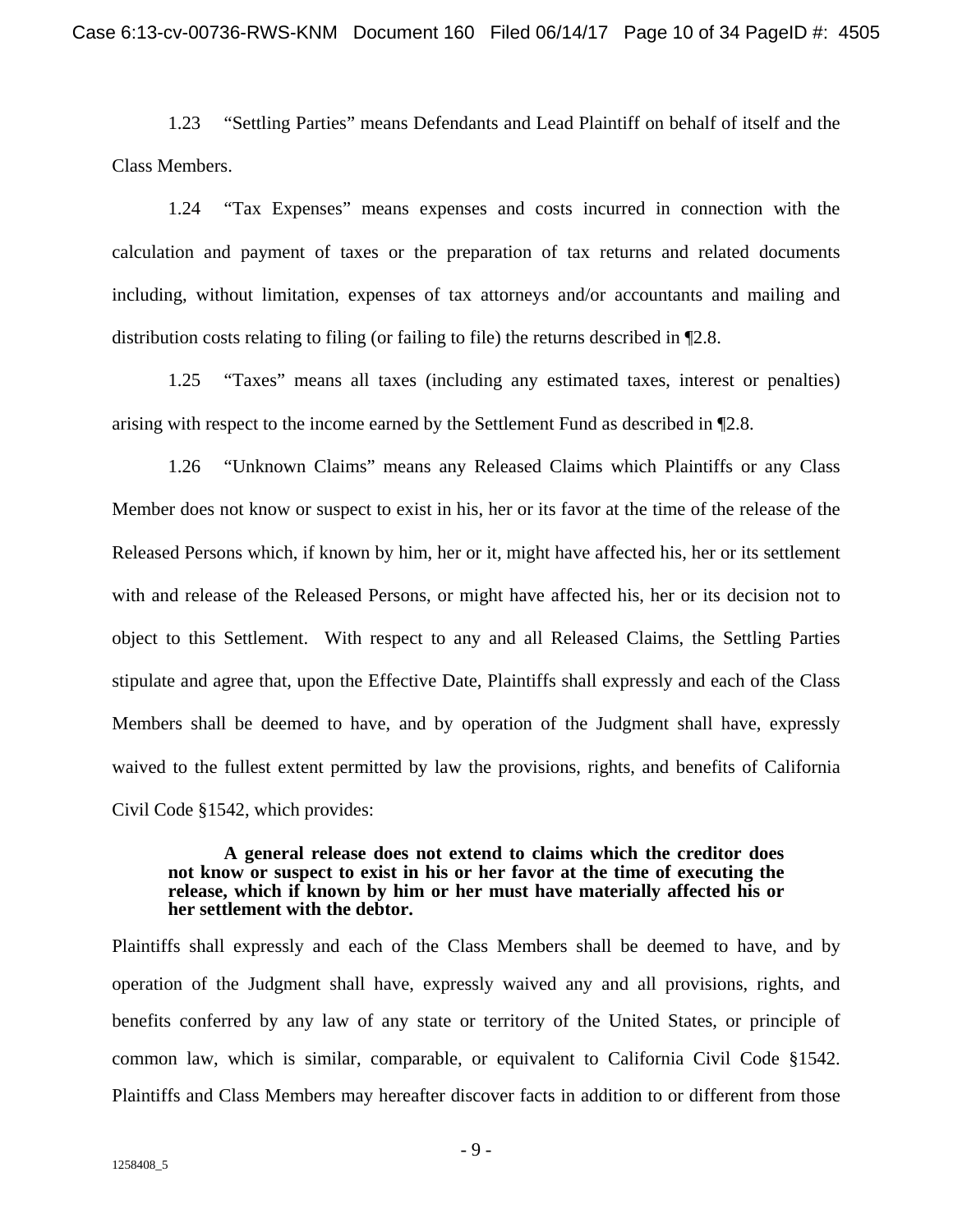which he, she or it now knows or believes to be true with respect to the subject matter of the Released Claims, but Plaintiffs shall expressly, and each Class Member, upon the Effective Date, shall be deemed to have, and by operation of the Judgment shall have, fully, finally, and forever settled and released any and all Released Claims, known or unknown, suspected or unsuspected, contingent or non-contingent, whether or not concealed or hidden, which now exist, or heretofore have existed, upon any theory of law or equity now existing or coming into existence in the future, including, but not limited to, conduct that is negligent, intentional, with or without malice, or a breach of any duty, law, or rule, without regard to the subsequent discovery or existence of such different or additional facts, whether or not previously or currently asserted in any action. Plaintiffs acknowledge, and the Class Members shall be deemed by operation of the Judgment to have acknowledged, that the foregoing waiver was separately bargained for and an essential term of the Settlement of which this release is a part.

#### **2. The Settlement**

## **a. The Settlement Fund**

2.1 Defendants shall cause the Settlement Amount to be transferred to an account controlled by the Escrow Agent no later than fourteen (14) days – or with notice and good cause for delay, up to twenty-one (21) days – after the later of (i) entry of the Order Preliminarily Approving Settlement and Providing for Notice, in the form of Exhibit A attached hereto (the "Notice Order"), and (ii) the provision to Defendants of the information necessary to effectuate a payment of funds, including a completed W-9 for the Settlement Fund, all necessary wire transfer instructions, and check payee and address information ("Payment Date"). These funds, together with any interest and income earned thereon once transferred, shall constitute the Settlement Fund.

2.2 If the entire Settlement Amount is not deposited into the Escrow Account by the Payment Date, Lead Counsel may terminate the Settlement but only if: (i) Lead Counsel has notified Defendants' counsel in writing of Lead Counsel's intention to terminate the Settlement,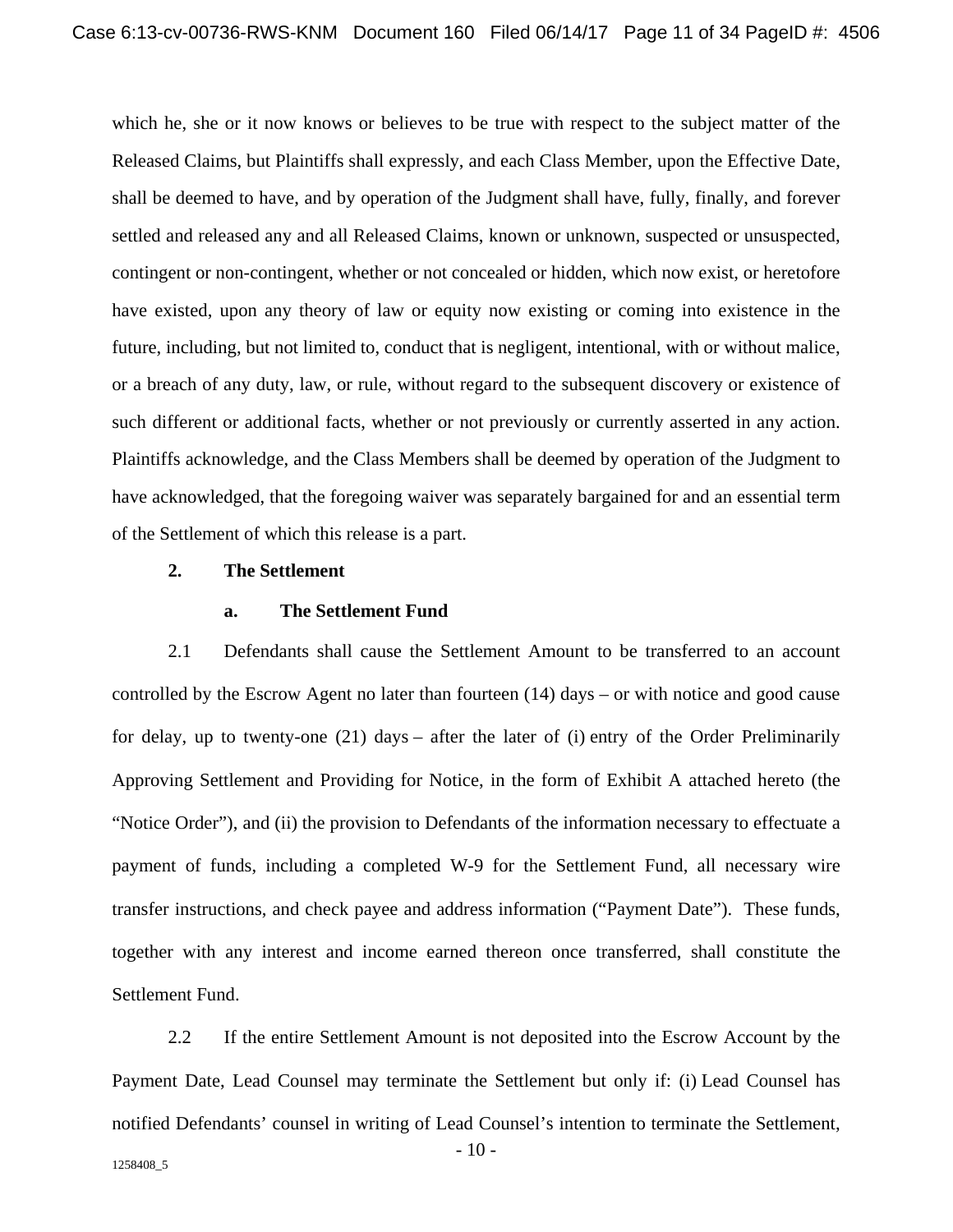and (ii) the entire Settlement Amount is not transferred to the Escrow Account within three (3) calendar days after Lead Counsel has provided such written notice.

#### **b. The Escrow Agent**

2.3 The Escrow Agent shall invest the Settlement Fund deposited pursuant to ¶2.1 hereof in instruments backed by the full faith and credit of the United States Government or fully insured by the United States Government or an agency thereof and shall reinvest the proceeds of these instruments as they mature in similar instruments at their then-current market rates. All costs and risks related to the investment of the Settlement Fund in accordance with the guidelines set forth in this paragraph shall be borne by the Settlement Fund.

2.4 The Escrow Agent shall not disburse the Settlement Fund except (a) as provided in the Stipulation, (b) by an order of the Court, or (c) with the written agreement of counsel for the Settling Parties.

2.5 Subject to further order(s) and/or directions as may be made by the Court, or as provided in the Stipulation, the Escrow Agent is authorized to execute such transactions as are consistent with the terms of the Stipulation. The Released Persons shall have no responsibility for, interest in, or liability whatsoever with respect to, the actions of the Escrow Agent, or any transaction executed by the Escrow Agent.

2.6 All funds held by the Escrow Agent shall be deemed and considered to be in *custodia legis* of the Court, and shall remain subject to the jurisdiction of the Court, until such time as such funds shall be distributed pursuant to the Stipulation and/or further order(s) of the Court.

2.7 Prior to the Effective Date, the Escrow Agent, without further approval of Defendants or the Court, may pay from the Settlement Fund notice and administration costs ("Class Notice and Administration Costs") associated with the administration of the Settlement,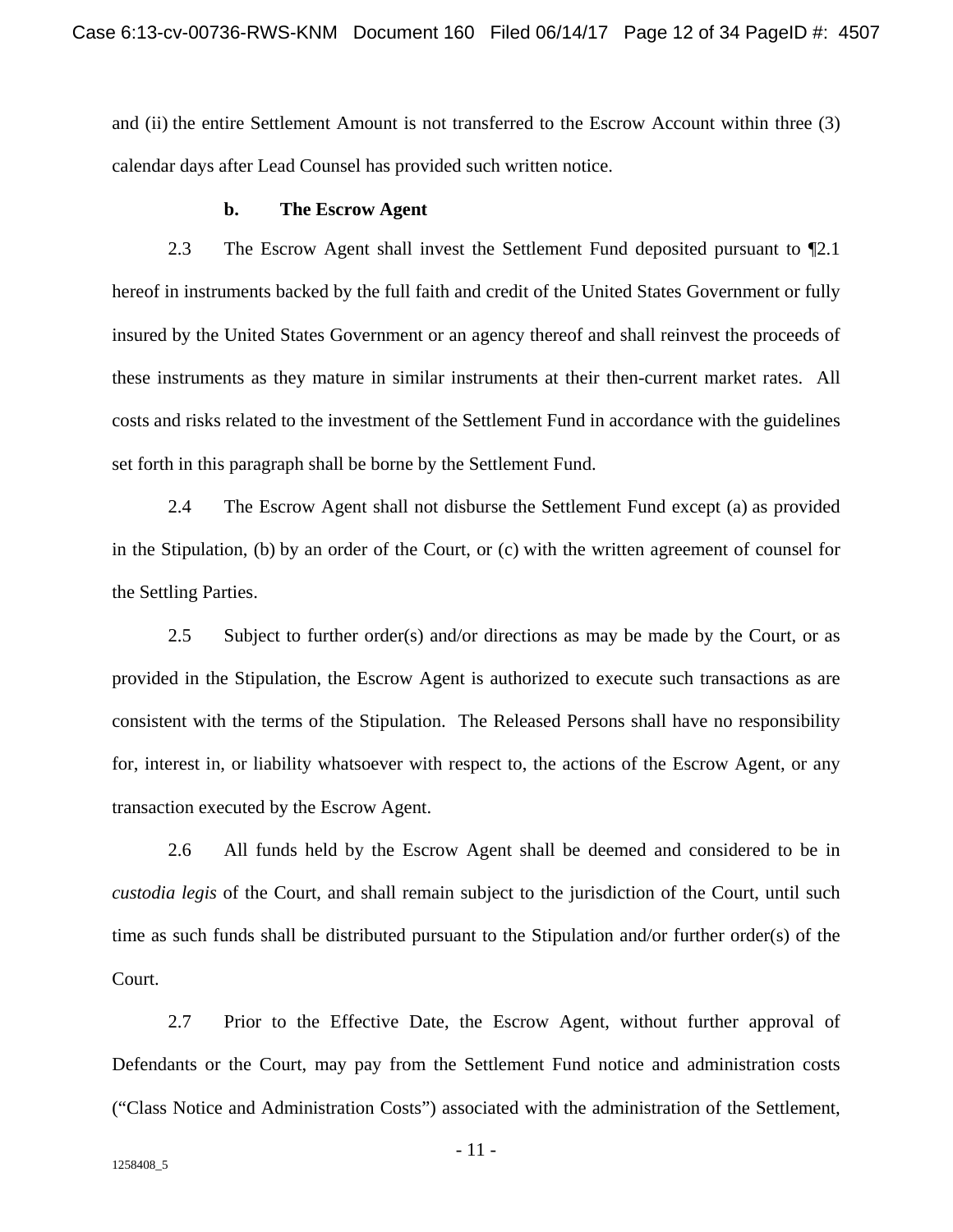including, without limitation: the cost of identifying and locating members of the Class, mailing the Notice of Pendency and Proposed Settlement of Class Action (the "Notice") and Proof of Claim and Release and publishing notice (such amount shall include, without limitation, the actual costs of publication, printing and mailing the Notice, and reimbursement to nominee owners for forwarding notice to their beneficial owners), soliciting Class claims, assisting with the filing of claims, administering and distributing the Net Settlement Fund to Authorized Claimants, processing Proof of Claim and Release forms, and paying escrow fees and costs, if any, and the administrative expenses incurred and fees charged by the Claims Administrator in connection with providing notice and processing the submitted claims.

#### **c. Taxes**

#### **Qualified Settlement Fund**

2.8 (a) The Settling Parties agree to treat the Settlement Fund as being at all times a "Qualified Settlement Fund" within the meaning of Treasury Regulation §1.468B-1. In addition, the Escrow Agent shall timely make such elections as necessary or advisable to carry out the provisions of this ¶2.8, including the "relation-back election" (as defined in Treasury Regulation §1.468B-1) back to the earliest permitted date. Such elections shall be made in compliance with the procedures and requirements contained in such regulations. It shall be the responsibility of the Escrow Agent to timely and properly prepare and deliver the necessary documentation for signature by all necessary parties, and thereafter to cause the appropriate filing to occur.

 (b) For the purpose of §468B of the Internal Revenue Code of 1986, as amended, and the regulations promulgated thereunder, the "administrator" shall be the Escrow Agent. Lead Counsel shall timely and properly file all informational and other tax returns necessary or advisable with respect to the Settlement Fund (including, without limitation, the

- 12 -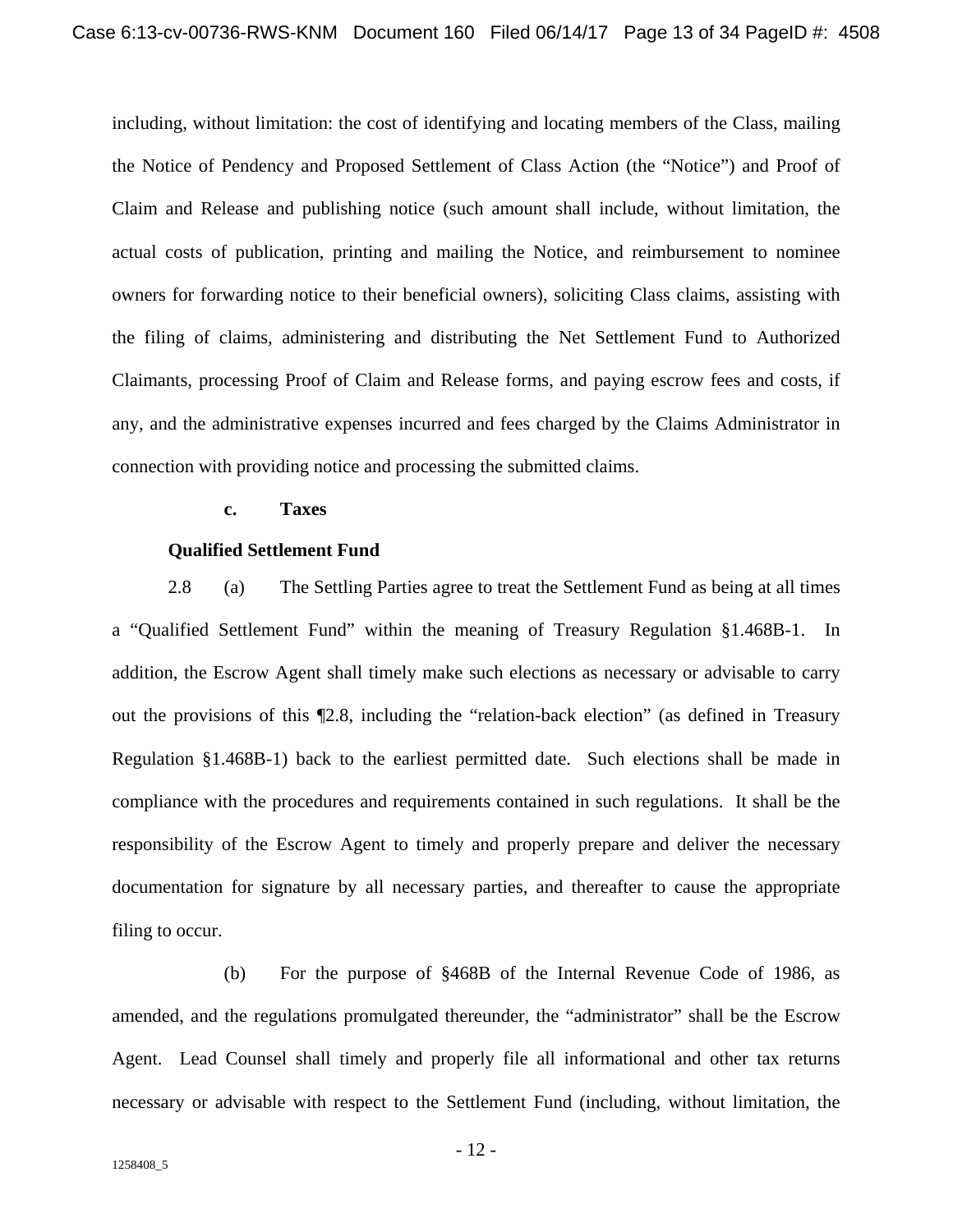returns described in Treasury Regulation  $\S1.468B-2(k)$ ). Such returns (as well as the election described in ¶2.8(a) hereof) shall be consistent with this ¶2.8 and in all events shall reflect that all Taxes (including any estimated Taxes, interest, or penalties) on the income earned by the Settlement Fund shall be paid out of the Settlement Fund as provided in ¶2.8(c) hereof.

 (c) All (a) Taxes (including any estimated Taxes, interest, or penalties) arising with respect to the income earned by the Settlement Fund, including any Taxes or tax detriments that may be imposed upon the Released Persons or their counsel with respect to any income earned by the Settlement Fund for any period during which the Settlement Fund does not qualify as a "Qualified Settlement Fund" for federal or state income tax purposes, and (b) Tax Expenses, including expenses and costs incurred in connection with the operation and implementation of this ¶2.8 (including, without limitation, expenses of tax attorneys and/or accountants and mailing and distribution costs and expenses relating to filing (or failing to file) the returns described in this ¶2.8), shall be paid out of the Settlement Fund; in all events the Released Persons and their counsel shall have no liability or responsibility for the Taxes or the Tax Expenses. The Settlement Fund shall indemnify and hold each of the Released Persons and their counsel harmless for Taxes and Tax Expenses (including, without limitation, Taxes payable by reason of any such indemnification). Further, Taxes and Tax Expenses shall be treated as, and considered to be, a cost of administration of the Settlement Fund and shall be timely paid by the Escrow Agent out of the Settlement Fund without prior order from the Court, and the Escrow Agent shall be obligated (notwithstanding anything herein to the contrary) to withhold from distribution to Authorized Claimants any funds necessary to pay such amounts, including the establishment of adequate reserves for any Taxes and Tax Expenses (as well as any amounts that may be required to be withheld under Treasury Regulation  $\S1.468B-2(1)(2)$ ; neither the Released Persons nor their counsel are responsible nor shall they have any liability therefor. The Settling Parties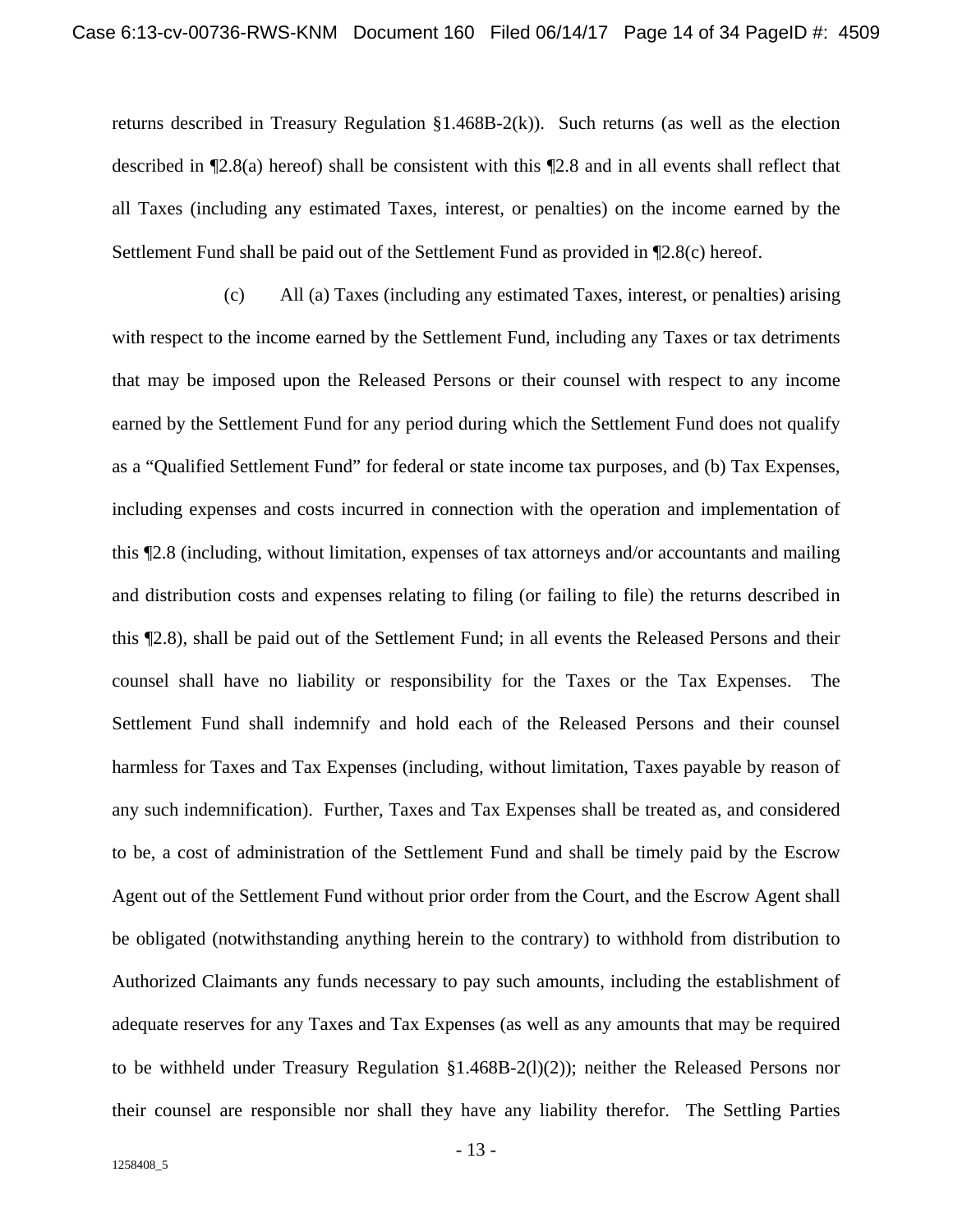hereto agree to cooperate with the Escrow Agent, each other, and their tax attorneys and accountants to the extent reasonably necessary to carry out the provisions of this ¶2.8.

 (d) For the purpose of this ¶2.8, references to the Settlement Fund shall include both the Settlement Fund and any earnings thereon.

## **d. Termination of Settlement**

2.9 In the event the Stipulation is not approved or is terminated, canceled, or fails to become effective for any reason, including, without limitation, in the event the Judgment is reversed or vacated following any appeal taken therefrom, the Settlement Fund (including accrued interest), less expenses actually incurred or due and owing for Class Notice and Administration Costs, Taxes or Tax Expenses pursuant to  $\P$ [2.7 or 2.8, shall be refunded pursuant to ¶¶6.2 and 7.4 and written instructions from Defendants' counsel.

## **3. Notice Order and Settlement Hearing**

3.1 Promptly after execution of the Stipulation, the Settling Parties shall submit the Stipulation together with its exhibits (the "Exhibits") to the Court and shall apply for entry of the Notice Order, which shall include, *inter alia*, the preliminary approval of the Settlement set forth in the Stipulation, and approval for the mailing of the Notice and publication of a summary notice, in the forms of Exhibits A-1 and A-3 attached hereto. The Notice shall include the general terms of the Settlement set forth in the Stipulation, the proposed Plan of Allocation, the general terms of the Fee and Expense Application, and the date of the hearing to approve the Settlement of the Action as set forth herein ("Settlement Hearing").

3.2 Lead Counsel shall request that after notice is given to the Class, the Court hold the Settlement Hearing and approve the Settlement of the Action as set forth herein. At or after the Settlement Hearing, Lead Counsel also shall request that the Court approve the proposed Plan of Allocation and the Fee and Expense Application.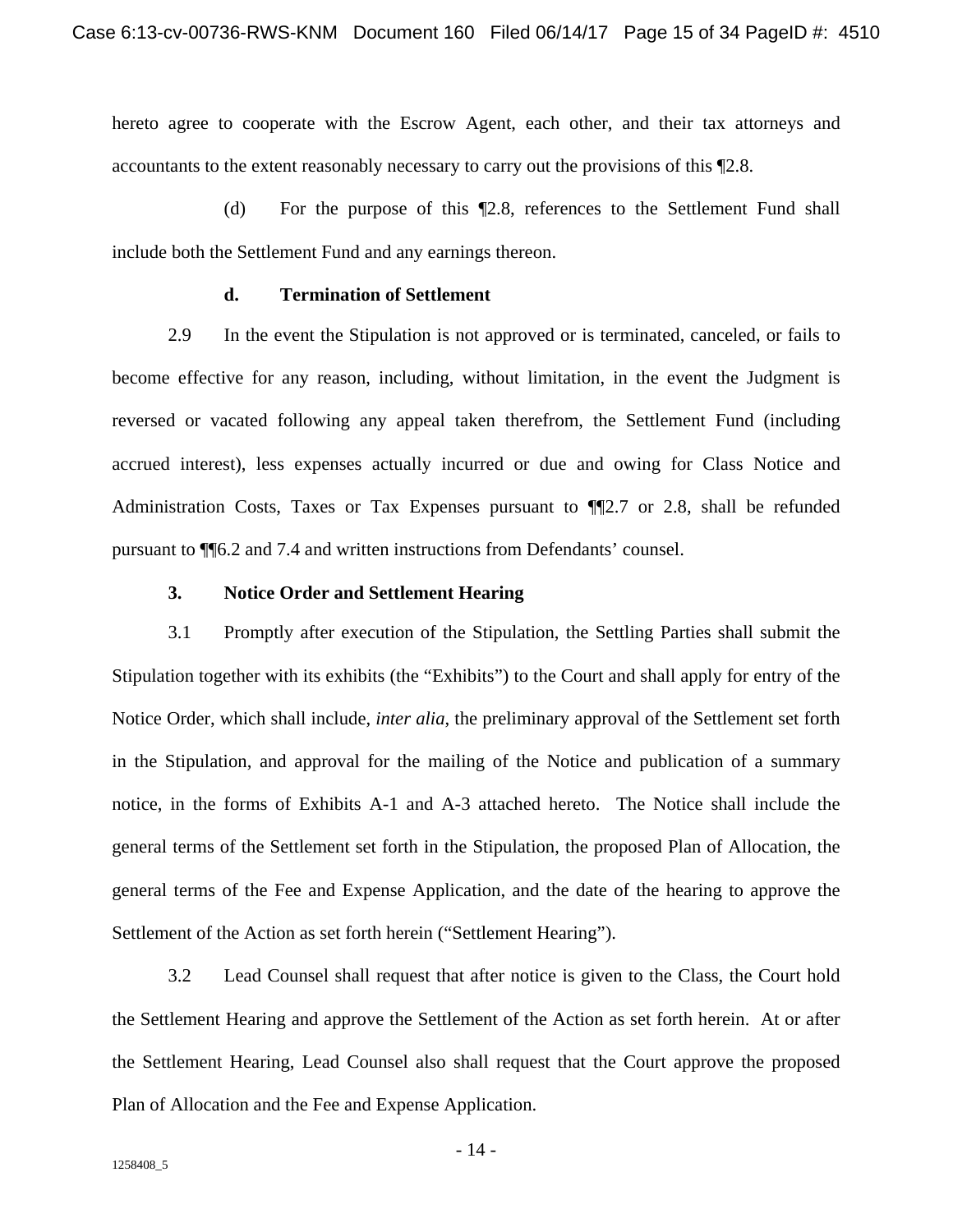## **4. Releases**

4.1 Upon the Effective Date, Plaintiffs and each of the Class Members (who have not validly opted out of the Class) and their predecessors, successors, agents, representatives, attorneys, and affiliates, and the heirs, executors, administrators, successors, and assigns of each of them shall be deemed to have, and by operation of the Judgment shall have, fully, finally, and forever released, relinquished, and discharged against the Released Persons (whether or not such Class Members execute and deliver the Proof of Claim and Release forms) any and all Released Claims (including, without limitation, Unknown Claims), as well as any claims arising out of, relating to, or in connection with, the defense, settlement, or resolution of the Action or the Released Claims.

4.2 Upon the Effective Date, Plaintiffs and each of the Class Members who have not validly opted out of the Class shall be permanently barred and enjoined from the institution, maintenance, prosecution, or enforcement against any Released Person, in any state or federal court or arbitral forum, or in the court of any foreign jurisdiction, of any and all Released Claims (including, without limitation, Unknown Claims), as well as any claims arising out of, relating to, or in connection with, the defense, settlement, or resolution of the Action or the Released Claims.

4.3 The Proof of Claim and Release to be executed by Class Members shall release all Released Claims against the Released Persons and shall be substantially in the form contained in Exhibit A-2 attached hereto.

4.4 Upon the Effective Date, each of the Released Persons shall be deemed to have, and by operation of the Judgment shall have, fully, finally, and forever released, relinquished, and discharged Plaintiffs, each and all of the Class Members, and Plaintiffs' Counsel from all claims (including, without limitation, Unknown Claims) arising out of, relating to, or in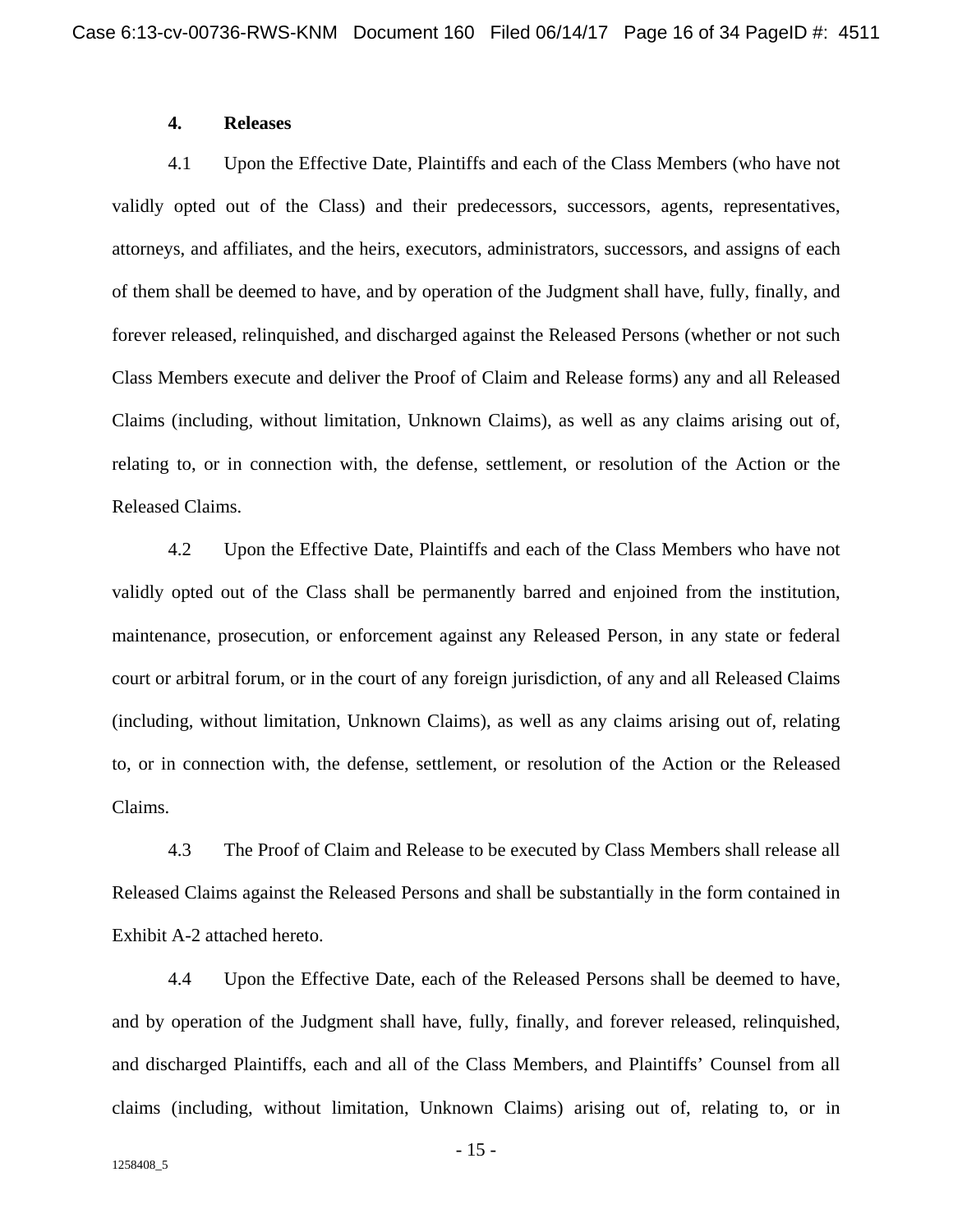connection with, the institution, prosecution, assertion, settlement, or resolution of the Action or the Released Claims.

## **5. Administration and Calculation of Claims, Final Awards, and Supervision and Distribution of the Settlement Fund**

5.1 The Claims Administrator, subject to such supervision and direction of the Court as may be necessary or as circumstances may require, shall provide notice of the Settlement to the Class, shall administer and calculate the claims submitted by Class Members, and shall oversee distribution of the Net Settlement Fund to Authorized Claimants.

5.2 Defendants and their counsel shall make good faith efforts to provide within seven (7) days following the entry of preliminary approval, and without any charge to Lead Plaintiff or the Class, shareholder lists, as appropriate for providing notice to the Class. In accordance with the schedule set forth in the Notice Order, Lead Counsel will cause the Notice, substantially in the form of Exhibit A-1 attached hereto, and a Proof of Claim and Release, substantially in the form of Exhibit A-2 attached hereto, to be mailed by the Claims Administrator to all shareholders of record, or nominees. The Notice and Proof of Claim and Release form shall also be posted on the Claims Administrator's website. In accordance with the schedule set forth in the Notice Order, a summary notice, substantially in the form of Exhibit A-3 attached hereto, will also be published once in the national edition of *The Wall Street Journal* and once over the *Business Wire*. The cost of providing such notice shall be paid out of the Settlement Fund.

5.3 The Notice shall set forth the terms of the Stipulation, including the proposed Plan of Allocation and Lead Counsel's request for attorneys' fees and expenses; the date and time of the Settlement Hearing; the right to object to the Settlement, proposed Plan of Allocation, or request for fees and expenses; the right to appear at the Settlement Hearing; and the right to

- 16 -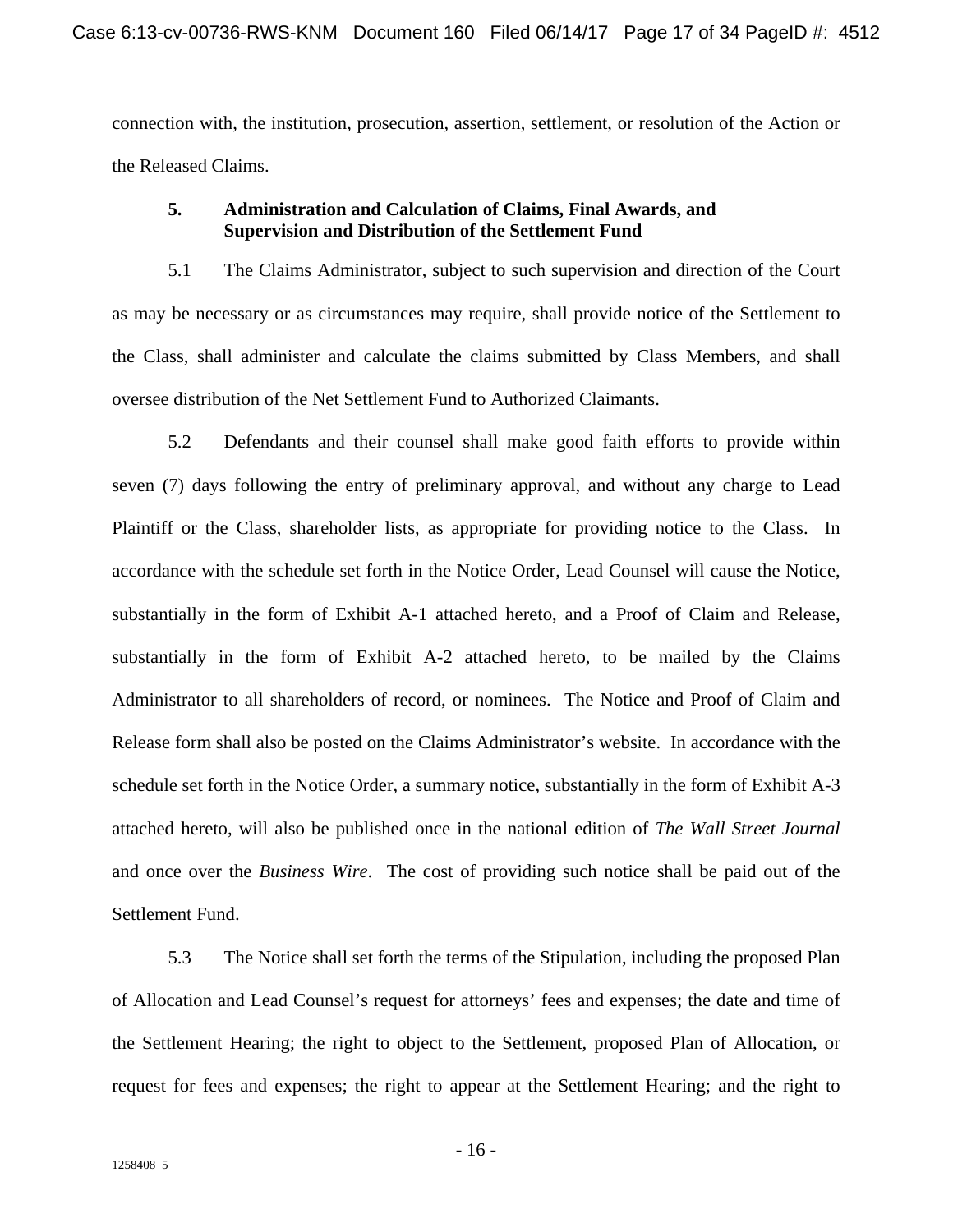request exclusion from the Class. The Notice and Proof of Claim and Release form shall also be posted on the Claims Administrator's website.

5.4 The Settlement Fund shall be applied as follows:

- (a) to pay all Class Notice and Administration Costs;
- (b) to pay all Taxes and Tax Expenses described in ¶2.8 hereof;

(c) to pay Plaintiffs' Counsel's attorneys' fees and expenses (the "Fee and Expense Award") and Plaintiffs' expenses, if and to the extent allowed by the Court;

(d) to distribute the Net Settlement Fund to Authorized Claimants as allowed by the Stipulation, the Plan of Allocation, or the Court.

5.5 Upon the Effective Date and thereafter, and in accordance with the terms of the Stipulation, the Plan of Allocation, or such further approval and further order(s) of the Court as may be necessary or as circumstances may require, the Net Settlement Fund shall be distributed to Authorized Claimants, subject to and in accordance with ¶¶5.6-5.9 below.

5.6 Each Person claiming to be an Authorized Claimant shall be required to submit to the Claims Administrator a completed Proof of Claim and Release, substantially in the form of Exhibit A-2 attached hereto, postmarked (if mailed) or received (if filed electronically) by no later than ninety (90) calendar days after the Notice Date (as defined in Exhibit A attached hereto), or such other time as may be set by the Court (the "Bar Date"), signed under penalty of perjury and supported by such documents as are specified in the Proof of Claim and Release and as are reasonably available to such Person.

5.7 Except as otherwise ordered by the Court, all Class Members who fail to submit a Proof of Claim and Release by the Bar Date, or such other period as may be ordered by the Court, or who submit a Proof of Claim and Release that is rejected, shall be forever barred from receiving any payments pursuant to the Stipulation and the Settlement set forth herein, but will in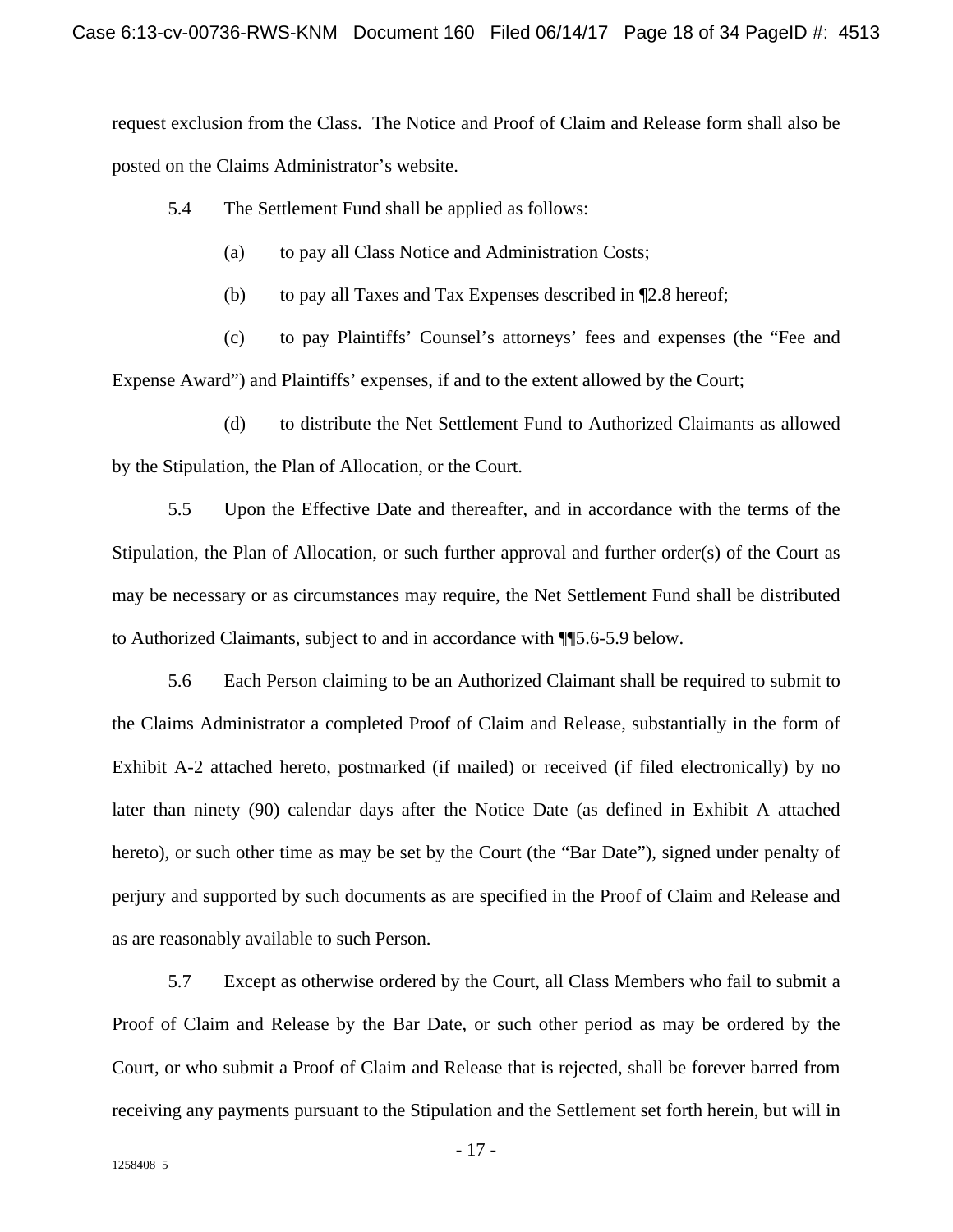all other respects be subject to and bound by the provisions of the Stipulation, the releases contained herein, and the Judgment. Notwithstanding the foregoing, Lead Counsel shall have the discretion (but not the obligation), to accept late-submitted claims for processing so long as the distribution of the Net Settlement Fund to Authorized Claimants is not materially delayed thereby.

5.8 The Claims Administrator shall calculate the claims of Authorized Claimants in accordance with the Plan of Allocation set forth in the Notice and approved by the Court. Following the Effective Date, the Claims Administrator shall send to each Authorized Claimant his, her, or its *pro rata* share of the Net Settlement Fund.

5.9 Defendants shall not have a reversionary interest in the Net Settlement Fund. If there is any balance remaining in the Net Settlement Fund after a reasonable amount of time following the date of the initial distribution of the Net Settlement Fund, Lead Counsel shall, if feasible, reallocate such balance among Authorized Claimants who negotiated the checks sent to them in the initial distribution and who would receive at least \$10.00 in an equitable and economical fashion. These reallocations shall be repeated until the balance remaining in the Net Settlement Fund is *de minimis* and such remaining balance shall then be donated to an appropriate non-profit organization designated by Lead Counsel.

5.10 The Released Persons shall have no responsibility for, interest in, or liability whatsoever with respect to the processing, review, determination or calculation of any claims, the distribution of the Net Settlement Fund, the Plan of Allocation, the determination, administration, or calculation of claims, the payment or withholding of Taxes, or any losses incurred in connection therewith.

5.11 Defendants shall take no position with respect to the Plan of Allocation or any other such plan as may be approved by the Court.

- 18 -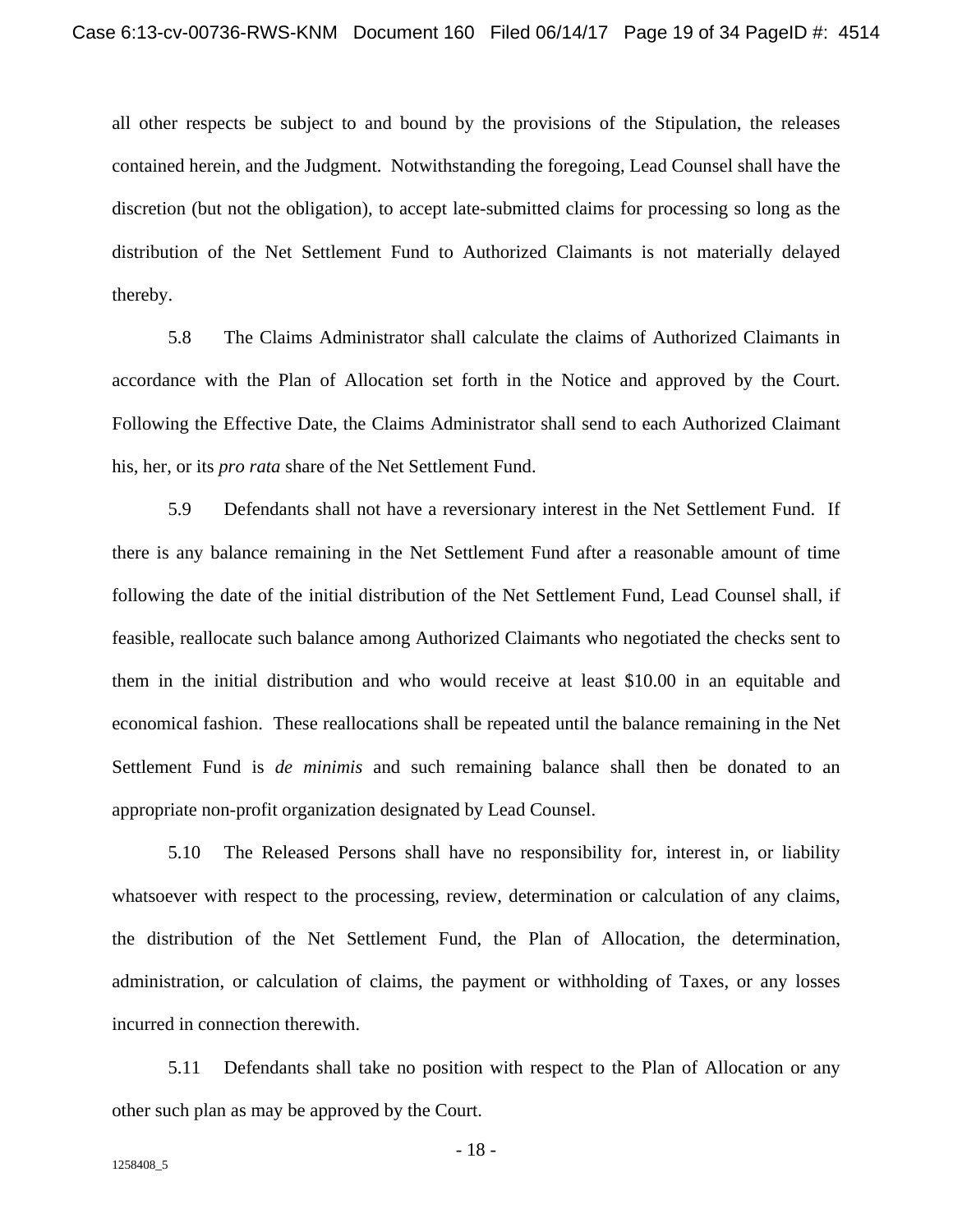5.12 It is understood and agreed by the Settling Parties that any proposed Plan of Allocation of the Net Settlement Fund including, but not limited to, any adjustments to an Authorized Claimant's claim set forth therein, is not a part of the Stipulation and is to be considered by the Court separately from the Court's consideration of the fairness, reasonableness, and adequacy of the Settlement set forth in the Stipulation, and any order or proceeding relating to the Plan of Allocation shall not operate to terminate or cancel the Stipulation or affect the finality of the Court's Judgment approving the Stipulation and the Settlement set forth therein, or any other orders entered pursuant to the Stipulation. Class Members and Defendants shall be bound by the terms of this Stipulation, irrespective of whether the Court disapproves or modifies the Plan of Allocation.

5.13 No Person shall have any claim against Plaintiffs, Plaintiffs' Counsel, Released Persons, Defendants' counsel, or the Claims Administrator based on distributions made substantially in accordance with the Settlement, the Stipulation, and the Plan of Allocation, or otherwise as further ordered by the Court.

#### **6. Lead Counsel's Attorneys' Fees and Expenses**

6.1 Lead Counsel may submit an application or applications (the "Fee and Expense Application") for (a) an award of attorneys' fees; plus (b) expenses or charges in connection with prosecuting the Action; plus (c) any interest on such attorneys' fees and expenses at the same rate and for the same periods as earned by the Settlement Fund (until paid) as may be awarded by the Court. Any and all such fees, expenses and costs awarded by the Court (whether payable to Lead Counsel or Plaintiffs) shall be payable solely out of the Settlement Fund. In addition, Plaintiffs NSPF or David O'Connell may submit an application for an award from the Settlement Fund pursuant to 15 U.S.C.  $\S77z-1(a)(4)$  for time and expenses incurred in representing the Class.

- 19 -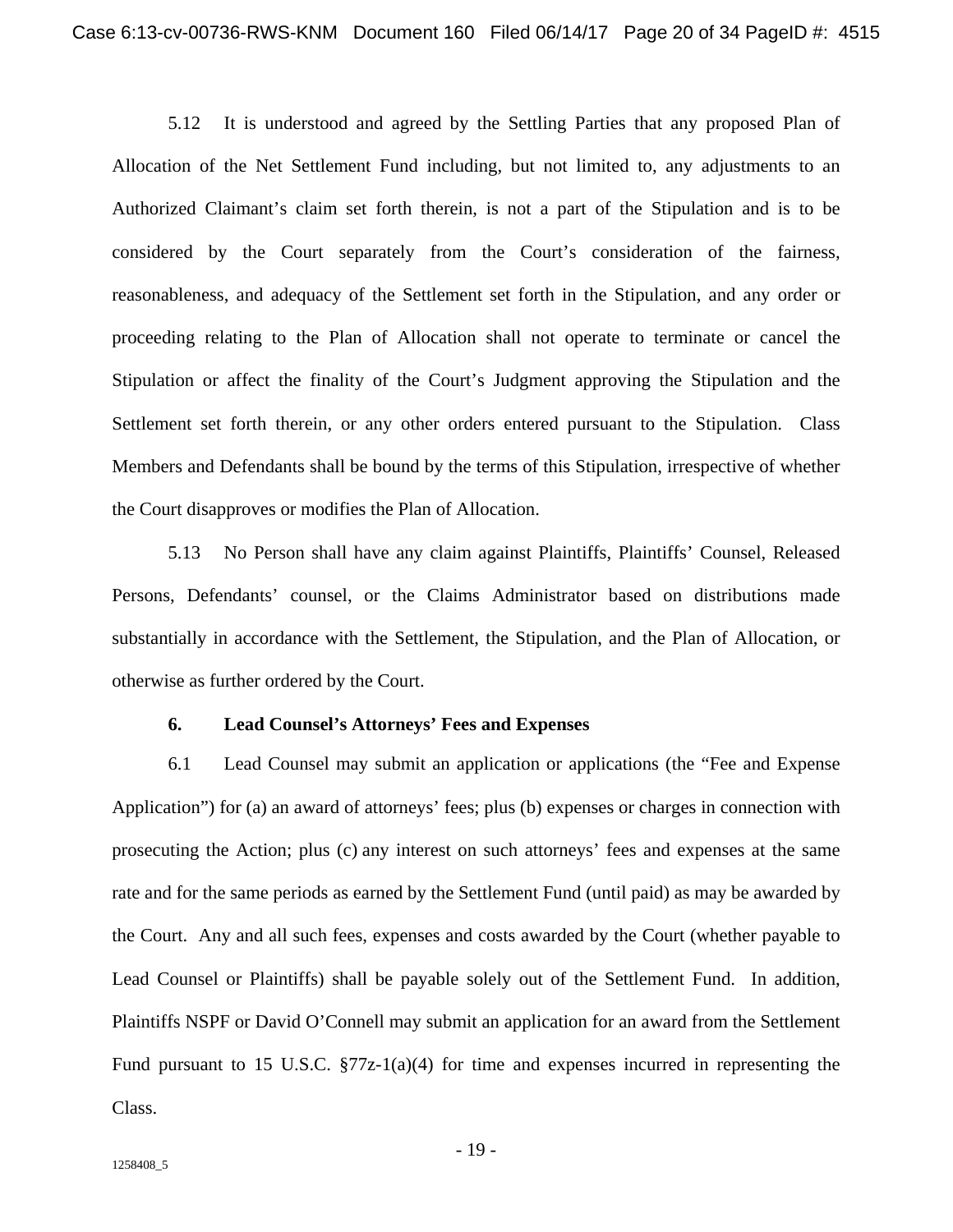6.2 The attorneys' fees and expenses, as awarded by the Court, shall be paid to Lead Counsel from the Settlement Fund, as ordered, immediately upon entry of the Court's order awarding such fees and expenses. This provision shall apply notwithstanding timely objections to, potential for appeal from, or collateral attack on, the Settlement or the award of fees and expenses. Lead Counsel shall thereafter allocate the attorneys' fees amongst other Plaintiffs' Counsel in a manner that Lead Counsel in good faith believes reflects the contributions of such counsel to the prosecution and resolution of the Action. Any such awards shall be paid solely by the Settlement Fund. In the event that the Judgment or the order awarding such fees and expenses paid to Lead Counsel pursuant to ¶6.1 and this ¶6.2 is reversed or modified, or if the Settlement is canceled or terminated for any reason, then Lead Counsel shall, in an amount consistent with such reversal or modification, refund such fees or expenses to the Settlement Fund pursuant to ¶2.9, plus the interest earned thereon, within fourteen (14) days from receiving notice from Defendants' counsel or from a court of competent jurisdiction. Any refunds required pursuant to this paragraph shall be the joint and several obligation of each Plaintiffs' Counsel to make appropriate refunds or repayments to the Settlement Fund. Each Plaintiffs' Counsel, as a condition of receiving such fees or expenses on behalf of itself and each partner and/or shareholder of it, agrees that its law firm and its partners and/or shareholders are subject to the jurisdiction of the Court for the purpose of enforcing the provisions of this paragraph.

6.3 The procedure for and the allowance or disallowance by the Court of the Fee and Expense Application, to be paid out of the Settlement Fund, are not part of the Settlement set forth in the Stipulation, and any order or proceeding relating to the Fee and Expense Application, or any appeal from any order relating thereto or reversal or modification thereof, shall not operate to terminate or cancel the Stipulation, or affect or delay the finality of the Judgment approving the Stipulation and the Settlement of the Action.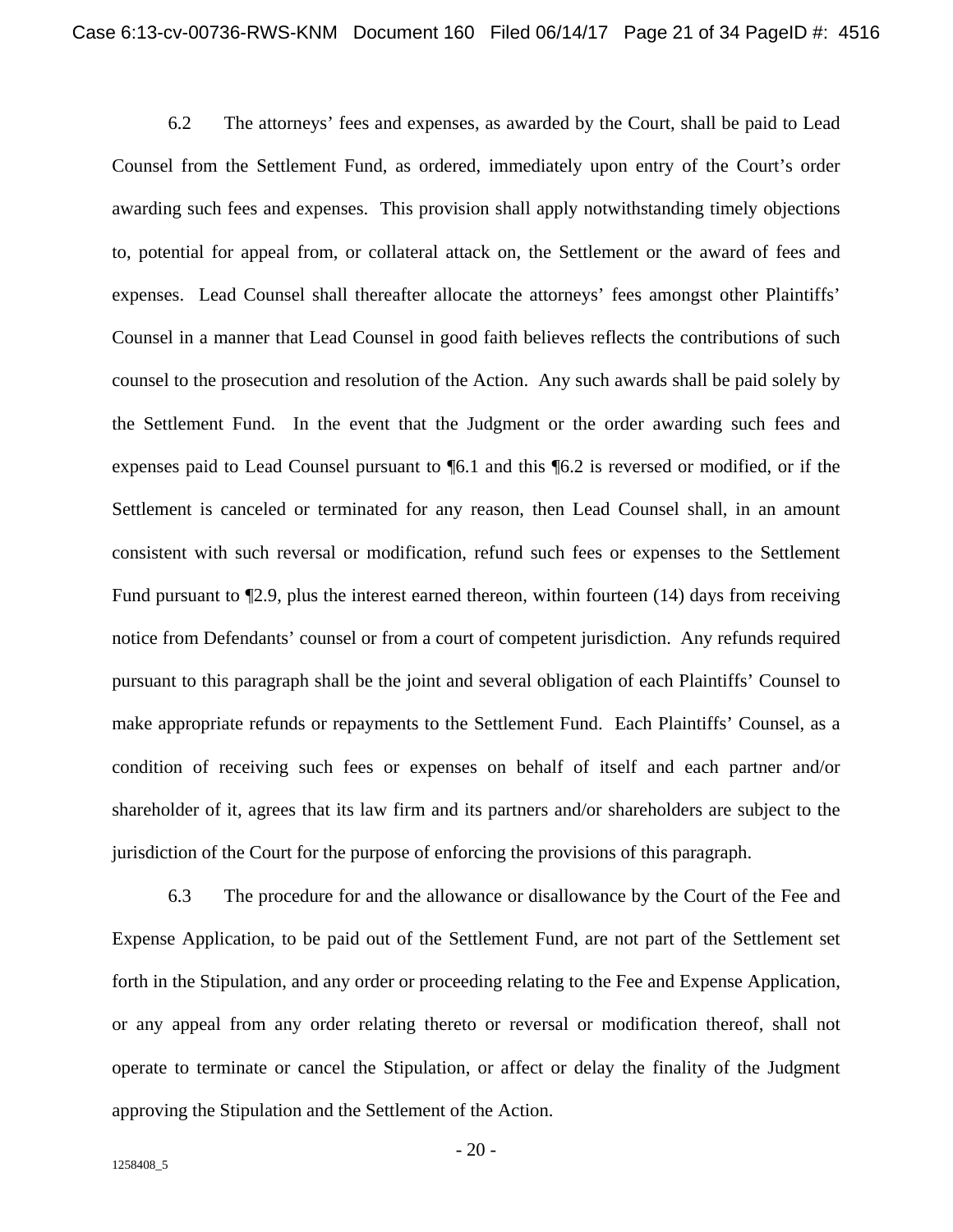6.4 Neither Defendants nor Defendants' insurers shall have any responsibility for any payment of attorneys' fees and expenses to Lead Counsel or any Class Member's counsel apart from payment of the Settlement Amount pursuant to ¶2.1.

6.5 If so ordered in the Notice Order, Plaintiffs' Counsel shall be entitled to provisional payment of 75% of their litigation expenses, subject to Plaintiffs' Counsels' joint and several obligation to make appropriate refunds or repayments to the Escrow Account plus interest if, and when, as a result of any final order, the final expense award is lower than the amount provisionally paid or the Stipulation is terminated or canceled by a final judgment or order not subject to further review.

## **7. Conditions of Settlement, Effect of Disapproval, Cancellation, or Termination**

7.1 The Effective Date of the Stipulation shall be conditioned on the occurrence of all of the following events:

(a) execution of the Stipulation and such other documents as may be required to obtain final Court approval of the Stipulation in a form satisfactory to the Settling Parties;

(b) Defendants have not exercised their option to terminate the Stipulation pursuant to ¶7.3 hereof;

(c) the Court has entered the Notice Order, substantially in the form of Exhibit A hereto, as required by ¶3.1 hereof;

(d) the Court has entered the Judgment that, *inter alia*, dismisses with prejudice the Action, as to Plaintiffs and the Defendants, as set forth above; and

(e) the Judgment has become Final, as defined in ¶1.10 hereof.

7.2 Upon the occurrence of all of the events referenced in ¶7.1 hereof, any and all remaining interest or right of Defendants in or to the Settlement Fund, if any, shall be absolutely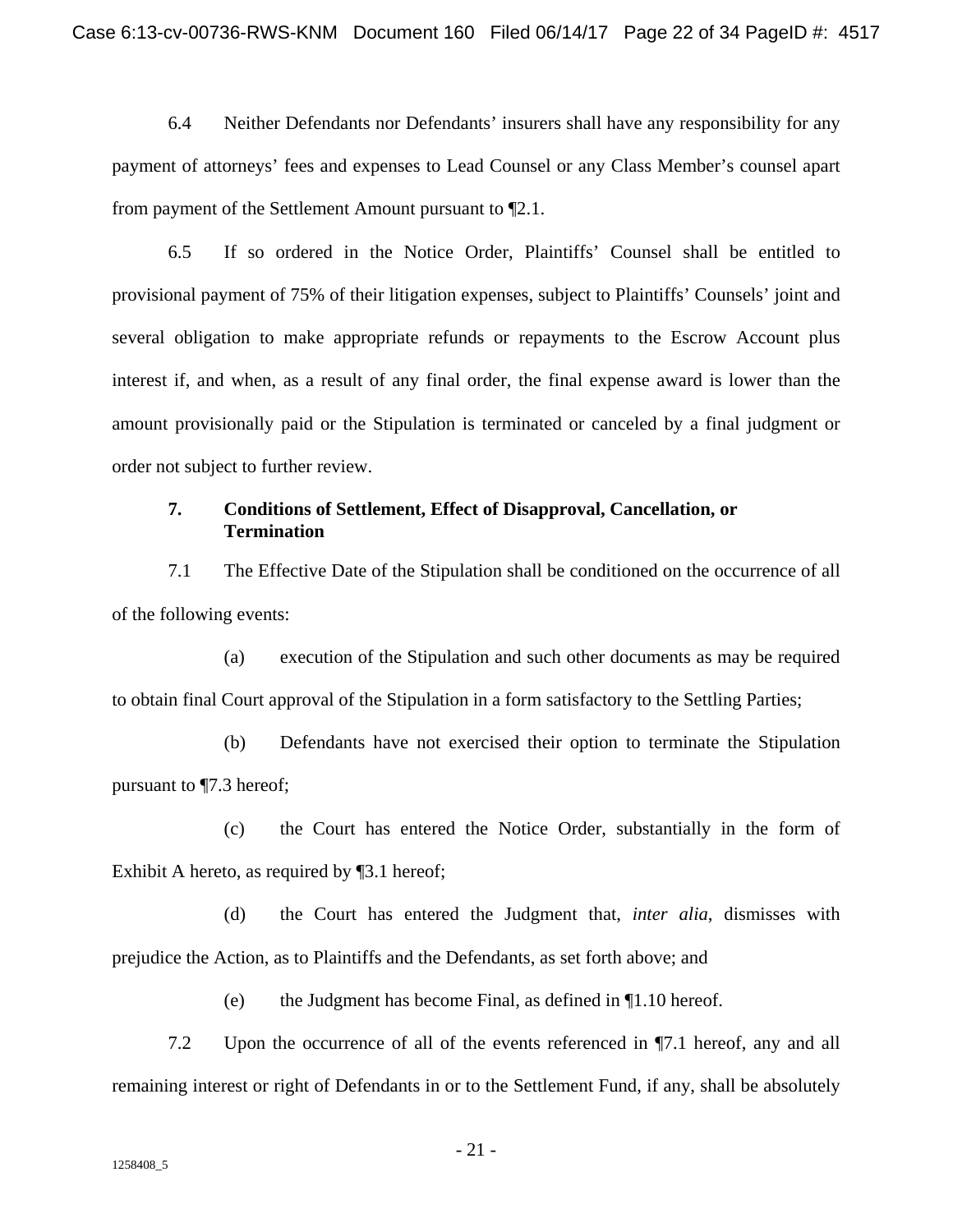and forever extinguished. If all of the conditions specified in ¶7.1 hereof are not met, then the Stipulation shall be canceled and terminated subject to ¶7.4 hereof unless Lead Counsel and counsel for Defendants on behalf of their respective clients mutually agree in writing to proceed with the Settlement.

7.3 If Persons who otherwise would be members of the Class have timely and validly requested exclusion from the Class in accordance with the provisions of the Notice Order and the Notice given pursuant thereto, and if the total number of shares of JCPenney common stock and shares underlying exchange-traded call options on JCPenney common stock purchased or acquired, or exchange-traded put options sold, by such Persons during the Class Period equals or exceeds an amount specified in a separate Supplemental Agreement Regarding Requests for Exclusion ("Supplemental Agreement") executed between Plaintiffs and Defendants, then Defendants shall have the option to terminate this Stipulation and Settlement in accordance with the procedures set forth in the Supplemental Agreement. The Supplemental Agreement will not be filed with the Court unless and until a dispute between Plaintiffs and Defendants concerning their interpretation or application arises. Copies of all requests for exclusion received, together with copies of all written revocations of requests for exclusion, shall be delivered to Defendants' counsel by Lead Counsel within the sooner of two (2) days of Lead Counsel's receipt or seven (7) days prior to the Settlement Hearing. JCPenney may terminate the Stipulation and Settlement by serving written notice of termination on the Court and Lead Counsel on or before ten (10) days after the deadline for requests for exclusion, on or before five (5) days after the Court grants additional time for exclusion for any reason, or on or before three (3) days before the Settlement Hearing, whichever occurs last. In the event that JCPenney serves a written notice of termination, JCPenney may withdraw its written notice of termination by providing written notice of such withdrawal to Lead Counsel and to the Court by no later than 5:00 PM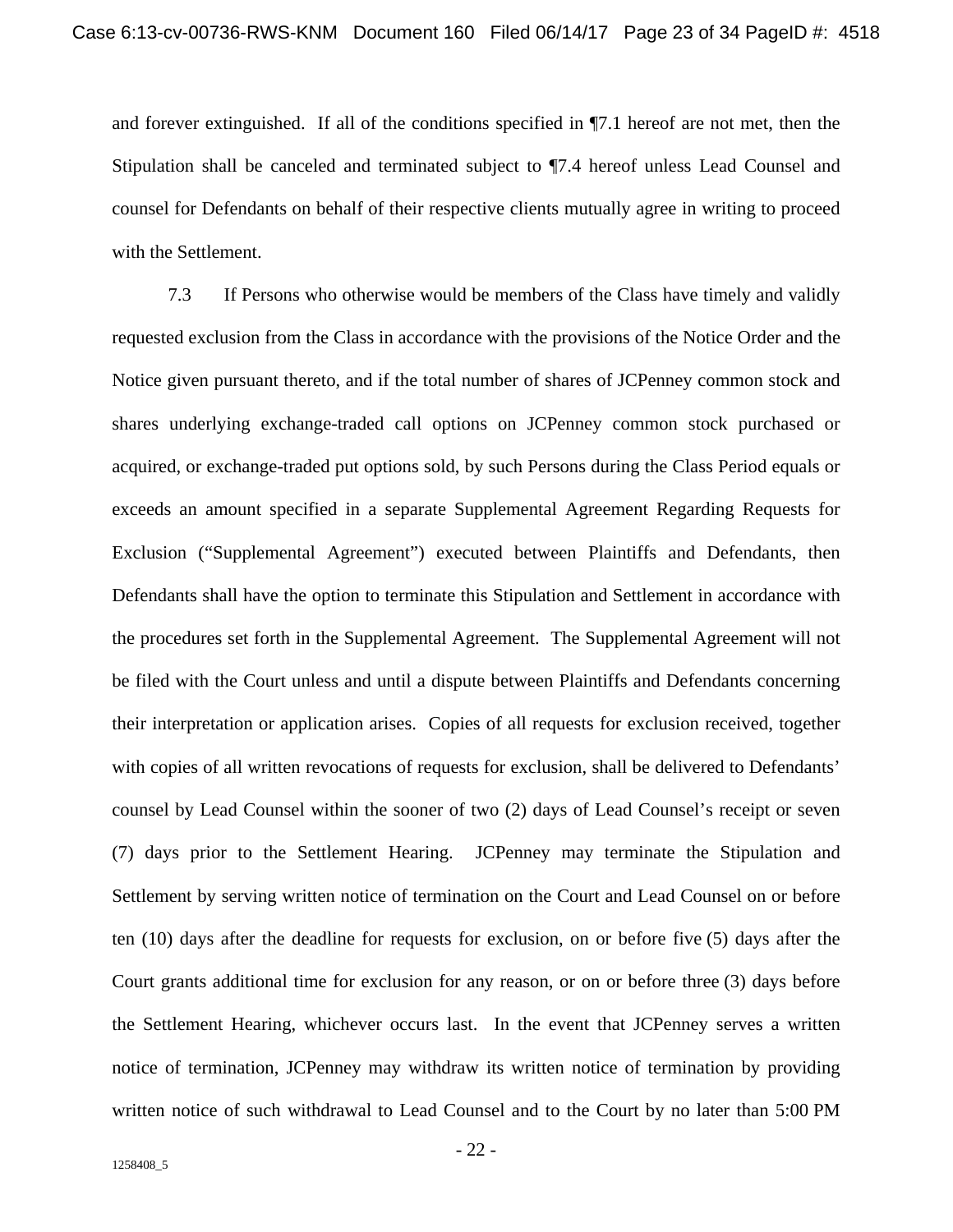Central Time on the day prior to the Settlement Hearing, or by such later date as shall be agreed upon in writing as between Lead Counsel and Defendants' counsel.

7.4 Unless otherwise ordered by the Court, in the event the Stipulation shall terminate, or be canceled, or shall not become effective for any reason, within fourteen (14) days after written notification of such event is sent by counsel for Defendants or to the Escrow Agent, the Settlement Fund (including accrued interest), less expenses which have either been incurred or disbursed pursuant to ¶¶2.7 or 2.8 hereof, shall be refunded pursuant to written instructions from Defendants' counsel. At the request of counsel for Defendants, the Escrow Agent or its designee shall apply for any tax refund owed on the Settlement Fund and pay the proceeds, after deduction of any expenses incurred in connection with such application(s) for refund, at the written direction of Defendants' counsel.

7.5 In the event that the Stipulation is not approved by the Court or the Settlement set forth in the Stipulation is terminated or fails to become effective in accordance with its terms, the Settling Parties shall be restored to their respective positions in the Action as of April 20, 2017. In such event, the terms and provisions of the Stipulation, with the exception of ¶¶1.1-1.26, 2.8- 2.9, 7.2, and 8.4-8.5 hereof, shall have no further force and effect with respect to the Settling Parties and shall not be used in this Action or in any other proceeding for any purpose, and any Judgment or order entered by the Court in accordance with the terms of the Stipulation shall be treated as vacated, *nunc pro tunc*, and the Settling Parties shall be deemed to return to their status as of April 20, 2017. No order of the Court or modification or reversal on appeal of any such order of the Court concerning the Plan of Allocation or the amount of any attorneys' fees and expenses, and interest awarded by the Court to Lead Counsel or Plaintiffs shall constitute grounds for cancellation or termination of the Stipulation.

- 23 -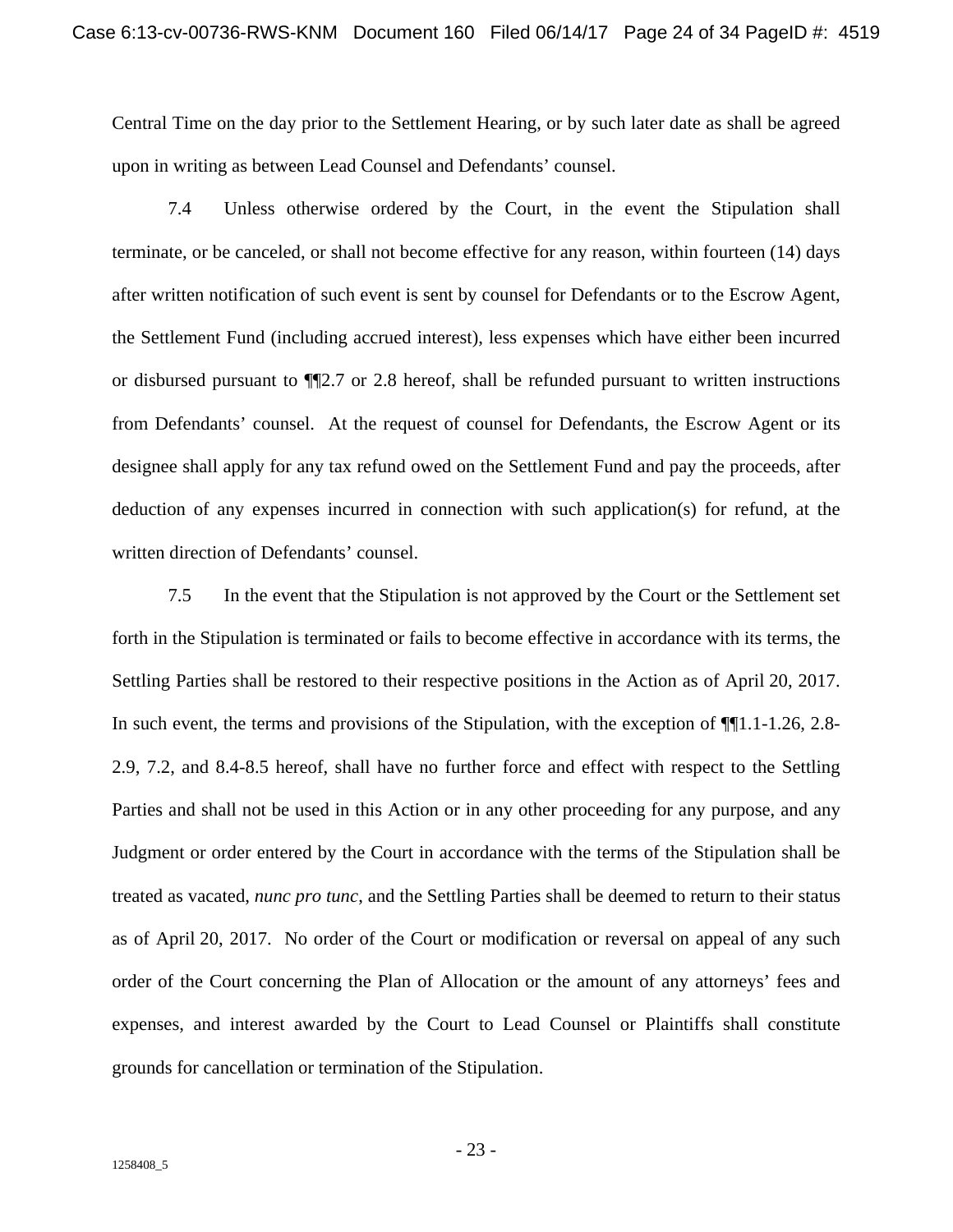7.6 JCPenney warrants and represents that, as of the time this Stipulation is executed and as of the time the Settlement Amount is actually transferred or made as reflected in this Stipulation, it is not "insolvent" within the meaning of 11 U.S.C. §101(32). If, before the Settlement becomes Final, JCPenney files for protection under the Bankruptcy Code, or any similar law, or a trustee, receiver, conservator, or other fiduciary is appointed under bankruptcy, or any similar law, and in the event of the entry of a final order of a court of competent jurisdiction determining the transfer of money or any portion thereof to the Escrow Agent by or on behalf of JCPenney to be a preference, voidable transfer, fraudulent transfer or similar transaction and any portion thereof is required to be returned, and such amount is not promptly deposited with the Escrow Agent by others, then, at the election of Lead Plaintiff, the Settling Parties shall jointly move the Court to vacate and set aside the release given and the Judgment entered in favor of the Defendants and that the Defendants and Plaintiffs and the members of the Class shall be restored to their litigation positions as of April 20, 2017.

#### **8. Miscellaneous Provisions**

8.1 The Settling Parties (a) acknowledge that it is their intent to consummate this Stipulation; and (b) agree to cooperate to the extent reasonably necessary to effectuate and implement all terms and conditions of the Stipulation and to exercise their best efforts to accomplish the foregoing terms and conditions of the Stipulation expeditiously.

8.2 The Settling Parties intend this Settlement to be a final and complete resolution of all disputes between them with respect to the Action. The Settlement shall not be deemed an admission by any Settling Party or any of the Released Persons as to the merits of any claim or defense. The Settling Parties and their counsel agree that they shall not assert any claims of any violation of Rule 11 of the Federal Rules of Civil Procedure relating to the prosecution, defense or settlement of the Action, and the Final Judgment shall contain a finding that all Settling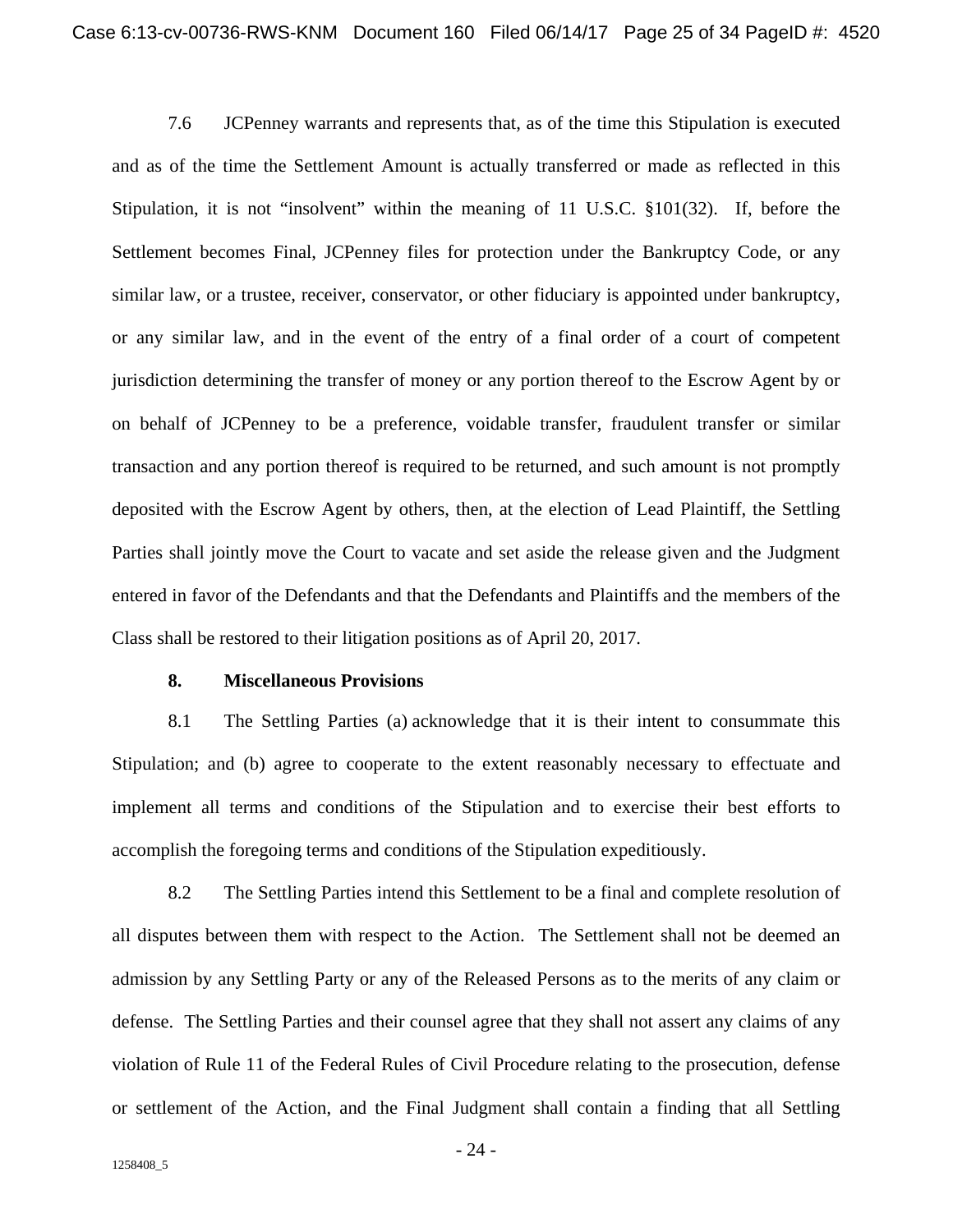Parties and their counsel complied with the requirements of Rule 11 with respect to the institution, prosecution, defense, and resolution of the Action. The Settling Parties agree that the amount paid to the Settlement Fund and the other terms of the Settlement were negotiated in good faith at arm's length by the Settling Parties and reflect a settlement that was reached voluntarily after consultation with competent legal counsel.

8.3 Neither the Stipulation nor the Settlement contained herein, nor any act performed or document executed pursuant to or in furtherance of the Stipulation or the Settlement (a) is or may be deemed to be or may be used as an admission of, or evidence of, the validity of any Released Claim, or of any wrongdoing or liability of the Released Persons; or (b) is or may be deemed to be or may be used as an admission of, or evidence of, any fault or omission of any of the Released Persons; or (c) is or may be deemed to be or may be used as an admission or evidence that any claims asserted by Plaintiffs were not valid or that the amount recoverable was not greater than the Settlement amount, in any civil, criminal, or administrative proceeding in any court, administrative agency, or other tribunal. The Released Persons may file the Stipulation and/or the Judgment in any action that may be brought against them in order to support a defense or counterclaim based on principles of *res judicata*, collateral estoppel, release, good faith settlement, judgment bar or reduction or any other theory of claim preclusion or issue preclusion or similar defense or counterclaim.

8.4 All agreements made and orders entered during the course of the Action relating to the confidentiality of documents and information shall survive this Stipulation.

8.5 All of the Exhibits to the Stipulation are material and integral parts hereof and are fully incorporated herein by this reference.

8.6 The Stipulation may be amended or modified only by a written instrument signed by or on behalf of all Settling Parties or their respective successors-in-interest.

- 25 -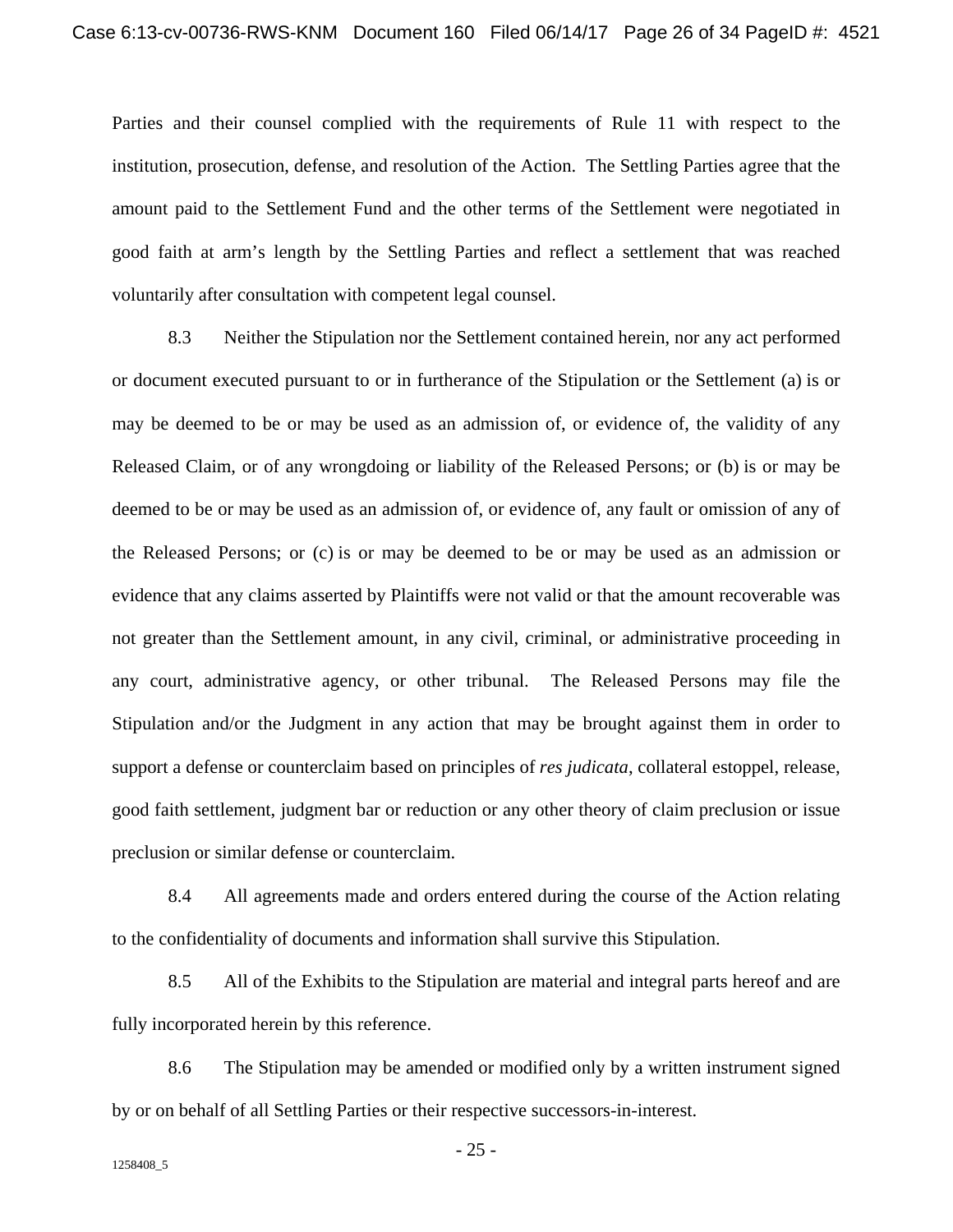8.7 No waiver of any term or provision of this Settlement Agreement, or of any breach or default hereof or hereunder, shall be valid or effective unless in writing and signed by or on behalf of all Settling Parties or their respective successors-in-interest. No waiver of any term or provision of this Settlement Agreement, or of any breach or default hereof or hereunder, shall be construed as a waiver of the same or any other term or provision or of any previous or subsequent breach thereof.

8.8 The Stipulation and the Exhibits attached (together with the Supplemental Agreement referred to in ¶7.3) hereto constitute the entire agreement among the Settling Parties and no representations, warranties, or inducements have been made to any Settling Party concerning the Stipulation or its Exhibits other than the representations, warranties, and covenants contained and memorialized in such documents. Except as otherwise provided herein (or, as between Defendants, in any separate agreements between them), each Settling Party shall bear its own costs.

8.9 The Settlement is not conditioned upon the settlement or approval of settlement of any derivative suits or other suits.

8.10 This Settlement Agreement shall be construed and interpreted to effectuate the intent of the Settling Parties, which is to resolve completely those claims and disputes, including in the Action, and as more fully described herein. If any provision of this Settlement Agreement shall be determined to be invalid, void, or illegal, such provision shall be construed and amended in a manner that would permit its enforcement, but in no event shall such provision affect, impair, or invalidate any other provision hereof.

8.11 Neither the Class Members nor Defendants shall be bound by the Stipulation if the Court modifies material terms thereof, provided, however, that it shall not be a basis for Class Members to terminate the Settlement if the Court modifies any proposed Plan of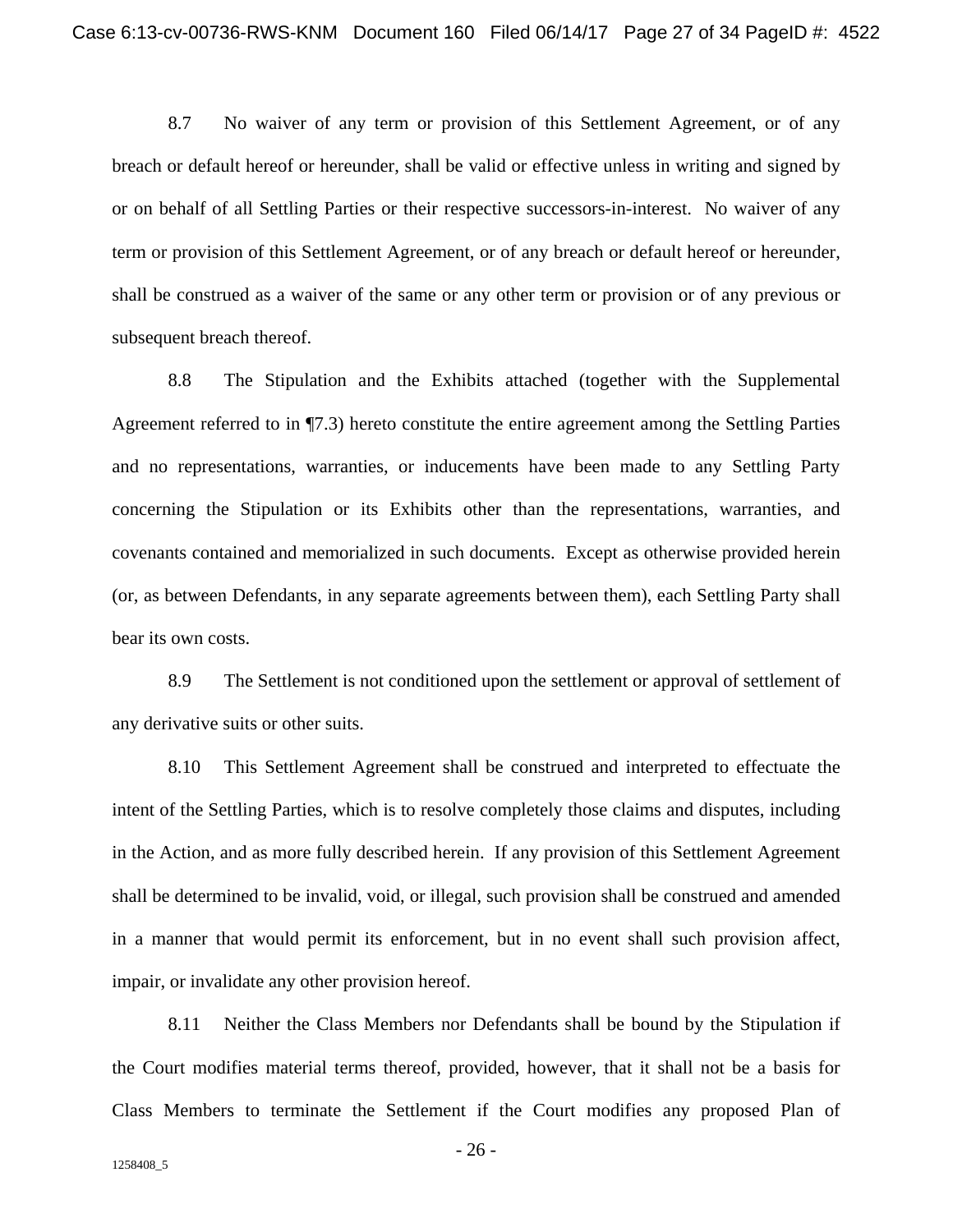Allocation or criteria for allocation of the Net Settlement Fund amongst Authorized Claimants, or the Plan of Allocation is modified on appeal. Nor shall it be a basis to terminate the Stipulation if the Court disapproves of or modifies the terms of this Stipulation with respect to attorneys' fees or expenses or the distribution of the Net Settlement Fund. Notwithstanding any such modification of the terms or Plan of Allocation or the Stipulation with respect to attorneys' fees or expenses, Defendants and Defendants' insurers shall be entitled to all benefits of the Settlement and shall not, under any circumstances, be called upon to contribute additional funds to the Settlement Fund.

8.12 Lead Counsel, on behalf of the Class, is expressly authorized by Plaintiffs to take all appropriate action required or permitted to be taken by the Class pursuant to the Stipulation to effectuate its terms and also is expressly authorized to enter into any modifications or amendments to the Stipulation on behalf of the Class which it deems appropriate.

8.13 Plaintiffs and Lead Counsel represent and warrant that none of the Plaintiffs' claims or causes of action referred to in this Action or this Stipulation has been assigned, encumbered, or in any manner transferred in whole or in part.

8.14 Each counsel or other Person executing the Stipulation or any of its Exhibits on behalf of any Settling Party hereby warrants that such Person has the full authority to do so.

8.15 All notices, requests, demands, claims, and other communications hereunder shall be in writing and shall be deemed duly given (i) when delivered personally to the recipient, (ii) one (1) business day after being sent to the recipient by UPS (charges prepaid), or (iii) five (5) business days after being mailed to the recipient by certified or registered mail, return receipt requested and postage prepaid, and addressed to the intended recipient as set forth below:

- 27 -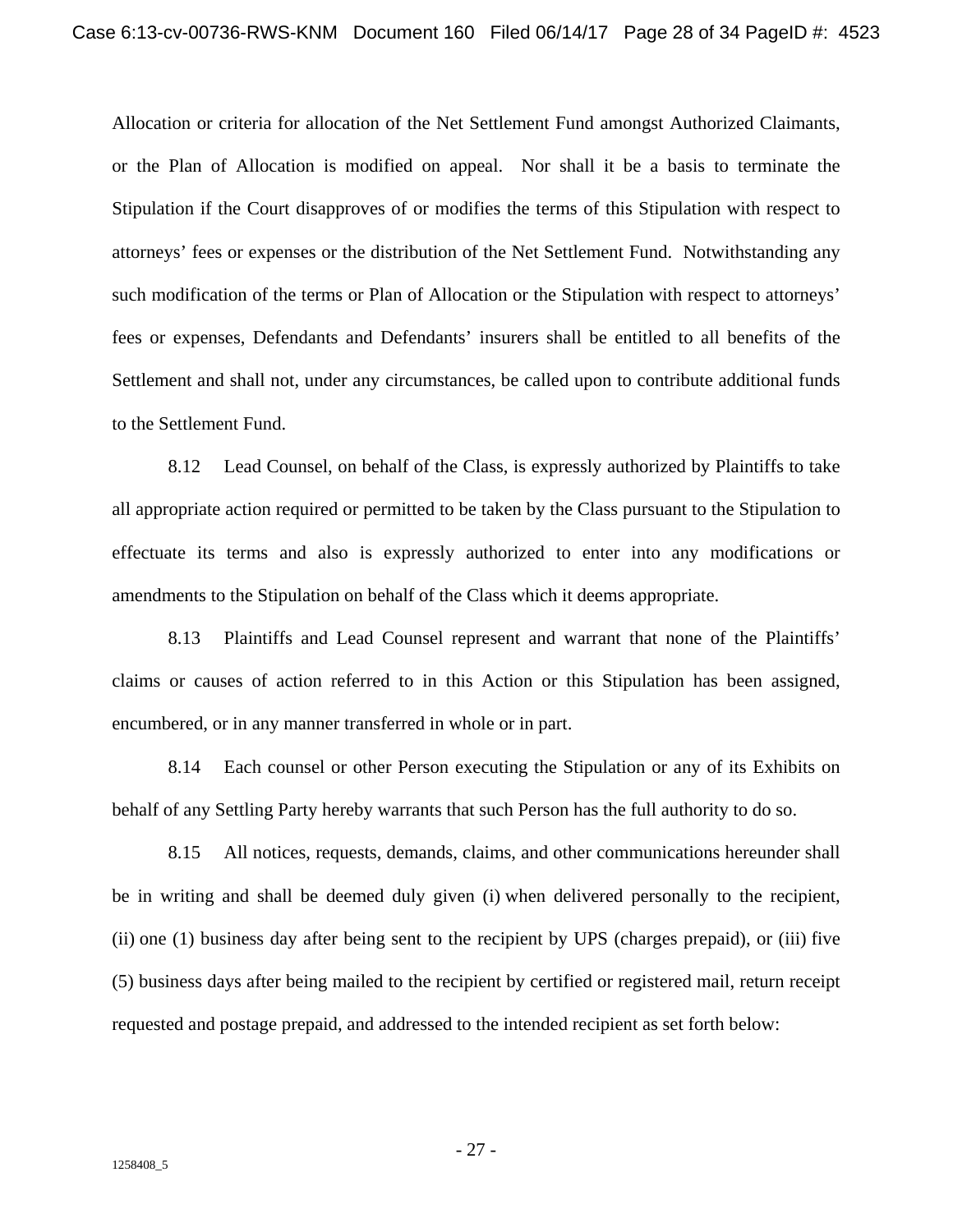#### *If to Plaintiffs or to Plaintiffs' Counsel*:

Jonah H. Goldstein Robert R. Henssler Jr. Robbins Geller Rudman & Dowd LLP 655 West Broadway, Suite 1900 San Diego, California 92101

#### *If to Defendants or to Defendants' Counsel*:

Meryl L. Young Gibson, Dunn & Crutcher LLP 3161 Michelson Drive Irvine, CA 92612

Jason J. Mendro Gibson, Dunn & Crutcher LLP 1050 Connecticut Ave., N.W. Washington, DC 20036

8.16 The Stipulation may be executed in one or more counterparts. All executed counterparts and each of them shall be deemed to be one and the same instrument. A complete set of executed counterparts shall be filed with the Court.

8.17 The Stipulation shall be binding upon, and inure to the benefit of, the heirs, successors, and assigns of the Settling Parties hereto.

8.18 The Court shall retain jurisdiction with respect to implementation and enforcement of the terms of the Stipulation, and all Settling Parties hereto submit to the jurisdiction of the Court for purposes of implementing and enforcing the Settlement embodied in the Stipulation.

8.19 Pending approval of the Court of the Stipulation and its Exhibits, all proceedings in this Action shall be stayed, and all members of the Class shall be barred and enjoined from prosecuting any of the Released Claims against any of the Released Persons.

- 28 - 1258408\_5 8.20 This Stipulation and the Exhibits hereto shall be considered to have been negotiated, executed, and delivered, and to be wholly performed, in the State of Texas, and the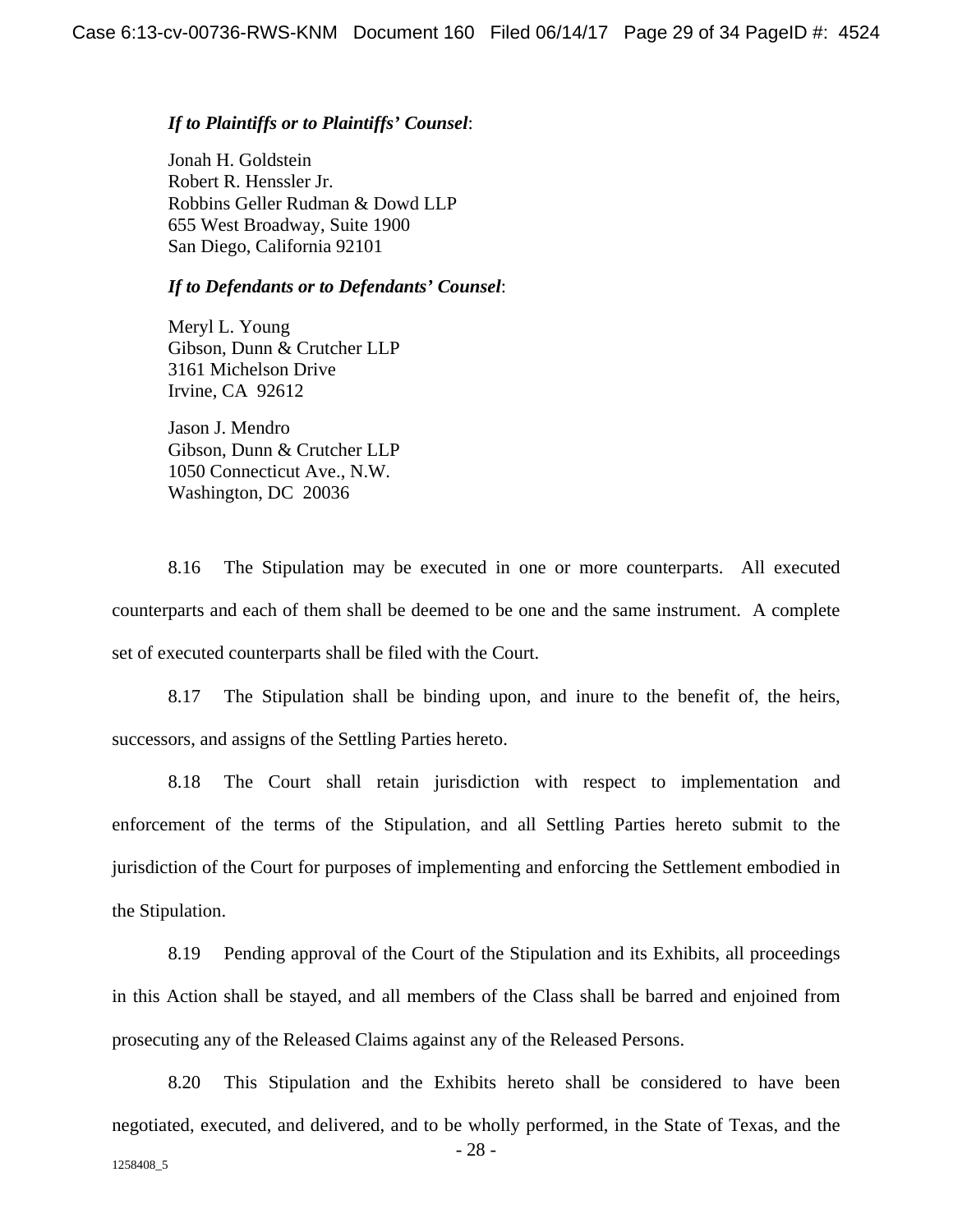rights and obligations of the parties to the Stipulation shall be construed and enforced in accordance with, and governed by, the internal, substantive laws of the State of Texas, without giving effect to that State's choice-of-law principles.

8.21 This Stipulation shall not be construed more strictly against one party than another merely by virtue of the fact that it, or any part of it, may have been prepared by counsel for one of the Settling Parties, it being recognized that it is the result of arm's-length negotiations between the Settling Parties and the Settling Parties have contributed substantially and materially to the preparation of this Stipulation.

IN WITNESS WHEREOF, the parties hereto have caused the Stipulation to be executed, by their duly authorized attorneys, dated June 14, 2017.

> ROBBINS GELLER RUDMAN & DOWD LLP JONAH H. GOLDSTEIN ROBERT R. HENSSLER JR.

> > s/ Robert R. Henssler Jr. ROBERT R. HENSSLER JR.

655 West Broadway, Suite 1900 San Diego, CA 92101-8498 Telephone: 619/231-1058 619/231-7423 (fax)

Lead Counsel for Plaintiffs

WARD, SMITH & HILL, PLLC T. JOHN WARD, JR. (State Bar No. 00794818) JACK WESLEY HILL (State Bar No. 24032294) 1127 Judson Road, Suite 220 Longview, TX 75601 Telephone: 903/757-6400 903/757-2323 (fax)

Liaison Counsel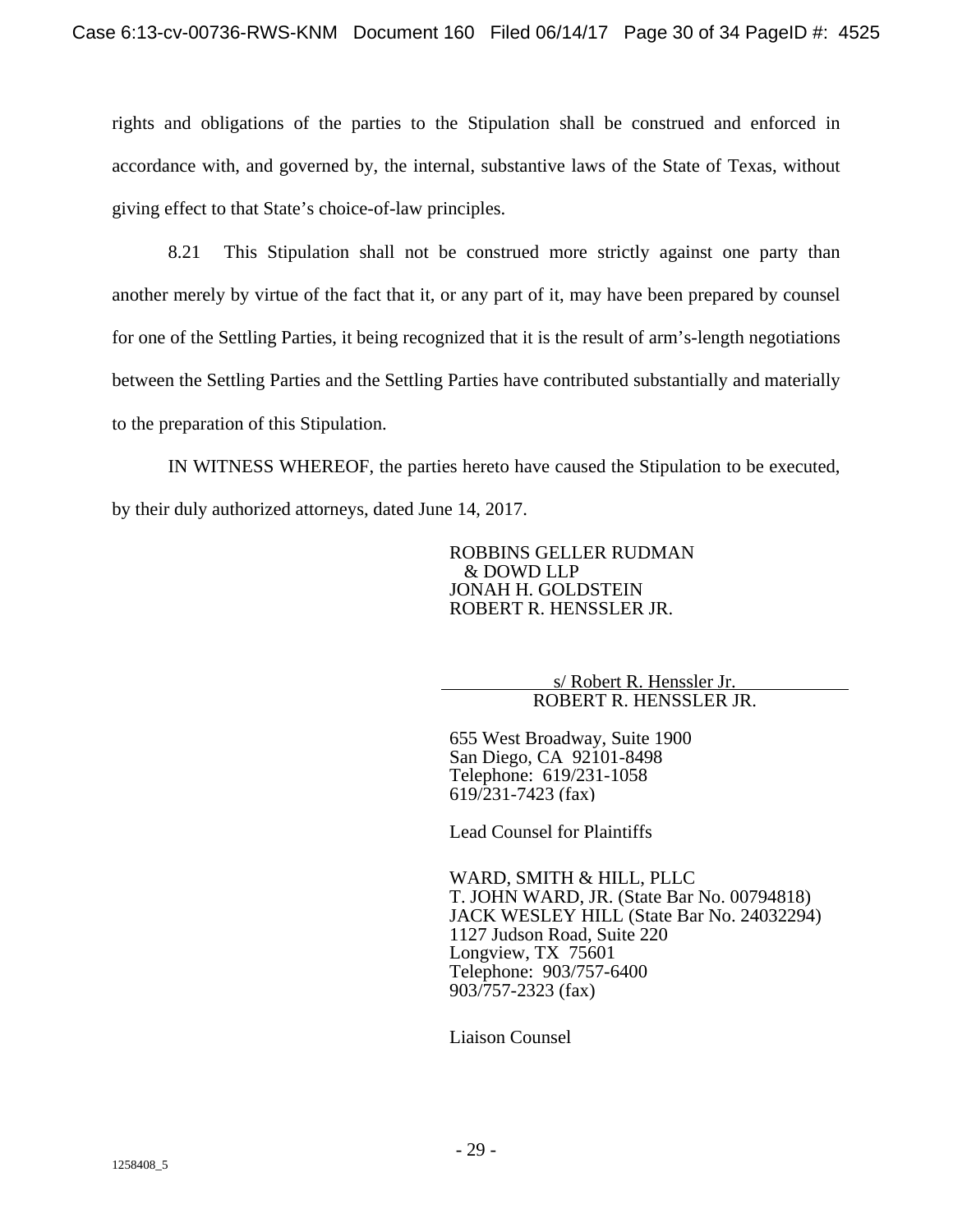GIBSON, DUNN & CRUTCHER LLP MERYL L. YOUNG

> s/ Meryl L. Young MERYL L. YOUNG

3161 Michelson Drive Irvine, CA 92612-4412 Telephone: 949/451-3800 949/451-4220 (fax)

GIBSON, DUNN & CRUTCHER LLP ROBERT C. WALTERS (SBN 20820300) OLIVIA A. ADENDORFF (SBN 24069994) 2100 McKinney Avenue, Suite 1100 Dallas, TX 75201-6912 Telephone: 214/698-3100 214/571-2900 (fax)

GIBSON, DUNN & CRUTCHER LLP JASON J. MENDRO 1050 Connecticut Avenue, N.W. Washington, DC 20036-5306 Telephone: 202/995-8500 202/467-0539 (fax)

POTTER MINTON, PC MICHAEL E. JONES (SBN 10929400) 110 North College, Suite 500 Tyler, TX 75702 Telephone: 903/597-8311 903/593-0846 (fax)

Attorneys for Defendants J.C. Penney Company, Inc., Myron E. Ullman, III and Kenneth H. Hannah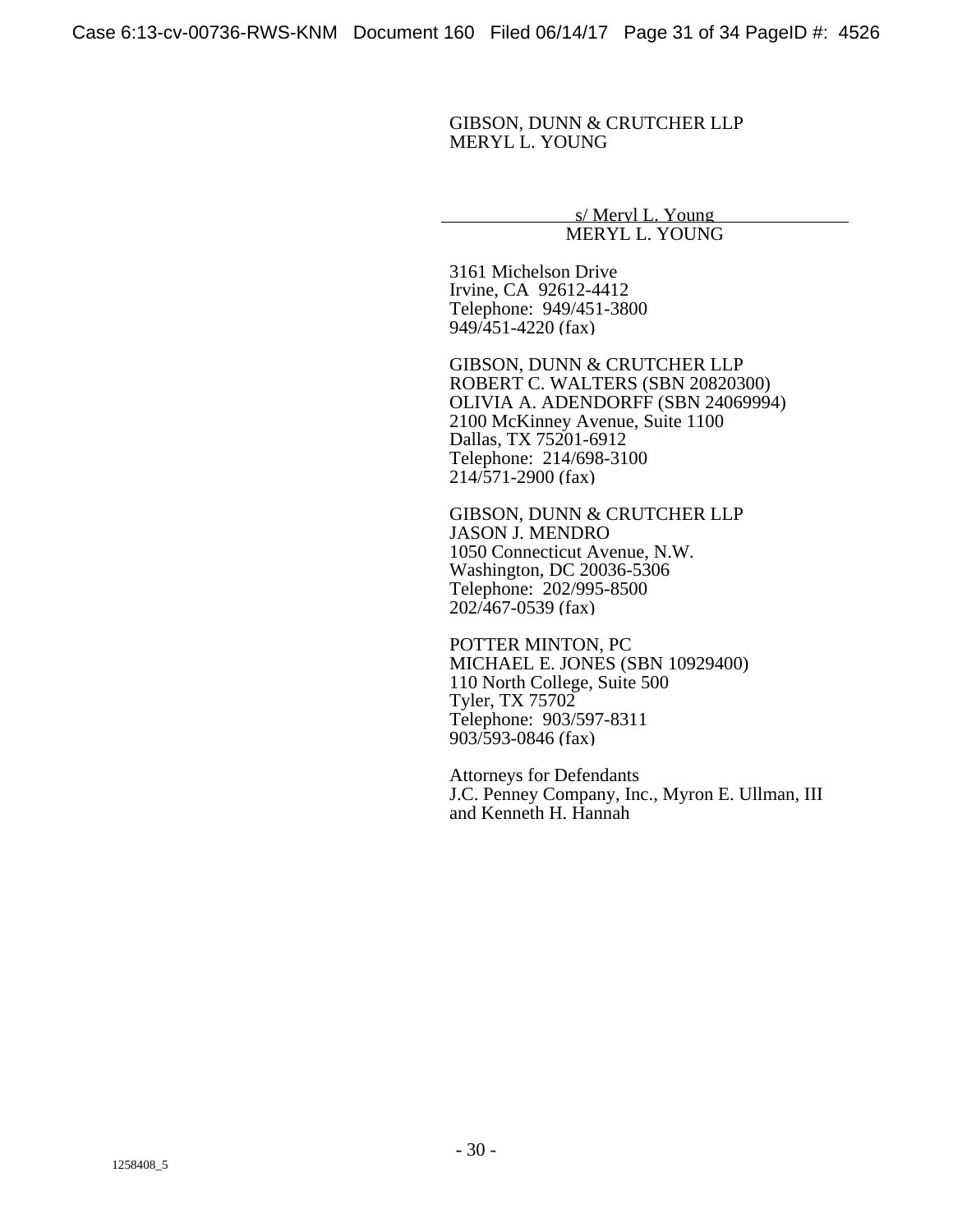#### CERTIFICATE OF SERVICE

I hereby certify that on June 14, 2017, I authorized the electronic filing of the foregoing with the Clerk of the Court using the CM/ECF system which will send notification of such filing to the e-mail addresses denoted on the attached Electronic Mail Notice List, and I hereby certify that I caused to be mailed the foregoing document or paper via the United States Postal Service to the non-CM/ECF participants indicated on the attached Manual Notice List.

I certify under penalty of perjury under the laws of the United States of America that the foregoing is true and correct. Executed on June 14, 2017.

> s/ Robert R. Henssler Jr. ROBERT R. HENSSLER JR.

ROBBINS GELLER RUDMAN & DOWD LLP 655 West Broadway, Suite 1900 San Diego, CA 92101-8498 Telephone: 619/231-1058 619/231-7423 (fax)

E-mail: bhenssler@rgrdlaw.com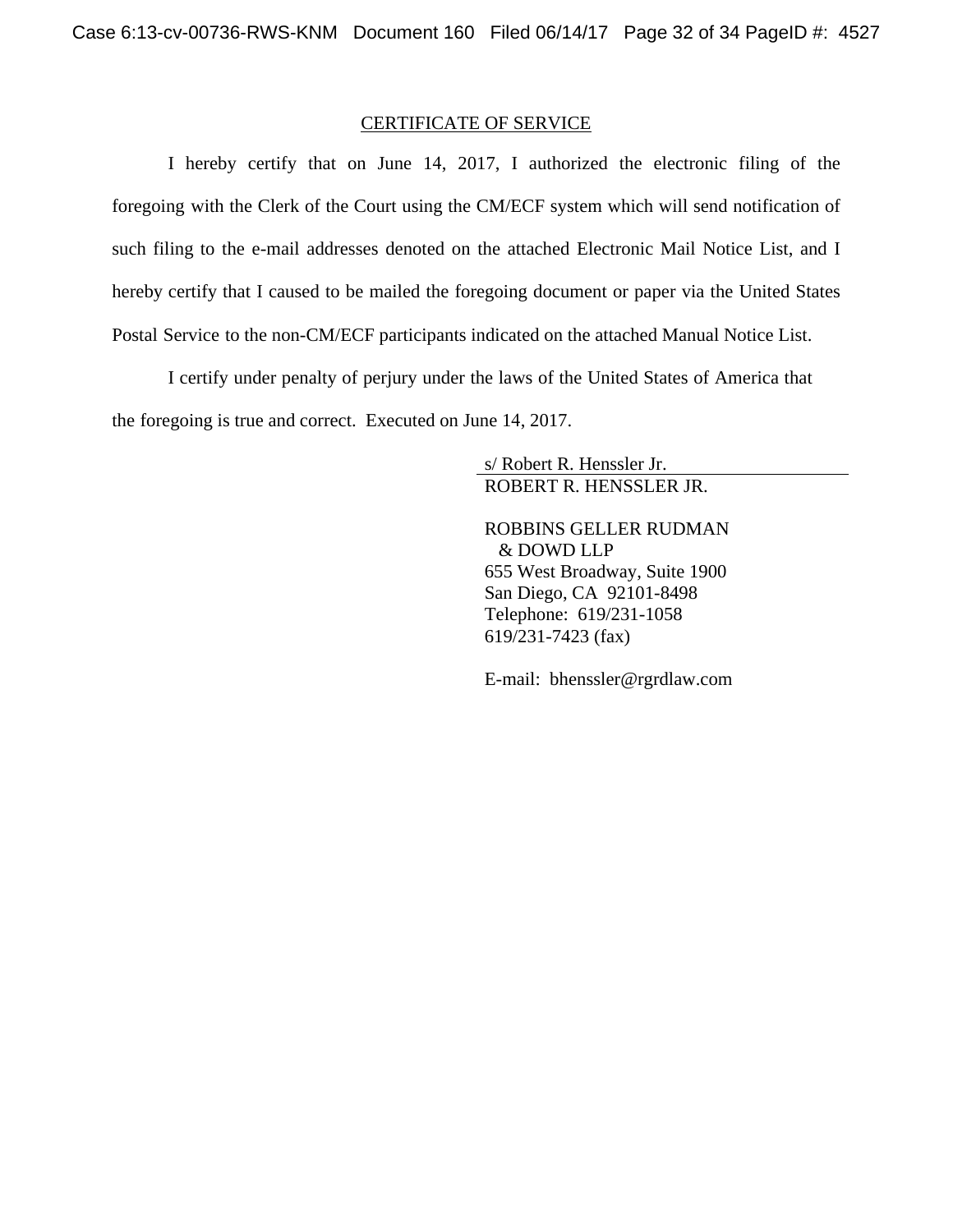#### **Mailing Information for a Case 6:13-cv-00736-RWS-KNM Marcus v. J.C. Penney Company, Inc. et al**

#### **Electronic Mail Notice List**

The following are those who are currently on the list to receive e-mail notices for this case.

- **Thomas Robert Ajamie**  tajamie@ajamie.com,dmolloy@ajamie.com
- **X Jay Alvarez**  jaya@rgrdlaw.com
- **Benjamin D Bianco**  bdb@msf-law.com
- **Thomas Emerson Bilek**  tbilek@bileklaw.com,lmank@bileklaw.com
- **Austin P Brane**  abrane@rgrdlaw.com,jillk@rgrdlaw.com,e\_file\_sd@rgrdlaw.com,lmix@rgrdlaw.com
- **John Frederick Bufe**  johnbufe@potterminton.com,vrt@potterminton.com
- **James Albert Caputo**  jimc@rgrdlaw.com
- **Roger F Claxton**  roger@claxtonlaw.com
- **Rachel A Cocalis**  rcocalis@rgrdlaw.com,jillk@rgrdlaw.com
- **Jonah H Goldstein**  jonahg@rgrdlaw.com,ldeem@rgrdlaw.com
- **Roger Bruce Greenberg**  roger@smglawgroup.com,sam@smglawgroup.com
- **David J Harris , Jr** dharris@rgrdlaw.com
- **Claire Abernathy Henry**  claire@wsfirm.com,wbc@wsfirm.com,ak@wsfirm.com,hmarlowe@wsfirm.com
- **Robert R Henssler , Jr** bhenssler@rgrdlaw.com,jillk@rgrdlaw.com,ldeem@rgrdlaw.com
- **Jack Wesley Hill**  wh@wsfirm.com,wbc@wsfirm.com,ak@wsfirm.com,hmarlowe@wsfirm.com
- **Michael Kevin Hurst**

mhurst@lynnllp.com,tashworth@lynnllp.com,mslusser@lynnllp.com,jguild@lynnllp.com,hturgeon@lynnllp.com,jsandler@lynnllp.com,bcongdon@lynnllp.com

- **JC Penney Investor Group** kpuls@pulslaw.com
- **Daniel Ward Jackson**

daniel@jacksonlaw-tx.com,beverly@jacksonlaw-tx.com,scott@jacksonlaw-tx.com

- **Michael E Jones**  mikejones@potterminton.com,CMECF@potterminton.com,jovallery@potterminton.com
- **Elton Joe Kendall**  jkendall@kendalllawgroup.com,administrator@kendalllawgroup.com
- **Brian C Kerr**  kerr@browerpiven.com
- **Rocky M Lawdermilk**  rocky@rocklaws.com,brenda@rocklaws.com
- **Jamie Jean McKey**   $\emph{jmckey@kendalllawgroup.com},\emph{administrator@kendalllawgroup.com}$
- **Jason Jacob Mendro**  jmendro@gibsondunn.com,kohara@gibsondunn.com
- **Danielle Suzanne Myers**  dmyers@rgrdlaw.com,e\_file\_sd@rgrdlaw.com
- **Lissa M Percopo**  lpercopo@gibsondunn.com,vlomax@gibsondunn.com
- **Ira Michael Press**  ipress@kmllp.com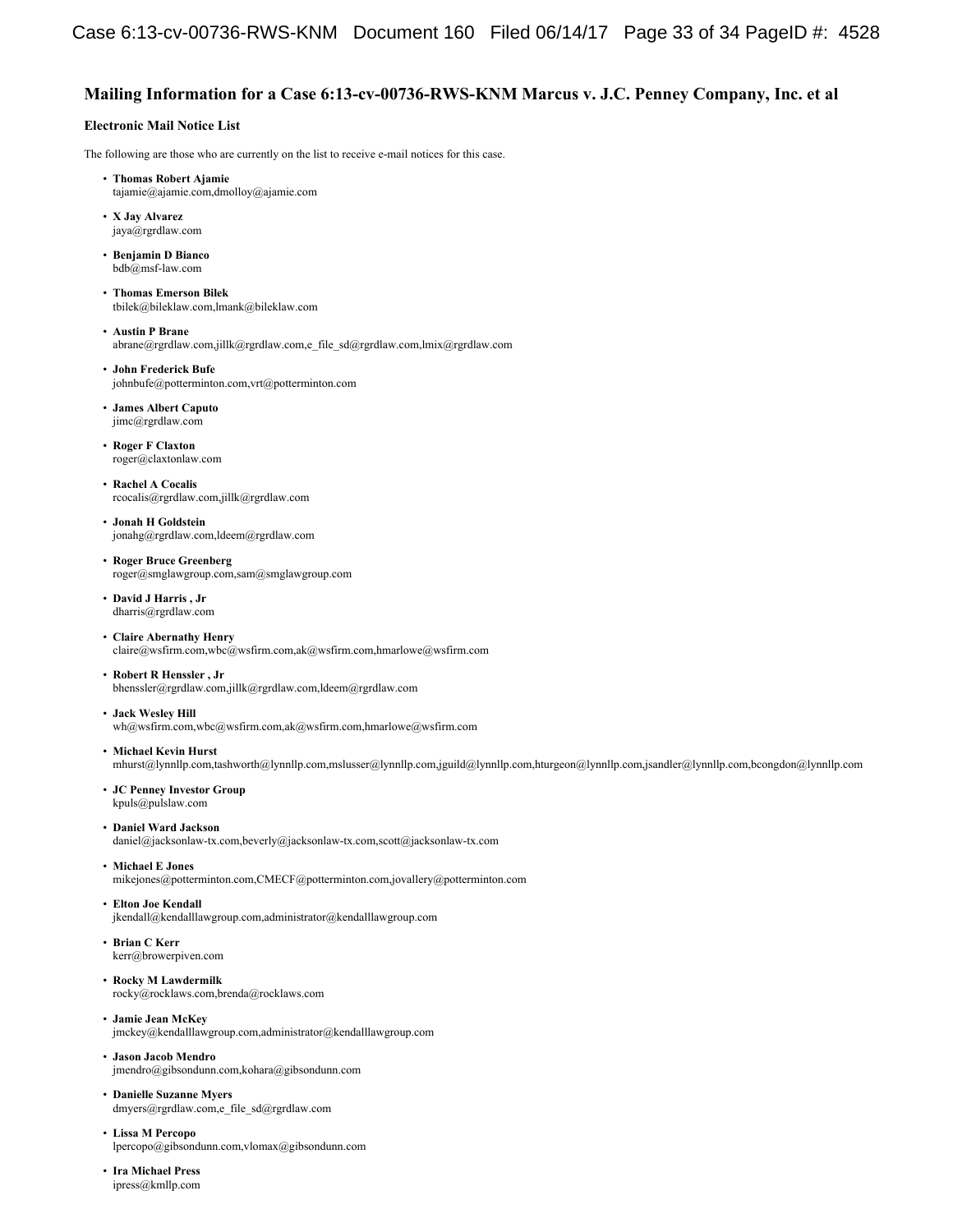- **William Kelly Puls**  kpuls@pulslaw.com,msmith@pulslaw.com,kelly.puls@gmail.com
- **Darren Jay Robbins**  darrenr@rgrdlaw.com,e\_file\_sd@rgrdlaw.com
- **Samuel H Rudman**  srudman@rgrdlaw.com,e\_file\_ny@rgrdlaw.com
- **Hillary B Stakem**  hstakem@rgrdlaw.com,ldeem@rgrdlaw.com
- **Michael W Stocker**  mstocker@labaton.com,drogers@labaton.com,ravan@labaton.com,lmehringer@labaton.com,electroniccasefiling@labaton.com
- **Robert C Walters**  rwalters@gibsondunn.com,kmoody@gibsondunn.com,cfitzgerald@gibsondunn.com
- **David Conrad Walton**  davew@rgrdlaw.com,ldeem@rgrdlaw.com
- **Thomas John Ward , Jr** jw@wsfirm.com,wbc@wsfirm.com,ak@wsfirm.com,hmarlowe@wsfirm.com
- **Meryl L Young**  myoung@gibsondunn.com,pmclean@gibsondunn.com,cfitzgerald@gibsondunn.com

#### **Manual Notice List**

The following is the list of attorneys who are **not** on the list to receive e-mail notices for this case (who therefore require manual noticing). You may wish to use your mouse to select and copy this list into your word processing program in order to create notices or labels for these recipients.

• (No manual recipients)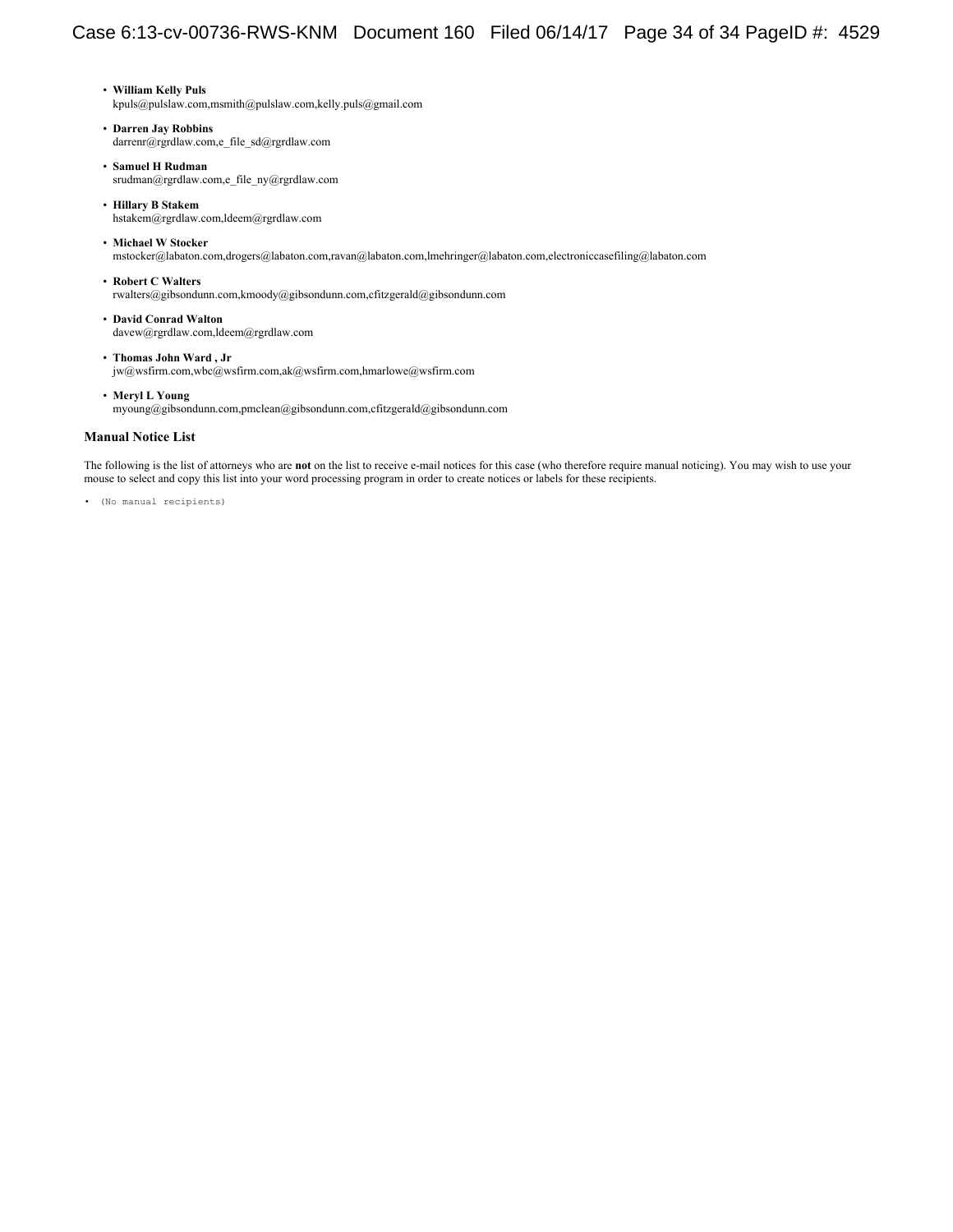Case 6:13-cv-00736-RWS-KNM Document 160-1 Filed 06/14/17 Page 1 of 10 PageID #: 4530

# EXHIBIT A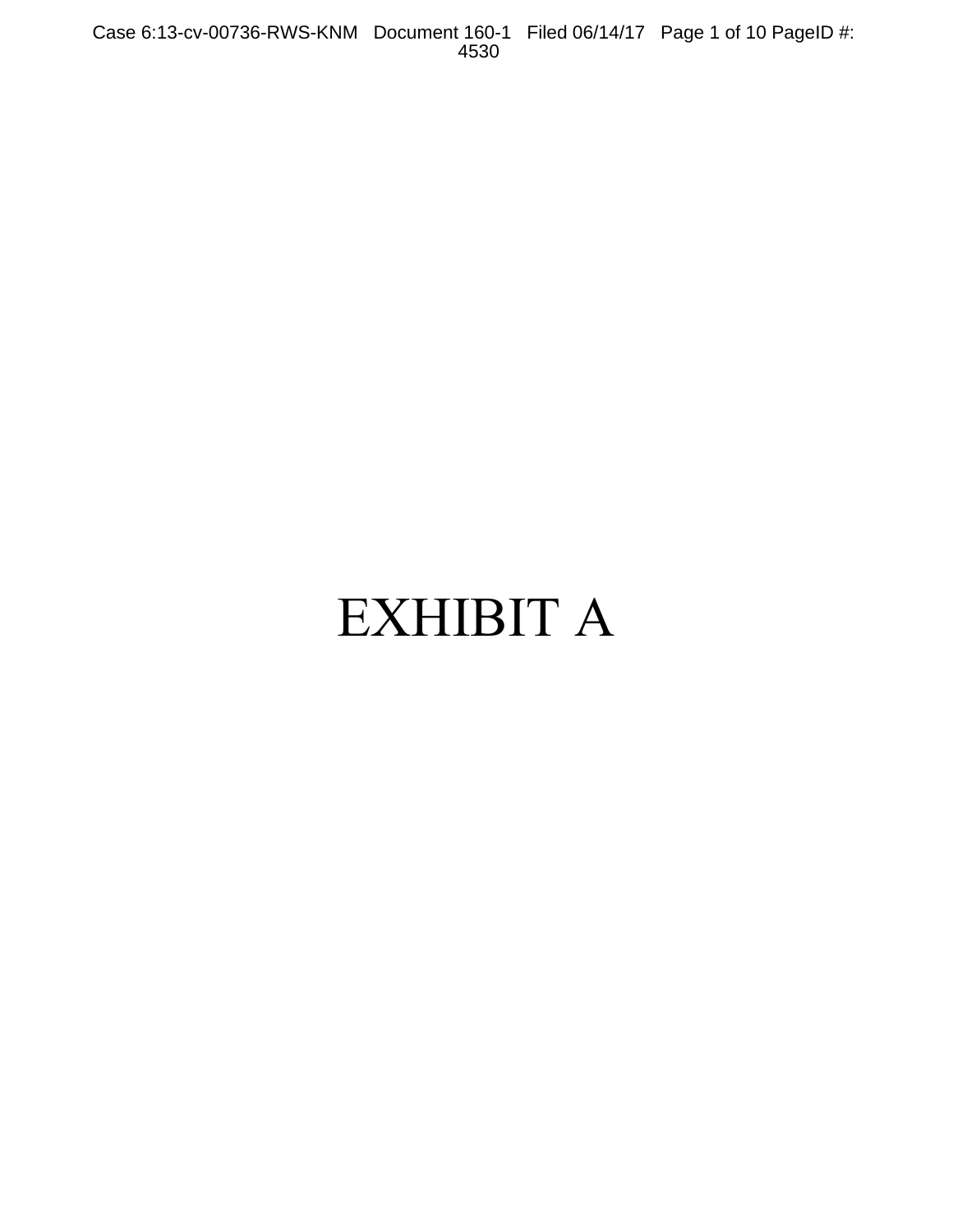## UNITED STATES DISTRICT COURT

## EASTERN DISTRICT OF TEXAS

## TYLER DIVISION

§ § § § § § § § § § §

ALAN B. MARCUS, Individually and on Behalf of All Others Similarly Situated,

Plaintiff,

vs.

J.C. PENNEY COMPANY, INC., et al.,

Defendants.

Civil Action No. 6:13-cv-00736-RWS-KNM (Consolidated)

CLASS ACTION

## **[PROPOSED] ORDER PRELIMINARILY APPROVING SETTLEMENT AND PROVIDING FOR NOTICE**

# **EXHIBIT A**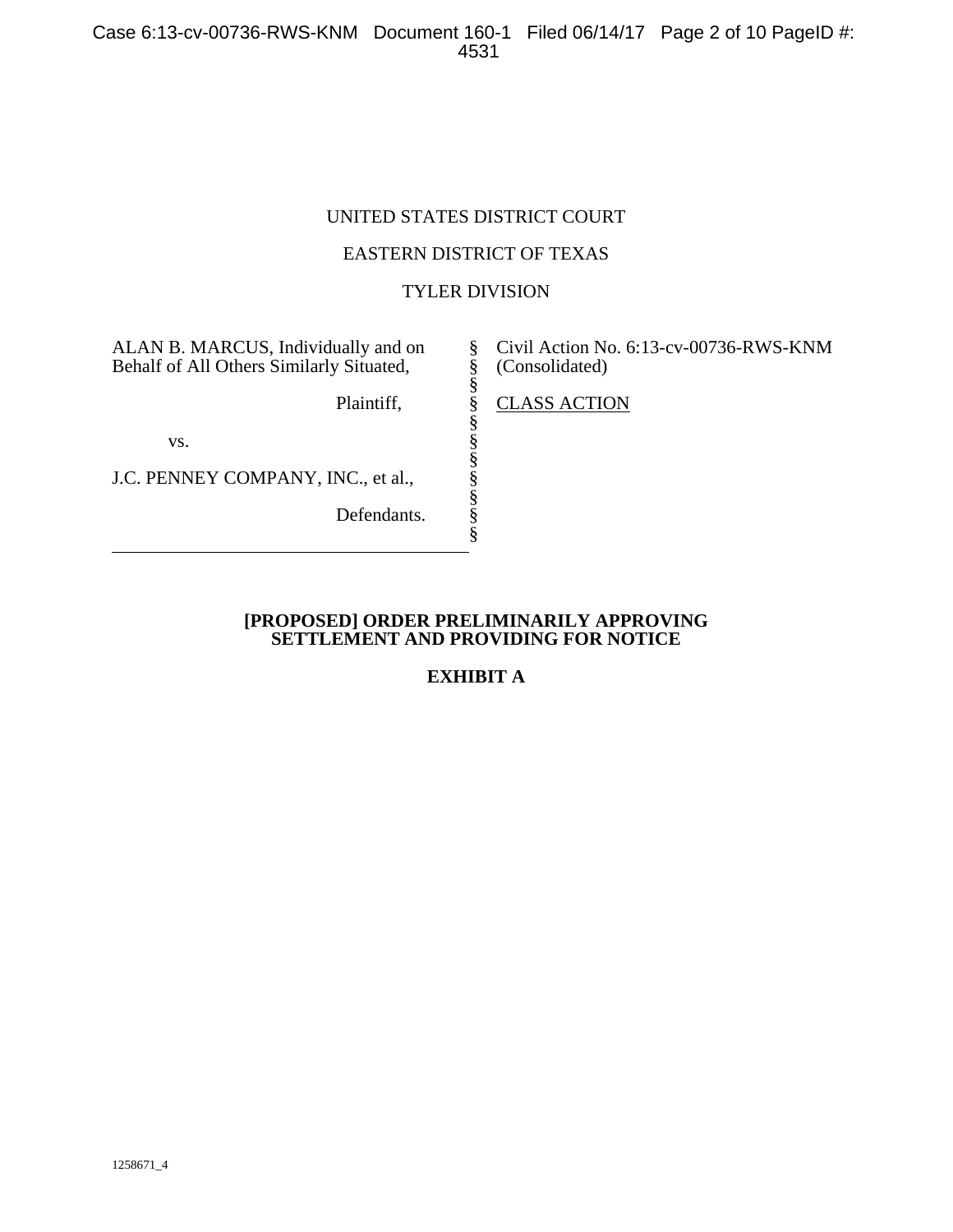#### Case 6:13-cv-00736-RWS-KNM Document 160-1 Filed 06/14/17 Page 3 of 10 PageID #: 4532

WHEREAS, an action is pending before this Court styled *Alan B. Marcus v. J.C. Penney Company, Inc.*, Civil Action No. 6:13-cv-00736-RWS-KNM (the "Action");

WHEREAS, the Settling Parties having made application, pursuant to Federal Rule of Civil Procedure 23(e), for an order preliminarily approving the Settlement of this Action, in accordance with a Settlement Agreement dated June 14, 2017 (the "Settlement Agreement"), which, together with the Exhibits annexed thereto, sets forth the terms and conditions for a proposed Settlement of the Action between the Settling Parties and for dismissal of the Action against the Defendants and their Related Persons with prejudice upon the terms and conditions set forth therein; and the Court having read and considered the Settlement Agreement and the Exhibits annexed thereto; and

WHEREAS, unless otherwise defined, all defined terms used herein have the same meanings as set forth in the Settlement Agreement.

NOW, THEREFORE, IT IS HEREBY ORDERED:

1. The Court does hereby preliminarily approve the Settlement Agreement and the Settlement set forth therein, subject to further consideration at the Settlement Hearing described below.

2. A hearing (the "Settlement Hearing") shall be held before this Court on 2017, at 10:00 a.m. (a date that is at least 100 days from the date of this Order), at the United States District Court for the Eastern District of Texas, William M. Steger Federal Building and United States Courthouse, 211 West Ferguson Street, Room 300, Tyler, TX 75702, to determine whether the proposed Settlement of the Action on the terms and conditions provided for in the Settlement Agreement is fair, reasonable, and adequate to the Class and should be approved by the Court; to determine whether a Judgment as provided in ¶1.11 of the Settlement Agreement should be entered; to determine whether the proposed Plan of Allocation should be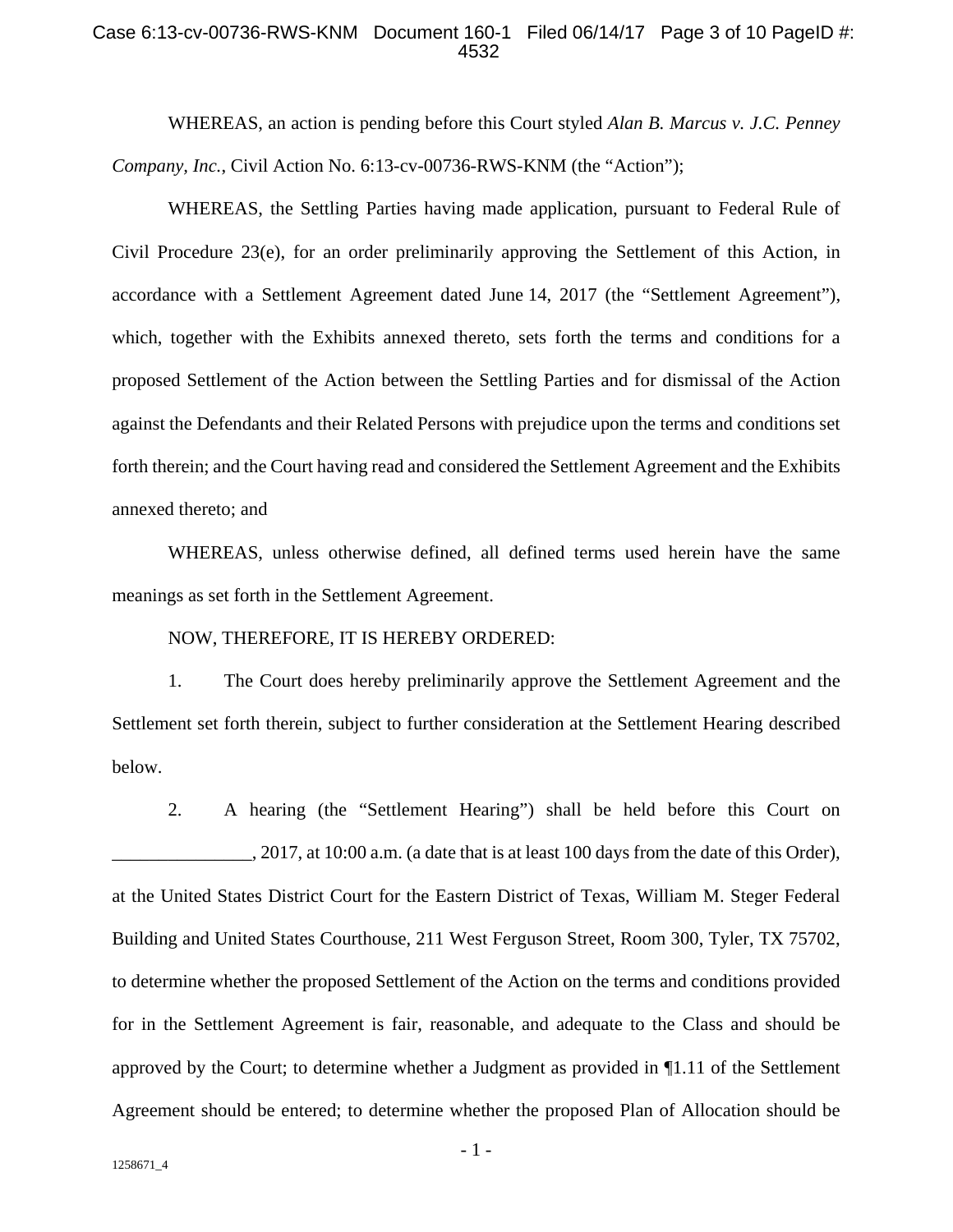#### Case 6:13-cv-00736-RWS-KNM Document 160-1 Filed 06/14/17 Page 4 of 10 PageID #: 4533

approved; to determine any amount of attorneys' fees and expenses that should be awarded to Lead Counsel for their service to the Class; to hear any objections by Class Members to the Settlement Agreement or Plan of Allocation or any award of attorneys' fees and expenses to the Lead Counsel and any award to the Plaintiffs pursuant to 15 U.S.C. §78u-4(a)(4); to hear any objections by Class Members; and to consider such other matters as the Court may deem appropriate.

3. Pursuant to Rule 23 of the Federal Rules of Civil Procedure, the Court entered an order certifying the Class defined as: "All persons who, between August 20, 2013 and September 26, 2013 (the "Class Period"), purchased or otherwise acquired J.C. Penney Company, Inc. securities, and were damaged thereby. Excluded from the Class are current and former defendants, members of the immediate family of any current or former defendants, directors, officers, subsidiaries and affiliates of J.C. Penney Company, Inc., any person, firm, trust, corporation, officer, director or other individual or entity in which any current or former defendant has a controlling interest, and the legal representatives, affiliates, heirs, successors-in-interest or assigns of any such excluded party." The pleadings and briefing submitted in connection with class certification made clear that this class definition includes persons who, during the same period, sold JCPenney put options and were damaged thereby.

4. The Court approves the form, substance and requirements of the Notice of Pendency and Proposed Settlement of Class Action ("Notice") and Proof of Claim and Release, substantially in the forms annexed hereto as Exhibits A-1 and A-2, respectively.

5. The Court approves the Summary Notice, substantially in the form annexed hereto as Exhibit A-3.

6. The Court appoints the firm Gilardi & Co. LLC ("Claims Administrator") to supervise and administer the notice procedure as well as the processing of claims as more fully set forth below:

 $-2-$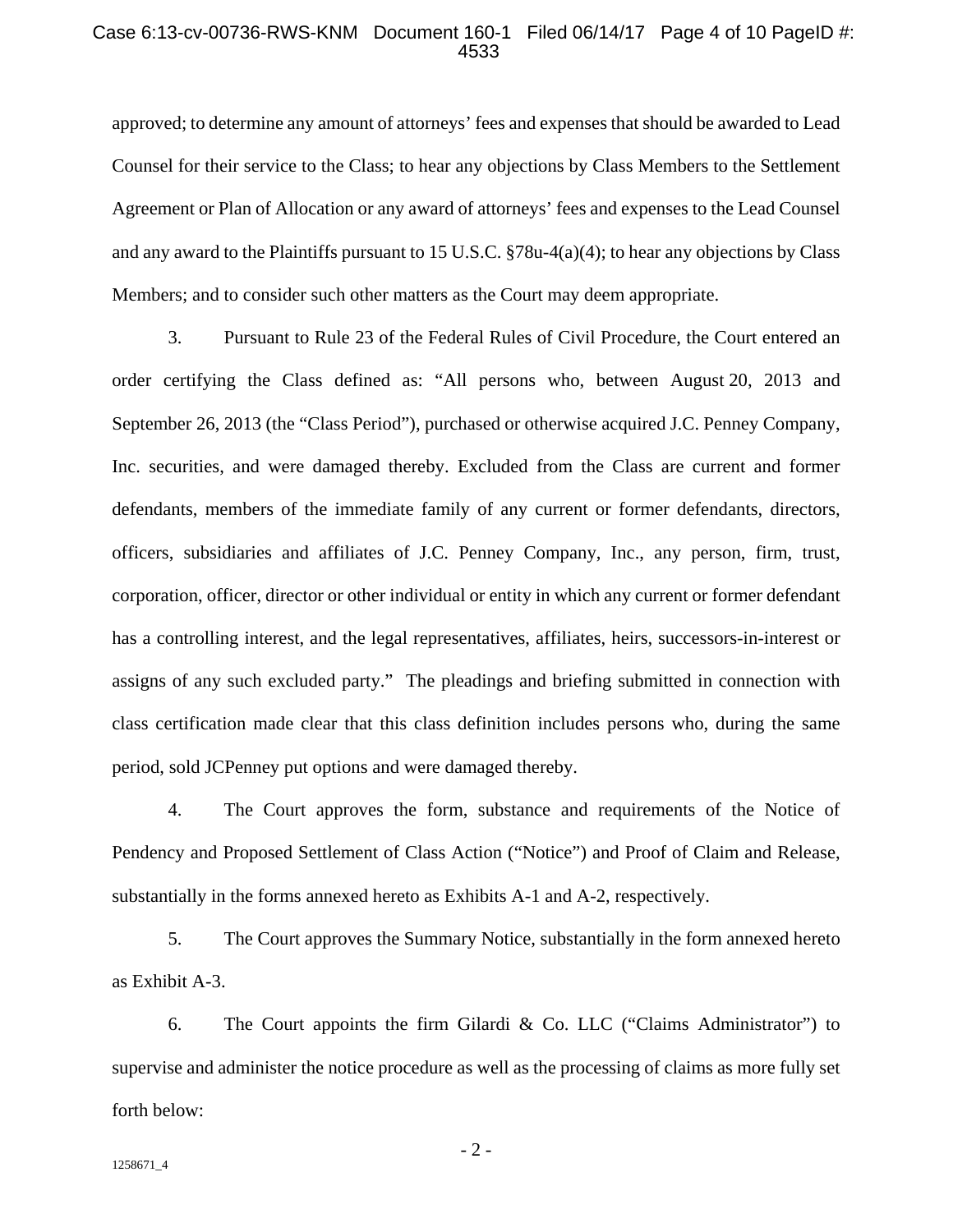#### Case 6:13-cv-00736-RWS-KNM Document 160-1 Filed 06/14/17 Page 5 of 10 PageID #: 4534

(a) Defendants and their counsel shall make good faith efforts to provide within seven (7) days following the entry of this Order, and without any charge to Plaintiffs or the Class, shareholder lists, as appropriate for providing notice to the Class, and thereafter;

(b) Not later than \_\_\_\_\_\_\_\_\_\_\_\_\_\_\_, 2017 the "Notice Date" (a date fourteen (14) calendar days after the Court signs and enters this Order), the Claims Administrator shall commence mailing of the Notice and Proof of Claim and Release, substantially in the form annexed as Exhibits A-1 and A-2 hereto, by First-Class Mail to all Class Members who can be identified with reasonable effort and shall also cause the Notice to be posted on the Settlement website at www.jcpenneysecuritieslitigation.com;

(c) Not later than  $\frac{1}{2017}$  (a date ten (10) calendar days after the Notice Date), the Claims Administrator shall cause the Summary Notice to be published once in the national edition of *The Wall Street Journal* and once over the *Business Wire*; and

(d) Not later than  $\qquad \qquad$ , 2017 (a date seven (7) calendar days prior to the Settlement Hearing), Lead Counsel shall serve on Defendants' counsel and file with the Court proof, by affidavit or declaration, of such mailing and posting.

7. Nominees who purchased or otherwise acquired JCPenney common stock, purchased exchange-traded call options on JCPenney common stock, or sold exchange-traded put options on JCPenney common stock ("Securities") for the benefit of another Person during the Class Period, shall be requested to send the Notice and Proof of Claim and Release to such beneficial owners of JCPenney Securities within ten (10) calendar days after receipt thereof, or send a list of the names and addresses of such beneficial owners to the Claims Administrator within ten (10) calendar days of receipt thereof, in which event the Claims Administrator shall promptly mail the Notice and Proof of Claim and Release to such beneficial owners.

- 3 -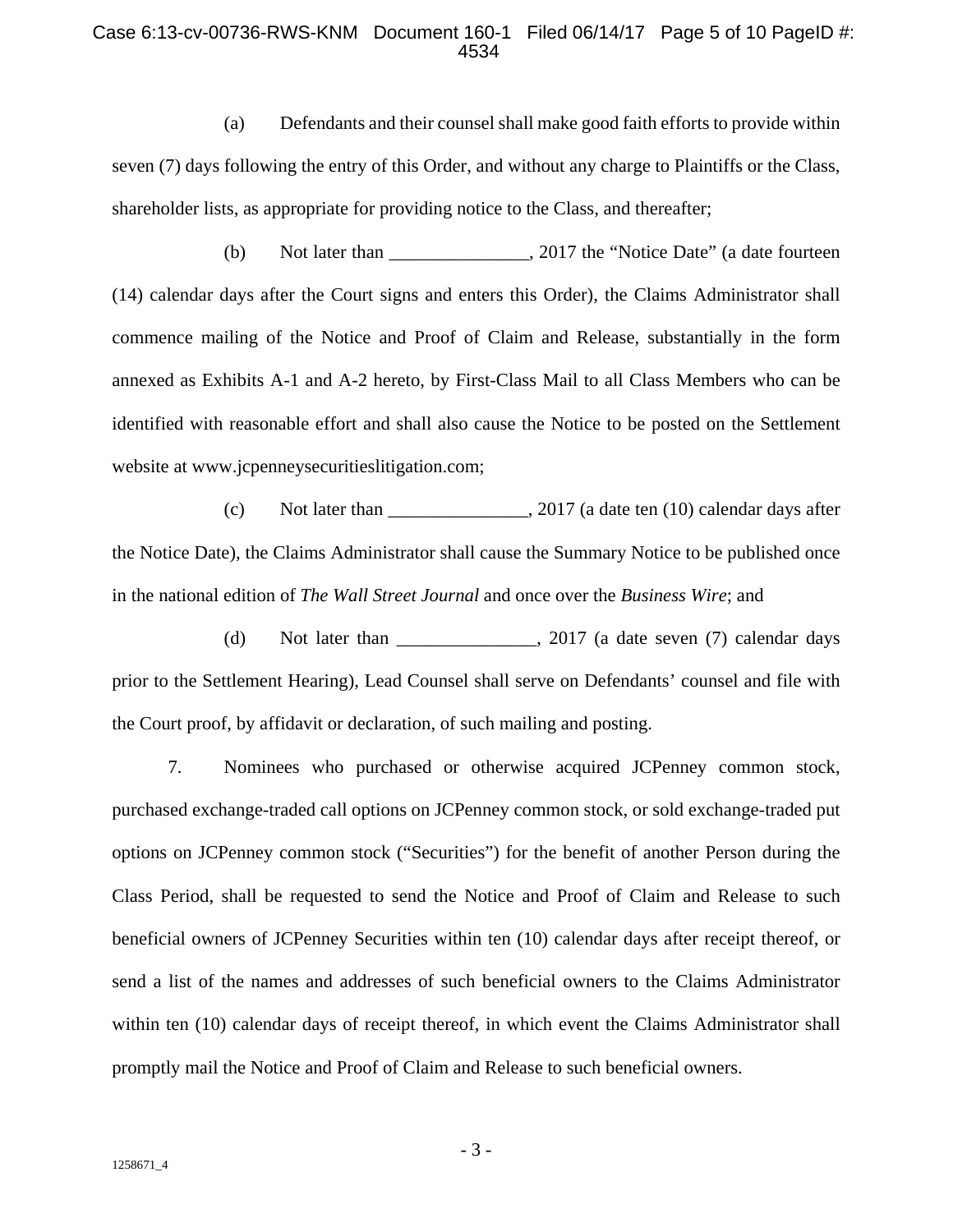#### Case 6:13-cv-00736-RWS-KNM Document 160-1 Filed 06/14/17 Page 6 of 10 PageID #: 4535

8. Other than the cost, if any, of providing shareholder lists to Lead Counsel and/or the Claims Administrator as required by ¶5.2 of the Settlement Agreement, all fees, costs, and expenses incurred in identifying and notifying members of the Class shall be paid from the Settlement Fund and in no event shall any of the Released Persons bear any responsibility for such fees, costs, or expenses.

9. All members of the Class (except Persons who request exclusion pursuant to ¶12 below) shall be bound by all determinations and judgments in the Action concerning the Settlement, including, but not limited to, the releases provided for therein, whether favorable or unfavorable to the Class, regardless of whether such Persons seek or obtain by any means, including, without limitation, by submitting a Proof of Claim and Release form or any similar document, any distribution from the Settlement Fund or the Net Settlement Fund.

10. Class Members who wish to participate in the Settlement shall complete and submit the Proof of Claim and Release form in accordance with the instructions contained therein. Unless the Court orders otherwise, all Proofs of Claim and Release must be postmarked or submitted electronically no later than \_\_\_\_\_\_\_\_\_\_\_\_\_\_\_\_\_\_, 2017 (a date ninety (90) calendar days from the Notice Date). Any Class Member who does not submit a Proof of Claim and Release within the time provided shall be barred from sharing in the distribution of the proceeds of the Net Settlement Fund, unless otherwise ordered by the Court, but shall nevertheless be bound by any final judgment entered by the Court. Notwithstanding the foregoing, Lead Counsel shall have the discretion (but not the obligation) to accept late-submitted claims for processing by the Claims Administrator so long as distribution of the Net Settlement Fund is not materially delayed thereby.

11. Any member of the Class may enter an appearance in the Action, at his, her, or its own expense, individually or through counsel of the Class Member's own choice. If a Class Member does not enter an appearance, he, she, or it will be represented by Lead Counsel.

- 4 -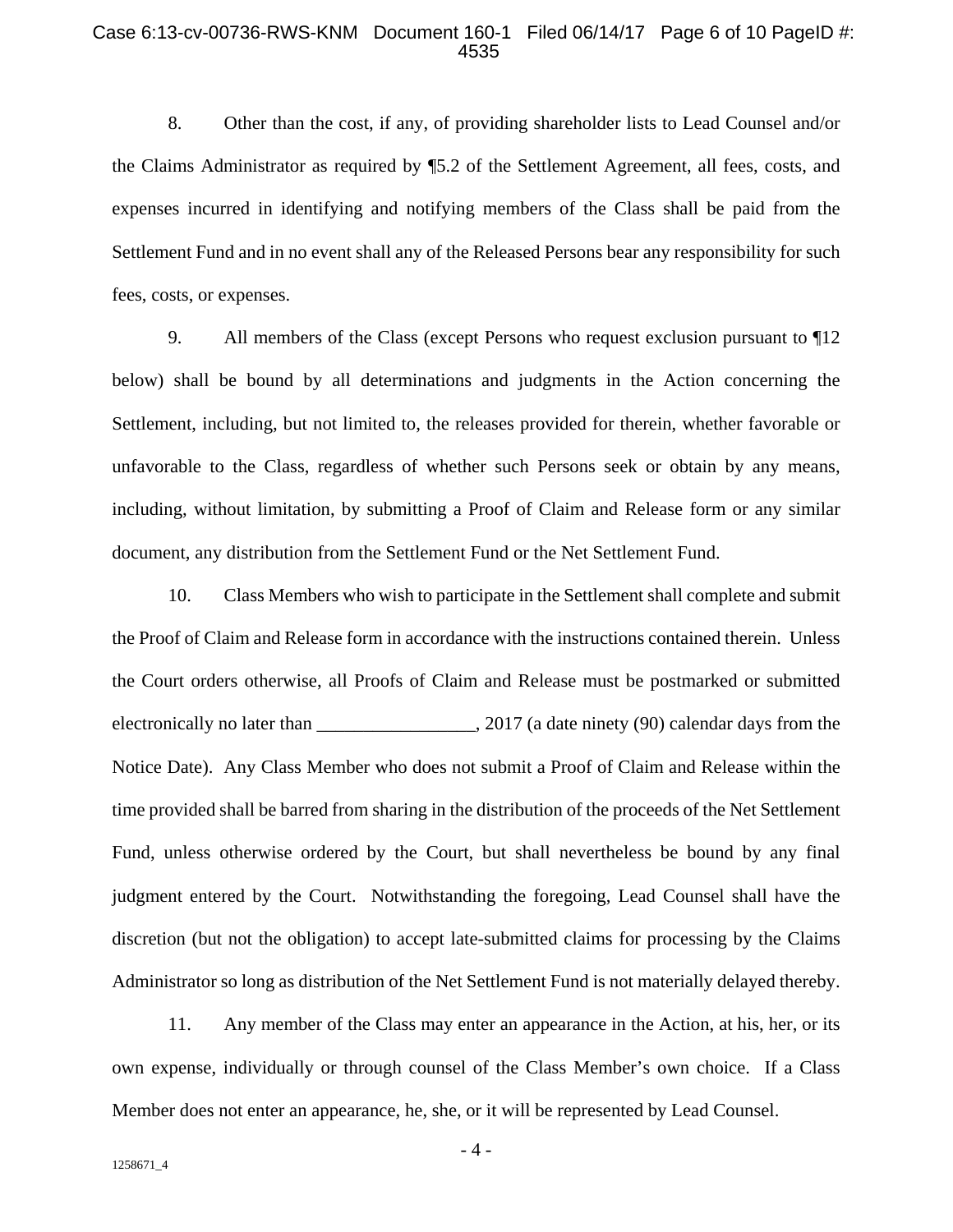#### Case 6:13-cv-00736-RWS-KNM Document 160-1 Filed 06/14/17 Page 7 of 10 PageID #: 4536

12. Any Person falling within the definition of the Class may, upon request, be excluded or "opt out" from the Class. Any such Person must submit to the Claims Administrator a request for exclusion ("Request for Exclusion"), postmarked no later than \_\_\_\_\_\_\_\_\_\_\_\_\_\_\_\_, 2017 (a date twenty-one (21) calendar days before the Settlement Hearing). A Request for Exclusion must be signed and state (a) the name, address, and telephone number of the Person requesting exclusion; (b) the Person's purchases, acquisitions and sales of JCPenney Securities from August 20, 2013, through and including September 26, 2013, including the dates, the amount of JCPenney Securities purchased, acquired or sold, and price paid or received for each such purchase, acquisition or sale; and (c) that the Person wishes to be excluded from the Class. All Persons who submit valid and timely Requests for Exclusion in the manner set forth in this paragraph shall have no rights under the Settlement Agreement, shall not share in the distribution of the Net Settlement Fund, and shall not be bound by the Settlement Agreement or any final judgment.

13. Lead Counsel shall cause to be provided to Defendants' counsel copies of all Requests for Exclusion, and any written revocation of Requests for Exclusion, within the sooner of two (2) days of Lead Counsel's receipt or seven (7) days prior to the Settlement Hearing.

14. Any member of the Class may appear and object if he, she, or it has any reason why the proposed Settlement of the Action should not be approved as fair, reasonable and adequate, or why a judgment should not be entered thereon, why the Plan of Allocation should not be approved, why attorneys' fees and expenses should not be awarded to counsel for Plaintiffs for their service to the Class or why costs and expenses should not be awarded to Plaintiffs; provided, however, that no Class Member or any other Person shall be heard or entitled to contest the approval of the terms and conditions of the proposed Settlement, or, if approved, the Judgment to be entered thereon approving the same, or the order approving the Plan of Allocation, or any attorneys' fees and expenses to be awarded to Plaintiffs' Counsel, unless written objections and copies of any papers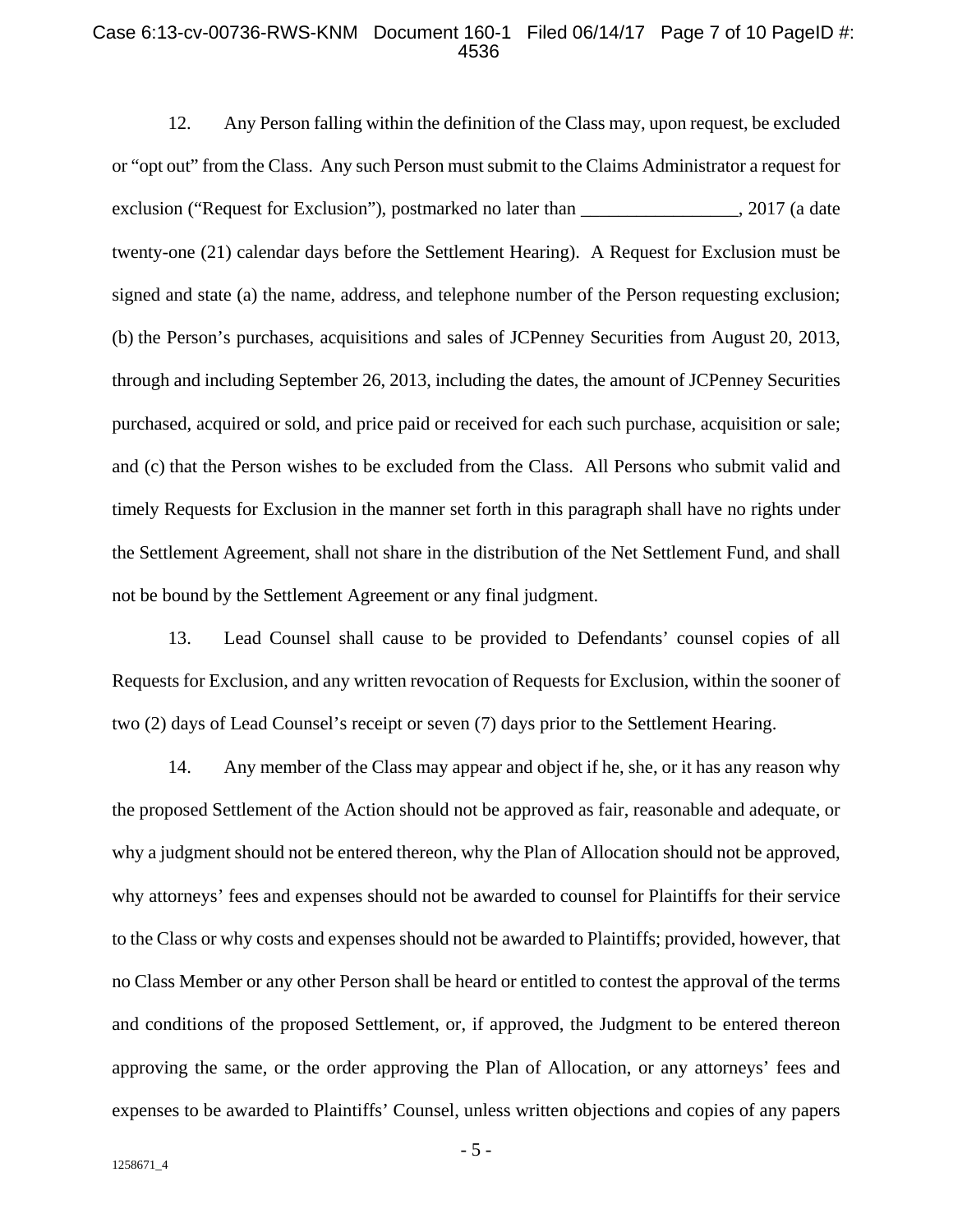#### Case 6:13-cv-00736-RWS-KNM Document 160-1 Filed 06/14/17 Page 8 of 10 PageID #: 4537

and briefs are received by Robert R. Henssler, Jr., Robbins Geller Rudman & Dowd LLP, 655 West Broadway, Suite 1900, San Diego, CA 92101 and Jason J. Mendro, Gibson, Dunn & Crutcher LLP, 1050 Connecticut Ave., N.W., Washington, D.C. 20036, on or before 2017 (a date twenty-one (21) calendar days before the Settlement Hearing); and said objections, papers, and briefs are filed with the Clerk of the United States District Court for the Eastern District of Texas, on or before \_\_\_\_\_\_\_\_\_\_\_\_\_\_\_, 2017 (a date twenty-one (21) calendar days before the Settlement Hearing). Any member of the Class who does not make his, her, or its objection in the manner provided shall be deemed to have waived such objection and shall forever be foreclosed from making any objection to the fairness, reasonableness, or adequacy of the proposed Settlement as incorporated in the Settlement Agreement, to the Plan of Allocation, and to the award of attorneys' fees and expenses to Plaintiffs' Counsel and to any award of costs and expenses to Plaintiffs, unless otherwise ordered by the Court.

15. All funds held by the Escrow Agent shall be deemed and considered to be in *custodia legis*, and shall remain subject to the jurisdiction of the Court, until such time as such funds shall be distributed pursuant to the Settlement Agreement and/or further order(s) of the Court.

16. All papers in support of the Settlement, Plan of Allocation, and any application by Plaintiffs' Counsel for attorneys' fees and expenses and for costs and expenses for Plaintiffs, shall be filed and served no later than \_\_\_\_\_\_\_\_\_\_\_\_\_\_\_\_\_, 2017 (a date thirty-five (35) calendar days prior to the Settlement Hearing), and any reply papers shall be filed and served no later than \_\_\_\_\_\_\_\_\_\_\_\_\_\_\_, 2017 (a date seven (7) calendar days before the Settlement Hearing).

17. The Released Persons shall have no responsibility for the Plan of Allocation or any application for attorneys' fees or expenses submitted by Plaintiffs' Counsel, and such matters will be considered separately from the fairness, reasonableness, and adequacy of the Settlement.

- 6 -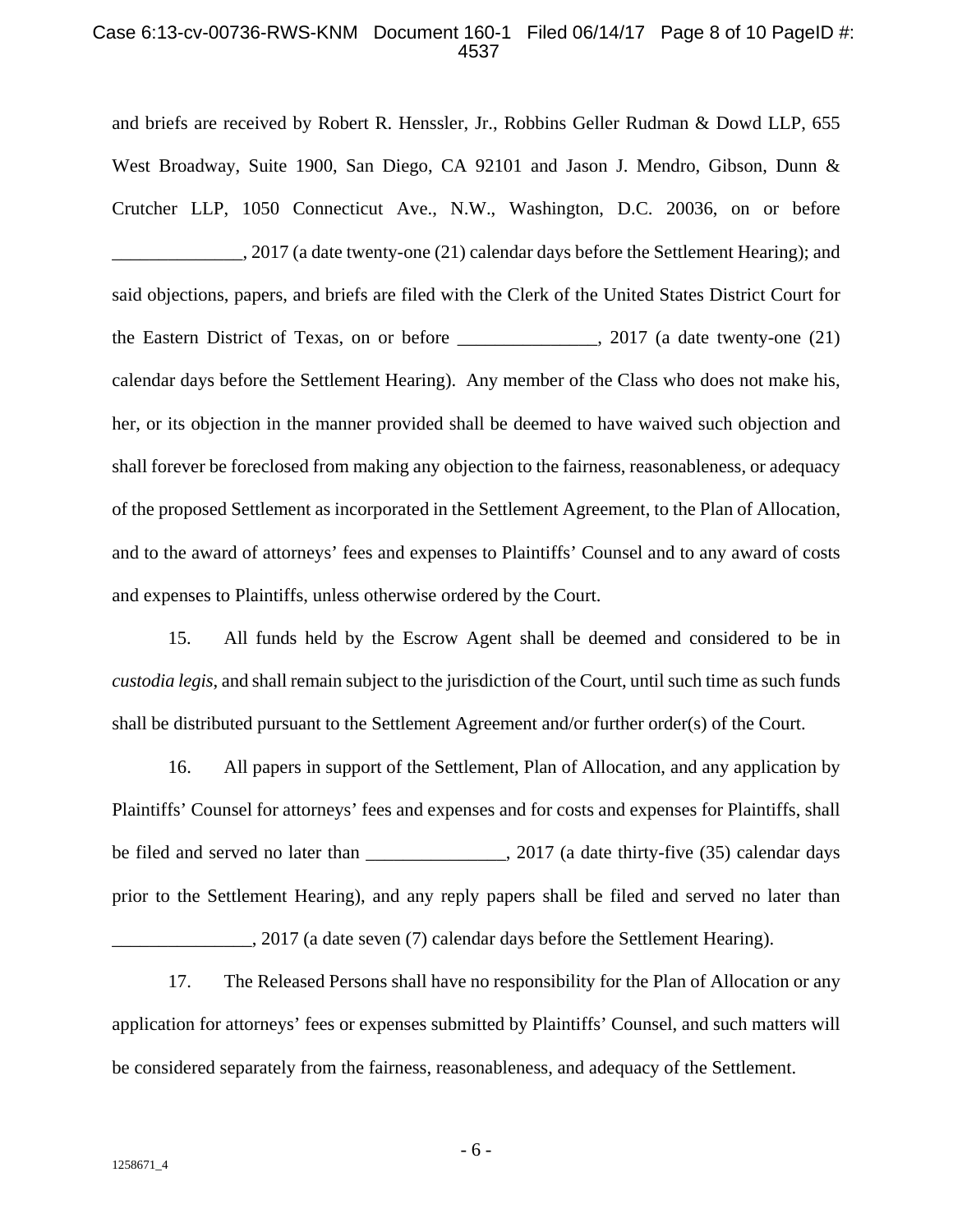#### Case 6:13-cv-00736-RWS-KNM Document 160-1 Filed 06/14/17 Page 9 of 10 PageID #: 4538

18. At or after the Settlement Hearing, the Court shall determine whether the Plan of Allocation proposed by Lead Counsel, and any application for attorneys' fees and expenses and for the costs and expenses of Plaintiffs, should be approved.

19. All reasonable expenses incurred in identifying and notifying Class Members as well as administering the Settlement Fund shall be paid as set forth in the Settlement Agreement. In the event the Court does not approve the Settlement, or it otherwise fails to become effective, neither Plaintiffs nor any of their counsel shall have any obligation to repay any amounts actually and properly incurred or disbursed pursuant to ¶¶2.7 or 2.8 of the Settlement Agreement.

20. Neither the Settlement Agreement, nor any of its terms or provisions, nor any of the negotiations or proceedings connected with it, shall be construed as an admission or concession by any of the Released Persons of the truth of any of the allegations in the Action, or of any liability, fault, or wrongdoing of any kind.

21. All proceedings in the Action are stayed until further order of this Court, except as may be necessary to implement the Settlement or comply with the terms of the Settlement Agreement. Pending final determination of whether the Settlement should be approved, neither the Plaintiffs nor any Class Member, either directly, representatively, or in any other capacity shall commence or prosecute against any of the Released Persons any action or proceeding in any court or tribunal asserting any of the Released Claims.

22. The Court reserves the right to alter the time or the date of the Settlement Hearing without further notice to the members of the Class, provided that the time or the date of the Settlement Hearing shall not be set at a time or date earlier than the time and date set forth in ¶2 above, and retains jurisdiction to consider all further applications arising out of or connected with

- 7 -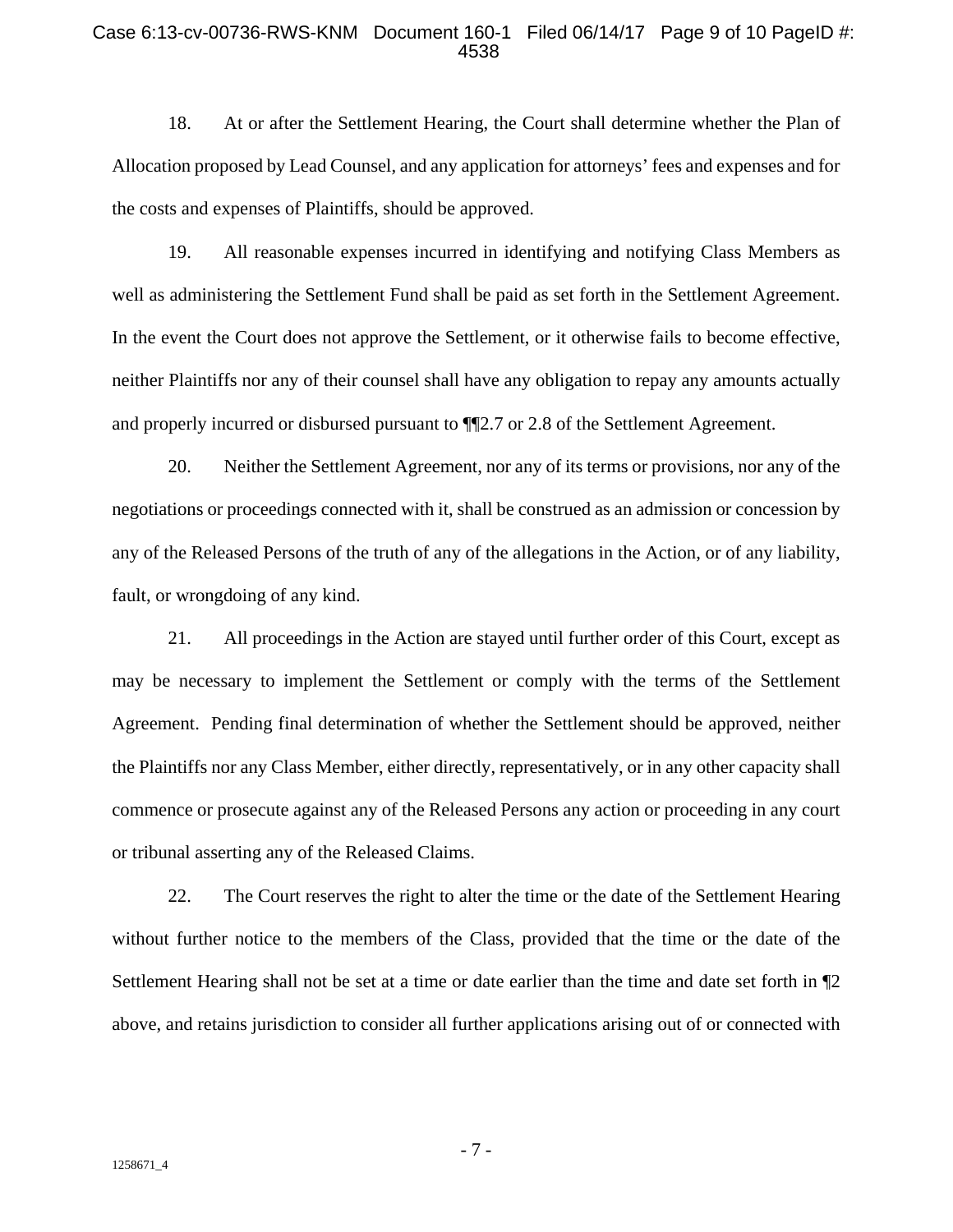the proposed Settlement. The Court may approve the Settlement, with such modifications as may be agreed to by the Settling Parties, if appropriate, without further notice to the Class.

IT IS SO ORDERED.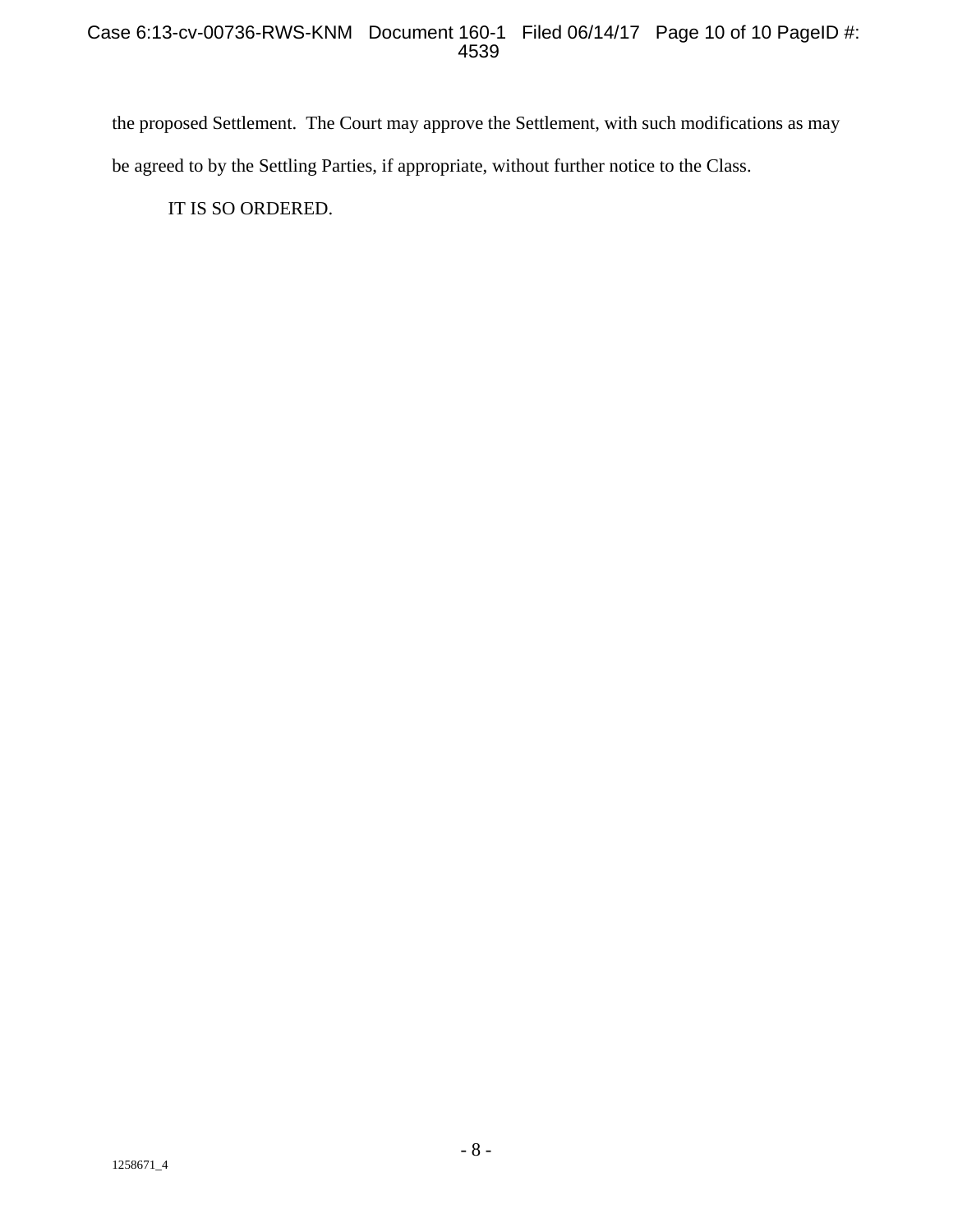Case 6:13-cv-00736-RWS-KNM Document 160-2 Filed 06/14/17 Page 1 of 26 PageID #: 4540

# EXHIBIT A-1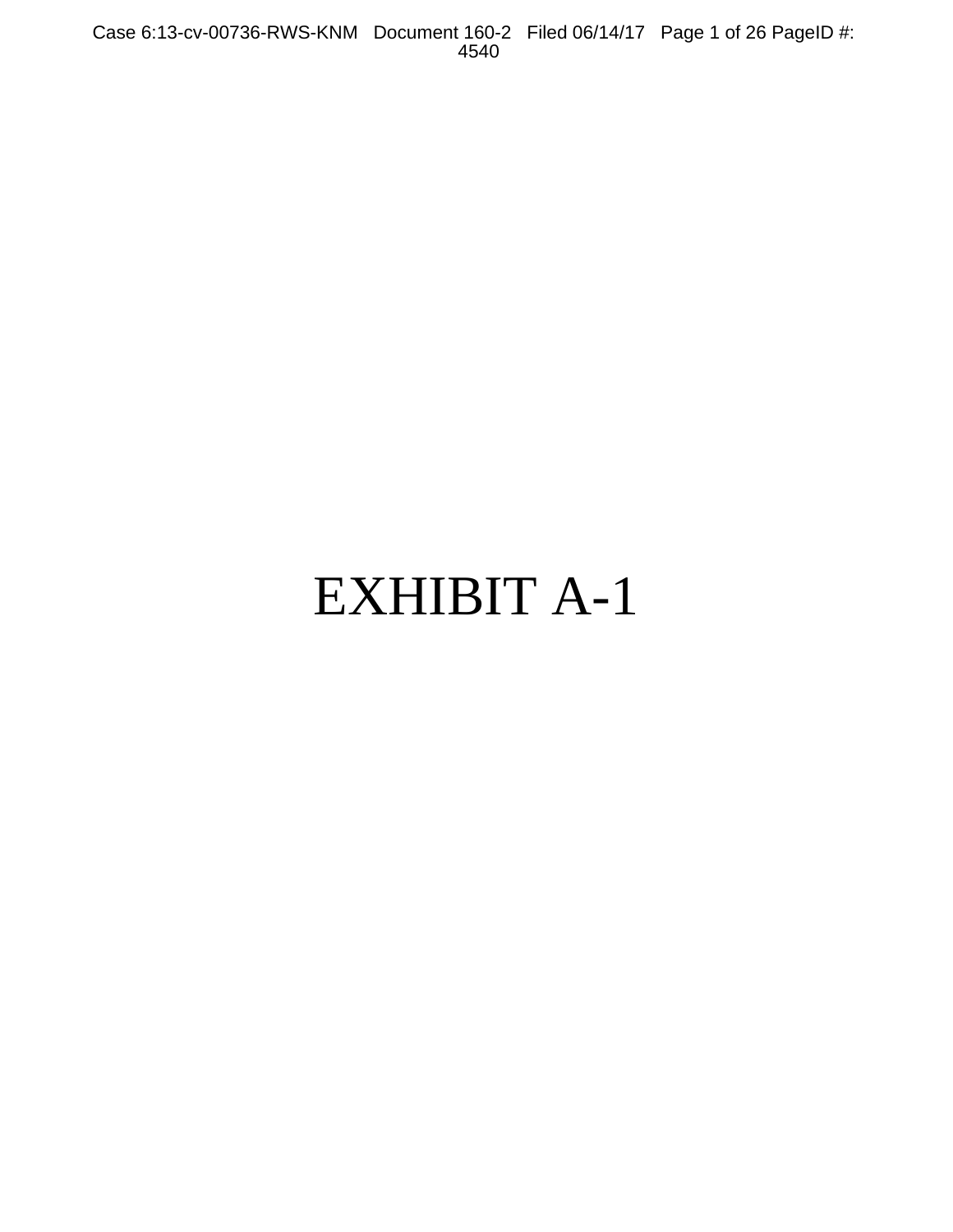Case 6:13-cv-00736-RWS-KNM Document 160-2 Filed 06/14/17 Page 2 of 26 PageID #: 4541

# UNITED STATES DISTRICT COURT

## EASTERN DISTRICT OF TEXAS

## TYLER DIVISION

§ § § § § § § § § § §

ALAN B. MARCUS, Individually and on Behalf of All Others Similarly Situated,

Plaintiff,

vs.

J.C. PENNEY COMPANY, INC., et al.,

Defendants.

Civil Action No. 6:13-cv-00736-RWS-KNM (Consolidated)

CLASS ACTION

# **NOTICE OF PENDENCY AND PROPOSED SETTLEMENT OF CLASS ACTION**

# **EXHIBIT A-1**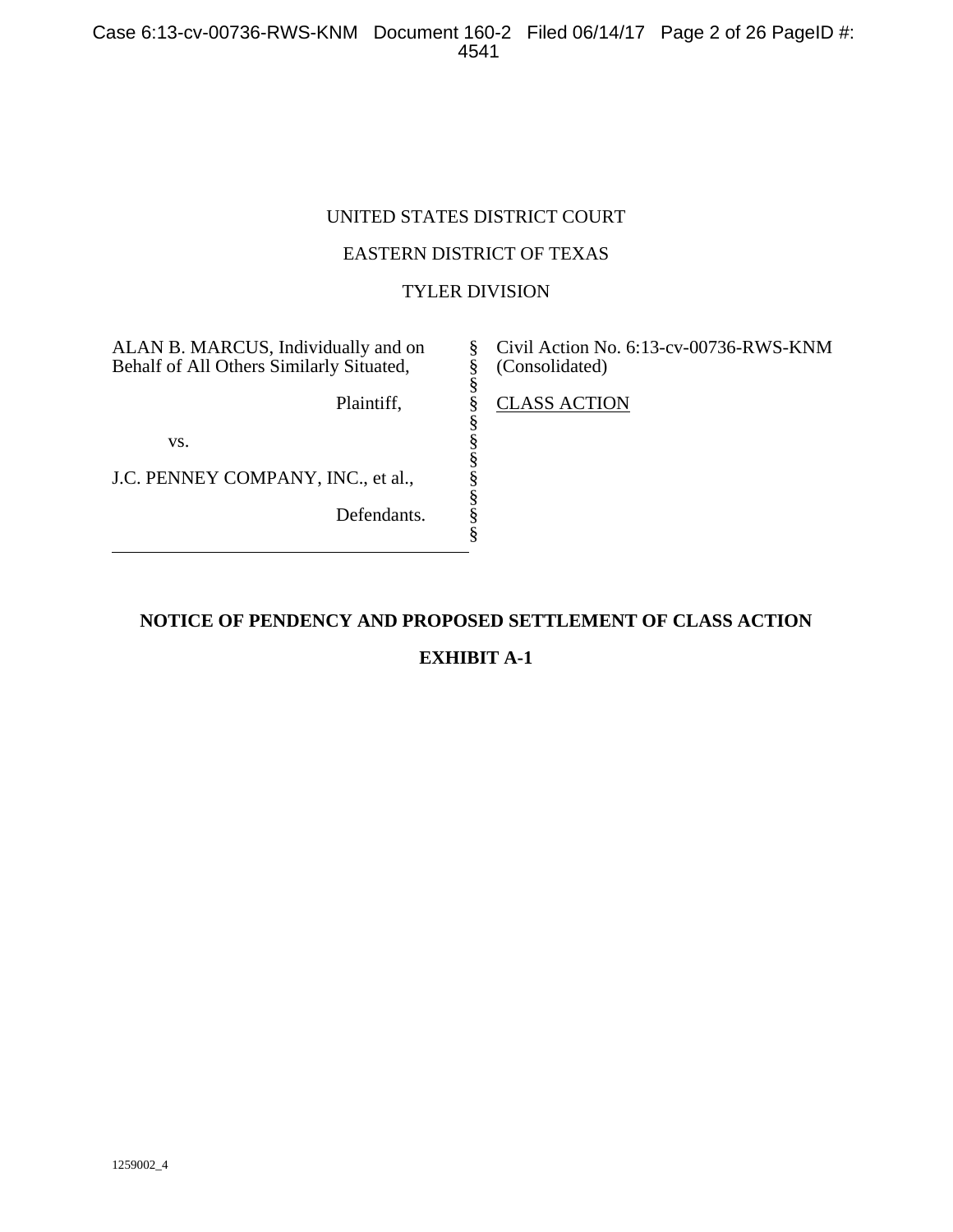#### **TO: ALL PERSONS WHO PURCHASED OR OTHERWISE ACQUIRED J. C. PENNEY COMPANY, INC. ("JCPENNEY" OR THE "COMPANY") COMMON STOCK OR EXCHANGE-TRADED CALL OPTIONS OR WHO SOLD EXCHANGE-TRADED BETWEEN AUGUST 20, 2013 AND SEPTEMBER 26, 2013, INCLUSIVE**

PLEASE READ THIS NOTICE CAREFULLY AND IN ITS ENTIRETY. YOUR RIGHTS MAY BE AFFECTED BY PROCEEDINGS IN THIS ACTION. PLEASE NOTE THAT IF YOU ARE A CLASS MEMBER, YOU MAY BE ENTITLED TO SHARE IN THE PROCEEDS OF THE SETTLEMENT DESCRIBED IN THIS NOTICE. TO CLAIM YOUR SHARE OF THIS FUND, YOU MUST SUBMIT A VALID PROOF OF CLAIM AND RELEASE FORM POSTMARKED OR SUBMITTED ONLINE ON OR BEFORE \_\_\_\_\_\_\_\_\_\_\_\_\_, 2017.

**A federal court authorized this Notice. This is not a solicitation from a lawyer.** 

This Notice has been sent to you pursuant to Rule 23 of the Federal Rules of Civil Procedure and an Order of the United States District Court for the Eastern District of Texas (the "Court"). The purpose of this Notice of Pendency and Proposed Settlement of Class Action ("Notice") is to inform you of the proposed settlement of this securities class action litigation (the "Settlement") and of the hearing to be held by the Court to consider the fairness, reasonableness, and adequacy of the Settlement. The Settlement resolves the Class's claims asserted against the Defendants. This Notice describes the rights you may have in connection with the Settlement and what steps you may take in relation to the Settlement and this class action litigation.

The proposed Settlement creates a fund in the amount of Ninety-Seven Million, Five Hundred Thousand Dollars (\$97,500,000.00) in cash and will include interest that accrues on the fund prior to distribution. Based on the information currently available to Plaintiffs and the analysis performed by their damages consultant, it is estimated that if Class Members submit claims for 100% of the Securities eligible for distribution, the estimated average distribution per share will be approximately \$0.64 before deduction of Court-approved fees and expenses. Historically, actual claims rates are less than 100%, which result in higher distributions per share. Your actual recovery from this fund will depend on a number of variables, including the number of claimants, the amount of JCPenney Securities you and they purchased or otherwise acquired and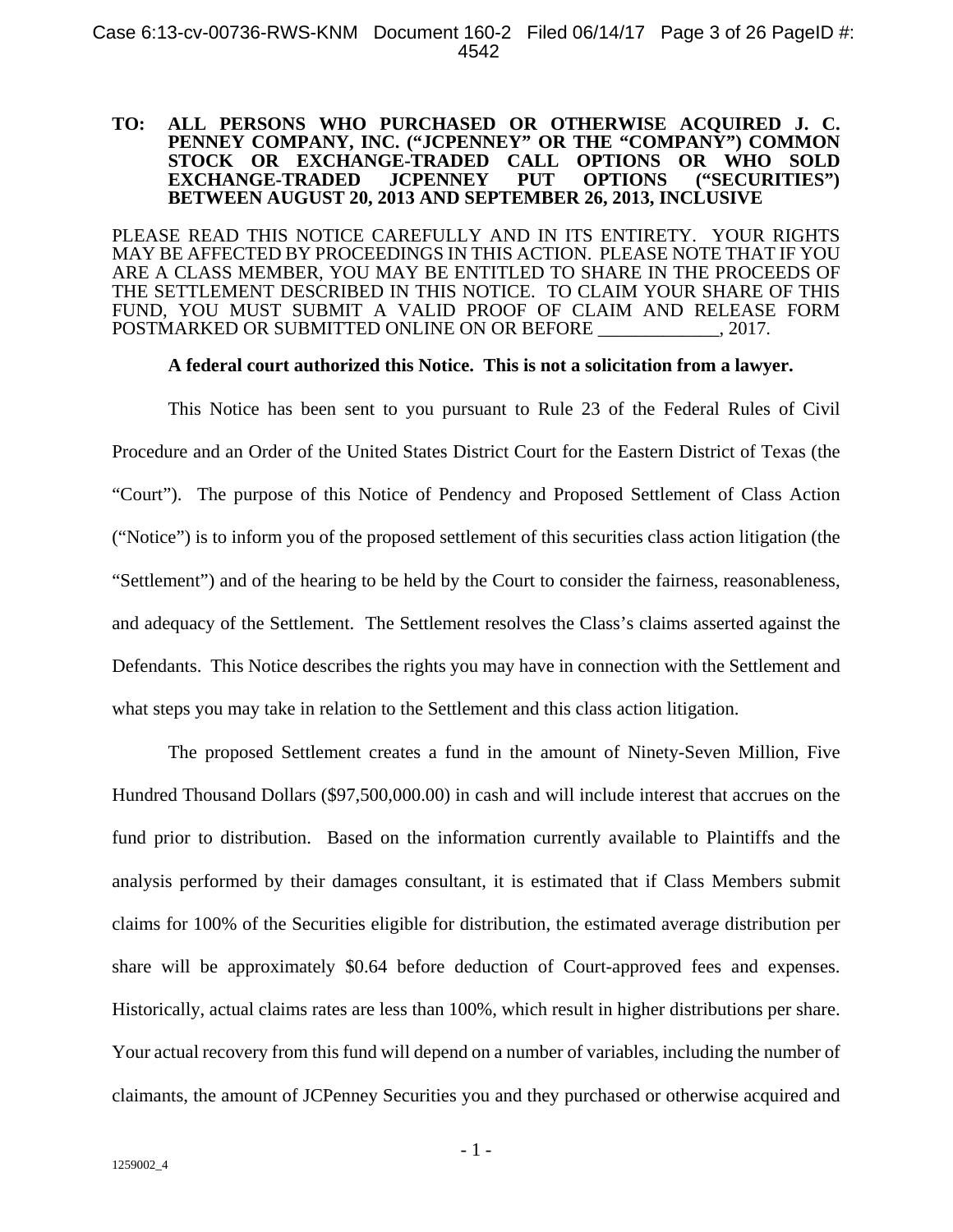#### Case 6:13-cv-00736-RWS-KNM Document 160-2 Filed 06/14/17 Page 4 of 26 PageID #: 4543

sold, the expense of administering the claims process, and the timing of your purchases, acquisitions and sales, if any (*see* the Plan of Allocation below for a more detailed description of how the settlement proceeds will be allocated among Class Members).

The Defendants have denied and continue to deny specifically each and all of the claims and contentions alleged in the Action. The issues on which the parties disagree include, but are not limited to: (1) whether the statements allegedly made or facts allegedly omitted were false or misleading, material, or otherwise actionable under the federal securities laws; (2) whether any of the Defendants acted intentionally or recklessly in making any alleged misstatements; (3) the extent to which the various matters that Plaintiffs alleged were materially false or misleading influenced (if at all) the trading price of JCPenney Securities; (4) the extent to which the various allegedly adverse material facts that Plaintiffs alleged were omitted influenced (if at all) the trading price of JCPenney Securities; (5) the extent to which external factors, such as general market conditions, influenced the trading price of JCPenney Securities; (6) the effect of various market forces influencing the trading price of JCPenney Securities; (7) the amount by which the price of JCPenney Securities was allegedly artificially inflated (if at all); and (8) the appropriate economic model for determining the amount by which the price of JCPenney Securities was allegedly artificially inflated (if at all). Plaintiffs and Defendants do not agree on the average amount of damages per share that would be recoverable if Plaintiffs were to have prevailed on each claim asserted. The Defendants deny that they have violated the federal securities laws or any laws.

Plaintiffs believe that the proposed Settlement is a very good recovery and is in the best interests of the Class. There were significant risks associated with continuing to litigate through trial, and if the Defendants prevailed at trial, the Class would receive nothing. In addition, the amount of damages recoverable by the Class was and is challenged by the Defendants.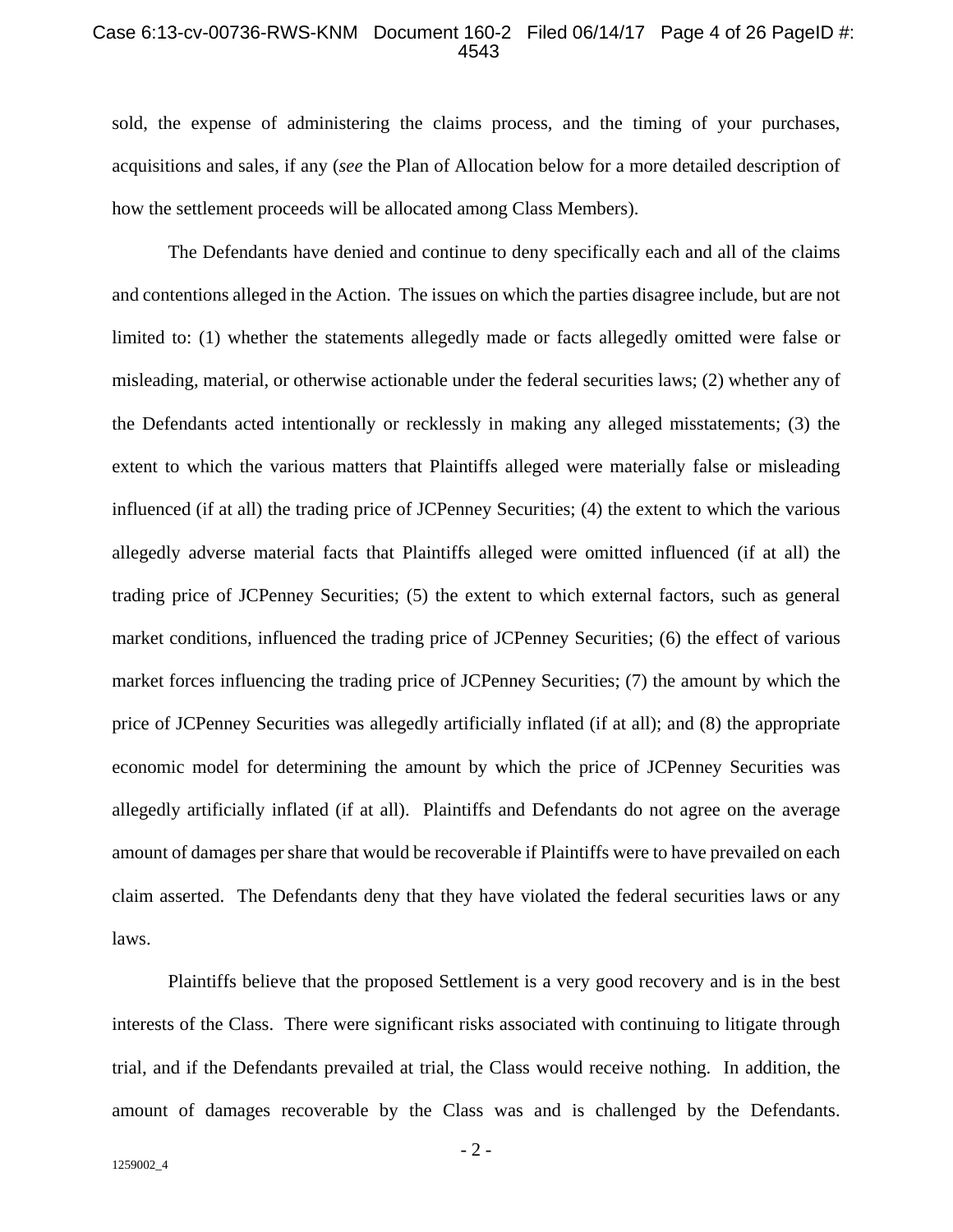#### Case 6:13-cv-00736-RWS-KNM Document 160-2 Filed 06/14/17 Page 5 of 26 PageID #: 4544

Recoverable damages in this case are limited to losses caused by conduct actionable under applicable law, and had the Action gone to trial, the Defendants intended to assert that they have not violated the law, that they are not liable, and that any losses of Class Members were caused by non-actionable market, industry, general economic or company-specific factors.

Plaintiffs' Counsel have not received any payment for their services in conducting this Action on behalf of Plaintiffs and the members of the Class, nor have they been paid their litigation expenses. If the Settlement is approved by the Court, Lead Counsel will apply to the Court for attorneys' fees of up to one-third of the settlement proceeds plus expenses not to exceed \$950,000.00, plus interest on such amounts, all of which shall be paid from the Settlement Fund. If the amounts requested by counsel are approved by the Court, the average cost per security would be approximately \$0.22. In addition, the Plaintiffs intend to seek an amount not to exceed \$12,000 for their time and expenses incurred in representing the Class.

This Notice is not an expression of any opinion by the Court about the merits of any of the claims or defenses asserted by any party in this Action or the fairness or adequacy of the proposed Settlement.

For further information regarding this Settlement you may contact: Rick Nelson, c/o Shareholder Relations, Robbins Geller Rudman & Dowd LLP, 655 West Broadway, Suite 1900, San Diego, CA 92101, Telephone: 1-800-449-4900. Please do not call any representative of the Defendants or the Court.

#### **I. NOTICE OF HEARING ON PROPOSED SETTLEMENT**

A hearing (the "Settlement Hearing") will be held on \_\_\_\_\_\_\_\_\_\_\_\_\_\_\_\_\_, 2017, at \_\_\_\_\_\_\_ a.m., before the Honorable K. Nicole Mitchell, United States Magistrate Judge, at the United States District Court for the Eastern District of Texas, William M. Steger Building and United States Courthouse, 211 West Ferguson Street, Room 300, Tyler, TX 75702. The purpose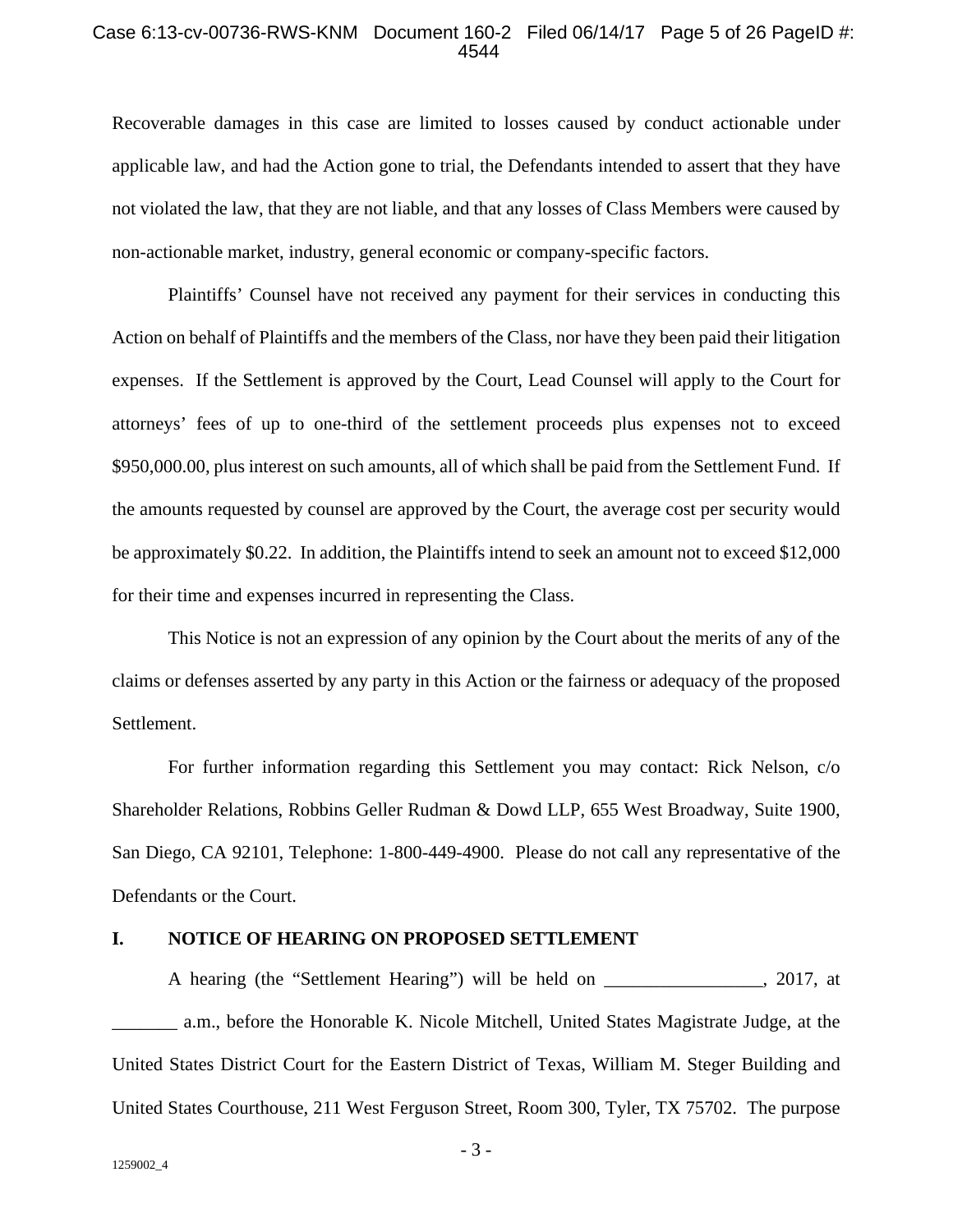#### Case 6:13-cv-00736-RWS-KNM Document 160-2 Filed 06/14/17 Page 6 of 26 PageID #: 4545

of the Settlement Hearing will be to determine: (1) whether the Settlement consisting of Ninety-Seven Million, Five Hundred Thousand Dollars (\$97,500,000.00) in cash plus accrued interest on the Settlement Fund should be approved as fair, reasonable, and adequate to the Class, which would result in this Action being dismissed with prejudice against the Released Persons as set forth in the Settlement Agreement dated June 14, 2017 (the "Stipulation" or the "Settlement Agreement"); (2) whether the proposed plan to distribute the settlement proceeds (the "Plan of Allocation") is fair, reasonable, and adequate; and (3) whether the application by Lead Counsel for an award of attorneys' fees and expenses should be approved. The Court may adjourn or continue the Settlement Hearing without further notice to the Class.

#### **II. DEFINITIONS USED IN THIS NOTICE**

1. "Authorized Claimant" means any member of the Class who submits a timely and valid Proof of Claim and Release form and whose claim for recovery has been allowed pursuant to the terms of the Stipulation.

2. "Claims Administrator" means the firm of Gilardi & Co. LLC.

3. "Class" means all persons who purchased or otherwise acquired JCPenney common stock or call options, or who sold JCPenney put options, between August 20, 2013 and September 26, 2013, inclusive (the "Class Period"). Excluded from the Class are any current or former defendant and any current or former director, officer, subsidiary and affiliate of JCPenney, or members of the immediate family of current and former defendants, as well as any person, firm, trust, corporation, officer, director or other individual or entity in which any current or former defendant has a controlling interest, and the legal representatives, affiliates, heirs, successors-in-interest or assigns of any such excluded party.

4. "Class Member" means a Person who falls within the definition of the Class as set forth above.

- 4 -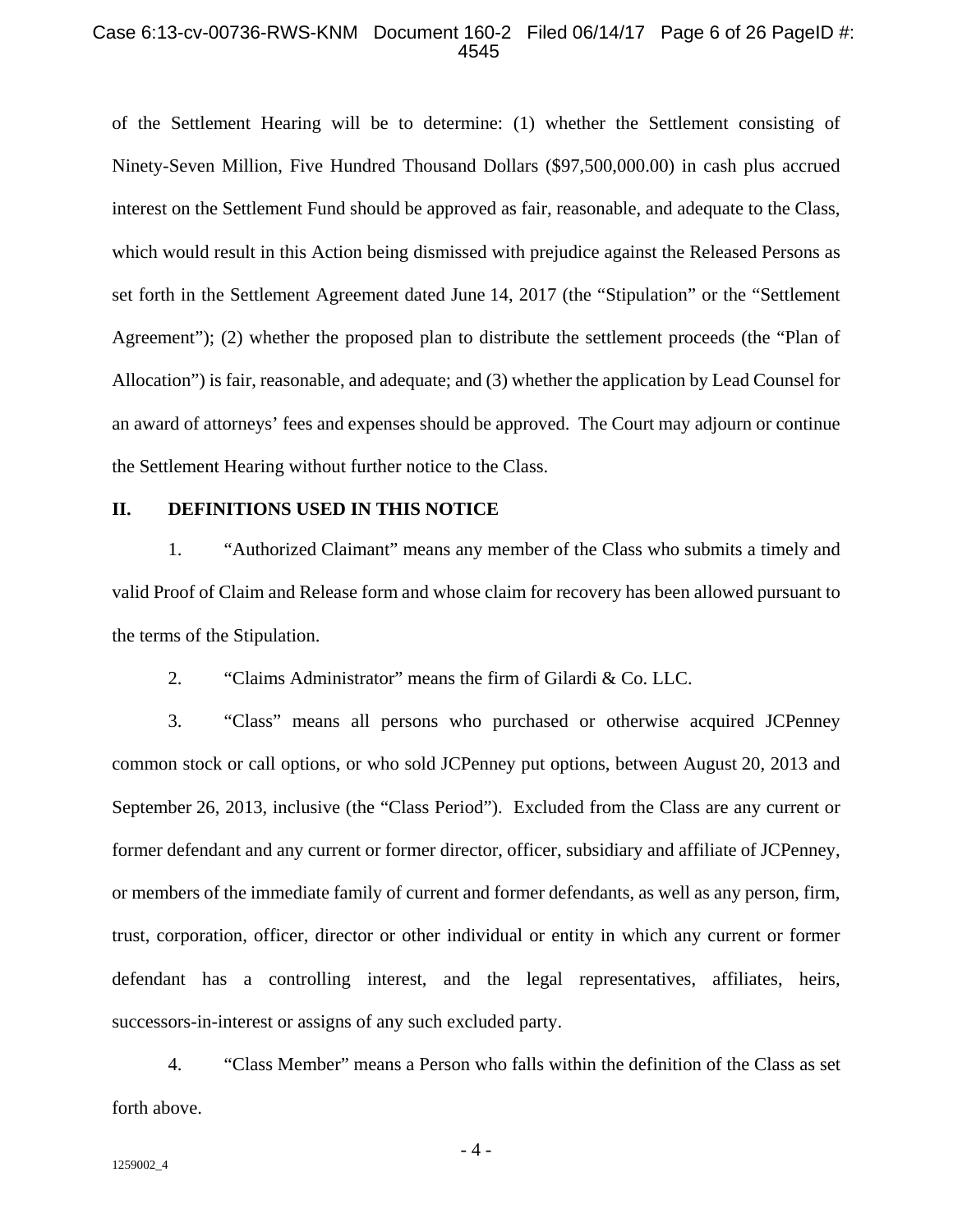#### Case 6:13-cv-00736-RWS-KNM Document 160-2 Filed 06/14/17 Page 7 of 26 PageID #: 4546

5. "Class Period" means the period from August 20, 2013 to September 26, 2013, inclusive.

6. "Defendants" means JCPenney, Myron Ullman, III, and Kenneth H. Hannah.

7. "Effective Date" means the first date by which all of the events and conditions specified in paragraph 7.1 of the Stipulation have been met and have occurred.

8. "Escrow Account" means the account controlled by the Escrow Agent.

9. "Escrow Agent" means Robbins Geller Rudman & Dowd LLP or its successor(s).

10. "Final" means when the last of the following with respect to the Judgment shall occur: (i) the expiration of the time to file a motion to alter or amend the Judgment under Federal Rule of Civil Procedure 59(e) has passed without any such motion having been filed; (ii) the expiration of the time in which to appeal the Judgment has passed without any appeal having been taken; and (iii) if a motion to alter or amend is filed or if an appeal is taken, the determination of that motion or appeal in such a manner as to permit the consummation of the Settlement, in accordance with the terms and conditions of the Stipulation. For purposes of this paragraph, an "appeal" shall include any petition for a writ of certiorari or other writ that may be filed in connection with approval or disapproval of this Settlement, but shall not include any appeal which concerns only the issue of attorneys' fees and expenses or any Plan of Allocation of the Settlement Fund.

11. "Judgment" means the judgment and order of dismissal with prejudice to be rendered by the Court upon approval of the Settlement, substantially in the form attached to the Stipulation as Exhibit B.

12. "Lead Counsel" means Robbins Geller Rudman & Dowd LLP, 655 West Broadway, Suite 1900, San Diego, CA 92101.

- 5 -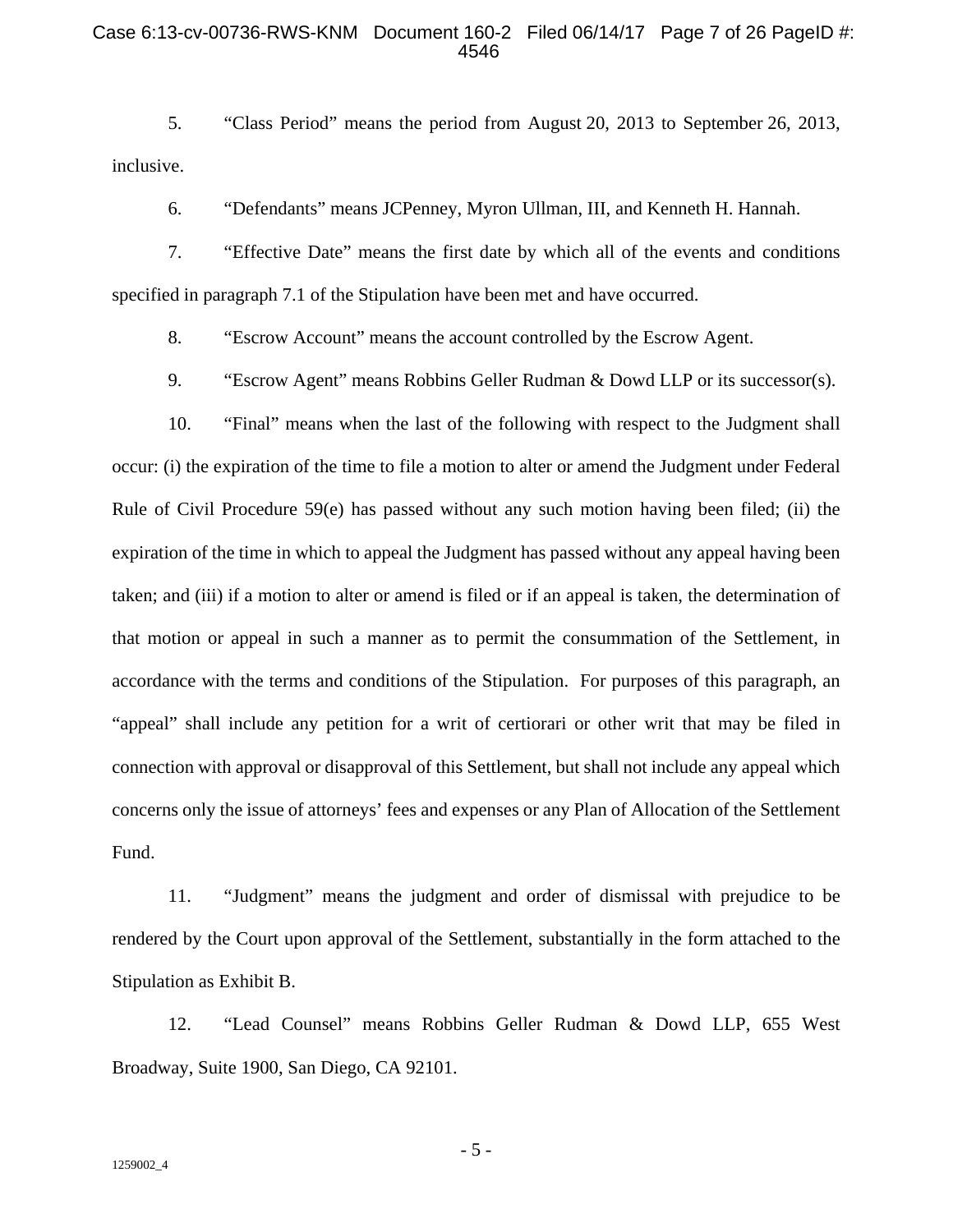#### Case 6:13-cv-00736-RWS-KNM Document 160-2 Filed 06/14/17 Page 8 of 26 PageID #: 4547

13. "Net Settlement Fund" means the portion of the Settlement Fund that shall be distributed to Authorized Claimants as allowed by the Stipulation, the Plan of Allocation, or the Court, after provision for the amounts set forth in paragraph 5.4 of the Stipulation.

14. "Person" means an individual, corporation, partnership, limited partnership, association, joint stock company, estate, legal representative, trust, unincorporated association, government or any political subdivision or agency thereof, and any business or legal entity and his, her or its spouses, heirs, predecessors, successors, representatives, or assignees.

15. "Plaintiffs" means the National Shopmen Pension Fund ("NSPF") and David O'Connell.

16. "Plaintiffs' Counsel" means any counsel who have appeared for any of the Plaintiffs in the Action.

17. "Plan of Allocation" means a plan or formula of allocation of the Net Settlement Fund whereby the Settlement Fund shall be distributed to Authorized Claimants after payment of expenses of notice and administration of the Settlement, Taxes and Tax Expenses and such attorneys' fees, costs, expenses, and interest and other expenses as may be awarded by the Court. Any Plan of Allocation is not part of the Stipulation and the Released Persons shall have no responsibility or liability with respect to the Plan of Allocation.

18. "Related Persons" means, with respect to the Defendants, each and all of their respective present or former parents, subsidiaries, affiliates, successors and assigns, and each and all of their respective present or former officers, directors, employees, employers, attorneys, accountants, financial advisors, commercial bank lenders, insurers, reinsurers, investment bankers, representatives, general and limited partners and partnerships, heirs, executors, administrators, successors, affiliates, agents, spouses, associates, and assigns of each of them or any trust of which any Defendant and/or their Related Persons is the settlor or which is for the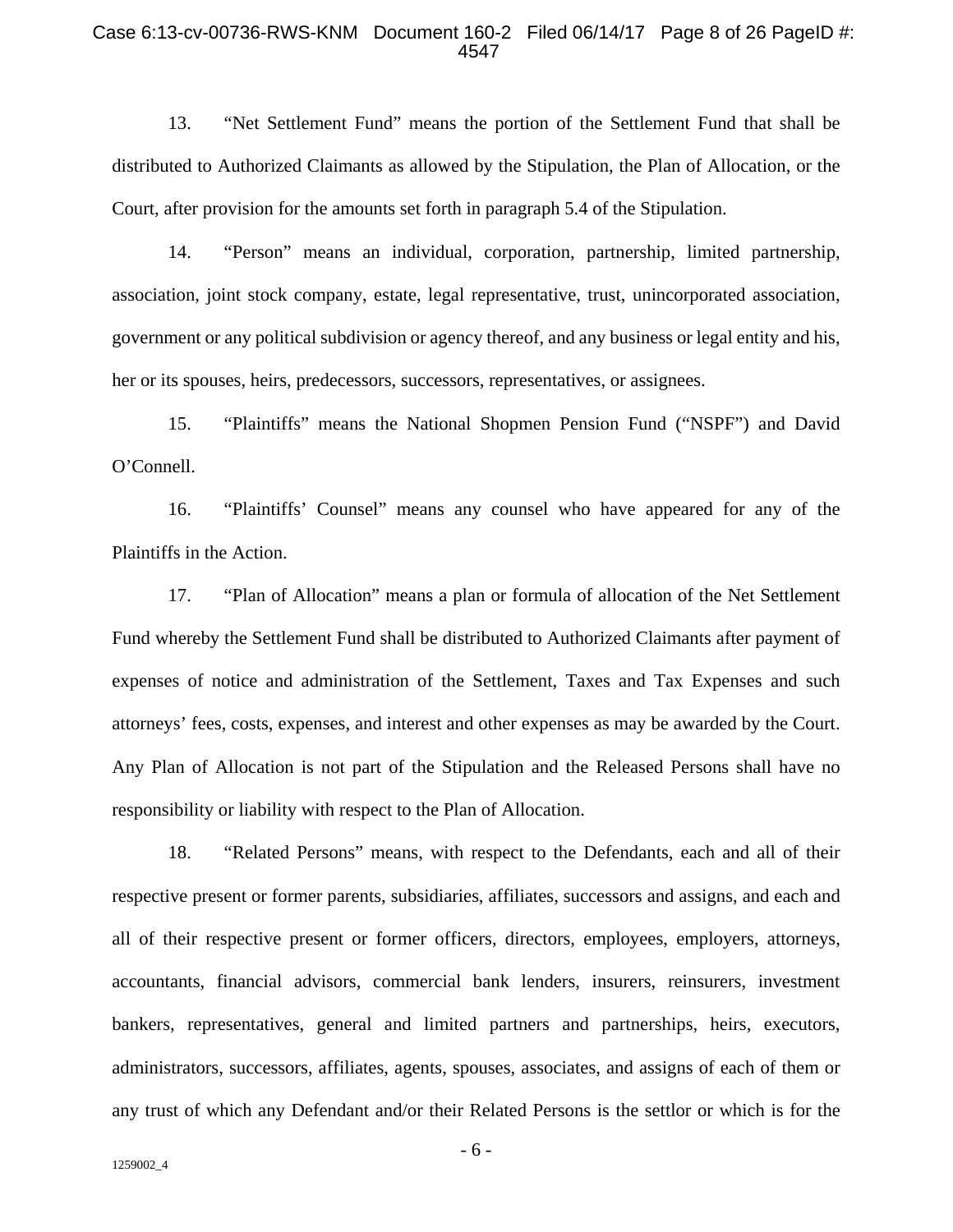#### Case 6:13-cv-00736-RWS-KNM Document 160-2 Filed 06/14/17 Page 9 of 26 PageID #: 4548

benefit of any Defendant and/or their Related Persons and/or member(s) of his or her family and any entity in which any such Defendant and/or their Related Persons has a controlling interest.

19. "Released Claims" means any and all claims and causes of action of every nature and description whatsoever whether known or unknown, whether arising under federal, state, common or foreign law, whether class or individual in nature, that Lead Plaintiff NSPF or any other member of the Class asserted in the Action or could have asserted in any forum that arise out of or are based upon or related in any way to (i) the purchase or acquisition of JCPenney common stock or call options, or the sale of JCPenney put options, and (ii) the allegations, transactions, facts, matters, or occurrences, representations or omissions involved, set forth, or referred to in the Complaint. "Released Claims" includes "Unknown Claims" as defined in paragraph 24 hereof.

20. "Released Persons" means each and all of Defendants and each and all of their Related Persons.

21. "Settlement Amount" means the principal amount of Ninety-Seven Million, Five Hundred Thousand Dollars (\$97,500,000.00), to be paid pursuant to paragraph 2.1 of the Stipulation. Such amount is paid as consideration for full and complete settlement of all the Released Claims.

22. "Settlement Fund" means the Settlement Amount, together with all interest and income earned thereon after being transferred to an account controlled by the Escrow Agent, and which may be reduced by payments or deductions as provided for herein or by Court order.

23. "Settling Parties" means Defendants and Lead Plaintiff on behalf of itself and the Class Members.

24. "Unknown Claims" means any Released Claims which Plaintiffs or any Class Member does not know or suspect to exist in his, her or its favor at the time of the release of the Released Persons which, if known by him, her or it, might have affected his, her or its settlement

- 7 -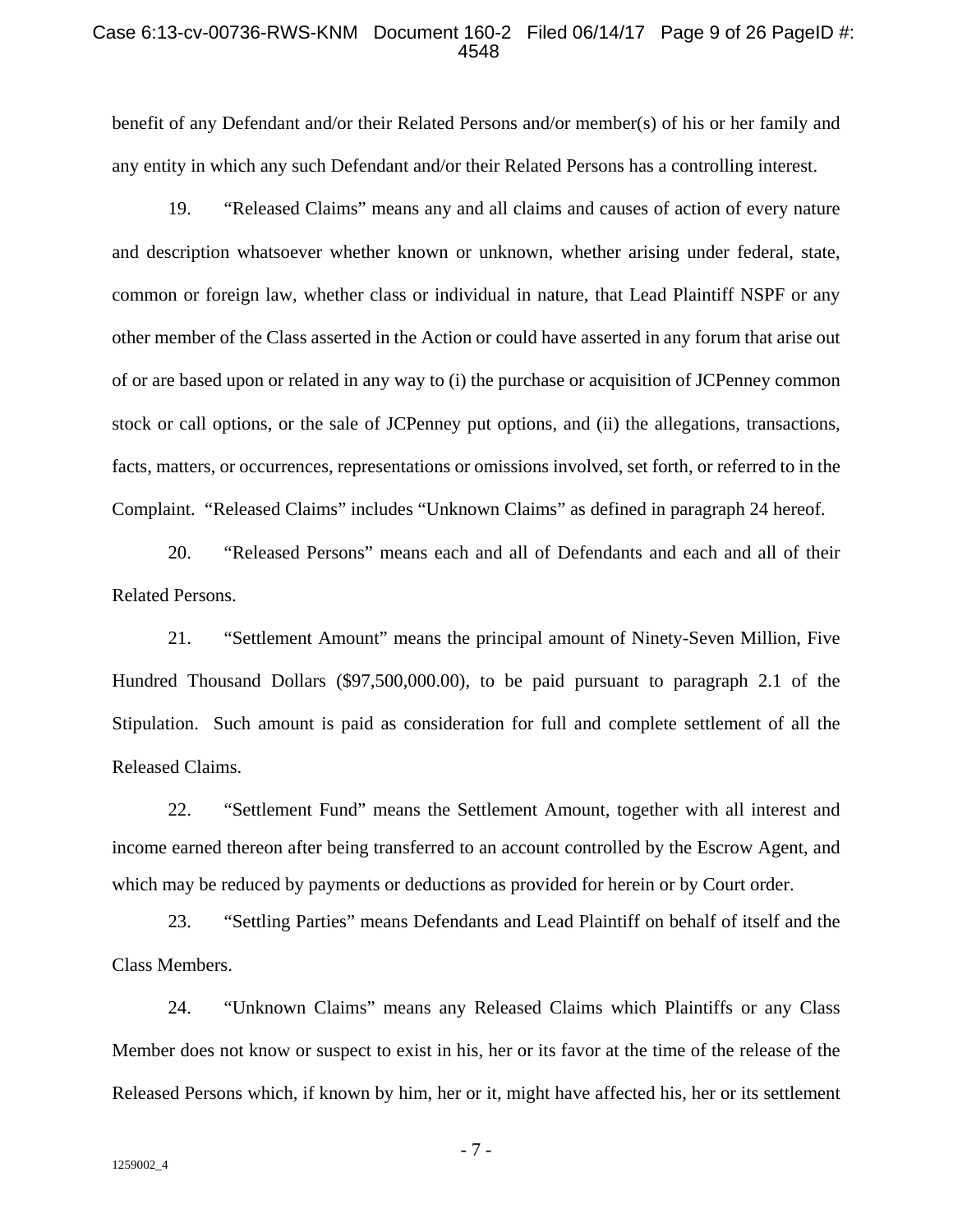#### Case 6:13-cv-00736-RWS-KNM Document 160-2 Filed 06/14/17 Page 10 of 26 PageID #: 4549

with and release of the Released Persons, or might have affected his, her or its decision not to object to this Settlement. With respect to any and all Released Claims, the Settling Parties stipulate and agree that, upon the Effective Date, Plaintiffs shall expressly and each of the Class Members shall be deemed to have, and by operation of the Judgment shall have, expressly waived to the fullest extent permitted by law the provisions, rights, and benefits of California Civil Code §1542, which provides:

#### **A general release does not extend to claims which the creditor does not know or suspect to exist in his or her favor at the time of executing the release, which if known by him or her must have materially affected his or her settlement with the debtor.**

Plaintiffs shall expressly and each of the Class Members shall be deemed to have, and by operation of the Judgment shall have, expressly waived any and all provisions, rights, and benefits conferred by any law of any state or territory of the United States, or principle of common law, which is similar, comparable, or equivalent to California Civil Code §1542. Plaintiffs and Class Members may hereafter discover facts in addition to or different from those which he, she or it now knows or believes to be true with respect to the subject matter of the Released Claims, but Plaintiffs shall expressly, and each Class Member, upon the Effective Date, shall be deemed to have, and by operation of the Judgment shall have, fully, finally, and forever settled and released any and all Released Claims, known or unknown, suspected or unsuspected, contingent or non-contingent, whether or not concealed or hidden, which now exist, or heretofore have existed, upon any theory of law or equity now existing or coming into existence in the future, including, but not limited to, conduct that is negligent, intentional, with or without malice, or a breach of any duty, law, or rule, without regard to the subsequent discovery or existence of such different or additional facts, whether or not previously or currently asserted in any action. Plaintiffs acknowledge, and the Class Members shall be deemed by operation of the Judgment to have acknowledged, that the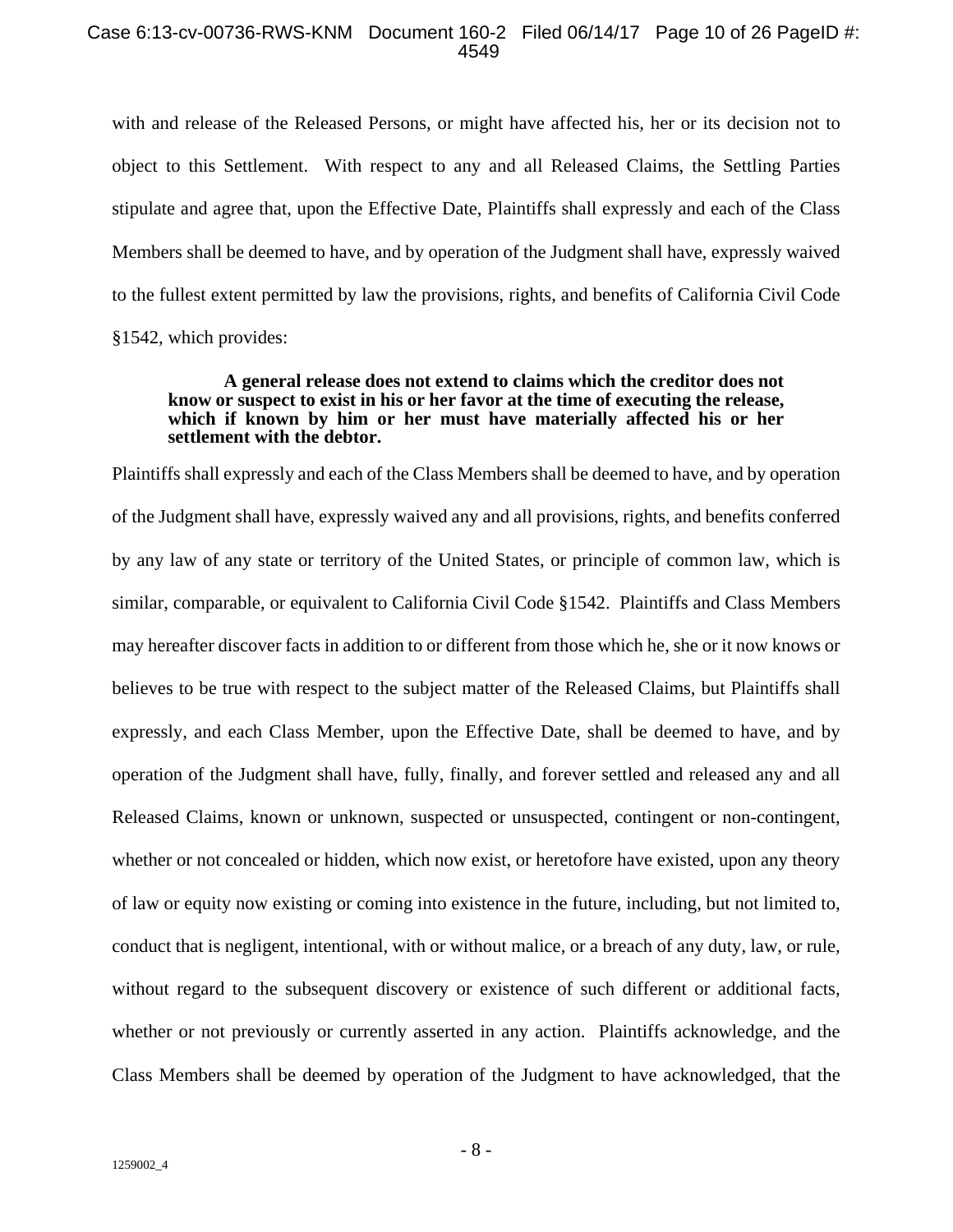#### Case 6:13-cv-00736-RWS-KNM Document 160-2 Filed 06/14/17 Page 11 of 26 PageID #: 4550

foregoing waiver was separately bargained for and an essential term of the Settlement of which this release is a part.

#### **III. THE LITIGATION**

This case is currently pending before the Honorable Robert W. Schroeder in the United States District Court for the Eastern District of Texas and was brought on behalf of the certified Class of all persons who purchased or otherwise acquired JCPenney common stock or call options, or who sold JCPenney put options, between August 20, 2013, through and including September 26, 2013 (the "Class Period"). The initial complaint was filed on October 1, 2013, and on February 28, 2014, the Court appointed NSPF as Lead Plaintiff and Robbins Geller Rudman & Dowd LLP as Lead Counsel. On June 8, 2015, Lead Plaintiff filed the Revised Consolidated Complaint for Violation of the Federal Securities Laws ("Complaint"), which alleges that during the Class Period, Defendants made false and misleading statements to investors concerning JCPenney's liquidity, need for additional financing, sufficiency of inventory, and strength of supplier relationships that artificially inflated JCPenney's stock price and those statements resulted in substantial damages to the Class.

From the outset of the Action, Defendants have denied all of these allegations and consistently maintained that they never made any statement to the market that was false or misleading, nor did they ever direct anyone to make public statements that were false or misleading. Defendants believed at the time and still believe that, during the Class Period and at all other times that JCPenney's public statements were truthful, accurate and not misleading. As a result, Defendants contend that Plaintiffs cannot prove any element of securities fraud, including, but not limited to, falsity, scienter and loss causation.

On September 11, 2015, Magistrate Judge Mitchell issued a report recommending that Defendants' motion to dismiss be denied. On September 29, 2015, Judge Schneider issued an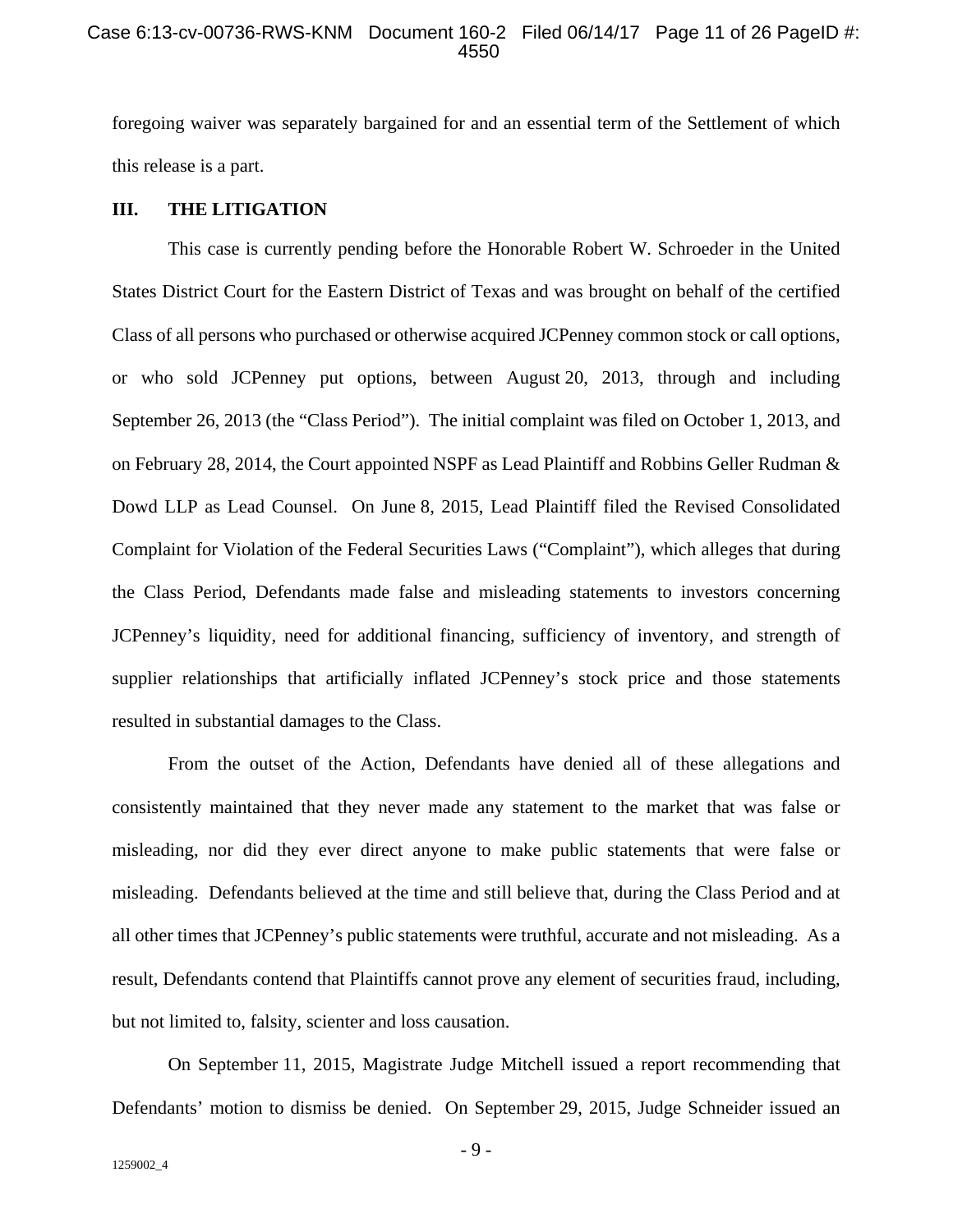#### Case 6:13-cv-00736-RWS-KNM Document 160-2 Filed 06/14/17 Page 12 of 26 PageID #: 4551

order adopting Judge Mitchell's report. Thereafter, Defendants filed an answer denying all material allegations of the Complaint and asserting their defenses. On March 8, 2017, the Court entered an order appointing Plaintiff NSPF as class representative and certifying the Class defined as: "All persons who, between August 20, 2013 and September 26, 2013 (the "Class Period"), purchased or otherwise acquired J.C. Penney Company, Inc. securities, and were damaged thereby. Excluded from the Class are current and former defendants, members of the immediate family of any current or former defendants, directors, officers, subsidiaries and affiliates of J.C. Penney Company, Inc., any person, firm, trust, corporation, officer, director or other individual or entity in which any current or former defendant has a controlling interest, and the legal representatives, affiliates, heirs, successors-in-interest or assigns of any such excluded party." The pleadings and briefing submitted in connection with class certification made clear that this class definition includes persons who, during the same period, sold JCPenney put options and were damaged thereby.

On April 17, 2017, the parties provisionally agreed to settle the Action for financial consideration in the amount of Ninety-Seven Million, Five Hundred Thousand Dollars (\$97,500,000.00), subject to their ability to reach agreement on several non-monetary terms that were still being negotiated. At that time, Lead Plaintiff was unwilling to stay additional litigation, and Lead Counsel continued to pursue discovery, including by deposing a third-party witness on April 20, 2017. On April 21, 2017, the parties finalized a written term sheet, which documented their agreement to the financial consideration and several contested non-monetary settlement terms. The term sheet provided, among other things, that the mediator was vested with binding authority to promptly resolve a term that was still being negotiated if the parties were unable to resolve it themselves, and it included terms to expedite the preparation and filing of formal settlement documentation. As of April 21, 2017, the parties also agreed to cancel then-scheduled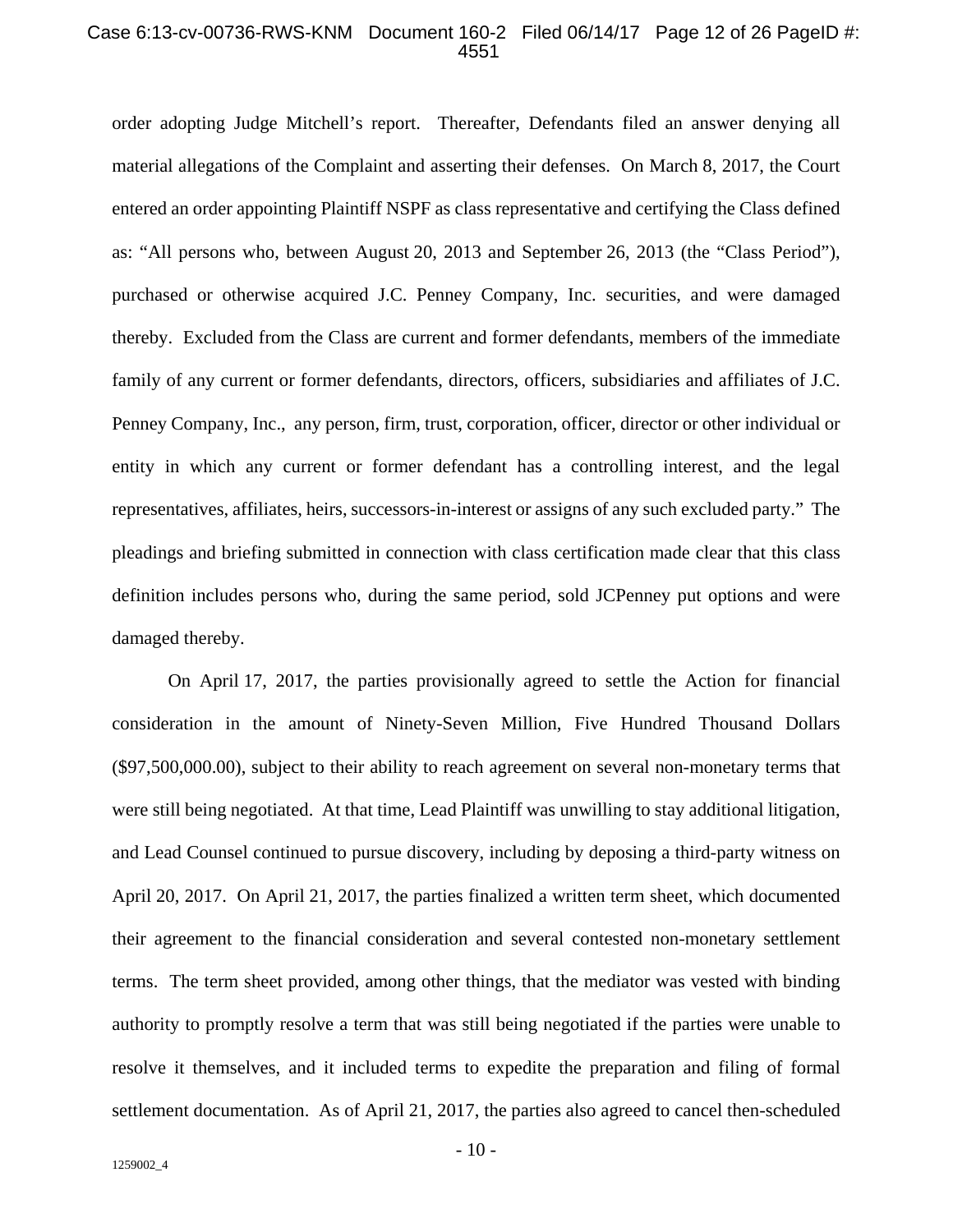#### Case 6:13-cv-00736-RWS-KNM Document 160-2 Filed 06/14/17 Page 13 of 26 PageID #: 4552

depositions and to seek to stay further litigation activity while they finalized the Settlement Agreement.

## **IV. CLAIMS OF THE PLAINTIFFS AND BENEFITS OF SETTLEMENT**

Plaintiffs and Lead Counsel believe that the claims asserted in the Action have merit. However, Plaintiffs and Lead Counsel recognize and acknowledge the expense and length of continued proceedings necessary to prosecute the Action against the Defendants through trial. Plaintiffs and Lead Counsel also have taken into account the uncertain outcome and the risk of trial, especially in complex matters such as this Action, as well as the risks posed by the difficulties and delays relating to post-trial motions, and potential appeals of the Court's determination of said motions, or the verdict of a jury. Plaintiffs and Lead Counsel also are aware of the defenses to the securities law violations asserted in the Action. Plaintiffs and Lead Counsel believe that the Settlement set forth in the Settlement Agreement confers substantial benefits upon the Class in light of the circumstances present here. Based on their evaluation, Plaintiffs and Lead Counsel have determined that the Settlement set forth in the Settlement Agreement is in the best interests of the Class.

## **V. THE DEFENDANTS' DENIALS OF WRONGDOING AND LIABILITY**

The Defendants have denied and continue to deny that they have violated the federal securities laws or any laws and maintain that their conduct was at all times proper and in compliance with all applicable provisions of law. Defendants have denied and continue to deny specifically each and all of the claims and contentions alleged in the Action, along with all charges of wrongdoing or liability against them arising out of any of the conduct, statements, acts or omissions alleged, or that could have been alleged, in the Action. Defendants also have denied and continue to deny, *inter alia*, the allegations that any of the Defendants made, knowingly or otherwise, any material misstatements or omissions; that Defendants acted recklessly or with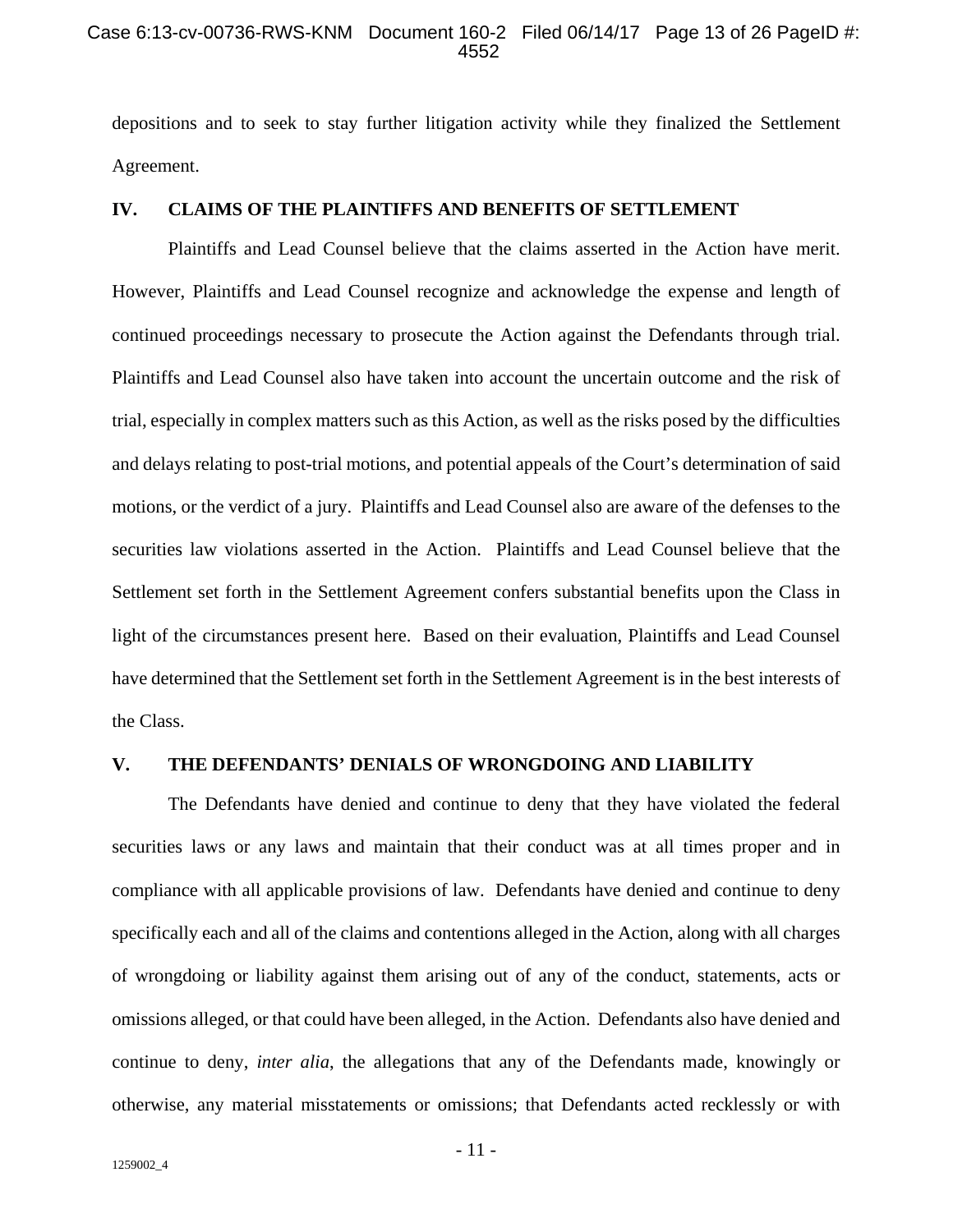#### Case 6:13-cv-00736-RWS-KNM Document 160-2 Filed 06/14/17 Page 14 of 26 PageID #: 4553

culpable intent; that any member of the Class has suffered any damages; that the price of JCPenney Securities was artificially inflated by reason of the alleged misrepresentations, omissions, or otherwise; or that the members of the Class were harmed by the conduct alleged in the Action or that could have been alleged as part of the Action. In addition, the Defendants maintain that they have meritorious defenses to all claims alleged in the Action.

Nonetheless, taking into account the uncertainty, risks, costs and distraction inherent in any litigation, especially in complex cases such as this Action, Defendants have determined that it is desirable and beneficial to them that the Action be settled in the manner and upon the terms and conditions set forth in the Settlement Agreement. As set forth in paragraphs 8.2-8.3 of the Settlement Agreement, the Settlement Agreement shall in no event be construed as or deemed to be evidence of an admission or concession by Defendants or any of the Released Persons with respect to any claim of any fault or liability or wrongdoing or damage whatsoever.

#### **VI. TERMS OF THE PROPOSED SETTLEMENT**

The sum of Ninety-Seven Million, Five Hundred Thousand Dollars (\$97,500,000.00) will be transferred to the Escrow Agent within twenty-one (21) days after (i) entry of preliminary approval order, and (ii) the provision to Defendants of the information necessary to effectuate a transfer of funds. The principal amount of \$97,500,000.00, plus any accrued interest once transferred, constitutes the Settlement Fund. A portion of the settlement proceeds will be used for certain administrative expenses, including costs of printing and mailing this Notice, the cost of publishing a newspaper notice and notice over *Business Wire*, payment of any taxes assessed against the Settlement Fund, and costs associated with the processing of claims submitted. In addition, as explained below, a portion of the Settlement Fund may be awarded by the Court to Lead Counsel as attorneys' fees and for expenses in litigating the case and to Plaintiffs for their costs and expenses in representing the Class. The balance of the Settlement Fund (the "Net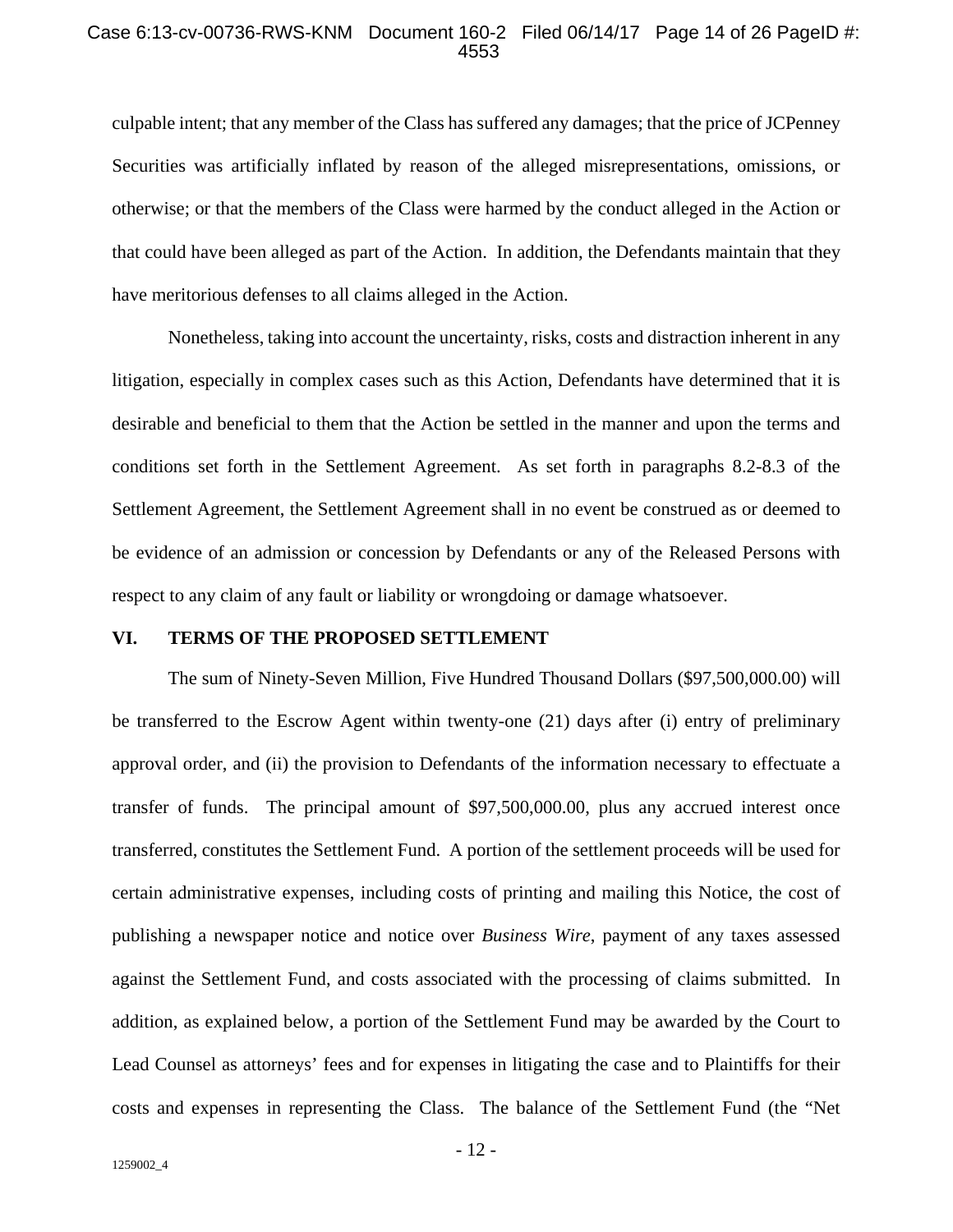Settlement Fund") will be distributed according to the Plan of Allocation described below to Class Members who submit valid and timely Proof of Claim and Release forms.

#### **VII. PLAN OF ALLOCATION**

The Net Settlement Fund will be distributed to Class Members who submit valid, timely Proof of Claim and Release forms ("Authorized Claimants") under the Plan of Allocation described below. The Plan of Allocation provides that Authorized Claimants will be eligible to participate in the distribution of the Net Settlement Fund only if Authorized Claimants transacted in JCPenney Securities during the Class Period, August 20, 2013 to September 26, 2013. No distributions will be made to Authorized Claimants who would otherwise receive a distribution of less than \$10.00.

For purposes of determining the amount an Authorized Claimant may recover under the Plan of Allocation, Lead Counsel conferred with their damages consultants and the Plan of Allocation reflects an assessment of the damages that they believe could have been recovered had the Plaintiffs prevailed at trial. Defendants have had, and shall have, no involvement or responsibility for the terms or application of the Plan of Allocation described herein. The Court may approve the Settlement, even if it does not approve the Plan of Allocation.

#### **A. Eligible Securities**

The JCPenney Securities for which an Authorized Claimant may be entitled to receive a distribution from the Net Settlement Fund consist of the common stock and exchange-traded call and put options<sup>1</sup> on JCPenney common stock. Exchange-traded options are traded in units called "contracts." Each option contract entitles the holder to 100 shares of the underlying stock upon exercise or expiration, in this case JCPenney common stock. If an option was exercised for

 $\overline{1}$ 1 Excludes those options that expired prior to September 25, 2013, the date of the price reaction to the first alleged corrective disclosure.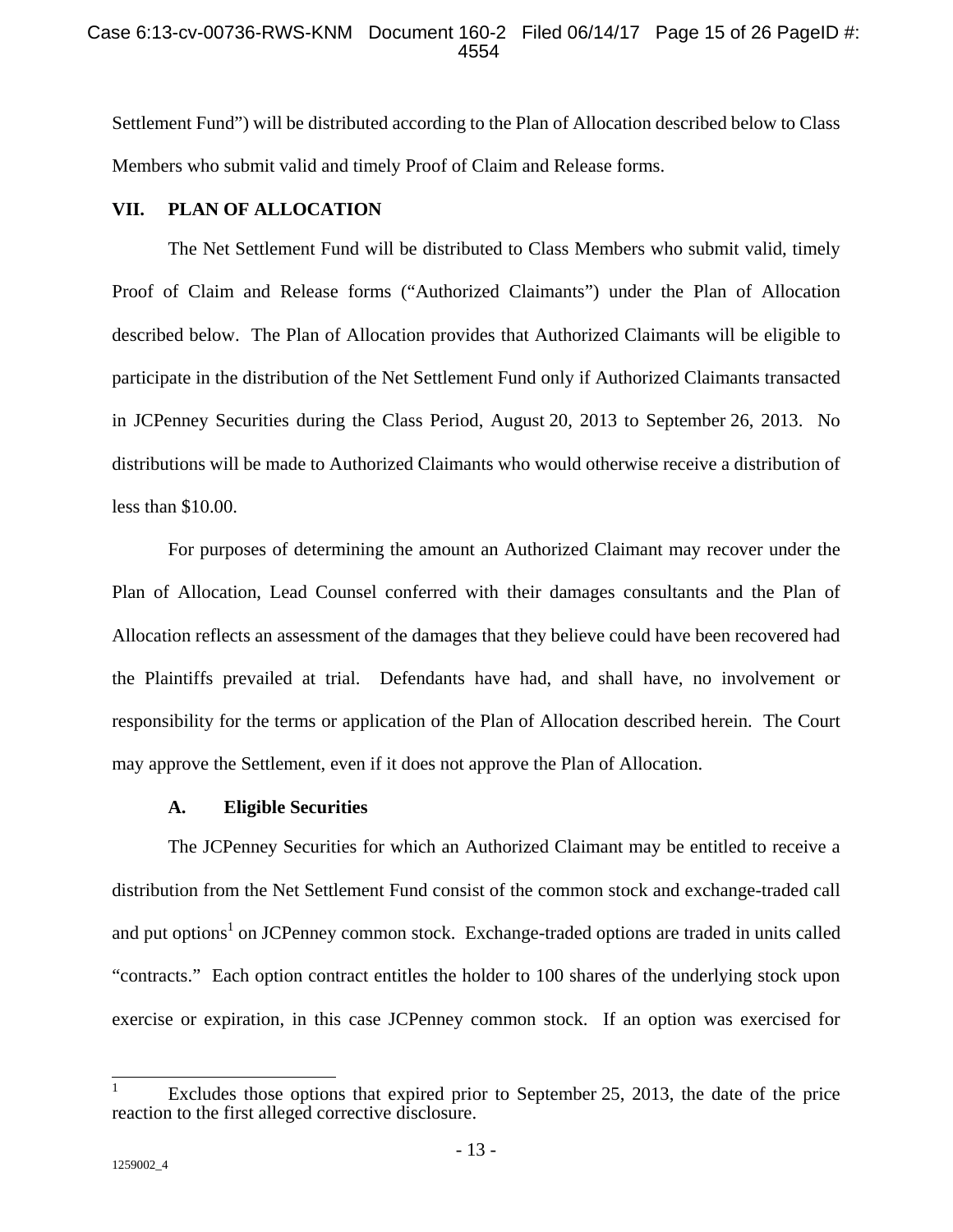JCPenney common stock, the amount paid, or proceeds received, upon settlement of the option contract equals the intrinsic value of the option using JCPenney common stock's closing price on the date the option was exercised. At least 95% of the Net Settlement Fund will be allocated to JCPenney common stock and no more than 5% will be allocated to JCPenney options on the common stock.

#### **B. Recognized Loss**

To the extent there are sufficient funds in the Net Settlement Fund, each Authorized Claimant will receive an amount equal to the Authorized Claimant's "Recognized Loss," as described below. If, however, as expected, the amount in the Net Settlement Fund is not sufficient to permit payment of the total Recognized Loss of each Authorized Claimant, then each Authorized Claimant shall be paid the percentage of the Net Settlement Fund that each Authorized Claimant's Recognized Loss bears to the total of the Recognized Losses of all Authorized Claimants – *i.e.*, the Authorized Claimant's *pro rata* share of the Net Settlement Fund. Payment in this manner shall be deemed conclusive against all Authorized Claimants.

The proposed Plan of Allocation reflects the Plaintiffs' allegations that over the course of the Class Period, the trading prices of JCPenney Securities were artificially inflated as a result of the Defendants' misrepresentations and omissions concerning this matter.

Estimated damages and the Plan of Allocation were developed based on event study analysis, which determines how much artificial inflation was in the stock price on each day during the Class Period by measuring how much the stock price was inflated as a result of the alleged misrepresentations and omissions and declined as a result of alleged disclosures that corrected the alleged misrepresentations and omissions. Because the alleged corrective disclosures reduced the artificial inflation in stages over the course of the Class Period, the damages suffered by any

- 14 -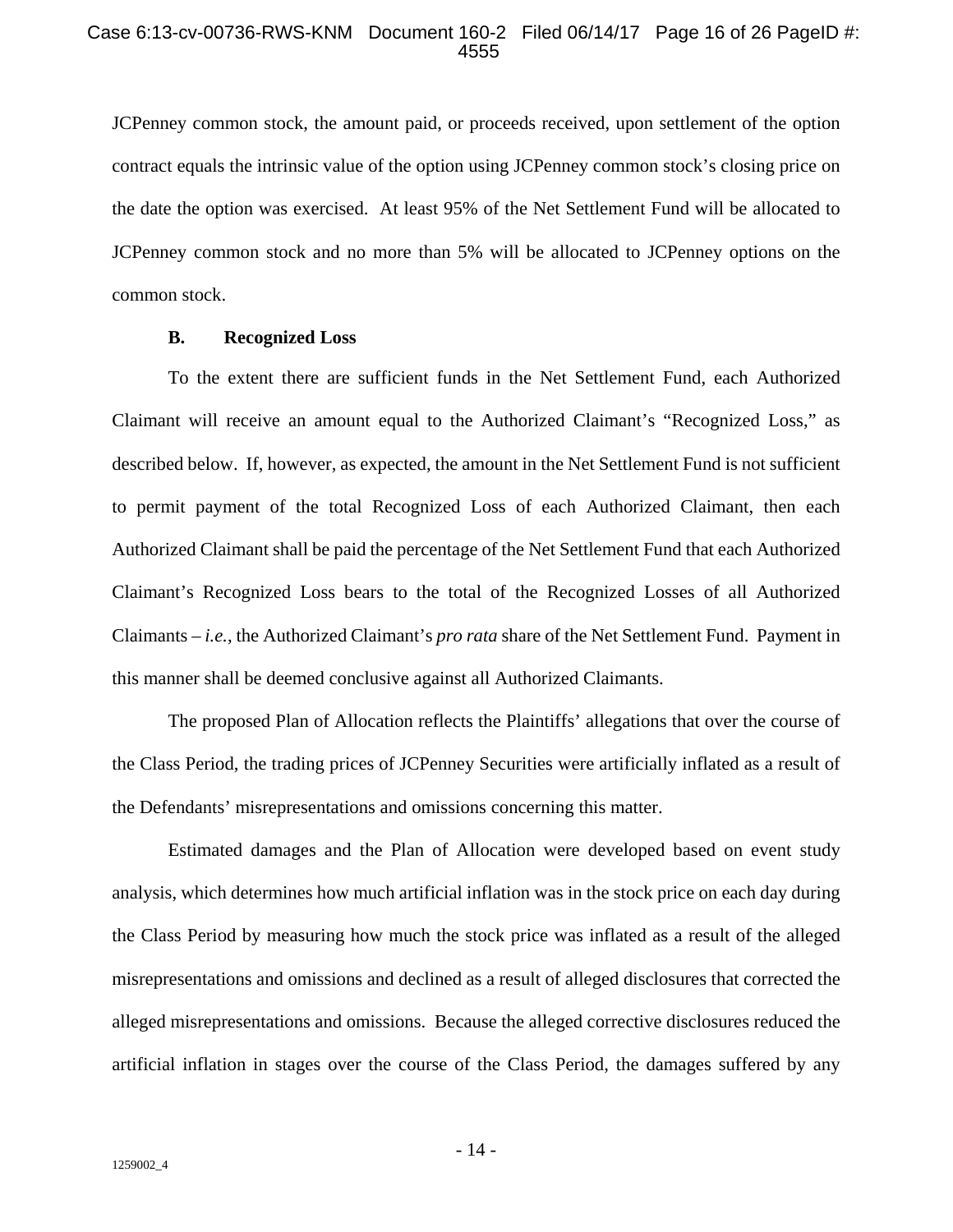particular Authorized Claimant depends on when that Authorized Claimant purchased and sold shares, or retained shares beyond the end of the Class Period.

## **C. Calculation of Recognized Loss**

Based on the foregoing, and for purposes of this Settlement only, Recognized Loss will be

calculated as follows:

# **1. Publicly Traded Common Stock**

For each share of JCPenney publicly traded common stock purchased or otherwise

acquired during any of the periods shown in the left column of Table-1 (below), and:

- a. sold within the same period, the Recognized Loss per share is zero.
- b. sold in a subsequent period, the Recognized Loss per share is the lesser of:
	- i. the artificial inflation per share shown in Table 1; or
	- ii. the difference between the purchase price and the sales price.
- c. retained beyond September 26, 2013 but sold on/or before December 24, 2013, the Recognized Loss per share is the least of:
	- i. the artificial inflation per share shown in Table 1; or
	- ii. the difference between the purchase price and the sales price; or
	- iii. the purchase price per share less the average closing price per share identified in Table 2 (below) for the date the share(s) were sold.<sup>2</sup>
- d. retained as of the close of trading on December 24, 2013, the Recognized Loss per share is the lesser of:
	- i. the artificial inflation per share shown in Table 1; or
	- ii. the difference between the purchase price per share and \$8.31 per share.

<sup>2</sup>  Pursuant to Section 21D(e)(1) of the Private Securities Litigation Reform Act of 1995, "in any private action arising under this chapter in which the plaintiff seeks to establish damages by reference to the market price of a security, the award of damages to the plaintiff shall not exceed the difference between the purchase or sale price paid or received, as appropriate, by the plaintiff for the subject security and the mean trading price of that security during the 90-day period beginning on the date on which the information correcting the misstatement or omission that is the basis for the action is disseminated to the market." \$8.31 was the mean (average) daily closing trading price of JCPenney common stock during the 90-day period beginning on September 27, 2013 and ending on December 24, 2013.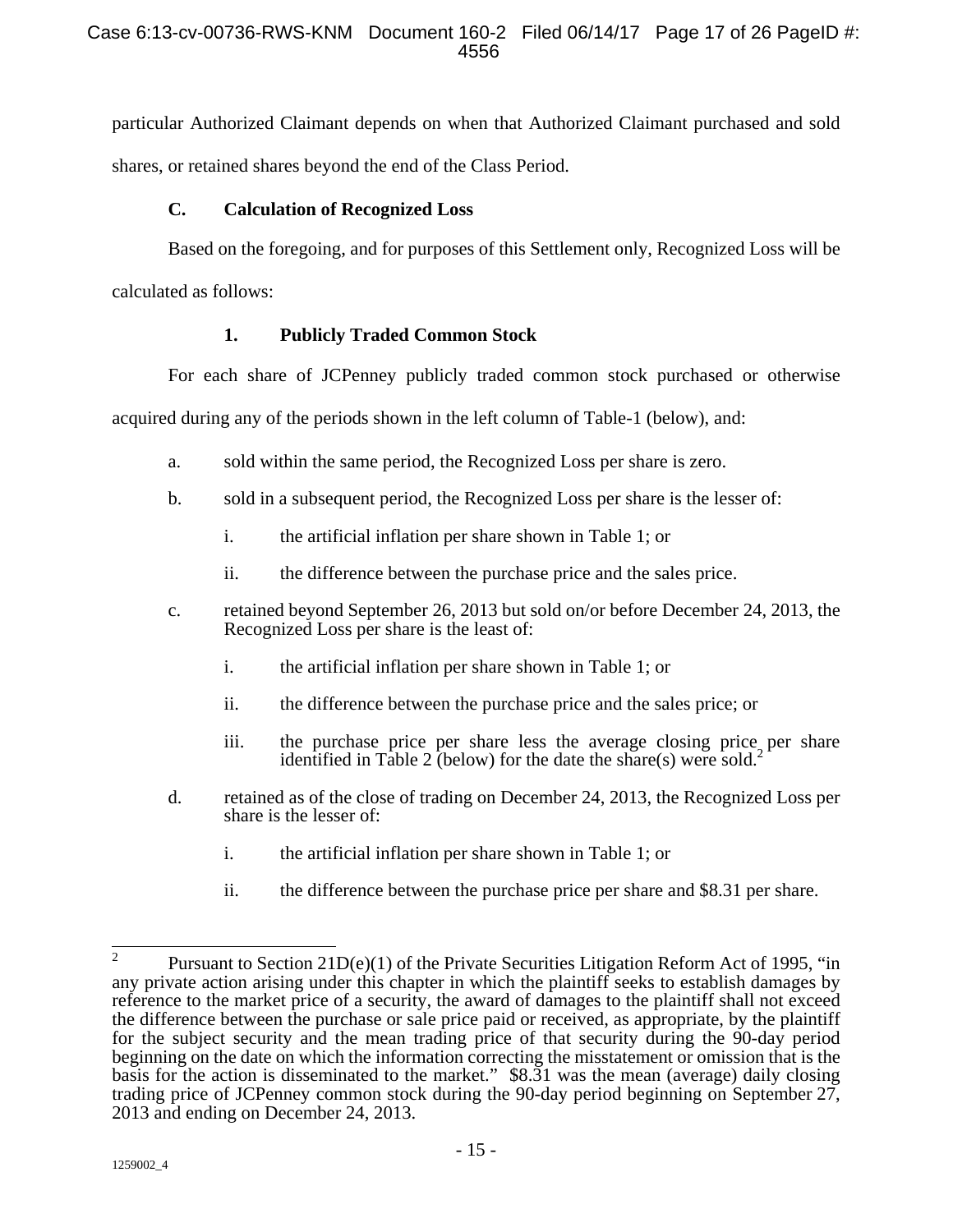# **2. Exchange-Traded Call Options**

For exchange-traded call options on JCPenney common stock purchased or otherwise

acquired from August 20, 2013 to September 24, 2013, inclusive, and:

- a. closed (through sale, exercise or expiration) before September 24, 2013, the Recognized Loss per call option is zero; or
- b. held at the end of September 24, 2013 the claim per call option is the difference between the price paid for the call option less the proceeds received upon the settlement of the call option contract.

For exchange-traded call options on JCPenney common stock purchased or otherwise

acquired from September 25, 2013 to September 26, 2013, inclusive, and:

- c. closed (through sale, exercise or expiration) before the close of trading on September 26, 2013, the Recognized Loss per call option is zero; or
- d. held at the end of September 26, 2013, the claim per call option is the difference between the price paid for the call option less the proceeds received upon the settlement of the call option contract.

For exchange-traded call options on JCPenney common stock written from August 20,

2013 to September 26, 2013, inclusive, the claim per call option is zero.

# **3. Exchange-Traded Put Options**

For exchange-traded put options on JCPenney common stock written from August 20,

2013 to September 24, 2013, inclusive, and:

- a. closed (through purchase, assignment, or expiration) before the close of trading on September 24, 2013, the Recognized Loss per put option is zero; or
- b. held at the end of September 24, 2013 the claim per put option is the difference between the price paid upon settlement of the put option contract less the initial proceeds received upon the sale of the put option contract.

For exchange-traded put options on JCPenney common stock written from September 25,

2013 to September 26, 2013, inclusive, and:

- c. closed (through purchase, assignment, or expiration) prior to the close of trading on September 26, 2013, the Recognized Loss per put option is zero; or
- d. held at the end of September 26, 2013, the claim per put option is the difference between the price paid upon settlement of the put option contract less the initial proceeds received upon the sale of the put option contract.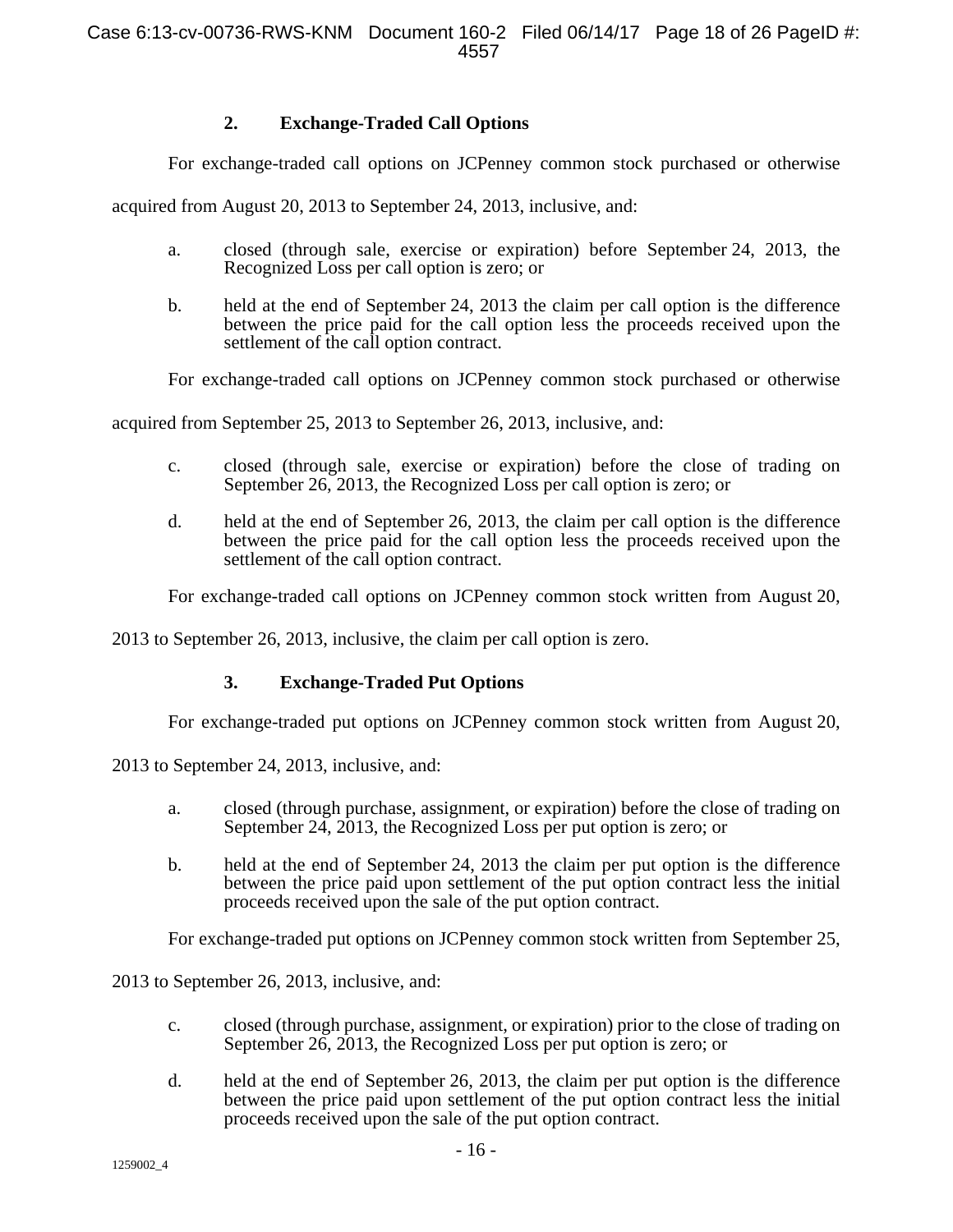## Case 6:13-cv-00736-RWS-KNM Document 160-2 Filed 06/14/17 Page 19 of 26 PageID #: 4558

For exchange-traded call options on JCPenney common stock purchased or otherwise

acquired from August 20, 2013 to September 26, 2013 inclusive, the claim per put option is zero.

|                         | Sale Date                 | Retained                  |                     |
|-------------------------|---------------------------|---------------------------|---------------------|
| <b>Purchase Date</b>    | $8/20/2013-$<br>9/24/2013 | $9/25/2013-$<br>9/26/2013 | Beyond<br>9/26/2013 |
| 8/20/2013-9/24/<br>2013 | \$0.00                    | \$1.58                    | \$2.79              |
| 9/25/2013-9/26/<br>2013 |                           | \$0.00                    | \$1.21              |

**Table 1: Decline in Artificial Inflation per Share of JCPenney Common Stock** 

| Table 2                                                              |
|----------------------------------------------------------------------|
| <b>JCPenney Common Stock Closing Price and Average Closing Price</b> |
| September 27, 2013 – December 24, 2013                               |

|             |                                | <b>Average Closing</b>               |                          |
|-------------|--------------------------------|--------------------------------------|--------------------------|
|             |                                | <b>Price Between</b>                 |                          |
| <b>Date</b> | <b>Closing</b><br><b>Price</b> | September 27, 2013<br>and Date Shown |                          |
| 9/27/2013   | \$9.05                         | \$9.05                               | <b>Date</b>              |
| 9/30/2013   | \$8.81                         | \$8.93                               | 11/11/2013<br>11/12/2013 |
| 10/1/2013   | \$8.75                         | \$8.87                               | 11/13/2013               |
|             | \$8.72                         | \$8.83                               |                          |
| 10/2/2013   |                                |                                      | 11/14/2013               |
| 10/3/2013   | \$8.41                         | \$8.75                               | 11/15/2013               |
| 10/4/2013   | \$7.86                         | \$8.60                               | 11/18/2013               |
| 10/7/2013   | \$7.71                         | \$8.47                               | 11/19/2013               |
| 10/8/2013   | \$7.77                         | \$8.38                               | 11/20/2013               |
| 10/9/2013   | \$7.89                         | \$8.33                               | 11/21/2013               |
| 10/10/2013  | \$7.97                         | \$8.29                               | 11/22/2013               |
| 10/11/2013  | \$8.00                         | \$8.27                               | 11/25/2013               |
| 10/14/2013  | \$7.87                         | \$8.23                               | 11/26/2013               |
| 10/15/2013  | \$7.17                         | \$8.15                               | 11/27/2013               |
| 10/16/2013  | \$7.47                         | \$8.10                               | 11/29/2013               |
| 10/17/2013  | \$7.35                         | \$8.05                               | 12/2/2013                |
| 10/18/2013  | \$7.00                         | \$7.99                               | 12/3/2013                |
| 10/21/2013  | \$6.42                         | \$7.90                               | 12/4/2013                |
| 10/22/2013  | \$6.55                         | \$7.82                               | 12/5/2013                |
| 10/23/2013  | \$7.04                         | \$7.78                               | 12/6/2013                |
| 10/24/2013  | \$6.75                         | \$7.73                               | 12/9/2013                |
| 10/25/2013  | \$6.79                         | \$7.68                               | 12/10/2013               |
| 10/28/2013  | \$7.39                         | \$7.67                               | 12/11/2013               |
| 10/29/2013  | \$7.38                         | \$7.66                               | 12/12/2013               |
| 10/30/2013  | \$7.60                         | \$7.65                               | 12/13/2013               |
| 10/31/2013  | \$7.50                         | \$7.65                               | 12/16/2013               |
| 11/1/2013   | \$8.14                         | \$7.67                               | 12/17/2013               |
| 11/4/2013   | \$8.36                         | \$7.69                               | 12/18/2013               |
| 11/5/2013   | \$8.31                         | \$7.72                               | 12/19/2013               |
| 11/6/2013   | \$7.70                         | \$7.71                               | 12/20/2013               |

|             |                | <b>Average Closing</b> |
|-------------|----------------|------------------------|
|             |                | <b>Price Between</b>   |
|             | <b>Closing</b> | September 27, 2013     |
| <b>Date</b> | <b>Price</b>   | and Date Shown         |
| 11/11/2013  | \$8.56         | \$7.77                 |
| 11/12/2013  | \$8.37         | \$7.79                 |
| 11/13/2013  | \$8.67         | \$7.81                 |
| 11/14/2013  | \$8.69         | \$7.84                 |
| 11/15/2013  | \$9.03         | \$7.87                 |
| 11/18/2013  | \$8.71         | \$7.90                 |
| 11/19/2013  | \$8.71         | \$7.92                 |
| 11/20/2013  | \$9.44         | \$7.96                 |
| 11/21/2013  | \$9.17         | \$7.99                 |
| 11/22/2013  | \$8.87         | \$8.01                 |
| 11/25/2013  | \$9.19         | \$8.04                 |
| 11/26/2013  | \$9.36         | \$8.07                 |
| 11/27/2013  | \$10.08        | \$8.11                 |
| 11/29/2013  | \$10.19        | \$8.16                 |
| 12/2/2013   | \$10.01        | \$8.20                 |
| 12/3/2013   | \$10.11        | \$8.24                 |
| 12/4/2013   | \$9.66         | \$8.27                 |
| 12/5/2013   | \$8.85         | \$8.28                 |
| 12/6/2013   | \$8.08         | \$8.28                 |
| 12/9/2013   | \$8.43         | \$8.28                 |
| 12/10/2013  | \$8.73         | \$8.29                 |
| 12/11/2013  | \$8.48         | \$8.29                 |
| 12/12/2013  | \$8.55         | \$8.30                 |
| 12/13/2013  | \$8.57         | \$8.30                 |
| 12/16/2013  | \$8.48         | \$8.30                 |
| 12/17/2013  | \$8.20         | \$8.30                 |
| 12/18/2013  | \$8.26         | \$8.30                 |
| 12/19/2013  | \$7.96         | \$8.30                 |
| 12/20/2013  | \$8.32         | \$8.30                 |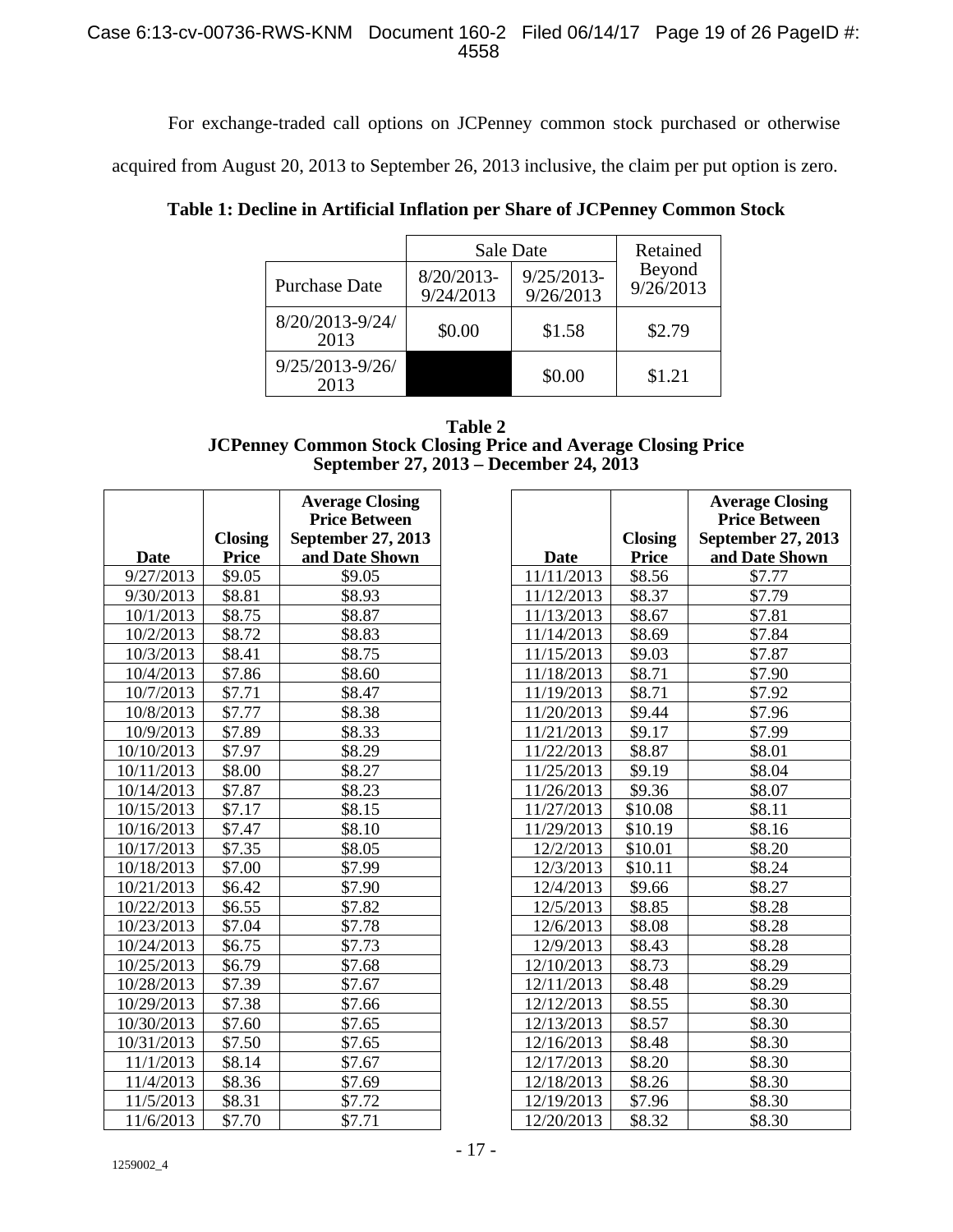### Case 6:13-cv-00736-RWS-KNM Document 160-2 Filed 06/14/17 Page 20 of 26 PageID #: 4559

| Date      | <b>Closing</b><br>Price | <b>Average Closing</b><br><b>Price Between</b><br>September 27, 2013<br>and Date Shown | Date       | <b>Closing</b><br><b>Price</b> | <b>Average Cl</b><br><b>Price Betw</b><br>September 2'<br>and Date Sl |
|-----------|-------------------------|----------------------------------------------------------------------------------------|------------|--------------------------------|-----------------------------------------------------------------------|
| 11/7/2013 | \$8.13                  | \$7.73                                                                                 | 12/23/2013 | \$8.78                         | \$8.30                                                                |
| 11/8/2013 | \$8.23                  | \$7.74                                                                                 | 12/24/2013 | \$8.75                         | \$8.31                                                                |

|            | <b>Closing</b> | <b>Average Closing</b><br><b>Price Between</b><br>September 27, 2013 |
|------------|----------------|----------------------------------------------------------------------|
| Date       | <b>Price</b>   | and Date Shown                                                       |
| 12/23/2013 | \$8.78         | \$8.30                                                               |
| 12/24/2013 | \$8.75         | \$8.31                                                               |

If a Class Member held JCPenney Securities at the beginning of the Class Period or made multiple purchases, acquisitions or sales of JCPenney Securities during or after the Class Period, the starting point for calculating an Authorized Claimant's Recognized Loss is to match the Authorized Claimant's holdings, purchases and acquisitions to their sales using the FIFO (*i.e.*, first-in-first-out) method. Under the FIFO method, JCPenney Securities sold during the Class Period will be matched, in chronological order first against JCPenney Securities held at the beginning of the Class Period. The remaining sales of JCPenney Securities during the Class Period will then be matched, in chronological order against JCPenney Securities purchased or acquired during the Class Period.

Purchases or acquisitions and sales of JCPenney Securities shall be deemed to have occurred on the "contract" or "trade" date as opposed to the "settlement" or "payment" date. The receipt or grant by gift, inheritance or operation of law of JCPenney Securities during the Class Period shall not be deemed a purchase, acquisition or sale of JCPenney Securities for the calculation of Recognized Loss, unless (i) the donor or decedent purchased or otherwise acquired such shares of JCPenney Securities during the Class Period; (ii) no Proof of Claim and Release was submitted by or on behalf of the donor, on behalf of the decedent, or by anyone else with respect to such shares of JCPenney Securities; and (iii) it is specifically so provided in the instrument of gift or assignment.

An Authorized Claimant's Recognized Loss shall be the amount used to calculate the Authorized Claimant's *pro rata* share of the Net Settlement Fund. If the sum total of Recognized Loss of all Authorized Claimants who are entitled to receive payment out of the Net Settlement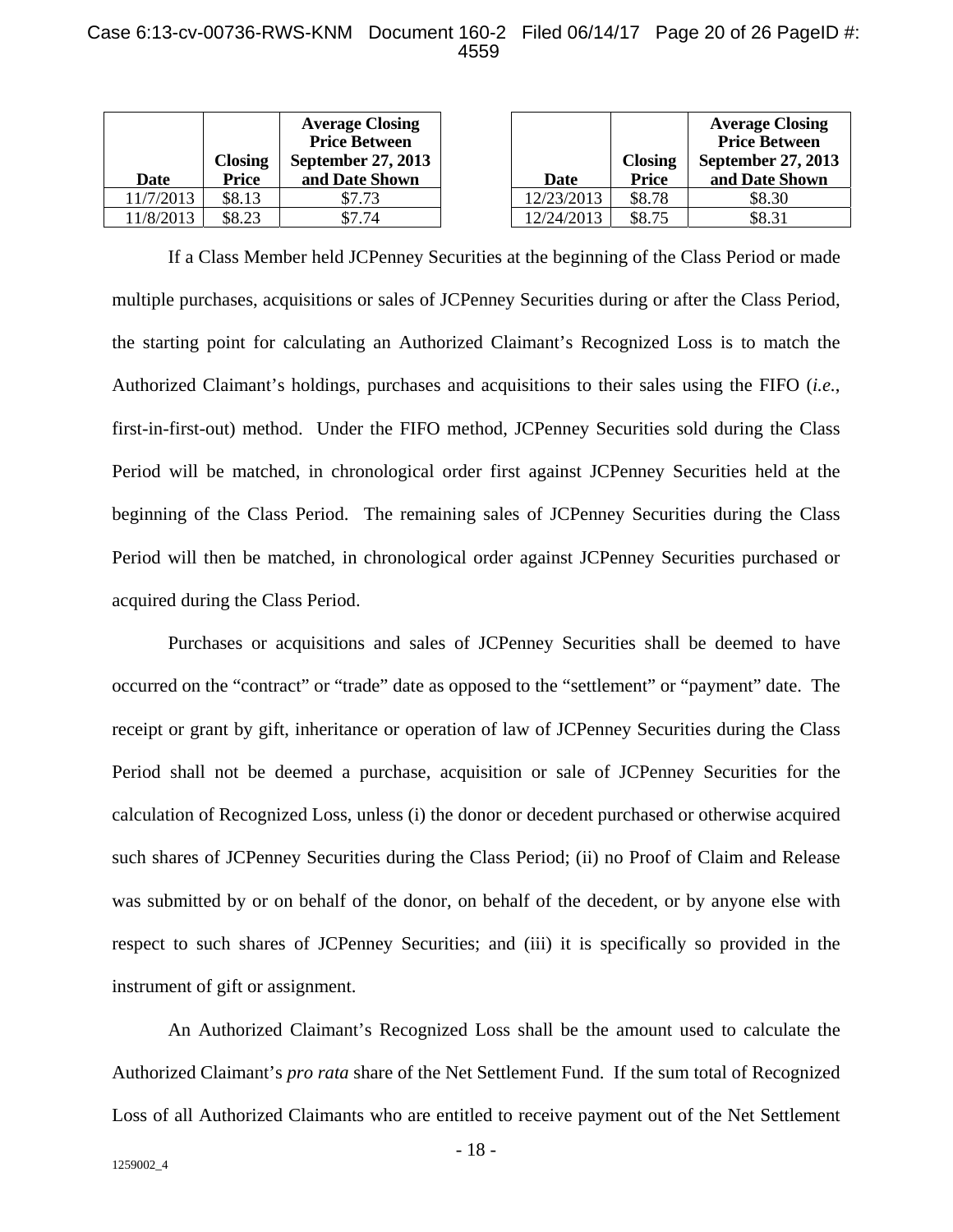#### Case 6:13-cv-00736-RWS-KNM Document 160-2 Filed 06/14/17 Page 21 of 26 PageID #: 4560

Fund is greater than the Net Settlement Fund, each Authorized Claimant shall receive his, her, or its *pro rata* share of the Net Settlement Fund. The *pro rata* share shall be the Authorized Claimant's Recognized Loss divided by the total of the Recognized Loss of all Authorized Claimants, multiplied by the total amount in the Net Settlement Fund.

The Court has reserved jurisdiction to allow, disallow, or adjust the claim of any Claim Member on equitable grounds.

## **VIII. PARTICIPATION IN THE CLASS**

If you fall within the definition of the Class, you are a Class Member unless you elect to be excluded from the Class pursuant to this Notice. If you do not request to be excluded from the Class, you will be bound by any judgment entered with respect to the Settlement in the Action against the Defendants whether or not you file a Proof of Claim and Release form.

If you are a Class Member, you need do nothing (other than timely file a Proof of Claim and Release if you wish to participate in the distribution of the Net Settlement Fund). Your interests will be represented by Lead Counsel. If you choose, you may enter an appearance individually or through your own counsel at your own expense.

TO PARTICIPATE IN THE DISTRIBUTION OF THE NET SETTLEMENT FUND, YOU MUST TIMELY COMPLETE AND RETURN THE PROOF OF CLAIM AND RELEASE THAT ACCOMPANIES THIS NOTICE. The Proof of Claim and Release must be postmarked (if mailed) or received (if filed electronically) on or before \_\_\_\_\_\_\_\_, 2017, and be delivered to the Claims Administrator at the address below. Unless the Court orders otherwise, if you do not timely submit a valid Proof of Claim and Release, you will be barred from receiving any payments from the Net Settlement Fund, but will in all other respects be bound by the provisions of the Settlement Agreement and the Final Judgment.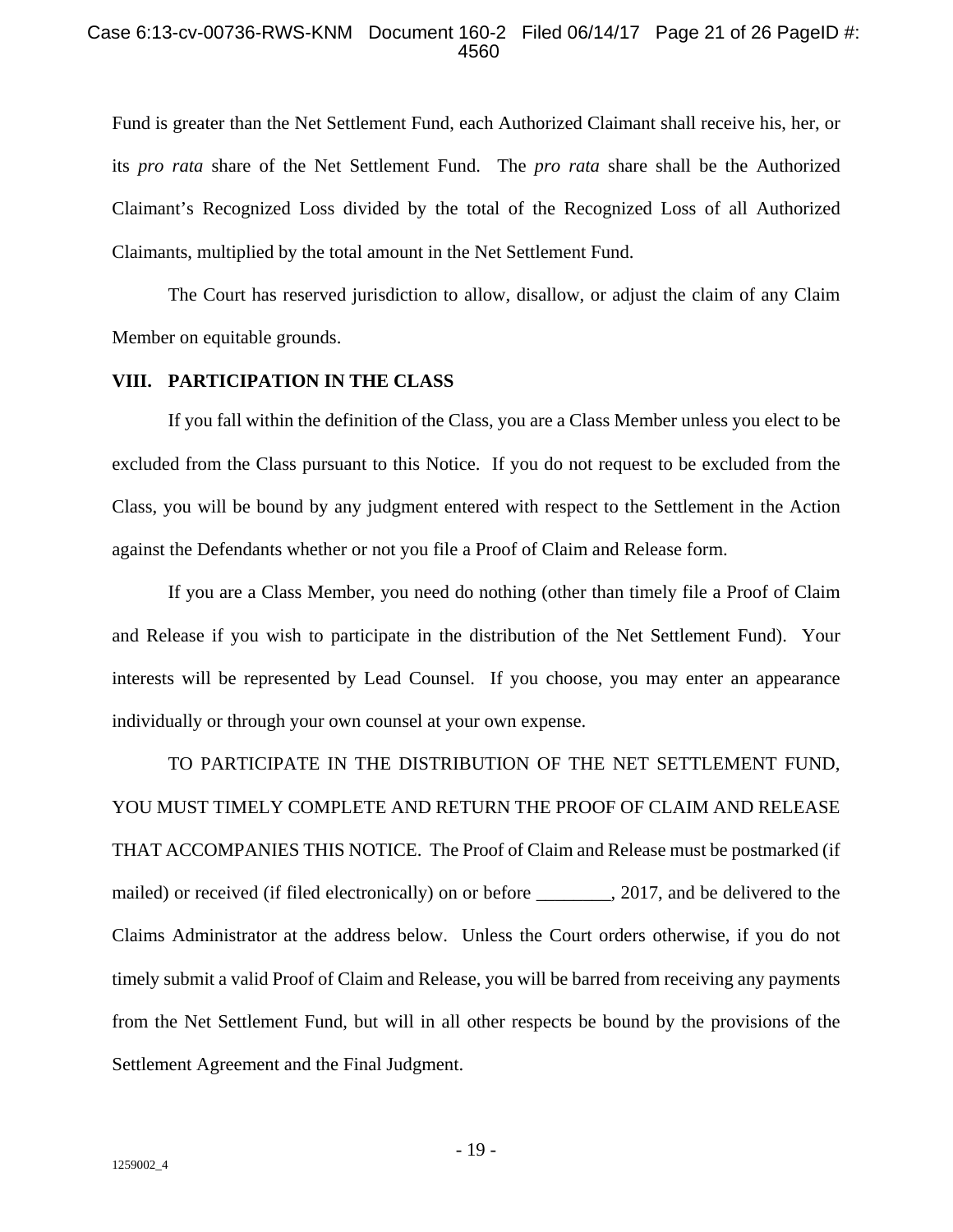## **IX. EXCLUSION FROM THE CLASS**

You may request to be excluded from the Class. To do so, you must mail a written request stating that you wish to be excluded from the Class to:

JCPenney Securities Litigation Claims Administrator c/o Gilardi & Co. LLC P.O. Box 404005 Louisville, KY 40233-4005

The request for exclusion must state: (1) your name, address, and telephone number; (2) all purchases, acquisitions and sales of JCPenney Securities made from August 20, 2013 through September 26, 2013, inclusive, including the dates and prices of each purchase, acquisition or sale, and the amount of Securities purchased, otherwise acquired or sold; and (3) that you wish to be excluded from the Class. YOUR EXCLUSION REQUEST MUST BE POSTMARKED ON OR BEFORE \_\_\_\_\_\_\_\_\_\_\_\_\_\_\_, 2017. If you submit a valid and timely request for exclusion, you shall have no rights under the Settlement, shall not share in the distribution of the Net Settlement Fund, and shall not be bound by the Settlement Agreement or the Judgment.

#### **X. DISMISSAL AND RELEASES**

If the proposed Settlement is approved, the Court will enter a Final Judgment. The Judgment will dismiss the Released Claims with prejudice as to all Released Persons as provided in the Settlement Agreement.

The Judgment will provide that all Class Members who have not validly and timely requested to be excluded from the Class shall be deemed to have released and forever discharged all Released Claims, including Unknown Claims, against all Released Persons as provided in the Settlement Agreement.

#### **XI. APPLICATION FOR ATTORNEYS' FEES AND EXPENSES**

- 20 - 1259002\_4 At the Settlement Hearing, Lead Counsel will request the Court to award attorneys' fees of up to one-third of the Settlement Amount, plus litigation expenses not to exceed \$950,000, plus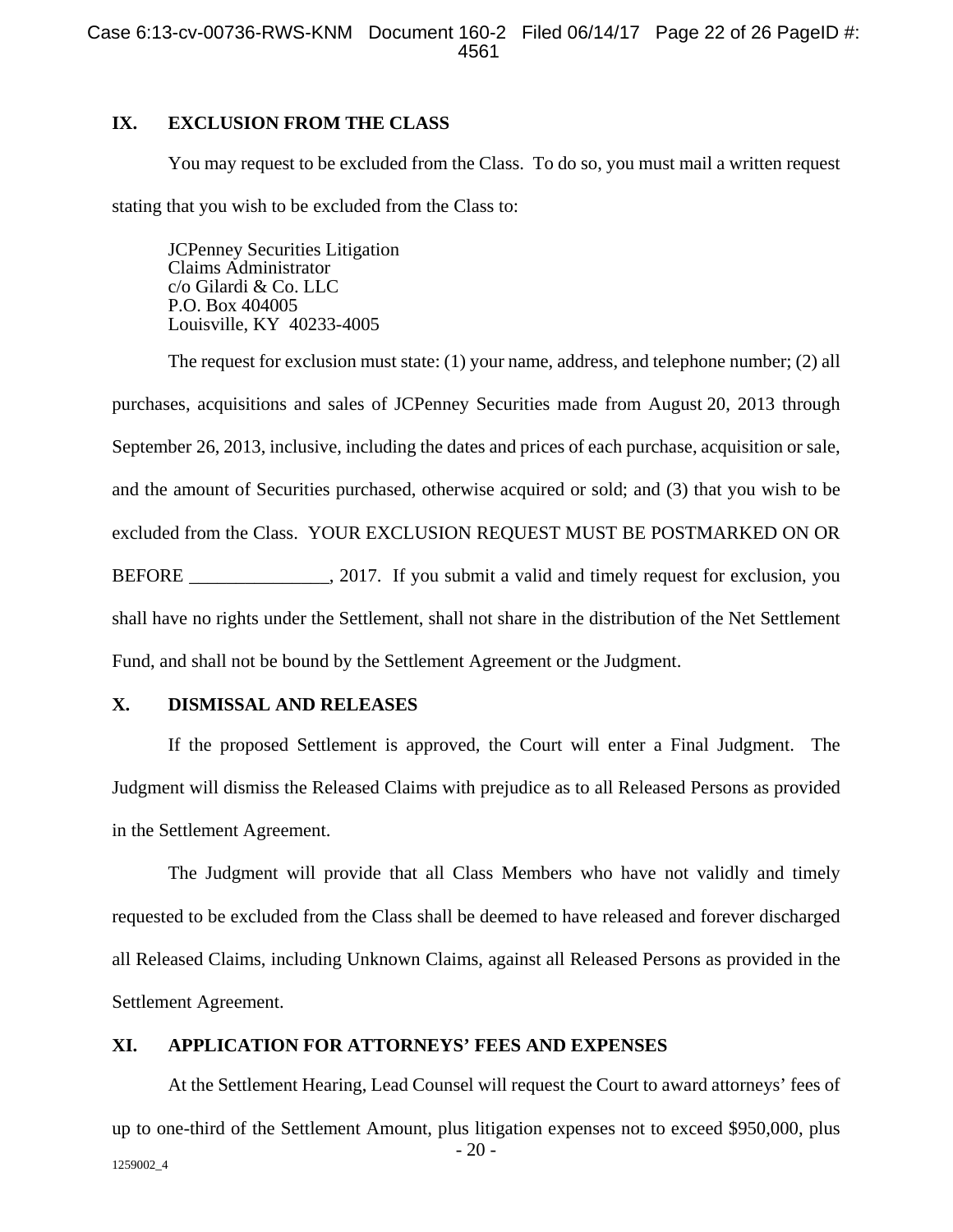#### Case 6:13-cv-00736-RWS-KNM Document 160-2 Filed 06/14/17 Page 23 of 26 PageID #: 4562

interest earned on both amounts. Class Members are not personally liable for any such fees, expenses, or compensation. In addition, the Plaintiffs intend to seek an amount not to exceed \$12,000 for their costs and expenses incurred in representing the Class.

To date, Plaintiffs' Counsel have not received any payment for their services in conducting this Action on behalf of Plaintiffs and members of the Class, nor have counsel been paid for their expenses. The fee requested by Lead Counsel would compensate counsel for their efforts in achieving the Settlement Fund for the benefit of the Class, and for their risk in undertaking this representation on a contingency basis. The fee requested is within the range of fees awarded to plaintiffs' counsel under similar circumstances in litigation of this type.

### **XII. CONDITIONS FOR SETTLEMENT**

The Settlement is conditioned upon the occurrence of certain events described in the Settlement Agreement. Those events include, among other things: (1) entry of the Judgment by the Court, as provided for in the Settlement Agreement; and (2) expiration of the time to appeal from or alter or amend the Judgment. Pending the Court's consideration of this Settlement, the Court has stayed all proceedings, and Class Members are precluded from bringing or pursuing any litigation that seeks to prosecute the Released Claims.

If, for any reason, any one of the conditions described in the Settlement Agreement is not met, the Settlement Agreement might be terminated and, if terminated, will become null and void, and the Settling Parties will be restored to their respective positions as of April 20, 2017.

#### **XIII. THE RIGHT TO BE HEARD AT THE SETTLEMENT HEARING**

Any Class Member who has not validly and timely requested to be excluded from the Class, and who objects to any aspect of the Settlement, the Plan of Allocation, the application for an award of attorneys' fees and expenses or Plaintiffs' application for an award for the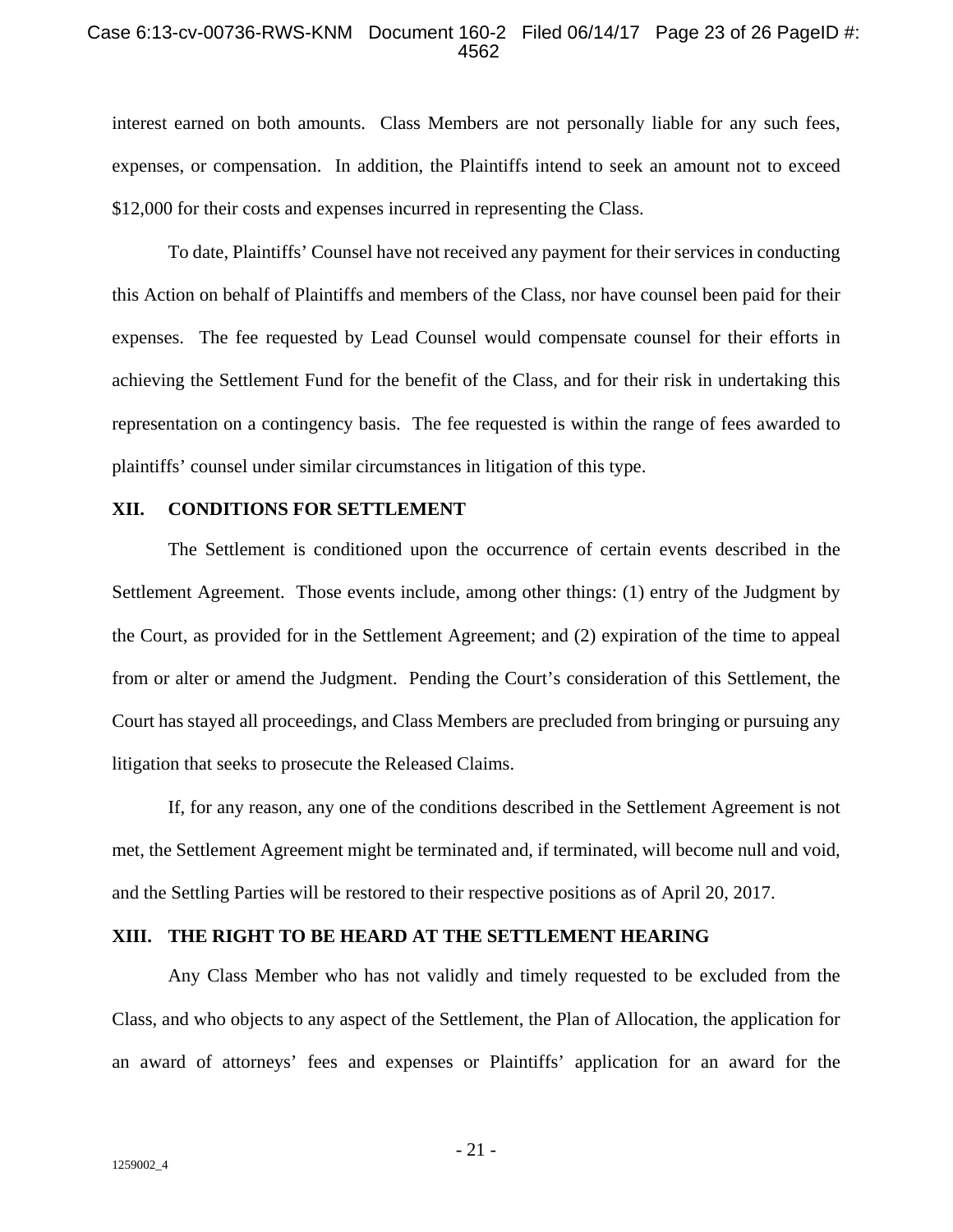reimbursement of their costs and expenses, may appear and be heard at the Settlement Hearing.<sup>1</sup>

Any such Person must submit and serve a written notice of objection, to be received on or before

\_\_\_\_\_\_\_\_\_\_\_\_, 2017, by each of the following:

CLERK OF THE COURT UNITED STATES DISTRICT COURT EASTERN DISTRICT OF TEXAS William M. Steger Building United States Courthouse 211 West Ferguson Street, Room 106 Tyler, TX 75702

ROBBINS GELLER RUDMAN & DOWD LLP JONAH H. GOLDSTEIN ROBERT R. HENSSLER JR. 655 West Broadway, Suite 1900 San Diego, CA 92101

*Counsel for Plaintiffs* 

GIBSON, DUNN & CRUTCHER LLP JASON J. MENDRO 1050 Connecticut Ave., N.W. Washington, D.C. 20036

*Counsel for Defendants*

The notice of objection must demonstrate the objecting Person's membership in the Class, including the amount of JCPenney Securities purchased, otherwise acquired and sold between August 20, 2013 and September 26, 2013, inclusive, and must contain a statement of the reasons for objection. Only Class Members who have submitted written notices of objection in this manner will be entitled to be heard at the Settlement Hearing, unless the Court orders otherwise.

# **XIV. SPECIAL NOTICE TO BANKS, BROKERS AND OTHER NOMINEES**

If you hold or held any JCPenney Securities purchased, otherwise acquired or sold between August 20, 2013 and September 26, 2013, inclusive, as nominee for a beneficial owner, then,

 $\overline{1}$ 1 Lead Counsel's pleadings in support of these matters will be filed with the Court on or before  $, 2017.$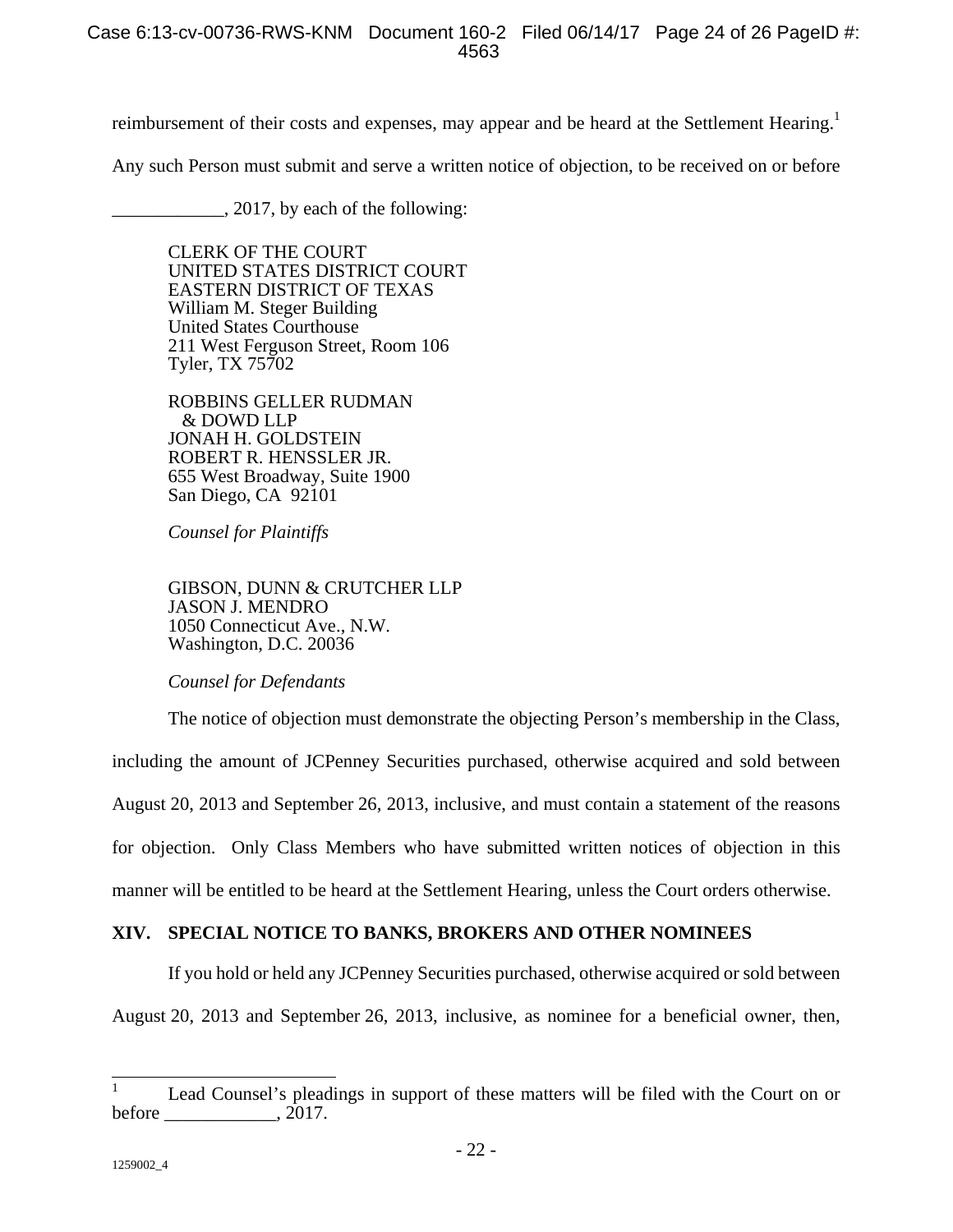within ten (10) calendar days after you receive this Notice, you must either: (1) send a copy of this Notice and the Proof of Claim and Release by First-Class Mail to all such Persons; or (2) provide a list of the names and addresses of such Persons to the Claims Administrator:

JCPenney Securities Litigation Claims Administrator c/o Gilardi & Co. LLC P.O. Box 404005 Louisville, KY 40233-4005

If you choose to mail the Notice and Proof of Claim and Release yourself, you may obtain from the Claims Administrator (without cost to you) as many additional copies of these documents as you will need to complete the mailing.

Regardless of whether you choose to complete the mailing yourself or elect to have the mailing performed for you, you may obtain reimbursement for, or advancement of, reasonable administrative costs actually incurred or expected to be incurred in connection with forwarding the Notice and Proof of Claim and Release and which would not have been incurred but for the obligation to forward the Notice and Proof of Claim and Release, upon submission of appropriate documentation to the Claims Administrator.

## **XV. EXAMINATION OF PAPERS**

This Notice is a summary and does not describe all of the details of the Settlement Agreement. For full details of the matters discussed in this Notice, you may review the Settlement Agreement filed with the Court, which is posted on the Settlement website at www.jcpenneysecuritieslitigation.com, along with certain other papers relating to the Settlement. The Settlement Agreement may also be inspected during business hours, at the office of the Clerk of the Court, United States District Court, Eastern District of Texas, William M. Steger Building and United States Courthouse, 211 West Ferguson Street, Tyler, TX 75702. The motion papers,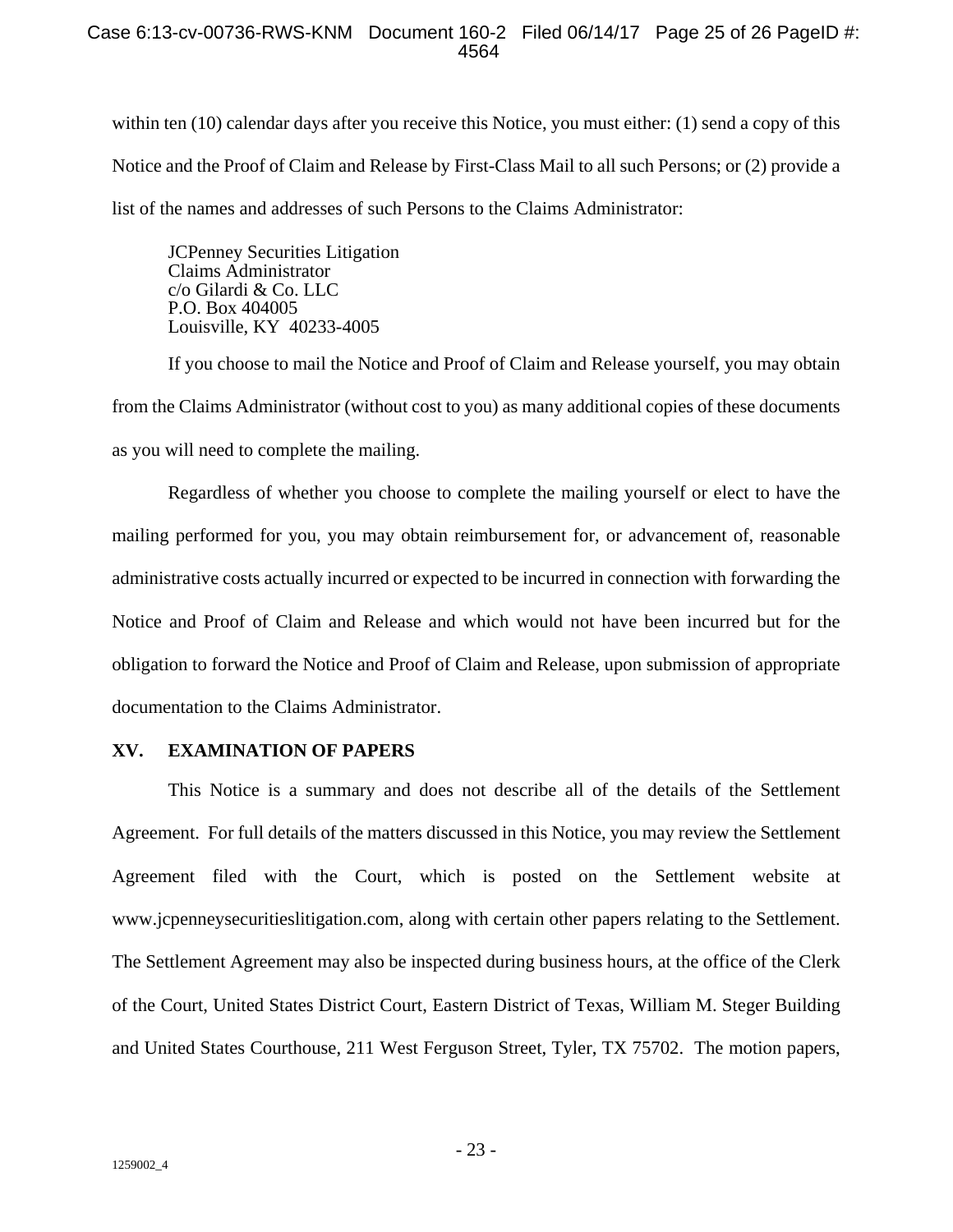## Case 6:13-cv-00736-RWS-KNM Document 160-2 Filed 06/14/17 Page 26 of 26 PageID #: 4565

with exhibits, including the Settlement Agreement, are also available on the Court's ECF website (for a fee).

If you have any questions about the settlement of the Action, you may contact a representative of Lead Counsel: Rick Nelson, c/o Shareholder Relations, Robbins Geller Rudman & Dowd LLP, 655 West Broadway, Suite 1900, San Diego, CA 92101, 1-800-449-4900.

# **DO NOT TELEPHONE THE COURT REGARDING THIS NOTICE**

DATED: \_\_\_\_\_\_\_\_\_\_\_\_\_, 2017 BY ORDER OF THE COURT

UNITED STATES DISTRICT COURT EASTERN DISTRICT OF TEXAS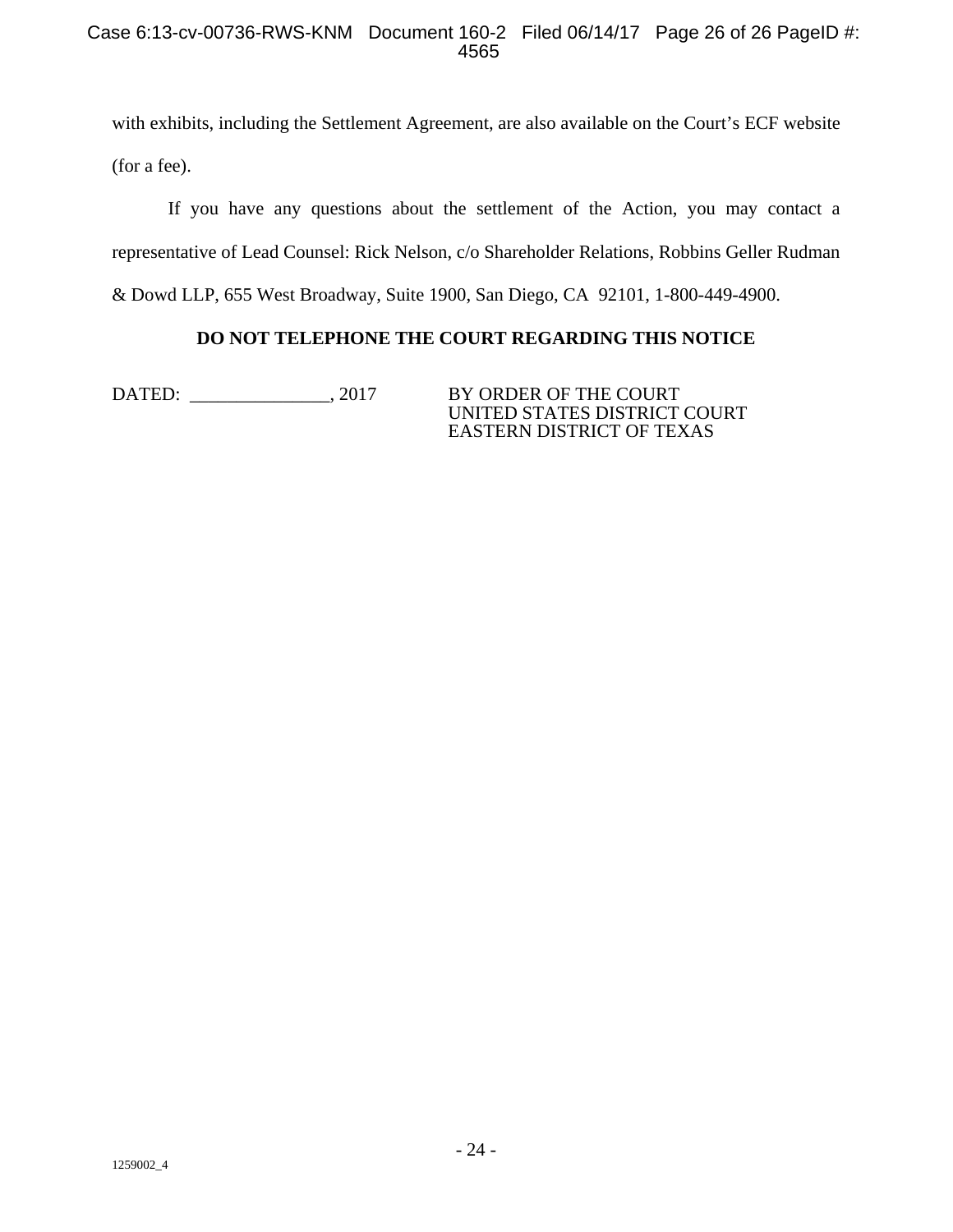Case 6:13-cv-00736-RWS-KNM Document 160-3 Filed 06/14/17 Page 1 of 12 PageID #: 4566

# EXHIBIT A-2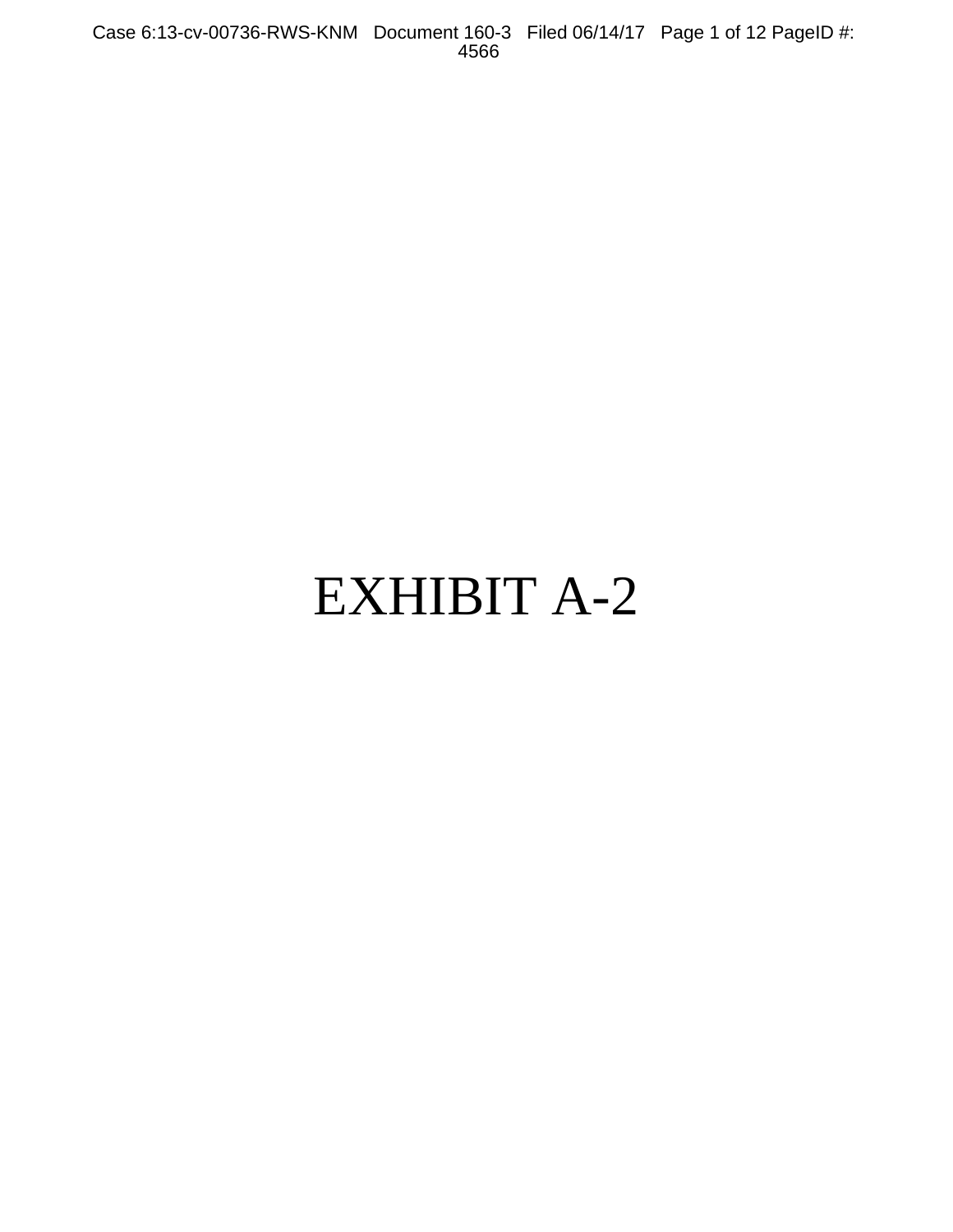# UNITED STATES DISTRICT COURT

## EASTERN DISTRICT OF TEXAS

# TYLER DIVISION

§ § § § § § § § § § §

ALAN B. MARCUS, Individually and on Behalf of All Others Similarly Situated,

Plaintiff,

vs.

J.C. PENNEY COMPANY, INC., et al.,

Defendants.

Civil Action No. 6:13-cv-00736-RWS-KNM (Consolidated)

CLASS ACTION

# **PROOF OF CLAIM AND RELEASE**

# **EXHIBIT A-2**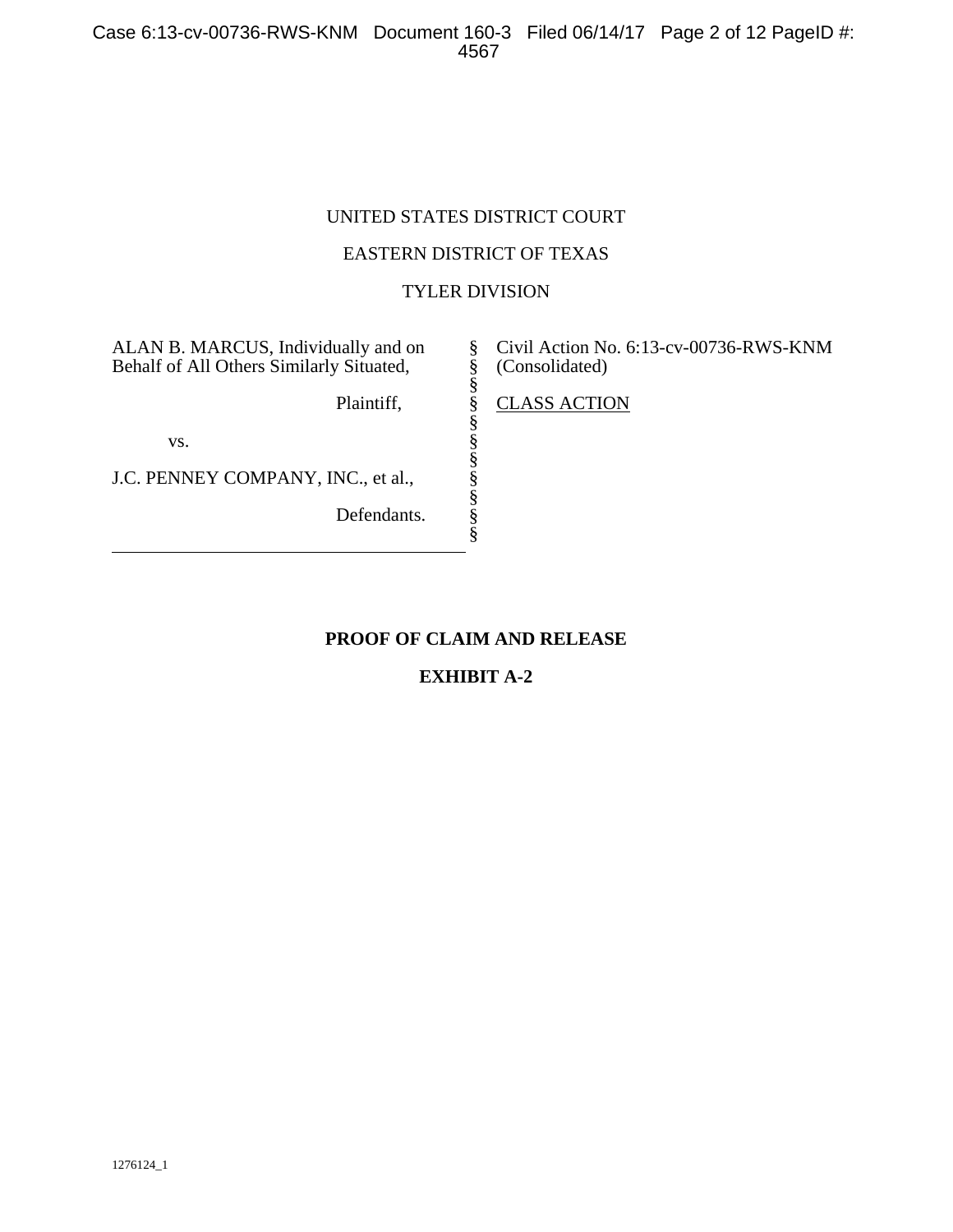## **I. GENERAL INSTRUCTIONS**

1. To recover as a member of the Class based on your claims in the action entitled *Alan B. Marcus v. J.C. Penney Company, Inc.*, Civil Action No. 6:13-cv-00736-RWS-KNM (the "Action"), you must complete and, on page \_\_ hereof, sign this Proof of Claim and Release. If you fail to submit a timely and properly addressed (as set forth in paragraph 3 below) Proof of Claim and Release, your claim may be rejected and you may be precluded from any recovery from the Net Settlement Fund created in connection with the proposed Settlement of the Action.

2. Submission of this Proof of Claim and Release, however, does not assure that you will share in the proceeds of the Settlement of the Action.

3. YOU MUST MAIL OR SUBMIT ONLINE YOUR COMPLETED AND SIGNED PROOF OF CLAIM AND RELEASE ON OR BEFORE \_\_\_\_\_\_\_\_, 2017, ADDRESSED AS FOLLOWS:

> *JCPenney Securities Litigation*  Claims Administrator c/o Gilardi & Co. LLC P.O. Box 404005 Louisville, KY 40233-4005

Online submissions: www.jcpenneysecuritieslitigation.com

If you are NOT a member of the Class (as defined in the Notice of Pendency and Proposed Settlement of Class Action (the "Notice")), DO NOT submit a Proof of Claim and Release form.

4. If you are a member of the Class and you do not timely request exclusion in connection with the proposed Settlement, you will be bound by the terms of any judgment entered in the Action, including the releases provided therein, WHETHER OR NOT YOU SUBMIT A PROOF OF CLAIM AND RELEASE FORM.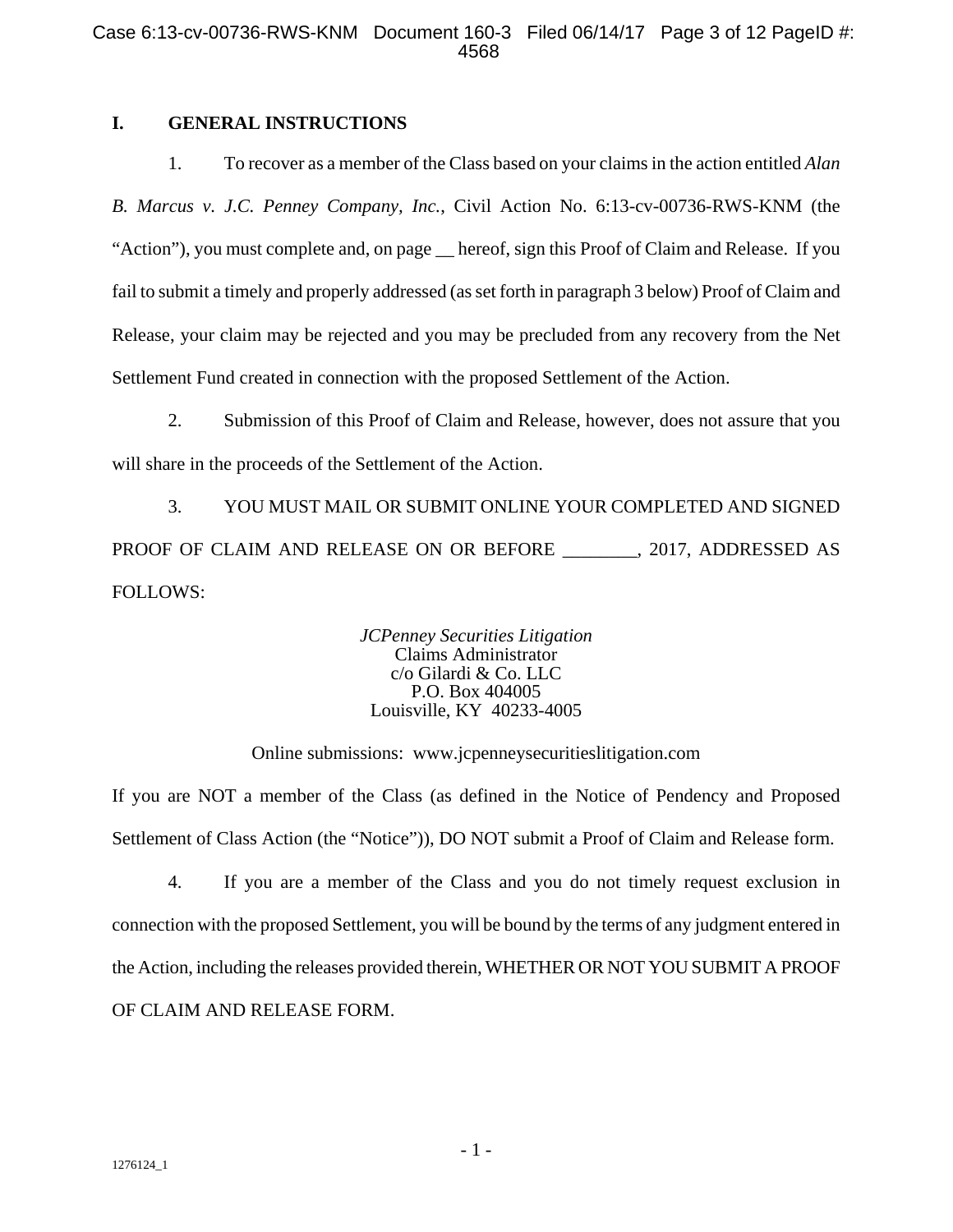## **II. CLAIMANT IDENTIFICATION**

If you purchased or otherwise acquired J.C. Penney Company, Inc. ("JCPenney" or the "Company") common stock or exchanged-traded call options on JCPenney common stock or if you sold exchanged-traded put options on JCPenney common stock (collectively, "Securities") during the period from August 20, 2013 through and including September 26, 2013, and held the Securities in your name, you are the beneficial purchaser, acquirer or seller as well as the record purchaser, acquirer or seller. If, however, you purchased, otherwise acquired or sold Securities that were registered in the name of a third party, such as a nominee or brokerage firm, you are the beneficial purchaser, acquirer or seller and the third party is the record purchaser, acquirer or seller.

Use Part I of this form entitled "Claimant Identification" to identify each purchaser, acquirer or seller of record ("nominee"), if different from the beneficial purchaser, acquirer or seller of the Securities which form the basis of this claim. THIS CLAIM MUST BE FILED BY THE ACTUAL BENEFICIAL PURCHASER(S), ACQUIRER(S) OR SELLER(S) OR THE LEGAL REPRESENTATIVE OF SUCH PURCHASER(S), ACQUIRER(S) OR SELLER(S) OF THE SECURITIES UPON WHICH THIS CLAIM IS BASED.

All joint purchasers, acquirers and/or seller(s) must sign this claim. Executors, administrators, guardians, conservators and trustees must complete and sign this claim on behalf of persons represented by them and their authority must accompany this claim and their titles or capacities must be stated. The Social Security (or taxpayer identification) number and telephone number of the beneficial owner may be used in verifying the claim. Failure to provide the foregoing information could delay verification of your claim or result in rejection of the claim.

If you are acting in a representative capacity on behalf of a Class Member (for example, as an executor, administrator, trustee, or other representative), you must submit evidence of your current

- 2 -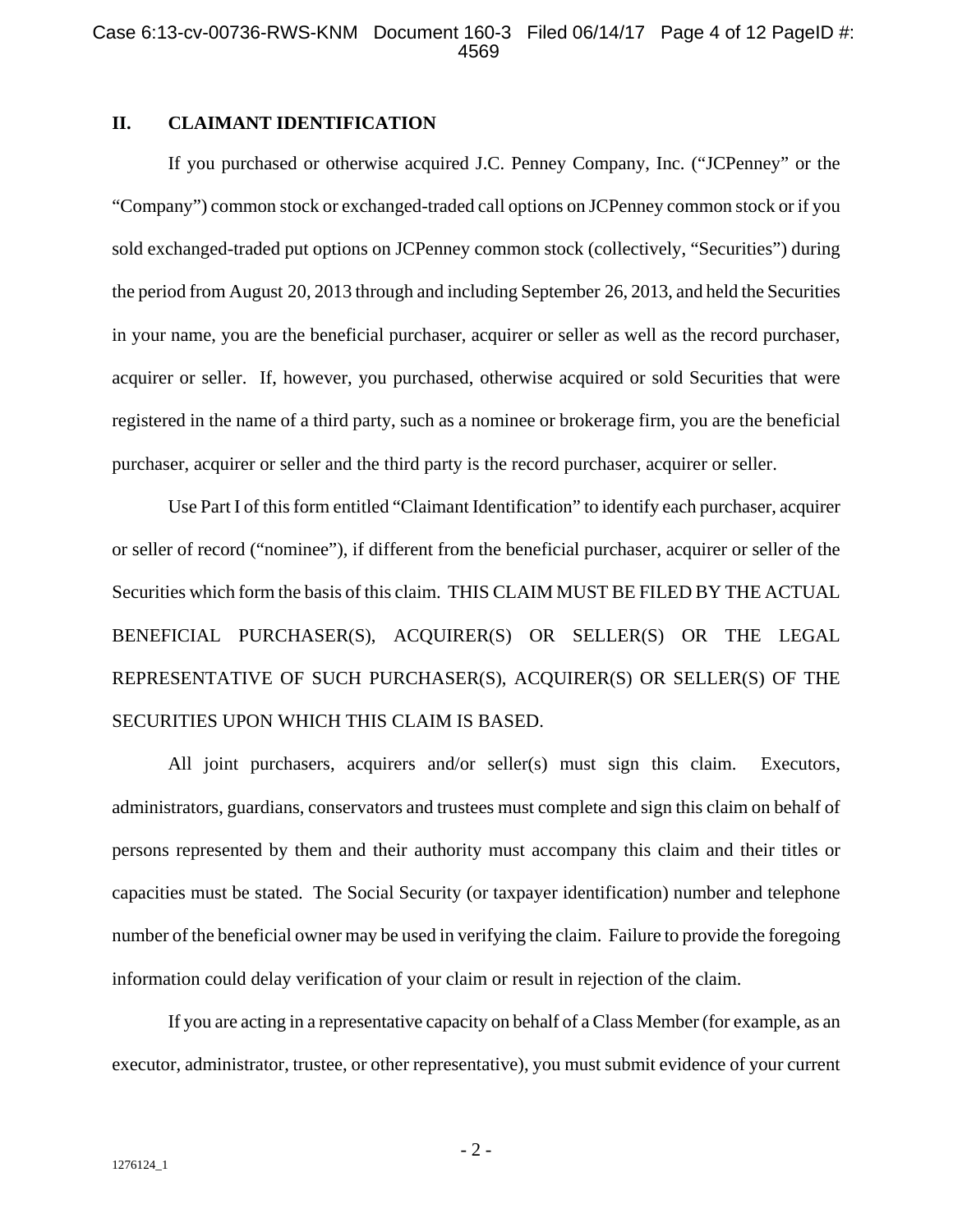#### Case 6:13-cv-00736-RWS-KNM Document 160-3 Filed 06/14/17 Page 5 of 12 PageID #: 4570

authority to act on behalf of that Class Member. Such evidence would include, for example, letters testamentary, letters of administration, or a copy of the trust documents.

NOTICE REGARDING ELECTRONIC FILES: Certain claimants with large numbers of transactions may request to, or may be requested to, submit information regarding their transactions in electronic files. All claimants MUST submit a manually signed paper Proof of Claim and Release form listing all their transactions whether or not they also submit electronic copies. If you wish to file your claim electronically, you must contact the Claims Administrator at 1-866-684-3873 to obtain the required file layout. No electronic files will be considered to have been properly submitted unless the Claims Administrator issues to the claimant a written acknowledgement of receipt and acceptance of electronically submitted data.

#### **III. CLAIM FORM**

Use Part II of this form entitled "Schedule of Transactions in JCPenney Securities" to supply all required details of your transaction(s) in JCPenney Securities. If you need more space or additional schedules, attach separate sheets giving all of the required information in substantially the same form. Sign and print or type your name on each additional sheet.

On the schedules, provide all of the requested information with respect to *all* of your purchases or acquisitions and *all* of your sales of JCPenney Securities between August 20, 2013 and September 26, 2013, inclusive, whether such transactions resulted in a profit or a loss. You must also provide all of the requested information with respect to *all* of the JCPenney Securities you held at the close of trading on August 19, 2013, September 26, 2013 and December 24, 2013. Failure to report all such transactions may result in the rejection of your claim.

List these transactions separately and in chronological order, by trade date, beginning with the earliest. You must accurately provide the month, day and year of each transaction you list.

- 3 -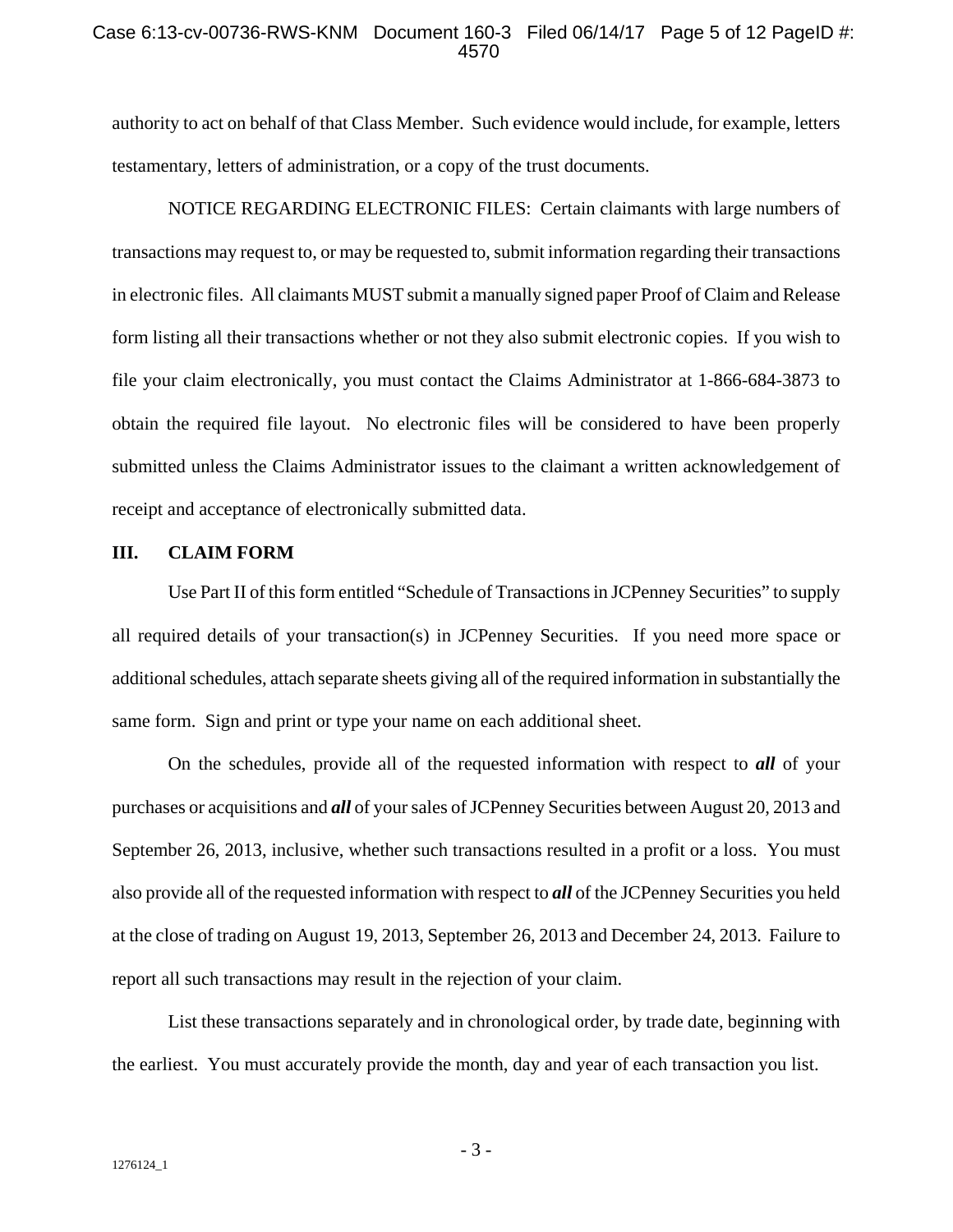## Case 6:13-cv-00736-RWS-KNM Document 160-3 Filed 06/14/17 Page 6 of 12 PageID #: 4571

The date of covering a "short sale" is deemed to be the date of purchase of JCPenney Securities. The date of a "short sale" is deemed to be the date of sale of JCPenney Securities.

Copies of stockbroker confirmation slips, stockbroker statements, or other documents evidencing your transactions in JCPenney Securities should be attached to your claim. If any such documents are not in your possession, please obtain a copy or equivalent documents from your broker because these documents are necessary to prove and process your claim. Failure to provide this documentation could delay verification of your claim or result in rejection of your claim.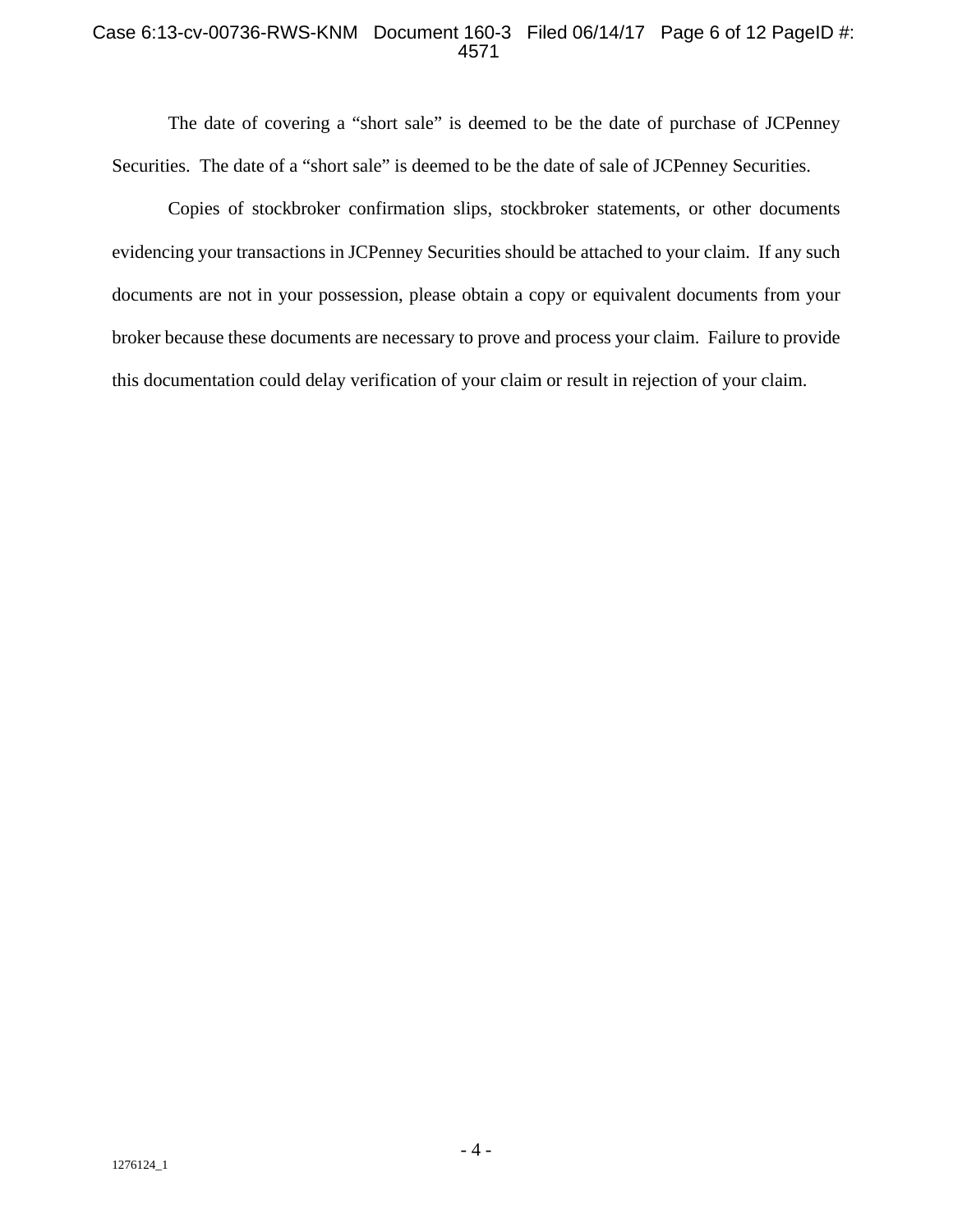## UNITED STATES DISTRICT COURT

## EASTERN DISTRICT OF TEXAS

*Alan B. Marcus v. J.C. Penney Company, Inc.*,

Civil Action No. 6:13-cv-00736-RWS-KNM

#### PROOF OF CLAIM AND RELEASE

Must Be Postmarked (if Mailed) or Received (if Submitted Online) No Later Than:

\_\_\_\_\_\_\_\_\_\_, 2017

Please Type or Print

## PART I: CLAIMANT IDENTIFICATION

Beneficial Owner's Name (First, Middle, Last)

Street Address

| City                                                               |                         |         | <b>State or Province</b>        |  |
|--------------------------------------------------------------------|-------------------------|---------|---------------------------------|--|
| Zip Code or Postal Code                                            |                         | Country |                                 |  |
| Social Security Number or<br><b>Taxpayer Identification Number</b> |                         |         | Individual<br>Corporation/Other |  |
| Area Code                                                          | Telephone Number (work) |         |                                 |  |
| Area Code                                                          | Telephone Number (home) |         |                                 |  |

Record Owner's Name (if different from beneficial owner listed above)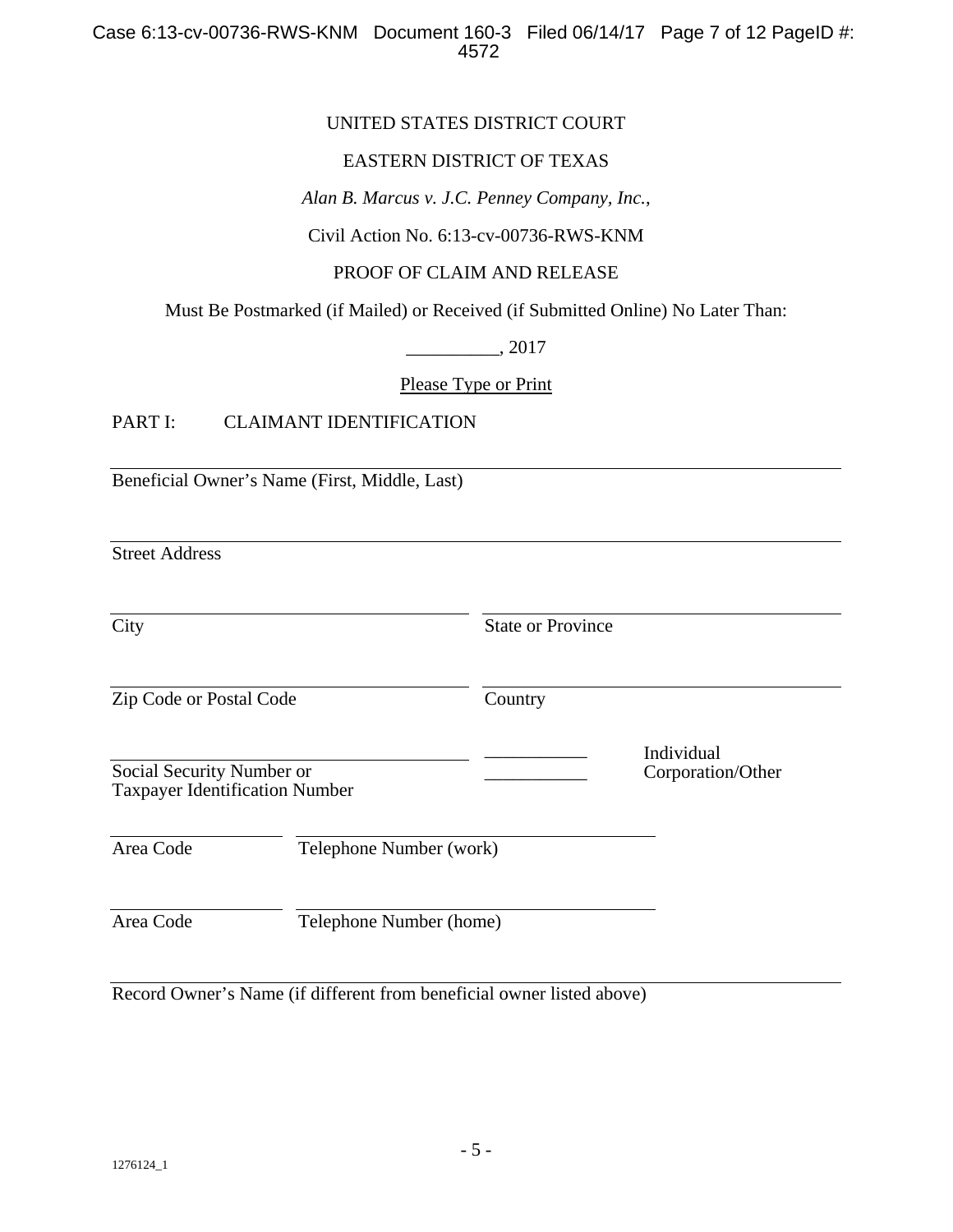#### Case 6:13-cv-00736-RWS-KNM Document 160-3 Filed 06/14/17 Page 8 of 12 PageID #: 4573

#### PART II: SCHEDULE OF TRANSACTIONS IN JCPENNEY SECURITIES

- A. Number of JCPenney Securities held at the close of trading on August 19, 2013: \_\_\_\_\_\_\_\_\_\_\_\_.
- B. Purchases or acquisitions of JCPenney Securities between August 20, 2013 and September 26, 2013, inclusive:

| <b>Trade Date</b> | Number of Securities         | <b>Total Purchase or</b> |
|-------------------|------------------------------|--------------------------|
| Mo. Day Year      | <b>Purchased or Acquired</b> | <b>Acquisition Price</b> |
|                   |                              |                          |

IMPORTANT: Identify by number listed above all purchases in which you covered a "short sale":

C. Sales of JCPenney Securities between August 20, 2013 and September 26, 2013, inclusive:

| <b>Trade Date</b><br>Mo. Day Year | Number of<br><b>Securities Sold</b> | <b>Total Sales Price</b> |
|-----------------------------------|-------------------------------------|--------------------------|
|                                   |                                     |                          |

D. Number of JCPenney Securities held at the close of trading on December 24, 2013: \_\_\_\_\_\_\_\_\_\_\_\_\_\_\_\_\_\_.

E. Number of JCPenney Securities held at the close of trading on September 26, 2013:

If you require additional space, attach extra schedules in the same format as above. Sign and

print your name on each additional page.

\_\_\_\_\_\_\_\_\_\_\_\_\_\_\_\_\_

**YOUR SIGNATURE ON PAGE \_\_ WILL CONSTITUTE YOUR ACKNOWLEDGMENT OF THE RELEASE**.

## **IV. SUBMISSION TO JURISDICTION OF COURT AND ACKNOWLEDGMENTS**

I (We) submit this Proof of Claim and Release under the terms of the Settlement Agreement described in the Notice. I (We) also submit to the jurisdiction of the United States District Court for the Eastern District of Texas with respect to my (our) claim as a Class Member and for purposes of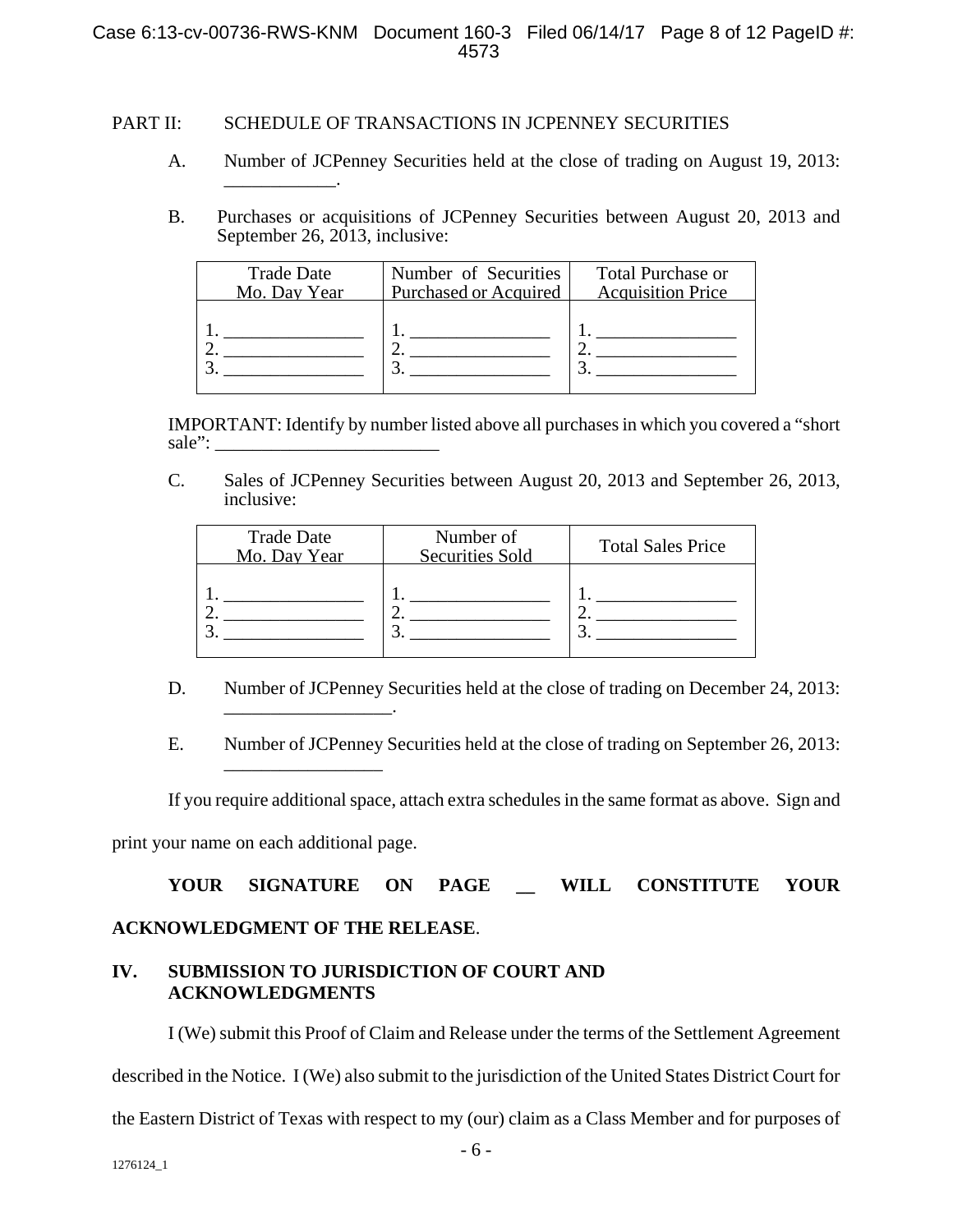#### Case 6:13-cv-00736-RWS-KNM Document 160-3 Filed 06/14/17 Page 9 of 12 PageID #: 4574

enforcing the release set forth herein. I (We) further acknowledge that I am (we are) bound by and subject to the terms of any judgment that may be entered in the Action. I (We) agree to furnish additional information to the Claims Administrator to support this claim if requested to do so. I (We) have not submitted any other claim in connection with the purchase or acquisition of JCPenney Securities and know of no other person having done so on my (our) behalf.

#### **V. RELEASE**

1. I (We) hereby acknowledge full and complete satisfaction of, and do hereby fully, finally and forever settle, release and discharge from the Released Claims each and all of the Released Persons as provided in the Settlement Agreement.

2. "Related Persons" means, with respect to the Defendants, each and all of their respective present or former parents, subsidiaries, affiliates, successors and assigns, and each and all of their respective present or former officers, directors, employees, employers, attorneys, accountants, financial advisors, commercial bank lenders, insurers, reinsurers, investment bankers, representatives, general and limited partners and partnerships, heirs, executors, administrators, successors, affiliates, agents, spouses, associates, and assigns of each of them or any trust of which any Defendant and/or their Related Persons is the settlor or which is for the benefit of any Defendant and/or their Related Persons and/or member(s) of his or her family and any entity in which any such Defendant and/or their Related Persons has a controlling interest.

3. "Released Claims" means any and all claims and causes of action of every nature and description whatsoever whether known or unknown, whether arising under federal, state, common or foreign law, whether class or individual in nature, that Lead Plaintiff NSPF or any other member of the Class asserted in the Action or could have asserted in any forum that arise out of or are based upon or related in any way to (i) the purchase or acquisition of JCPenney common stock or call options, or the sale of JCPenney put options, and (ii) the allegations, transactions, facts, matters, or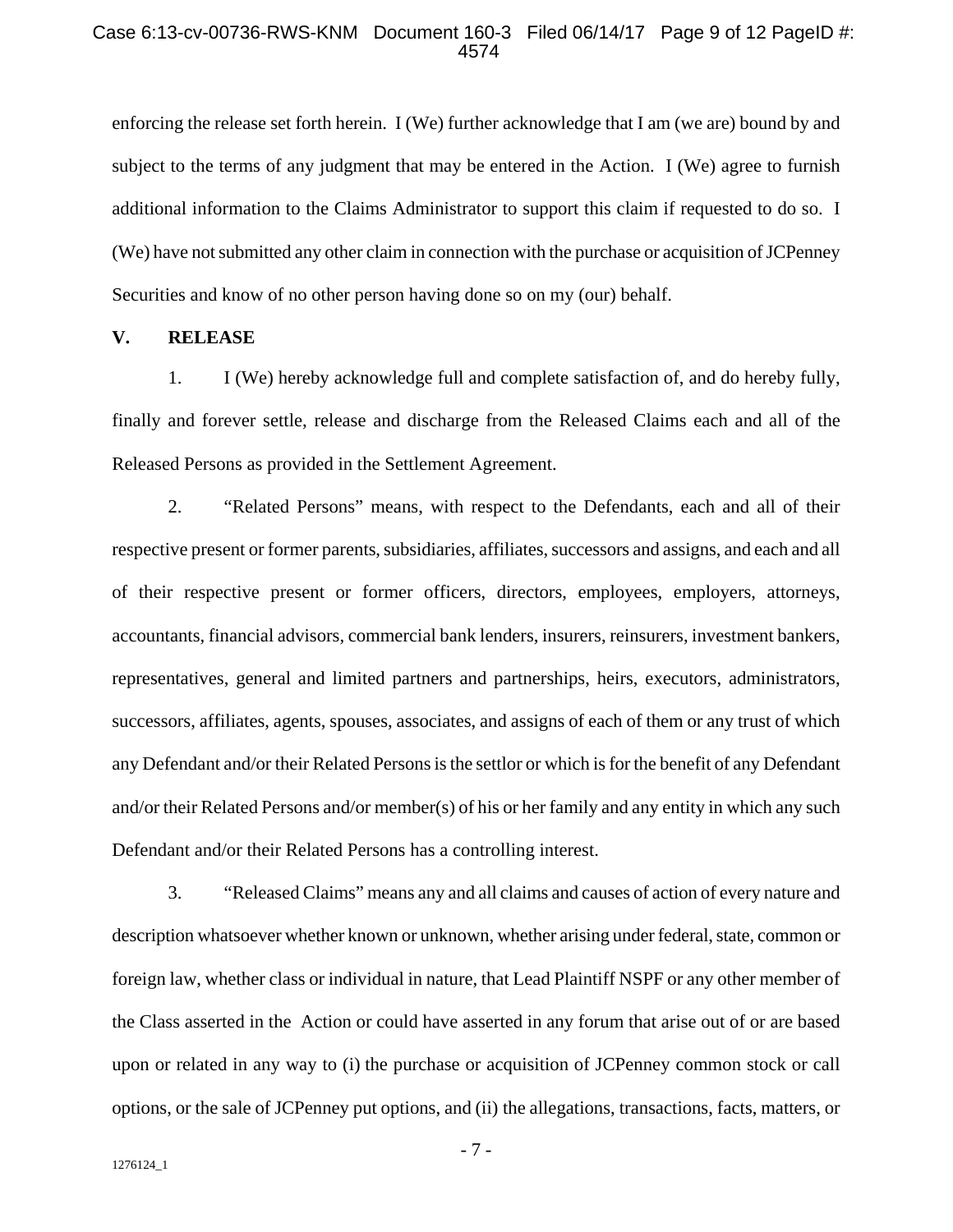#### Case 6:13-cv-00736-RWS-KNM Document 160-3 Filed 06/14/17 Page 10 of 12 PageID #: 4575

occurrences, representations or omissions involved, set forth, or referred to in the Complaint. "Released Claims" includes "Unknown Claims" as defined in Section V.5 hereof.

4. "Released Persons" means each and all of Defendants and each and all of their Related Persons.

5. "Unknown Claims" means any Released Claims which Plaintiffs or any Class Member does not know or suspect to exist in his, her or its favor at the time of the release of the Released Persons which, if known by him, her or it, might have affected his, her or its settlement with and release of the Released Persons, or might have affected his, her or its decision not to object to this Settlement. With respect to any and all Released Claims, the Settling Parties stipulate and agree that, upon the Effective Date, Plaintiffs shall expressly and each of the Class Members shall be deemed to have, and by operation of the Judgment shall have, expressly waived to the fullest extent permitted by law the provisions, rights, and benefits of California Civil Code §1542, which provides:

#### **A general release does not extend to claims which the creditor does not know or suspect to exist in his or her favor at the time of executing the release, which if known by him or her must have materially affected his or her settlement with the debtor.**

Plaintiffs shall expressly and each of the Class Members shall be deemed to have, and by operation of the Judgment shall have, expressly waived any and all provisions, rights, and benefits conferred by any law of any state or territory of the United States, or principle of common law, which is similar, comparable, or equivalent to California Civil Code §1542. Plaintiffs and Class Members may hereafter discover facts in addition to or different from those which he, she or it now knows or believes to be true with respect to the subject matter of the Released Claims, but Plaintiffs shall expressly, and each Class Member, upon the Effective Date, shall be deemed to have, and by operation of the Judgment shall have, fully, finally, and forever settled and released any and all Released Claims, known or unknown, suspected or unsuspected, contingent or non-contingent, whether or not concealed or hidden, which now exist, or heretofore have existed, upon any theory of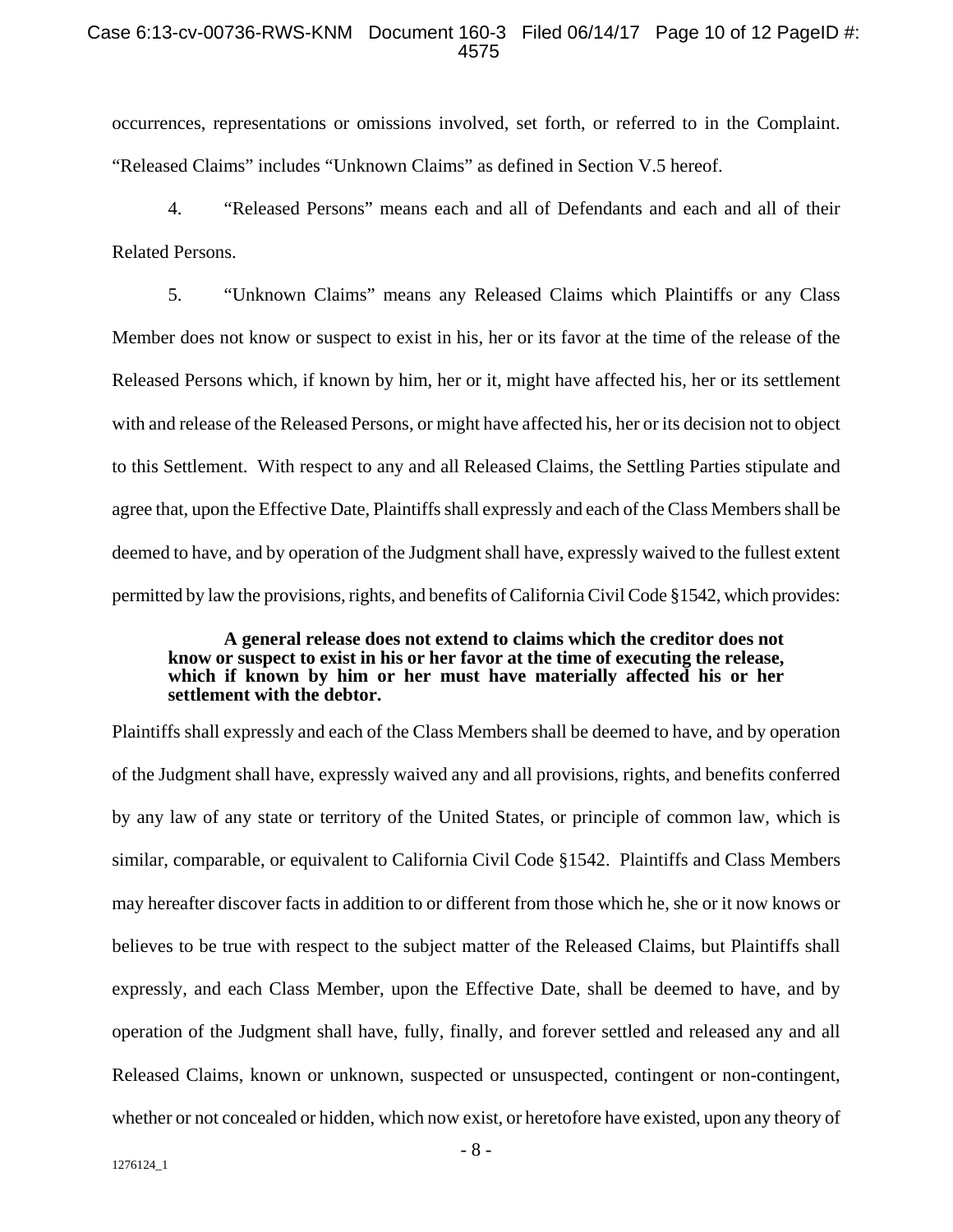#### Case 6:13-cv-00736-RWS-KNM Document 160-3 Filed 06/14/17 Page 11 of 12 PageID #: 4576

law or equity now existing or coming into existence in the future, including, but not limited to, conduct that is negligent, intentional, with or without malice, or a breach of any duty, law, or rule, without regard to the subsequent discovery or existence of such different or additional facts, whether or not previously or currently asserted in any action. Plaintiffs acknowledge, and the Class Members shall be deemed by operation of the Judgment to have acknowledged, that the foregoing waiver was separately bargained for and an essential term of the Settlement of which this release is a part.

6. This release shall be of no force or effect unless and until the Court approves the Settlement Agreement and the Settlement becomes effective on the Effective Date.

7. I (We) hereby warrant and represent that I (we) have not assigned or transferred or purported to assign or transfer, voluntarily or involuntarily, any matter released pursuant to this release or any other part or portion thereof.

8. I (We) hereby warrant and represent that I (we) have included information about all of my (our) purchases, acquisitions and sales of JCPenney Securities between August 20, 2013 and September 26, 2013, inclusive, and the number of JCPenney Securities held by me (us) at the close of trading on August 19, 2013, September 26, 2013 and December 24, 2013.

9. I (We) certify that I am (we are) not subject to backup withholding under the provisions of Section 3406(a)(1)(C) of the Internal Revenue Code.

Note: If you have been notified by the Internal Revenue Service that you are subject to backup withholding, please strike out the language that you are not subject to backup withholding in the certification above.

I declare under penalty of perjury under the laws of the United States of America that the foregoing information supplied by the undersigned is true and correct.

- 9 -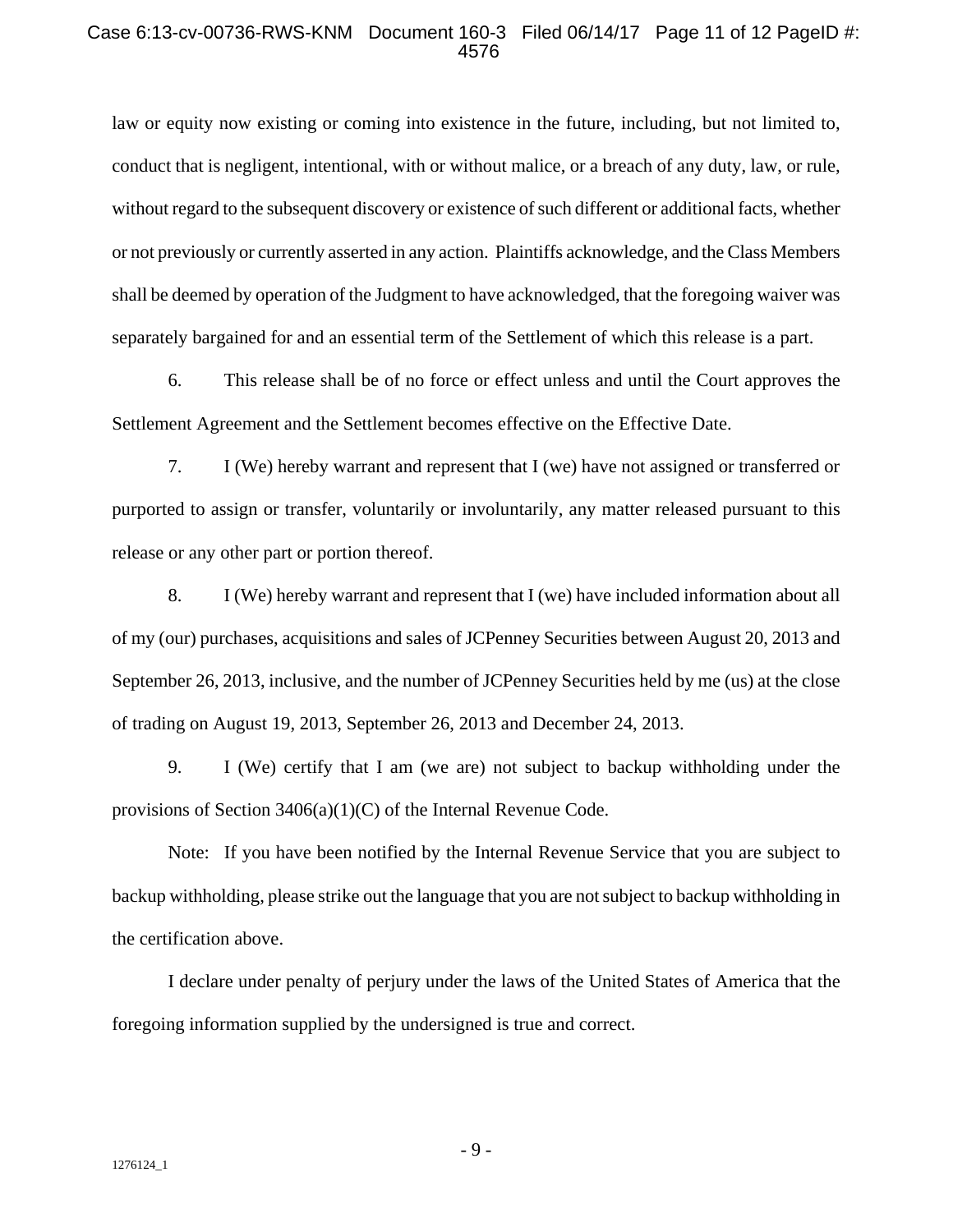## Case 6:13-cv-00736-RWS-KNM Document 160-3 Filed 06/14/17 Page 12 of 12 PageID #: 4577

| Executed this             | day of $\overline{\phantom{a}}$<br>(Month/Year)                          |
|---------------------------|--------------------------------------------------------------------------|
| in<br>$\overline{(City)}$ | (State/Country)                                                          |
|                           | (Sign your name here)                                                    |
|                           | (Type or print your name here)                                           |
|                           | (Capacity of person(s) signing,                                          |
|                           | e.g., Beneficial Purchaser or Acquirer,                                  |
|                           | Executor or Administrator)                                               |
|                           | <b>ACCURATE CLAIMS PROCESSING TAKES A</b><br>SIGNIFICANT AMOUNT OF TIME. |

**THANK YOU FOR YOUR PATIENCE.** 

Reminder Checklist:

- 1. Please sign the above release and declaration.
- 2. Remember to attach supporting documentation, if available.
- 3. Do not send original stock certificates.
- 4. Keep a copy of your claim form for your records.
- 5. If you desire an acknowledgment of receipt of your claim form, please send it Certified Mail, Return Receipt Requested.
- 6. If you move, please send us your new address.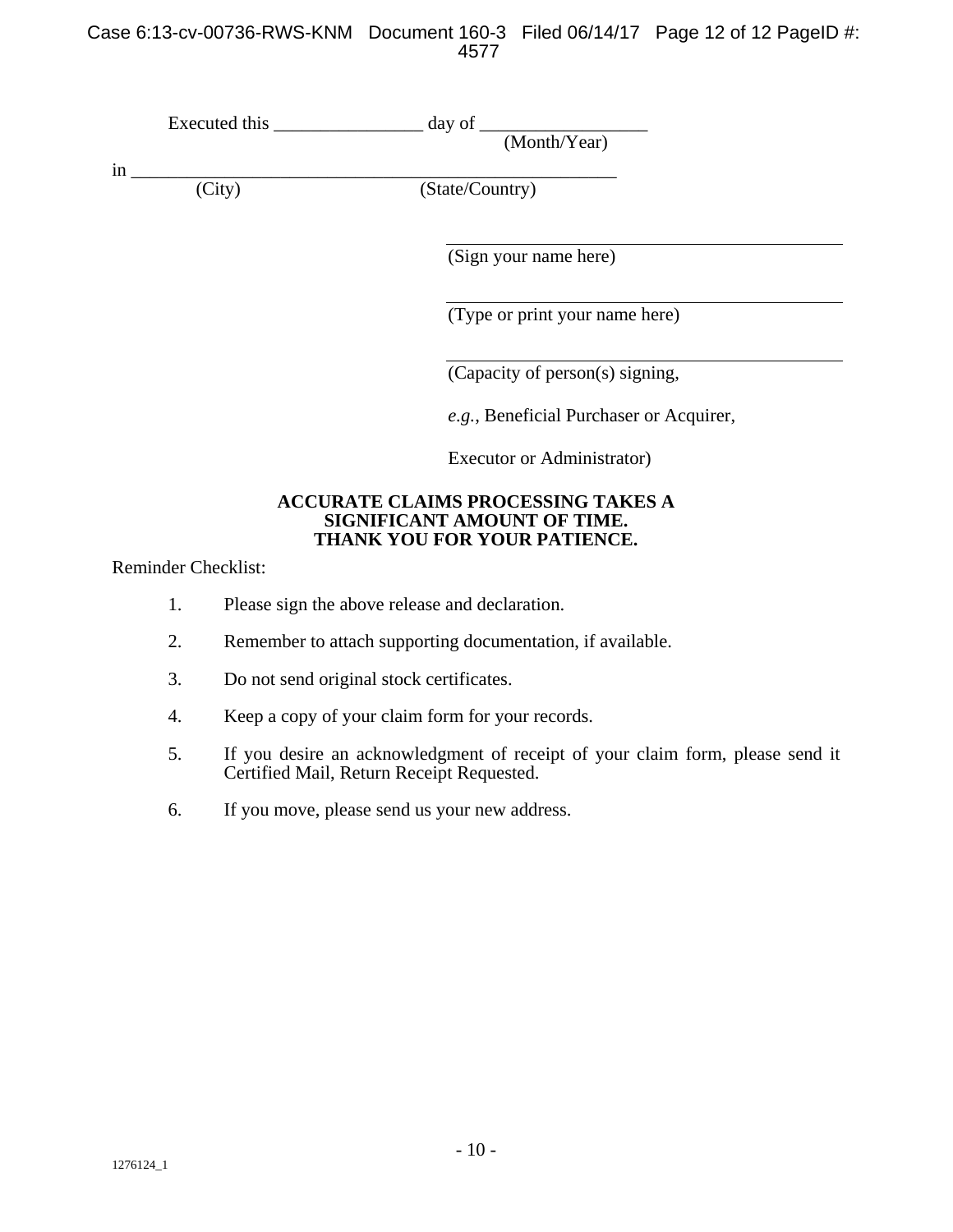Case 6:13-cv-00736-RWS-KNM Document 160-4 Filed 06/14/17 Page 1 of 4 PageID #: 4578

## EXHIBIT A-3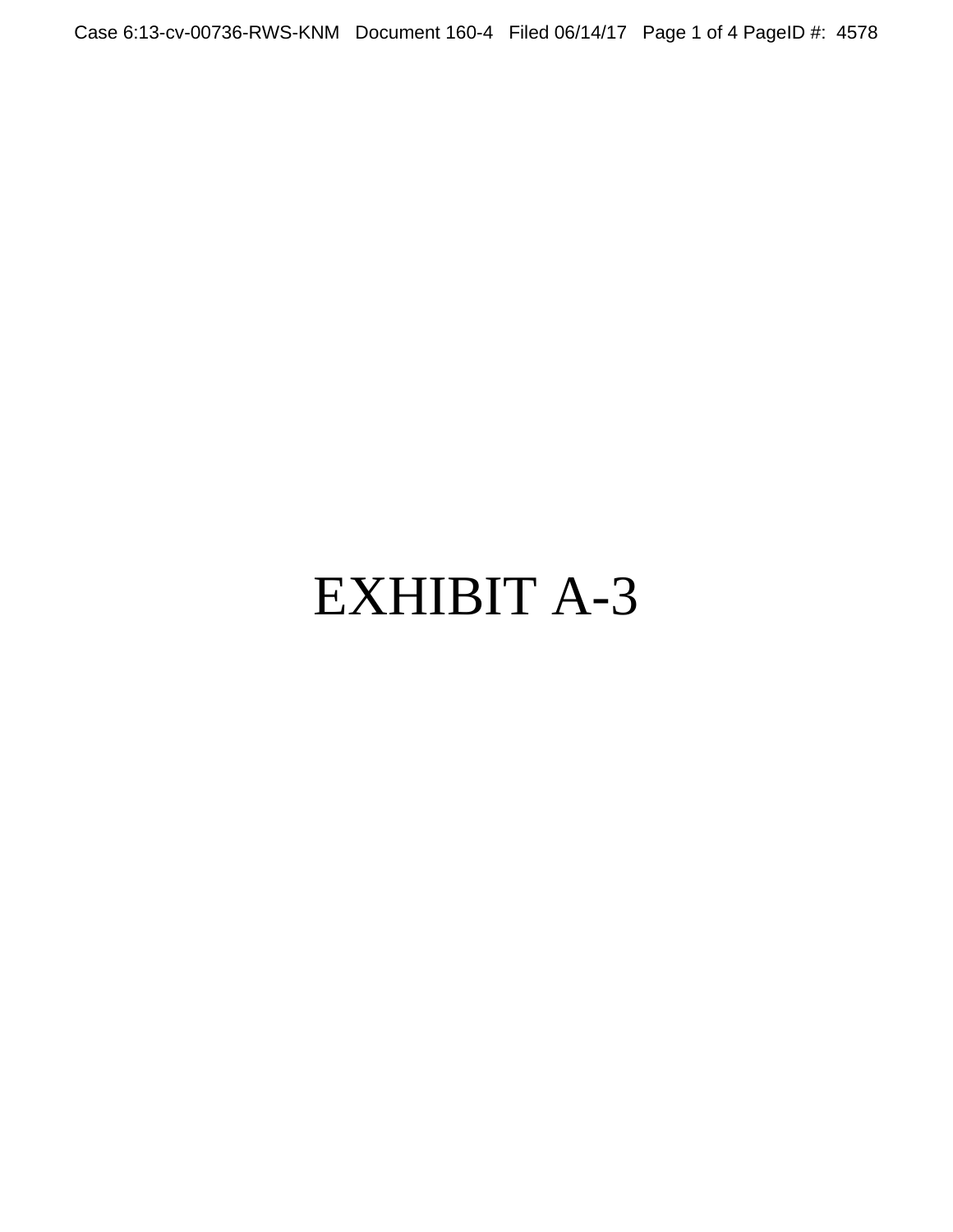## UNITED STATES DISTRICT COURT

## EASTERN DISTRICT OF TEXAS

## TYLER DIVISION

§ § § § § § § § § § §

ALAN B. MARCUS, Individually and on Behalf of All Others Similarly Situated,

Plaintiff,

vs.

J.C. PENNEY COMPANY, INC., et al.,

Defendants.

Civil Action No. 6:13-cv-00736-RWS-KNM (Consolidated)

CLASS ACTION

## **SUMMARY NOTICE**

## **EXHIBIT A-3**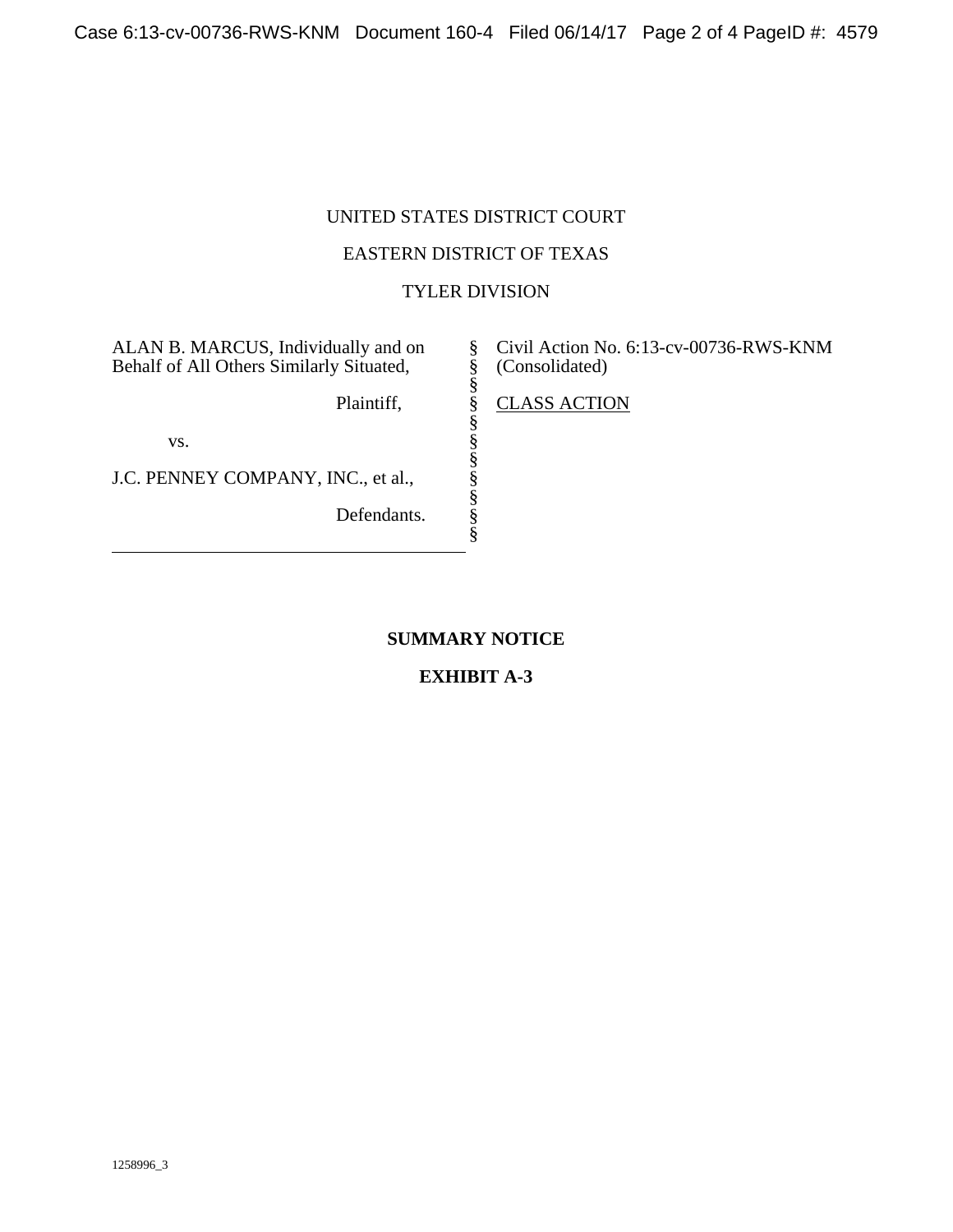#### **TO: ALL PERSONS WHO PURCHASED OR OTHERWISE ACQUIRED J.C. PENNEY COMPANY, INC. ("JCPENNEY" OR THE "COMPANY") COMMON STOCK OR EXCHANGE-TRADED CALL OPTIONS OR WHO SOLD EXCHANGE-TRADED BETWEEN AUGUST 20, 2013 AND SEPTEMBER 26, 2013, INCLUSIVE**

YOU ARE HEREBY NOTIFIED that pursuant to an Order of the United States District Court for the Eastern District of Texas, a hearing will be held on \_\_\_\_\_\_\_\_\_\_, 2017, at \_\_:\_\_ \_\_.m., before the Honorable K. Nicole Mitchell, United States Magistrate Judge, at the William M. Steger Building and United States Courthouse, 211 West Ferguson Street, Room 300, Tyler, TX 75702, for the purpose of determining (1) whether the proposed Settlement of the Action for the sum of Ninety-Seven Million, Five Hundred Thousand Dollars (\$97,500,000.00) in cash should be approved by the Court as fair, reasonable, and adequate, which would result in this Action being dismissed with prejudice against the Released Persons as set forth in the Settlement Agreement dated June 14, 2017; (2) whether the Plan of Allocation of settlement proceeds is fair, reasonable, and adequate and therefore should be approved; and (3) the reasonableness of the application of Lead Counsel for the payment of attorneys' fees and expenses in connection with this Action, together with interest thereon, and the application of Plaintiffs for an award of their costs and expenses in representing the Class.

If you purchased, acquired or sold JCPenney Securities, your rights may be affected by this Action and the Settlement thereof. If you have not received a detailed Notice of Pendency and Proposed Settlement of Class Action and a copy of the Proof of Claim and Release form, you may obtain copies by writing to *JCPenney Securities Litigation*, Claims Administrator, c/o Gilardi & Co. LLC, P.O. Box 404005, Louisville, KY 40233-4005, or by downloading this information at www.jcpenneysecuritieslitigation.com. If you are a Class Member, in order to share in the distribution of the Net Settlement Fund, you must submit a Proof of Claim and Release form (postmarked no later than \_\_\_\_\_\_, 2017), or online at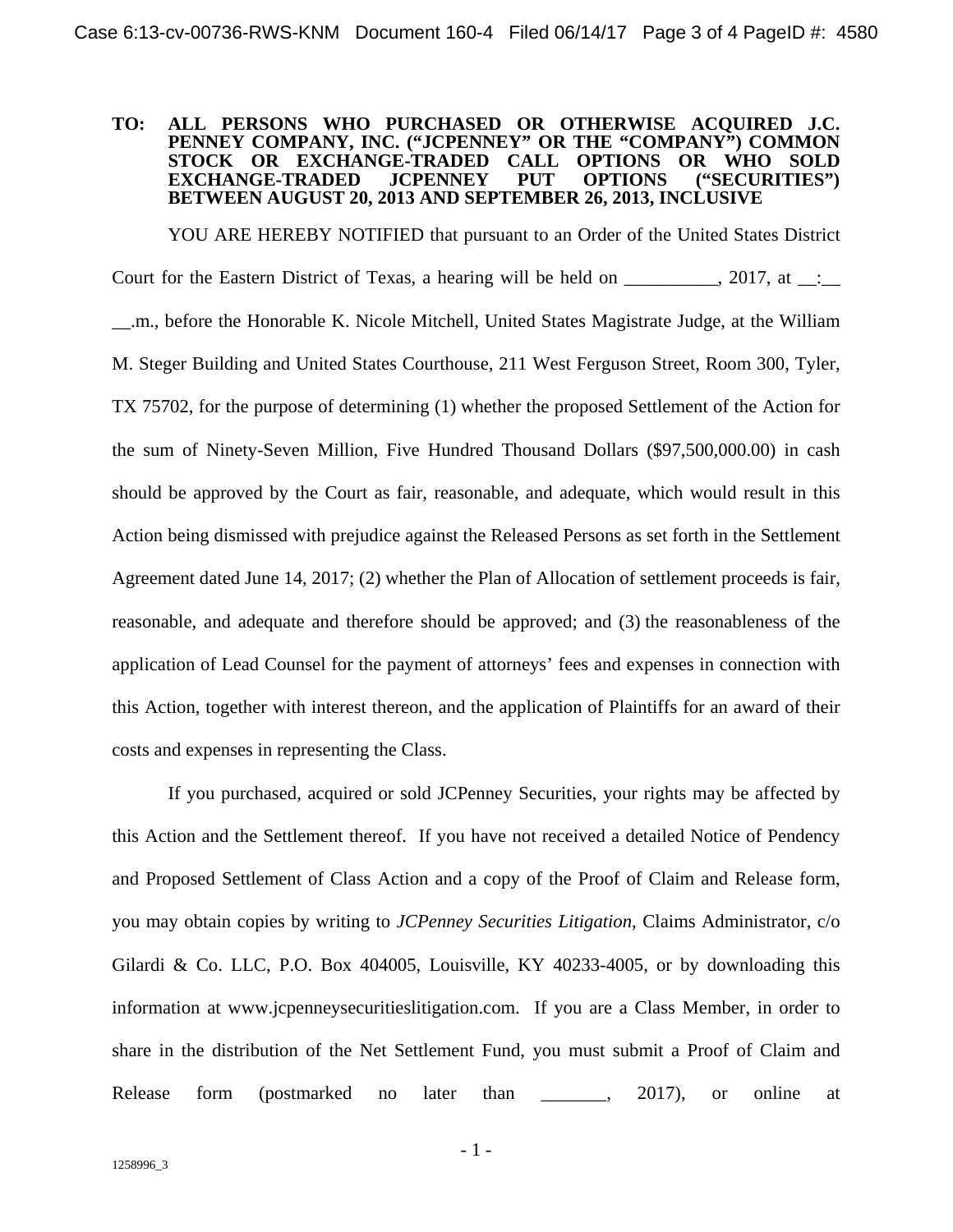www.jcpenneysecuritieslitigation.com no later than \_\_\_\_\_\_\_, 2017, establishing that you are entitled to a recovery. You will be bound by any judgment rendered in the Action unless you request to be excluded, in writing, to the above address, postmarked by \_\_\_\_\_\_\_\_, 2017.

Any objection to any aspect of the Settlement must be filed with the Clerk of the Court

no later than \_\_\_\_\_\_\_\_, 2017, and received by the following no later than \_\_\_\_\_\_\_\_,

2017:

ROBBINS GELLER RUDMAN & DOWD LLP ROBERT R. HENSSLER JR. 655 West Broadway, Suite 1900 San Diego, CA 92101

*Counsel for Plaintiffs* 

GIBSON, DUNN & CRUTCHER LLP JASON J. MENDRO 1050 Connecticut Ave., N.W. Washington, D.C. 20036

*Counsel for Defendants* 

PLEASE DO NOT CONTACT THE COURT OR THE CLERK'S OFFICE

REGARDING THIS NOTICE.

DATED:  $.2017$  BY ORDER OF THE COURT

UNITED STATES DISTRICT COURT EASTERN DISTRICT OF TEXAS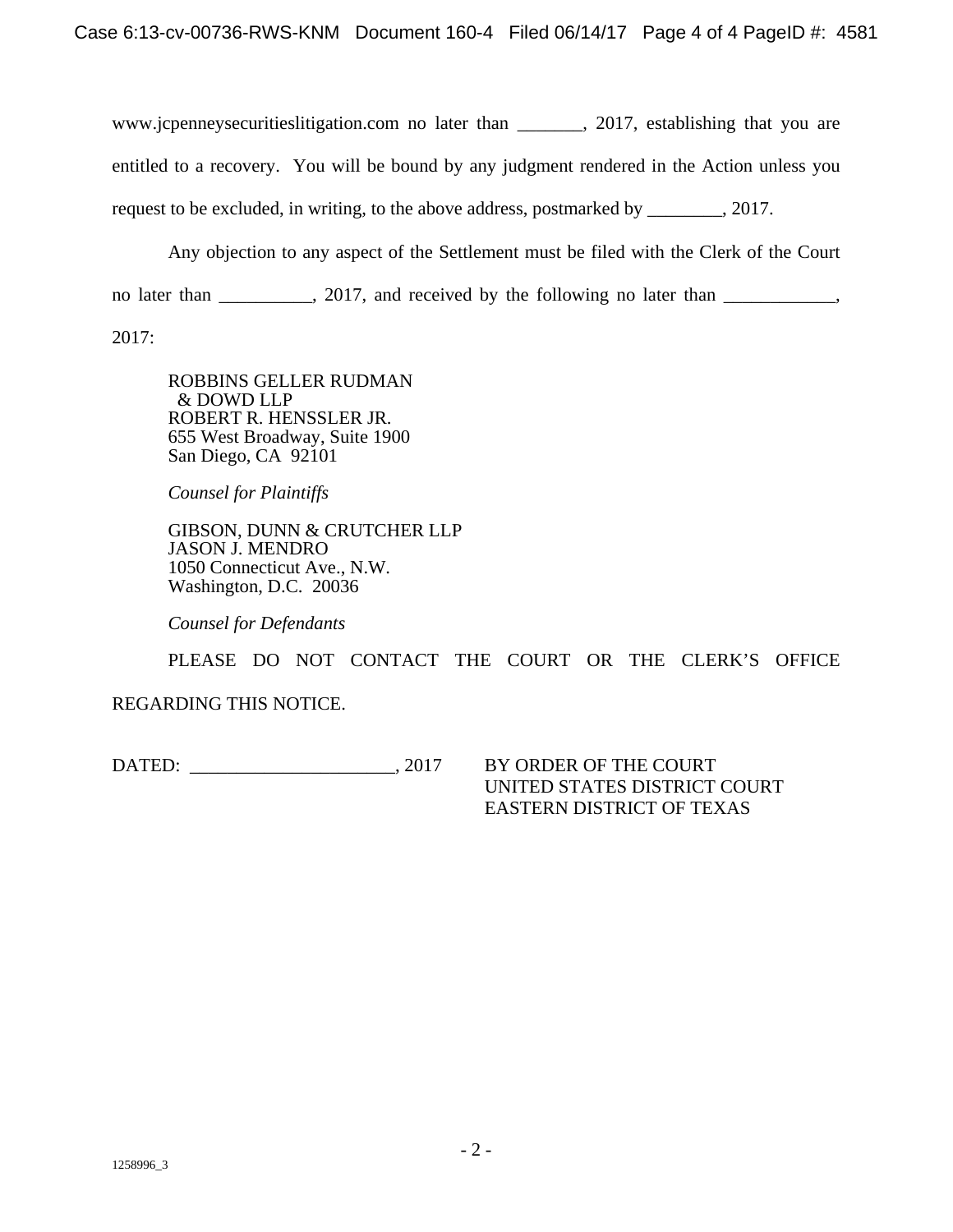Case 6:13-cv-00736-RWS-KNM Document 160-5 Filed 06/14/17 Page 1 of 7 PageID #: 4582

# EXHIBIT B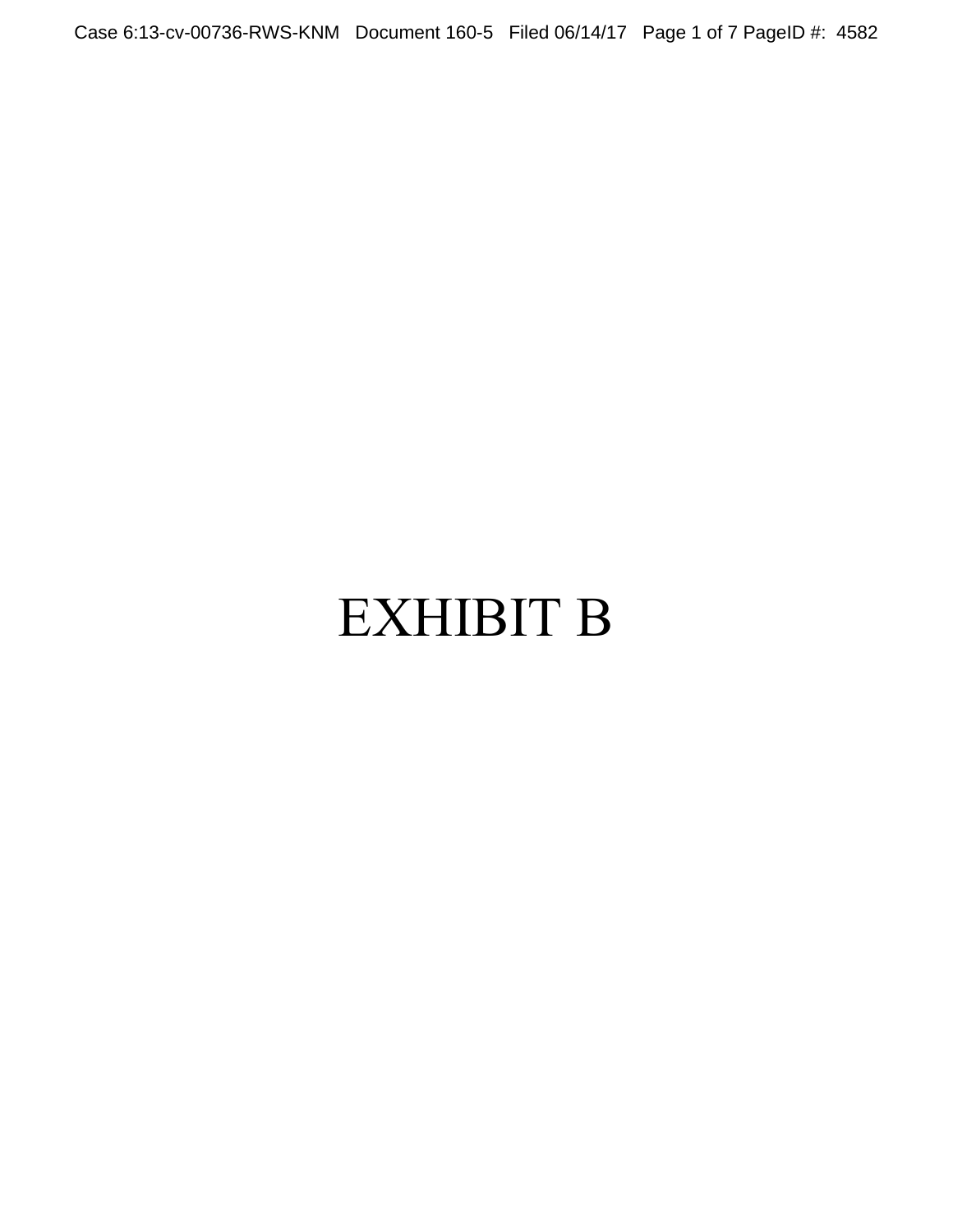## UNITED STATES DISTRICT COURT

## EASTERN DISTRICT OF TEXAS

## TYLER DIVISION

§ § § § § § § § § § §

ALAN B. MARCUS, Individually and on Behalf of All Others Similarly Situated,

Plaintiff,

vs.

J.C. PENNEY COMPANY, INC., et al.,

Defendants.

Civil Action No. 6:13-cv-00736-RWS-KNM (Consolidated)

CLASS ACTION

#### **[PROPOSED] FINAL JUDGMENT AND ORDER OF DISMISSAL WITH PREJUDICE**

## **EXHIBIT B**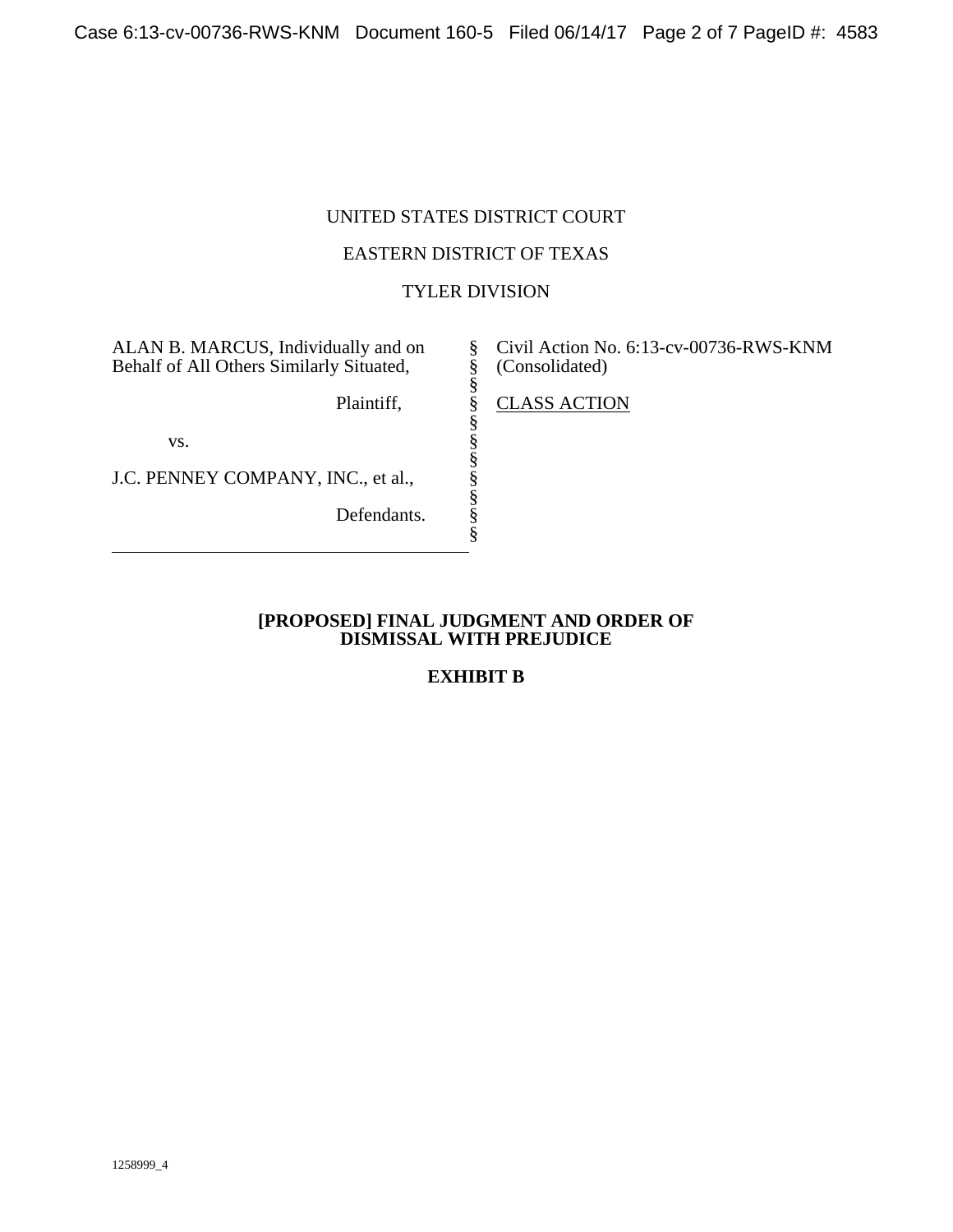This matter came before the Court for hearing pursuant to the Order Preliminarily Approving Settlement and Providing for Notice ("Notice Order") dated \_\_\_\_\_\_\_\_\_\_\_, 2017, on the application of the Settling Parties for approval of the Settlement set forth in the Settlement Agreement dated June 14, 2017 (the "Settlement Agreement"). Due and adequate notice having been given to the Class as required in the Notice Order, and the Court having considered all papers filed and proceedings had herein and otherwise being fully informed in the premises and good cause appearing therefore, IT IS HEREBY ORDERED, ADJUDGED, AND DECREED that:

1. This Final Judgment incorporates by reference the definitions in the Settlement Agreement, and all terms used herein shall have the same meanings as set forth in the Settlement Agreement, unless otherwise set forth herein.

2. This Court has jurisdiction over the subject matter of the Action and over all Settling Parties to the Action, including all members of the Class.

(a) Pursuant to Rule 23 of the Federal Rules of Civil Procedure, the Court entered an order certifying the Class defined as: "All persons who, between August 20, 2013 and September 26, 2013 (the "Class Period"), purchased or otherwise acquired J.C. Penney Company, Inc. securities, and were damaged thereby. Excluded from the Class are current and former defendants, members of the immediate family of any current or former defendants, directors, officers, subsidiaries and affiliates of J.C. Penney Company, Inc., any person, firm, trust, corporation, officer, director or other individual or entity in which any current or former defendant has a controlling interest, and the legal representatives, affiliates, heirs, successors-in-interest or assigns of any such excluded party." The pleadings and briefing submitted in connection with class certification made clear that this class definition includes persons who, during the same period, sold JCPenney put options and were damaged thereby, and such persons are, thus, deemed to be included as Class Members.

- 1 -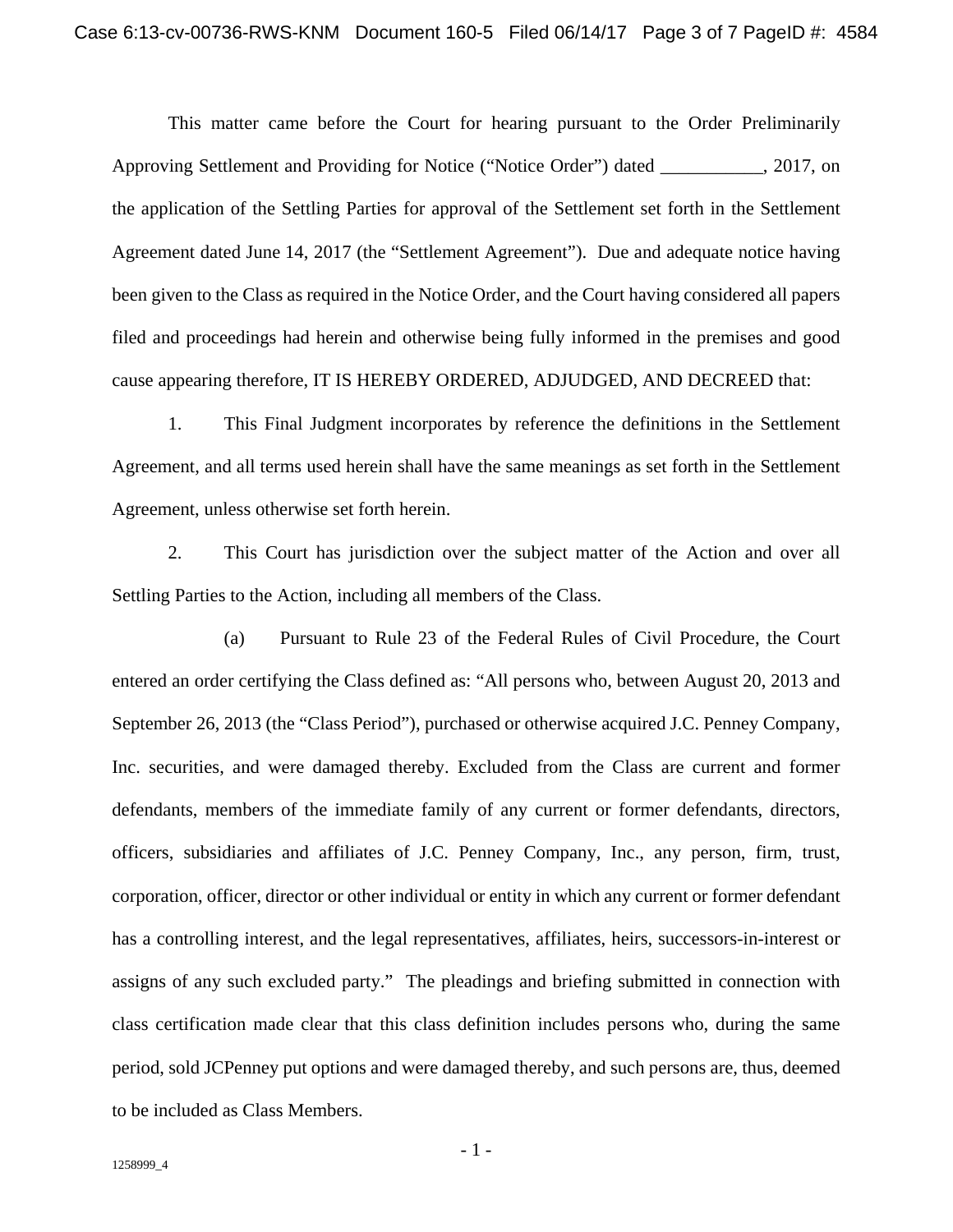3. Pursuant to Federal Rule of Civil Procedure 23, this Court hereby approves the Settlement set forth in the Settlement Agreement and finds that said Settlement is, in all respects, fair, reasonable, and adequate to the Class.

4. Pursuant to Rule 23 of the Federal Rules of Civil Procedure, the Court finds that the Settlement Agreement and Settlement are fair, reasonable, and adequate as to each of the Settling Parties, and that the Settlement Agreement and Settlement are hereby finally approved in all respects, and the Settling Parties are hereby directed to perform its terms.

5. Accordingly, the Court authorizes and directs implementation of all the terms and provisions of the Settlement Agreement, as well as the terms and provisions hereof. The Court hereby dismisses, as to Defendants, the Action and all Released Claims of the Class with prejudice, without costs as to any of the Released Persons, except as and to the extent provided in the Settlement Agreement and herein.

6. Upon the Effective Date hereof, and as provided in the Settlement Agreement, Plaintiffs shall, and each of the Class Members shall be deemed to have, and by operation of this Final Judgment shall have, fully, finally, and forever released, relinquished, and discharged all Released Claims (including, without limitation, Unknown Claims) against the Released Persons, whether or not such Class Member executes and delivers the Proof of Claim and Release.

7. Upon the Effective Date hereof, and as provided in the Settlement Agreement, each of the Released Persons shall be deemed to have, and by operation of this Final Judgment shall have, fully, finally, and forever released, relinquished, and discharged Plaintiffs, each and all of the Class Members, and Plaintiffs' Counsel from all claims (including, without limitation, Unknown Claims) arising out of, relating to, or in connection with, the institution, prosecution, assertion, settlement, or resolution of the Action or the Released Claims.

- 2 -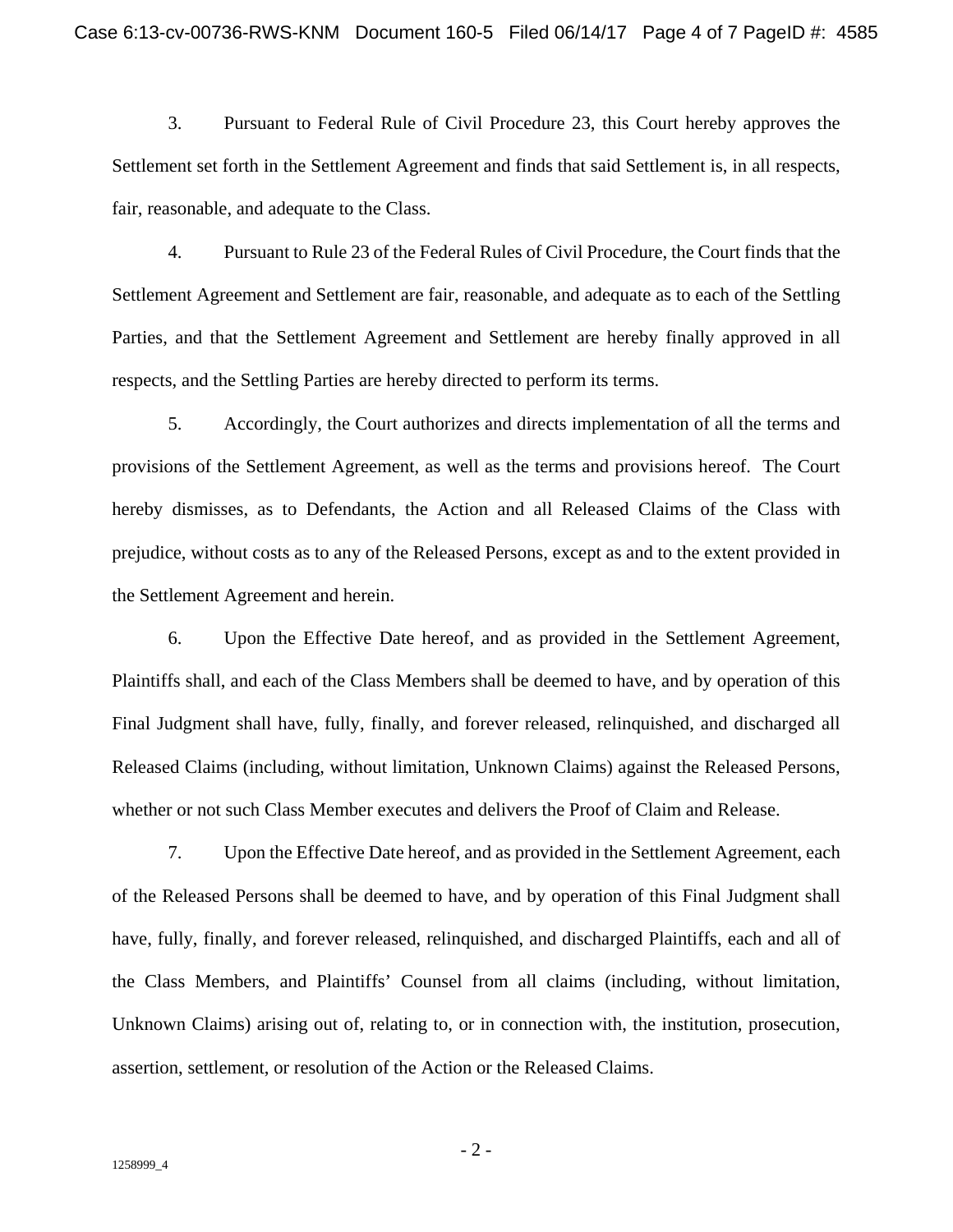8. Upon the Effective Date hereof, and as provided in the Settlement Agreement, Plaintiffs and each of the Class Members, and their heirs, executors, administrators, successors, and assigns, shall also be deemed to have, and by operation of this Judgment shall have, fully, finally, and forever released, relinquished, and discharged the Released Persons and their counsel from all Released Claims (including, without limitation, Unknown Claims) arising out of the defense, conduct, settlement, or resolution of the Action or the Released Claims.

9. Upon the Effective Date, Plaintiffs and each of the Class Members who have not timely opted out of the Class, and their predecessors, successors, agents, representatives, attorneys, and affiliates, and the heirs, executors, administrators, successors, and assigns of each of them, directly or indirectly, individually, representatively, or in any other capacity, shall be permanently barred and enjoined from the assertion, institution, maintenance, prosecution, or enforcement against any Released Person, in any state or federal court or arbitral forum, or in the court of any foreign jurisdiction, of any and all Released Claims (including, without limitation, Unknown Claims), as well as any other claims arising out of, relating to, or in connection with, the defense, settlement, or resolution of the Action or the Released Claims.

10. The Notice of Pendency and Proposed Settlement of Class Action given to the Class in accordance with the Notice Order entered on \_\_\_\_\_\_\_\_\_\_\_, 2017 was the best notice practicable under the circumstances, including the individual notice to all members of the Class who could be identified through reasonable effort. Said notice provided the best notice practicable under the circumstances of those proceedings and of the matters set forth therein, including the proposed Settlement set forth in the Settlement Agreement, to all Persons entitled to such notice, and said notice fully satisfied the requirements of Federal Rule of Civil Procedure 23 and the requirements of due process.

- 3 -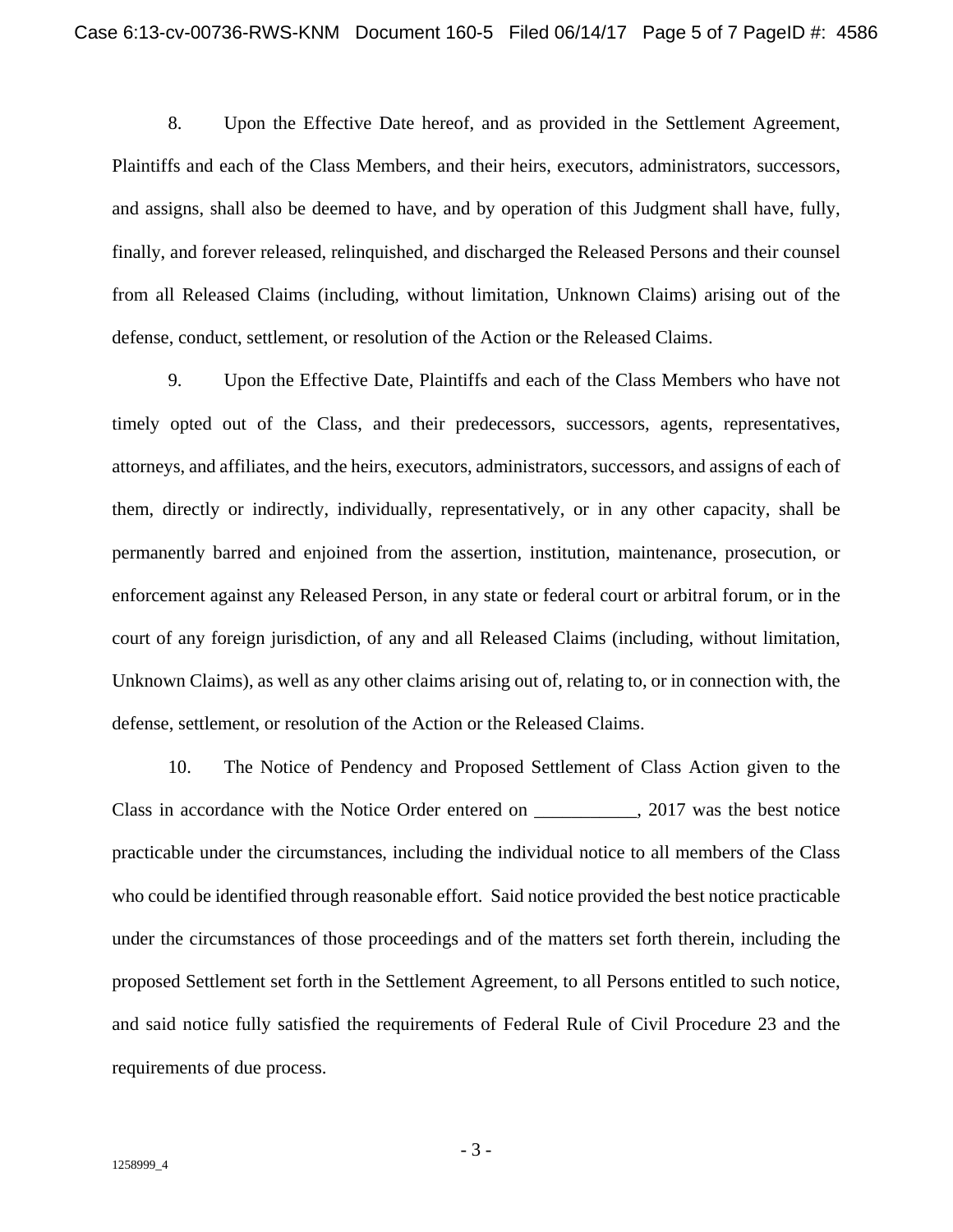11. Any plan of allocation submitted by Lead Counsel or any order entered regarding any attorneys' fee and expense application shall in no way disturb or affect this Judgment and shall be considered separate from this Judgment.

12. Neither the Settlement Agreement nor the Settlement contained therein, nor any act performed or document executed pursuant to or in furtherance of the Settlement Agreement or the Settlement (a) is or may be deemed to be or may be used as an admission of, or evidence of, the validity of any Released Claim, or of any wrongdoing or liability of the Released Persons; or (b) is or may be deemed to be or may be used as an admission of, or evidence of, any fault or omission of any of the Released Persons; or (c) is or may be deemed to be or may be used as an admission or evidence that any claims asserted by Plaintiffs were not valid or that the amount recoverable was not greater than the Settlement amount, in any civil, criminal, or administrative proceeding in any court, administrative agency, or other tribunal. The Released Persons may file the Settlement Agreement and/or this Judgment in any action that may be brought against them in order to support a defense or counterclaim based on principles of *res judicata*, collateral estoppel, release, good faith settlement, judgment bar or reduction or any other theory of claim preclusion or issue preclusion or similar defense or counterclaim.

13. Without affecting the finality of this Judgment in any way, this Court hereby retains continuing exclusive jurisdiction over: (a) implementation of this Settlement and any award or distribution of the Settlement Fund, including interest earned thereon; (b) disposition of the Settlement Fund; (c) hearing and determining applications for attorneys' fees, interest, and expenses in the Action; and (d) all Settling Parties hereto for the purpose of construing, enforcing, and administering the Settlement Agreement.

- 4 -